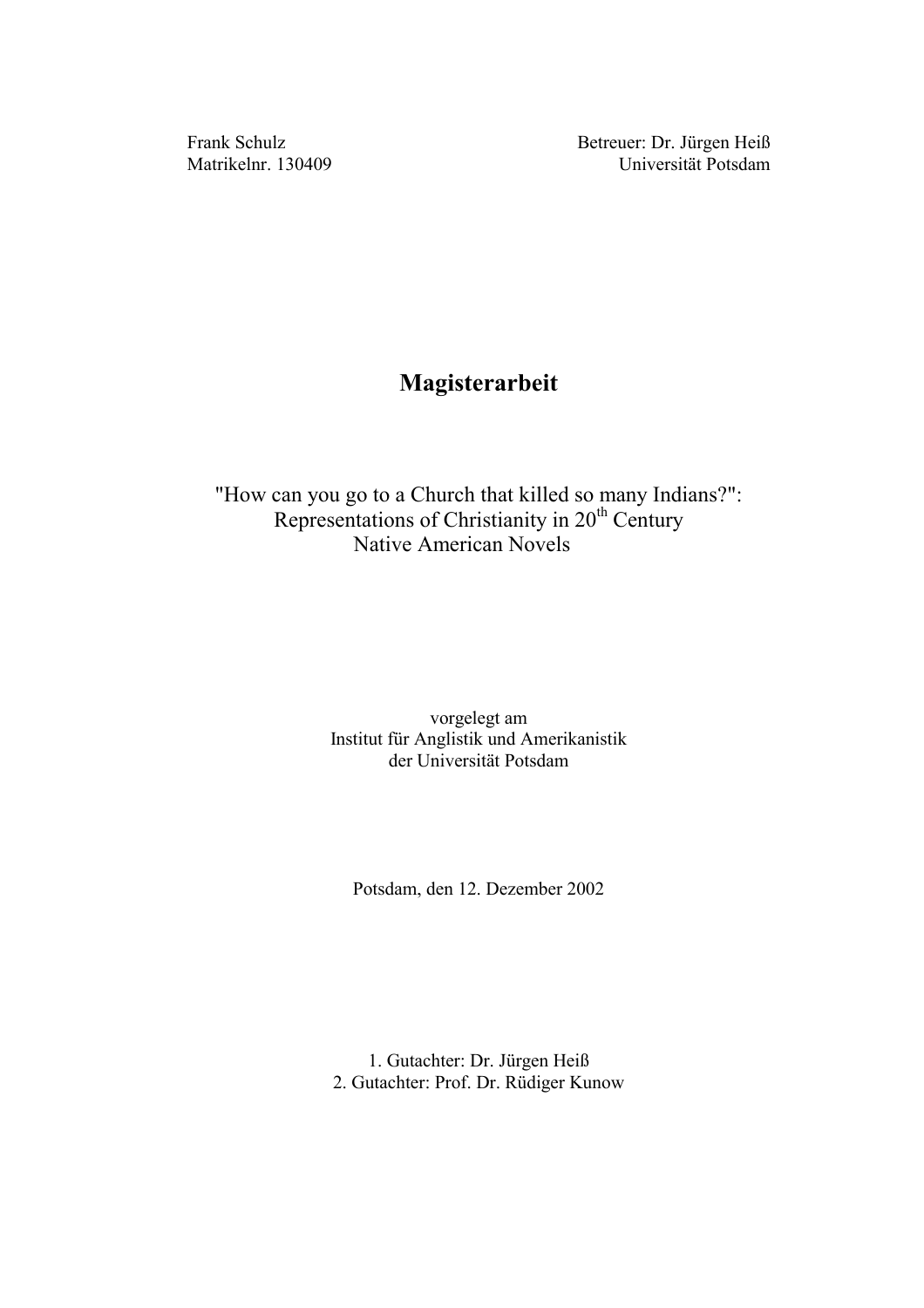# **Table of Contents**

| $\mathbf{1}$   |     |                                                                                                                                             |                                                                                                                                                                                         |  |  |
|----------------|-----|---------------------------------------------------------------------------------------------------------------------------------------------|-----------------------------------------------------------------------------------------------------------------------------------------------------------------------------------------|--|--|
| $\overline{2}$ |     |                                                                                                                                             |                                                                                                                                                                                         |  |  |
| 3              |     |                                                                                                                                             |                                                                                                                                                                                         |  |  |
|                | 3.1 | Christian Premises of Colonization in Contrast to Indigenous                                                                                |                                                                                                                                                                                         |  |  |
|                | 3.2 |                                                                                                                                             |                                                                                                                                                                                         |  |  |
|                | 3.3 |                                                                                                                                             |                                                                                                                                                                                         |  |  |
|                | 3.4 |                                                                                                                                             |                                                                                                                                                                                         |  |  |
| $\overline{4}$ |     |                                                                                                                                             |                                                                                                                                                                                         |  |  |
|                | 4.1 | 'Pagan again': Rejection of Christianity in D'Arcy McNickle's The                                                                           |                                                                                                                                                                                         |  |  |
|                |     | 4.1.1                                                                                                                                       |                                                                                                                                                                                         |  |  |
|                |     | 4.1.2                                                                                                                                       |                                                                                                                                                                                         |  |  |
|                | 4.2 | 4.2.1<br>4.2.2                                                                                                                              | Assuming the Names and Gestures of the Enemy: N. Scott<br>Momaday's Syncretic Strategies in House Made of Dawn (1968)37<br>Biblical Allusions in the Novel: Tosamah, The Albino, Abel & |  |  |
|                | 4.3 | 4.3.1                                                                                                                                       | "June walked over it like water": Louise Erdrich's Indian New<br>A Female Native American Christ: Adaptations of the Bible 51                                                           |  |  |
|                | 4.4 | 4.3.2<br>"Forget the book. We've got a story to tell": Thomas King's<br>Subverting Christian Rules with Intertextual (Re-)creation<br>4.4.1 |                                                                                                                                                                                         |  |  |
|                |     |                                                                                                                                             |                                                                                                                                                                                         |  |  |
|                |     | 4.4.2                                                                                                                                       | (Post-)colonial Literatures, or: Moby-Dick meets Columbus 68                                                                                                                            |  |  |
|                | 4.5 | "Father Arnold, we're not laughing with you, we're laughing at you":<br>Sherman Alexie's Catholic Indians in Reservation Blues (1995) and   |                                                                                                                                                                                         |  |  |
|                |     | 4.5.1                                                                                                                                       | "Irony, a hallmark of the contemporary indigenous":                                                                                                                                     |  |  |
|                |     | 4.5.2                                                                                                                                       | "Looking for a new name for God": (Indian) Christian                                                                                                                                    |  |  |
| 5              |     |                                                                                                                                             |                                                                                                                                                                                         |  |  |
| 6              |     |                                                                                                                                             |                                                                                                                                                                                         |  |  |
| 7              |     | GERMAN ABSTRACT / DEUTSCHE ZUSAMMENFASSUNG 86                                                                                               |                                                                                                                                                                                         |  |  |
| 8              |     |                                                                                                                                             |                                                                                                                                                                                         |  |  |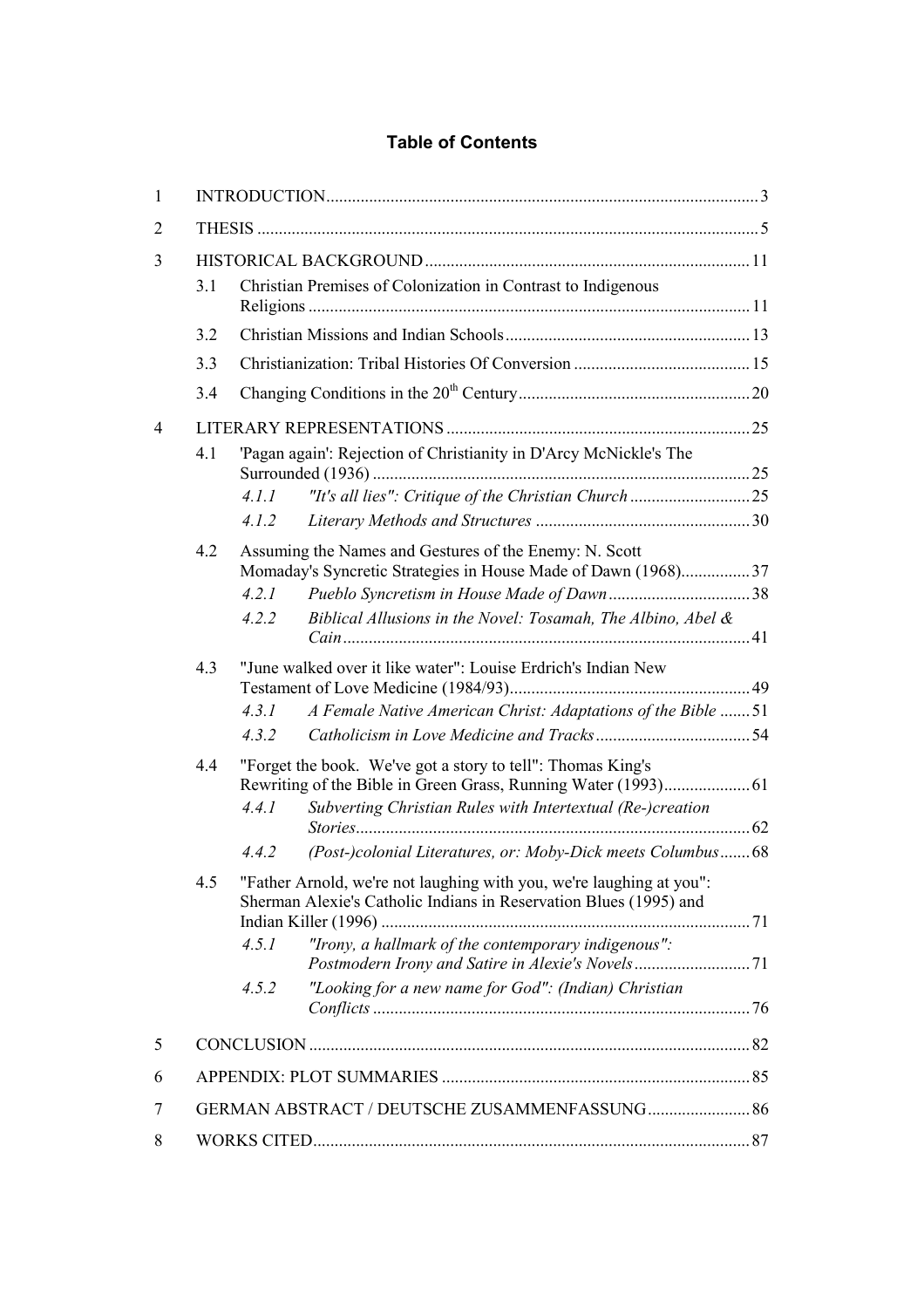Do you take the bread and wine because you believe them to be the body and blood? I take them, as other Indians do, too because that colonial superstition is as beautiful as any of our indigenous superstitions

Sherman Alexie, *The Sasquatch Poems* 

#### <span id="page-2-0"></span>**1 Introduction**

At the heart, if not *the* heart, of contemporary fiction by Native Americans writers is the struggle of Indians living between two cultures; often personified in mixedblood protagonists (which corresponds frequently with their authors' biography). A 'heart of darkness,' indeed, given that the colonial experience for the indigenous people living in the United States, albeit their citizenship, has not really come to an end yet.

Therefore, it has also been avoided to characterize contemporary Native American texts as 'post-colonial'. Nevertheless, one can profitably apply concepts and results from the studies of post-colonial literatures, where appropriate. One of the main concerns of almost all authors who write about colonized people, is their experience with Christianity; the religion, justification, and tool of the Western colonizer. The Indian-Christian discourse is also the earliest matter recorded by Native Americans writing in English. In fact, nearly all original documents by native authors from the  $18<sup>th</sup>$  and  $19<sup>th</sup>$  century deal with their conversion to Christianity or are clerical texts, e.g. sermons, itself.

Ironically, one of the oldest literary accounts of Indian-White contact in North America – and what Charles Larson calls "our oldest myth"  $-$ , the Pocahontas legend, is also one of the first that deals with the Indian-Christian theme. For being able to marry John Rolfe, Matoaka (her real name) had to be baptized first in 1614.

Pocahontas thus became our first Christian convert  $-$  a beacon that would bring light to an entire continent of savages. She was living hope for the religious leaders of the colony  $-$  proof that savages could be converted. [Larson 23]

This is one side of the story, the one that has been recently favored not only by movie makers – after years of displaying John-Wayne-like characters killing the 'red savages' on screen. The other side is history, the history of mostly forced Christianization of thousands of Native Americans, at the cost of the destruction of their families, cultures, and lives.

In his struggle for his very existence the Calvinist who had looked upon the native as a being to be redeemed from the power of Satan soon became satisfied that the enemy of God was to be exterminated at any cost, and that the only good Indian was a dead Indian. In his peculiar religious intolerance and fanaticism he reputedly fell first upon his knee and then upon the aborigines, prompted to do the first in the hope that the second might be more successful. [Larson 25f]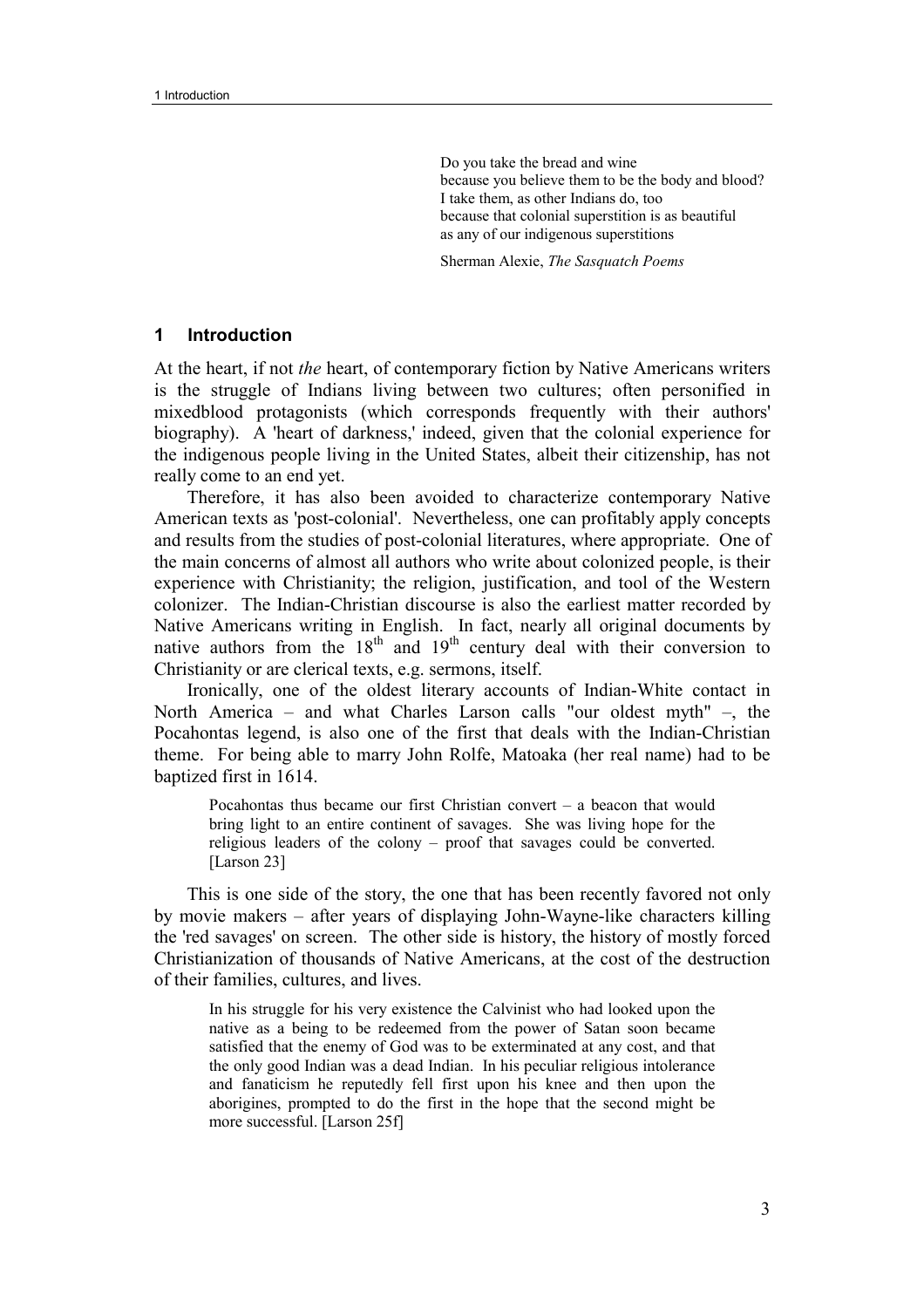Nevertheless, even after 500 years of Indian-Christian contact and conflict, the descendants of America's indigenous peoples are still present. Moreover, despite persecution and punishment they have managed to preserve (elements of) their tribal traditions, beliefs, and even languages. Since the 1960s and 70s, Native American religions and philosophies have experienced a revival of interest and practice. However  $-$  but not really surprisingly  $-$ , centuries of Christian missionary efforts, joined with legal prohibition of tribal customs, violent removal and destruction of native communities, and forced assimilation left deep marks in the Indian's soul: it (often) turned Christian.

While no reliable figures of religious affiliations among Native Americans are available  $-$  since it cannot be recorded by the U.S. Census and many practice multiple beliefs  $\overline{-}$ , it is generally assumed that a majority was at least baptized. Churches today estimate a native following of more than 400,000 [cf. Davis 349], probably indicating only active members. Keeping in mind that more than 80 percent of all U.S. citizens regard themselves as Christians and a growing number of Native Americans have not grown up in tribal communities but in disparate 'Westernized' environments, higher numbers are possible. However, and this is the problematic and interesting part, a Christian Indian does not necessarily exclude tribal philosophies, rituals or beliefs. The "now day Indi'n" (Kenneth Lincoln) is not only often of mixed blood, but also of and in mixed cultures.

Indians can be Roman Catholic or Episcopalian, Baptist or Mormon, yet still pray with a Lakota medicine pipe in a plains ceremony or take peyote to see Christ in the Native American Church. They can ride the Manhattan subway and go to an Iroquois sweat lodge for purification; run a small business in Phoenix and attend a Navajo Beautyway ceremony with medicine people. [Lincoln 186]

This peculiar duality of today's Native Americans, who not only live between two cultures, but often embrace both, a tribal and Western lifestyle, became a special point of interest for me when reading contemporary American Indian fiction. In many of these narrative accounts, Christianity among Indians plays an important role. These representations occur in many forms, can deal with the colonial past, the various conflicts between Indians and Christians, and the inner conflicts of Native American Christians, who have accepted a faith that helped to extinguish their ancestors and tribal culture. Moreover, increasingly Native American authors are employing biblical texts for "intertextual references, thus enabling transcultural communication" [Wilke 83] with non-native readers, as well as challenging the Western society and its major religion.

 The central question of the modern Christian Indian, as well as one of many non-Indian Christians,  $-$  "How can you go to a Church that killed so many Indians?" [Alexie,  $RB$  166] – is implicitly stated and attempted to answer by many contemporary indigenous artists, and therefore, my main interest in the following examination of Native American novels of the  $20<sup>th</sup>$  century.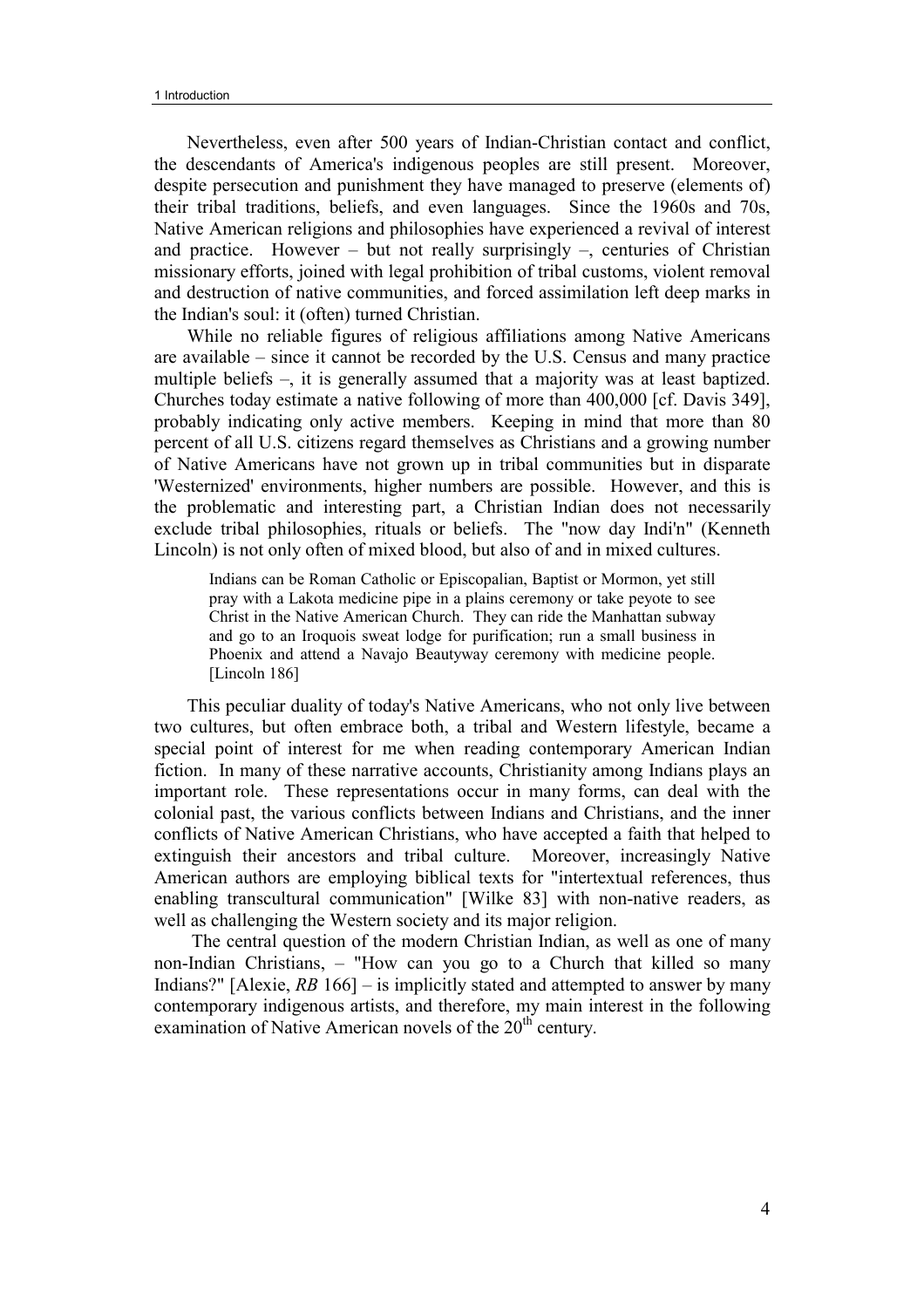#### <span id="page-4-0"></span>**2 Thesis**

In this paper, I will review various representations of Christianity in 20<sup>th</sup> century Native American fiction<sup>1</sup>, spanning sixty years from the 1930s to the 1990s, and covering a wide selection of geographical and cultural areas in the United States.

Introduced by a short survey of the historical background and development of Indian-Christian relations during the last century, the analytical focus will be on the changing approaches that the authors take to represent this reality within a changing identity and self-image as Native Americans in a dominant Christian culture. Questions will involve the writers' attitudes toward the Christian church and its history, their intentions in representing Christianity in the context of a Native American narrative, the various roles it plays in the alienation process of American Indians between the cultures, and the authors' contributions to the problem of cultural and spiritual hybridity.

While earlier literary accounts of these themes by Native Americans have been extensively researched  $-$  i.e. clerical and autobiographical writings from the  $18<sup>th</sup>$  and  $19<sup>th</sup>$  century –, contemporary fiction has not been broadly examined yet in regard to its widespread representation of Christianity. Only a few authors have examined this special aspect in single works, although a general survey of American Indian fiction from this perspective would give insight to an important aspect of contemporary Indian life and culture.<sup>2</sup> However, many of the fictional texts since the so-called literary Native American Renaissance of the 1960s and 70s reflect upon this inevitable conflict of American Indians in the  $20<sup>th</sup>$  century. Moreover, even  $-$  or especially  $-$  one of the first Native American novelists, D'Arcy McNickle, precedes the boom of interest in contemporary indigenous fiction with his novel about the religious and ethnic quest for identity of a young Salish Indian at the beginning of the  $20<sup>th</sup>$  century.

The selection of fictional texts examined in this paper is not supposed to appear comprehensive but as representative as possible. Therefore, I have chosen

<sup>1</sup> Within the restricted frame of this paper, I will not enter a discussion of what defines Native American literature today. My subject matter is examined on works of fiction that have already passed the 'test of Indianness' in the academe and Indian Country alike, although with variable outcomes.

Secondly, I will operate with the commonly used terms Native Americans, Indians, American Indians, and indigenous people interchangeably, being aware of historic misinterpretations and exploitations. By their use I do not mean to offend anybody, and leave the question of who is an Indian, as well, to other scholars and people of indigenous descent.

<sup>2</sup> It seems that, so far, only Kimberly Blaeser's essay "Pagans Rewriting the Bible: Heterodoxy and the Representation of Spirituality in Native American Literature," *ARIEL* 25 (1994) 1: 12- 31, provides a general introduction to various literary works. Anthropologists, on the other hand, have already discovered the many facets of present Indian-Christian relations. See, e.g. the entries and bibliographical notes in Champagne, Davis, and Hirschfelder/Molin [cf. my 'Works Cited']. Notable recent publications on the topic include Christopher Vecsey's account of Sioux Catholicism, *Where the Two Roads Meet* (Notre Dame: U of Notre Dame P, 1999) and James Treat's bibliography and collection of essays by American Indian Christians, *Native and Christian: Indigenous Voices on Religious Identity in the United States and Canada* (New York and London: Routledge, 1996). The latter, interestingly, begins with two quotes from Momaday's and Silko's novels, both examined in my paper as well.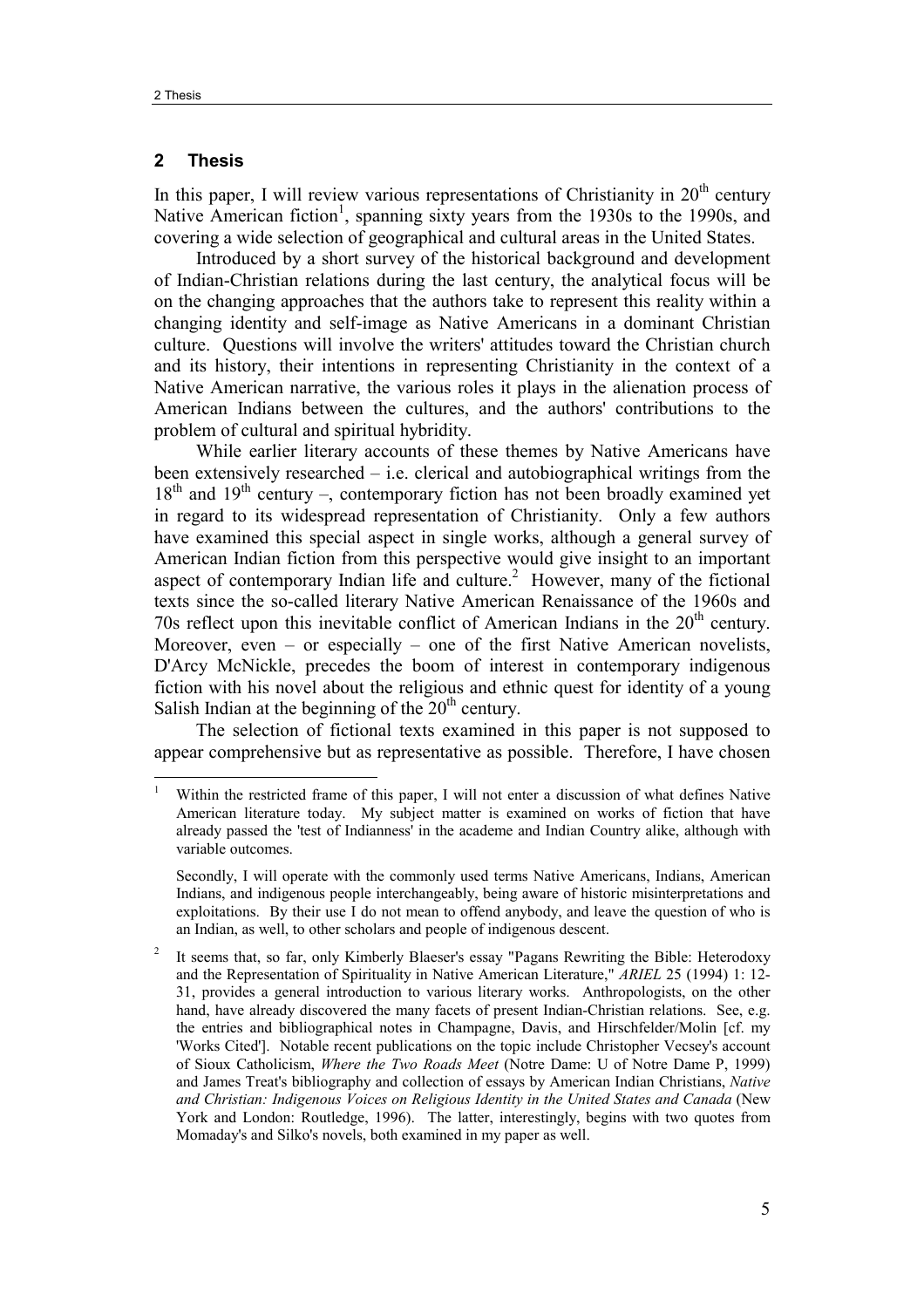works from different decades that reflect the change of actual historical conditions as well as literary styles and models of narrative fiction. Also deliberately is the choice in regard of the tribal background of their authors or represented cultures, which covers the Flathead and Spokane from Montana and Washington, the Chippewa from North Dakota, and the Pueblos of New Mexico. Obviously, male authors dominate this selection, which is more or less coincidental. For a consideration of my topic, I could have also included novels by Linda Hogan or Winona LaDuke, which are only discarded here in favor of the more innovative literary approach of Thomas King, who adds to the stylistic diversity of this collection. However, the writers' gender is probably not of such high relevance in the context of this paper, and therefore, not a special focus here.

The main line of this paper will follow the growing literary confidence of American Indian authors in their representation and confrontation of Christianity. This trend seems to be a result or a reflection of an as well increasing selfassurance of Native Americans, whose political, cultural and spiritual conditions have significantly changed throughout the  $20<sup>th</sup>$  century. Whereas the earliest novelists, like McNickle, had to write against general assumptions of alleged native inferiority and therefore prophesied doom; later authors were intend to prove the survival of Indian cultures and traditions, despite centuries of Christian colonization. However, even the protagonists of the so-called Native American renaissance of the 1960s and 70s, were not only reviving tribal values but also acknowledging the changing conditions of the modern Indian, who had to find a way between and in two long-time antagonistic cultures and religions.

The second wave of a Native American renaissance in regard to a growing interest in indigenous cultures during the 1980s (mirrored as well in the sudden explosion of 'Indians' recorded by the U.S. Census, indicating changing attitudes towards one's Indianness), also began to produce different approaches in literature and the representation of Christianity in native fiction. With the arrival of Louise Erdrich in the nationwide best-seller lists, one associates as well a less restricted form of Native American literature, without strained attempts to create original 'indigenous' art. Authors easily moved between different literary traditions, used tribal and Western cultural references alike. Only reflecting reality, suddenly more Christian Indians seemed to populate the 'prairies' than traditional 'longhairs' on a tribal vision quest. Moreover, during the 1990s, native authors began to shift their settings and destinations from the reservation to cities and urban areas. While the characterization of Native American novels as 'homing in' narratives [Bevis] had proven its validity for many years, suddenly the protagonists were Indian lawyers whose lives among whites in the city had become "so successful [they] can't go home again." [Velie 1995, 47] Without destroying its 'Indianness,' Native American has changed by opening itself, also to a broader audience; thus revealing that the (self-imposed) narrowness of the canonized definition of 'American Indian Literature' could not hold the great diversity of contemporary native fiction

In the following, I will demonstrate that the representation and discussion of Christianity in a native context, parallels and reflects the general development of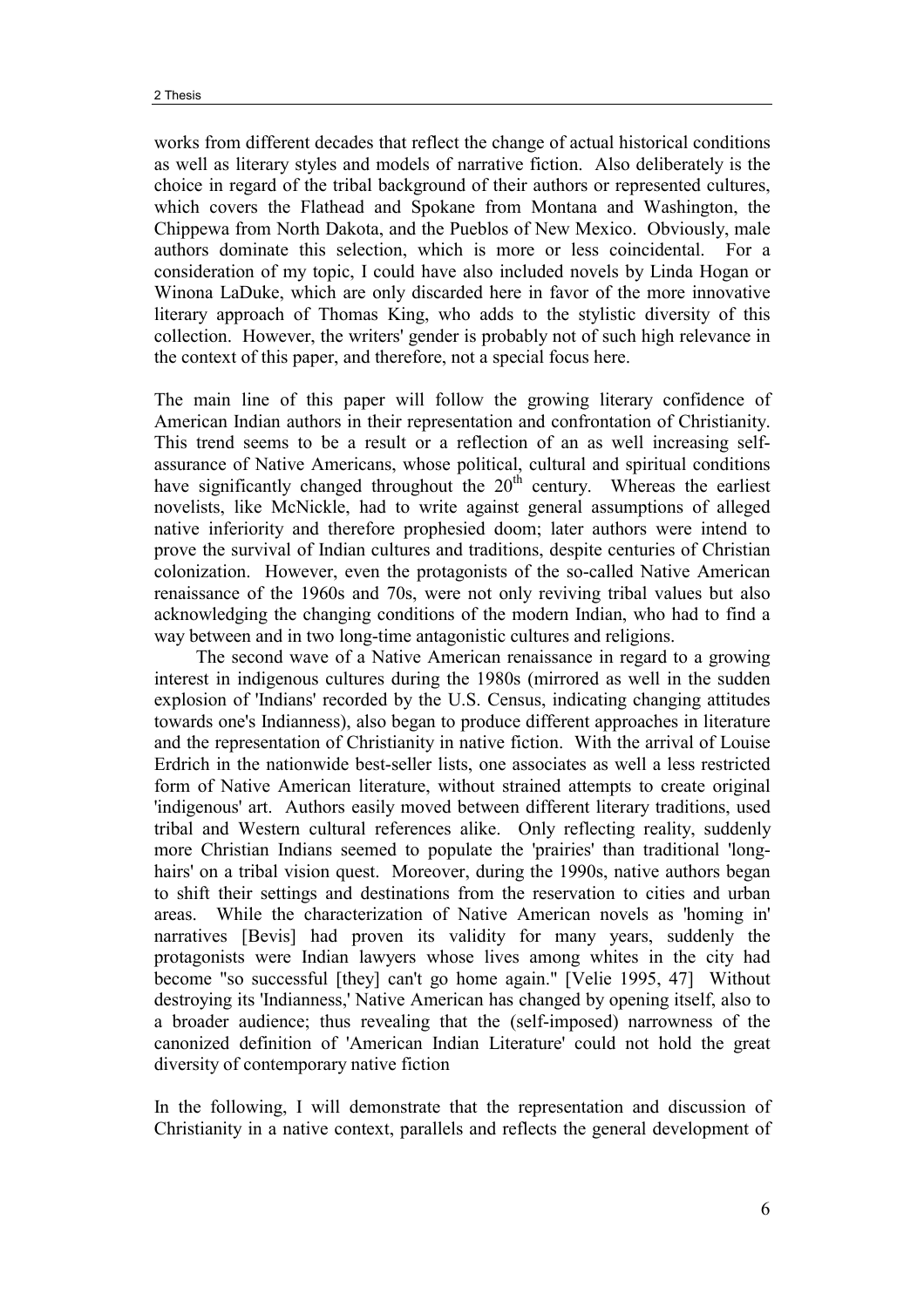American Indian literature in the  $20<sup>th</sup>$  century. I will argue that the growing selfconfidence of authors in their discussion of Christianity, their shifting focus and siding, and their various literary representation of the topic, are the result of broader political and social changes in the U.S. society.

Within only sixty years, Native American fiction has emerged, grown-up, and established an independent strategy to deal with particular problems of American Indians in an already problematic Judeo-Christian, Western culture. It was a giant step on the same path from D'Arcy McNickle's conventional novel in form of an abbreviated *bildungsroman* (which, nevertheless, already incorporates oral tribal legends and stories) that for the first time openly discusses the (im) possibility to reject Christianity in favor of a tribal religion, to Sherman Alexie's self-ironic portraits of 'untypical' Catholic Indians and Thomas King's postmodern re-writing of the Bible. A general characterization of the different stages of fictional portrayal and interpretation of Christianity from a native perspective shall be an outcome of the subsequent examination.

Charles Larson, in his epochal survey of *American Indian Fiction* (1978), has developed a scheme that classifies Native American novelists into three groups: assimilationists, reactionaries, and revisionists [cf. Larson 97]. Although 25 years after these distinctions were made, definitely additions and reconsiderations are necessary, it provides a basis for an analog classification of Indian authors writing about Christianity. Moreover, as Larson has pointed out,

In large parts these groupings  $[\dots]$  mirror the period during which the writers themselves lived. The characters in the earliest novels generally accepted the status quo, the world that surrounded them. The protagonists in somewhat later novels came to reject that same world  $-$  as did the writers themselves, who saw as their goal the correction of the past suppositions and stereotypes. The works themselves evolved from a mood of veiled complaint to one of more overt protest. [Larson 133f]

The strict thematic grouping already began to trouble Larson in 1978, facing a growing multitude of very diverse new Native American literature. On the other hand, what troubles the scholar, naturally, pleases the reader. However, his general idea of the development of American Indian fiction still seems appropriate. Larson's first group, the assimilationist, covers the earliest narratives from about 1880 to 1920. My examination starts with the second, the so-called reactionary period, and ends with a new kind of literature that I would characterize as postmodern-ironic revisions.

With the term "reactionary," Larson tries to describe a development that embraces McNickle's work from the 1930s as well as Momaday's from the 1960s:

Like Momaday's *House Made of Dawn*, McNickle's *The Surrounded* is primarily a novel of renunciation – wholesale rejection of the white man's world. The two works illustrate a new ideological stance: repudiation of the white man's world coupled with a symbolic turn toward the life-sustaining roots of traditional Indian belief. [Larson 67]

This is only partly right. Although both authors present tribal customs and values, which have been denied for a long time, as an alternative to Western culture, their critique and representation of the colonizer differs significantly.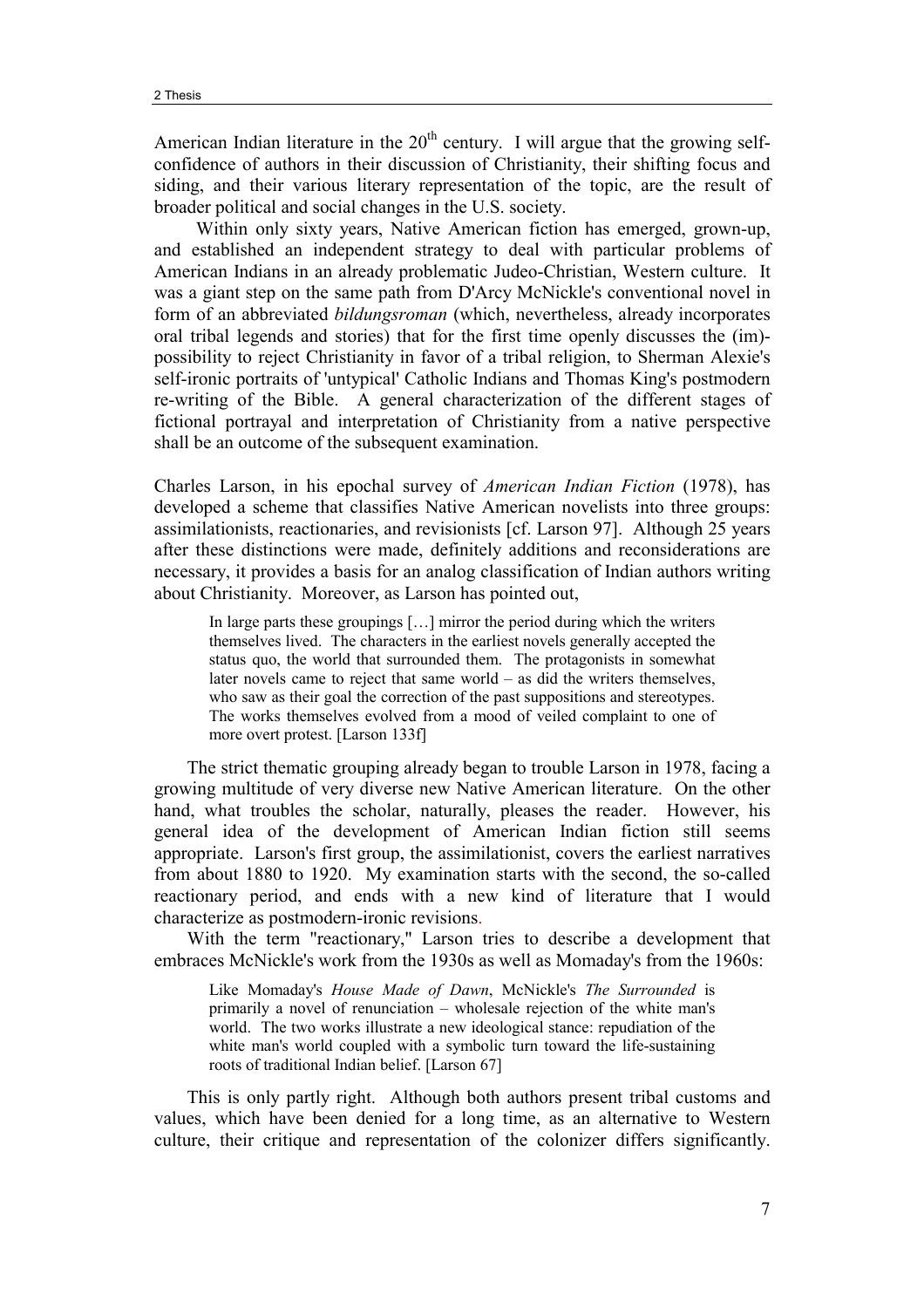While McNickle's *The Surrounded* clearly rejects a Christian understanding of missionary work that has dominated America far into the 1960s, it cannot really be classified as "reactionary," since the author does not present a return to tribal religions and customs as an actual alternative for the young Indian [see Chapter 4.1]. On the other hand, Momaday presents tribal cultures as an alternative that offers healing for the torn and battered Abel, without overtly attacking the white man's world that remains secluded from the novels main stage.

Nevertheless, I would like to borrow the term "rejection" from Larson to characterize a first approach of native fiction in dealing with Christianity in the  $20<sup>th</sup>$  century. Opposed to common assimilationist tendencies in politics and literature alike, McNickle is the first Indian novelist who openly questions, confronts, and rejects the destructive Christian influence on Native Americans.

A second period of Indian-Christian representation could more likely include Momaday's *House Made of Dawn* (1968) along with Silko's *Ceremony* (1977). Despite Larson's observation of a "separate reality" in the fictional world of Leslie Silko and James Welch, these works cannot be easily categorized as "separatist." Although white people only play a minor role in these novels  $-$  often set primarily on Indian reservations  $-$  and Christianity seems to do so as well, it finds its representation. Already *The Surrounded* contained only a handful of whites, but they were still active and responsible. Whereas the main intention of McNickle's writing, was their critique, "the element of protest tends to be of lesser importance" [Larson 134] in the later novels of the 1970s. However, I do not read this as an acceptance of the social conditions and turn towards family and tribal problems, as Larson's interpretation might imply, nor an attempt to revive an ancient tribal past.

Christianity still is a topic dealt with in Native American fiction, only the focus and conditions have changed. The opponent now is not the white priest and missionary (though we find a short but clear accusation in *Ceremony*), who is rather neglected or displayed as obsolete, indeed of a "separate reality," a cast-out 'other' on the reservation. However, Christian beliefs and rituals are present among the tribe, in fact, adapted and incorporated perfectly. These are the first signs of a changing native attitude towards Christianity, which is already not the main point of reference for present criticism. The Indians are devout Christians themselves, but loyal to both native and Western religions. The Pueblos of Momaday's and Silko's world practice the Christian religion next to or mingled with tribal beliefs. Of course, this causes conflicts, but critique now is not only aimed at Christianity but also against inadequate tribal practices:

It is the stasis and monologic quality of orthodox dogma that much contemporary Native American literature opposes, whether manifested in Christian or in tribal religions. [Blaeser 22]

Both authors question inadequate rituals by Indians, be it in the Native American Church or practiced by reactionary medicine men. In fact, the tribal members that criticize Silko's Betonie for his 'updated' ceremonies, detach themselves from the present tribal reality just as much as Momaday's Catholic priest, who only thinks he can relate more to the Indians than his  $19<sup>th</sup>$  century predecessor. Therefore, instead of emphasizing the separation of Native Americans from Western mainstream in these novels, I would rather highlight the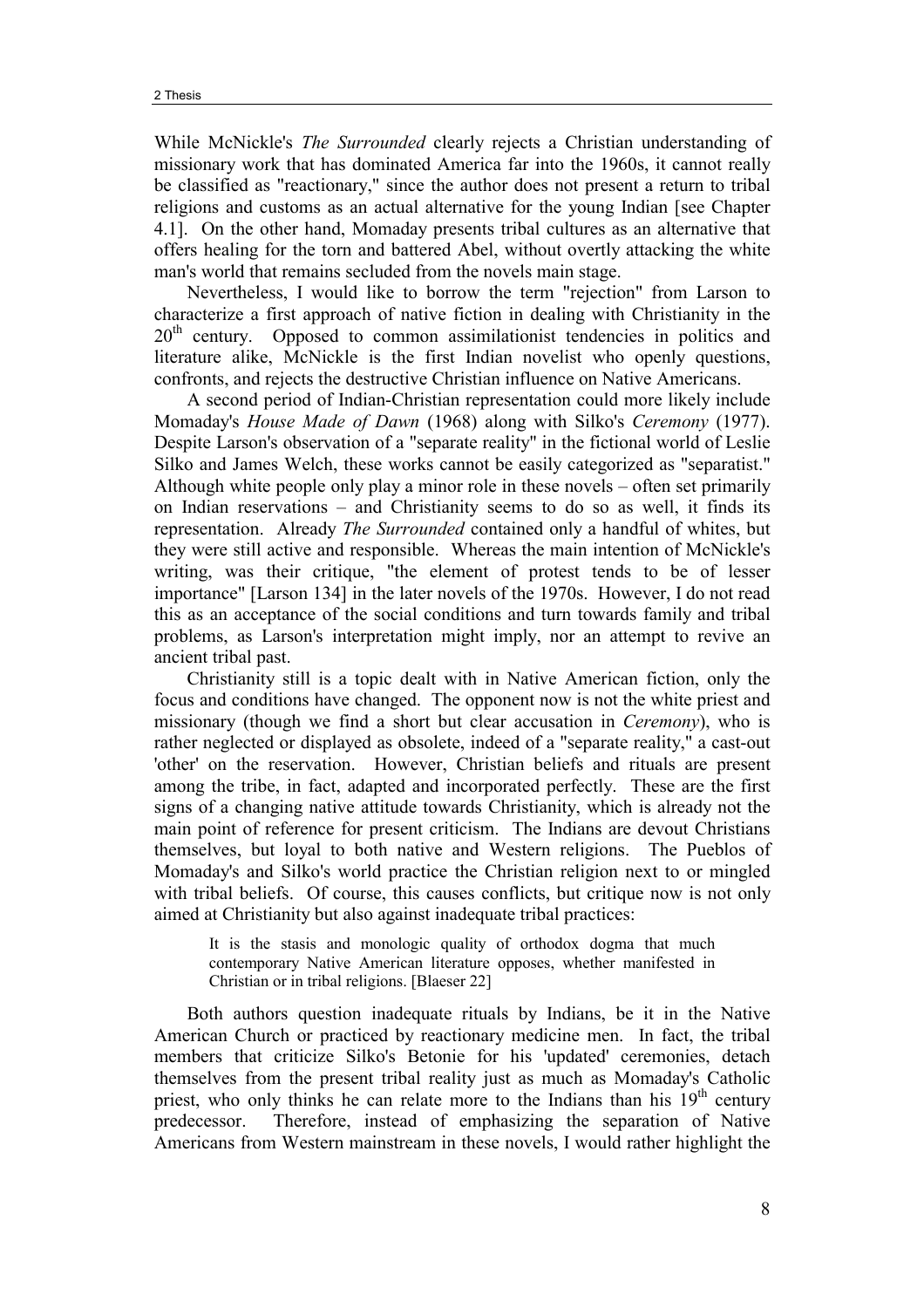authors' appeal for a necessary (syncretic) adaptation of any belief system to the needs of the  $20<sup>th</sup>$  century.

Since the 1960s and 70s, American Indian writers have emancipated themselves. Momaday and Silko are classic examples of the Native American renaissance, by attempting to create literary techniques that itself had to be different from traditional Western narratives (although they learned their fragmented structures also from Western [post-]modernists). Later generations of native writers have not always followed this doctrine, but certainly built upon their works. Regardless of its actual literary form, the tribal focus in native fiction has been expanded also by a new sovereign and creative application of the Indian-Christian experience.

This criterion can be observed in as different works as Louise Erdrich's novels-in-stories, Thomas King's postmodern narrative, and Sherman Alexie's diverse poems, stories, and novels. A brave use of elements and structures from Christian mythology and ritual is a significant feature of these books. The critique of Christianity has reached a new artistic level, by re-applying Western religious patterns in a native context, these authors subvert an 'enemy' that has often become indivisible from themselves as active Christians. Biblical narrative structures and characters smoothly mix in Erdrich's modern oral tribal literature, conquering new grounds for native expression and in doing so becoming more representative of the today's mixed communities. King's *Green Grass, Running Water* even attempts to re-write the Bible, to add and "fix things" from a native perspective, a classic postcolonial method. In Alexie's various artistic approaches, Christianity very fittingly is all over the place, ironically played with, mocked at, and nevertheless practiced in a typical Native American  $20<sup>th</sup>$  century style.

James Cox observes the emergence of the "direct revision and subversion of colonial literatures as popular narrative strategy for Native American authors" [Cox 219] in the last decades of the  $20<sup>th</sup>$  century. The Bible, as *the* colonial metanarrative, is certainly included here. Cox, as well as Laura Donaldson, in their critiques of Thomas King's novel, refer to Edward Said's notion of the power to narrate in colonial discourses. In *Culture and Imperialism* (1993), he perfectly explains also the reasons for recent tribal re-narrations of colonial texts, ranging from the Bible over *Moby-Dick* to Western movies:

[S]tories are at the heart of what explorers and novelists say about strange regions of the world; they also become the method colonized people use to assert their own identity and the existence of their own history. The main battle in imperialism in over land, of course; but when it came to who owned the land  $[\dots]$ , who won it back, and who now plans its future – these issues were reflected, contested, and even for a time decided in narrative. The power to narrate, or to block other narratives  $[\dots]$  is very important to culture and imperialism, and constitutes one of the main connections between them. [Said xii]

The narrative mood that is most characteristic of contemporary American Indian postcolonial revisions, certainly is irony and parody. As will be demonstrated below, tribal humor connects even as diverse approaches as Erdrich's realistic storytelling with King's and Alexie's postmodern novels. Therefore, I subsume all of them, as well, in their representation of Christianity in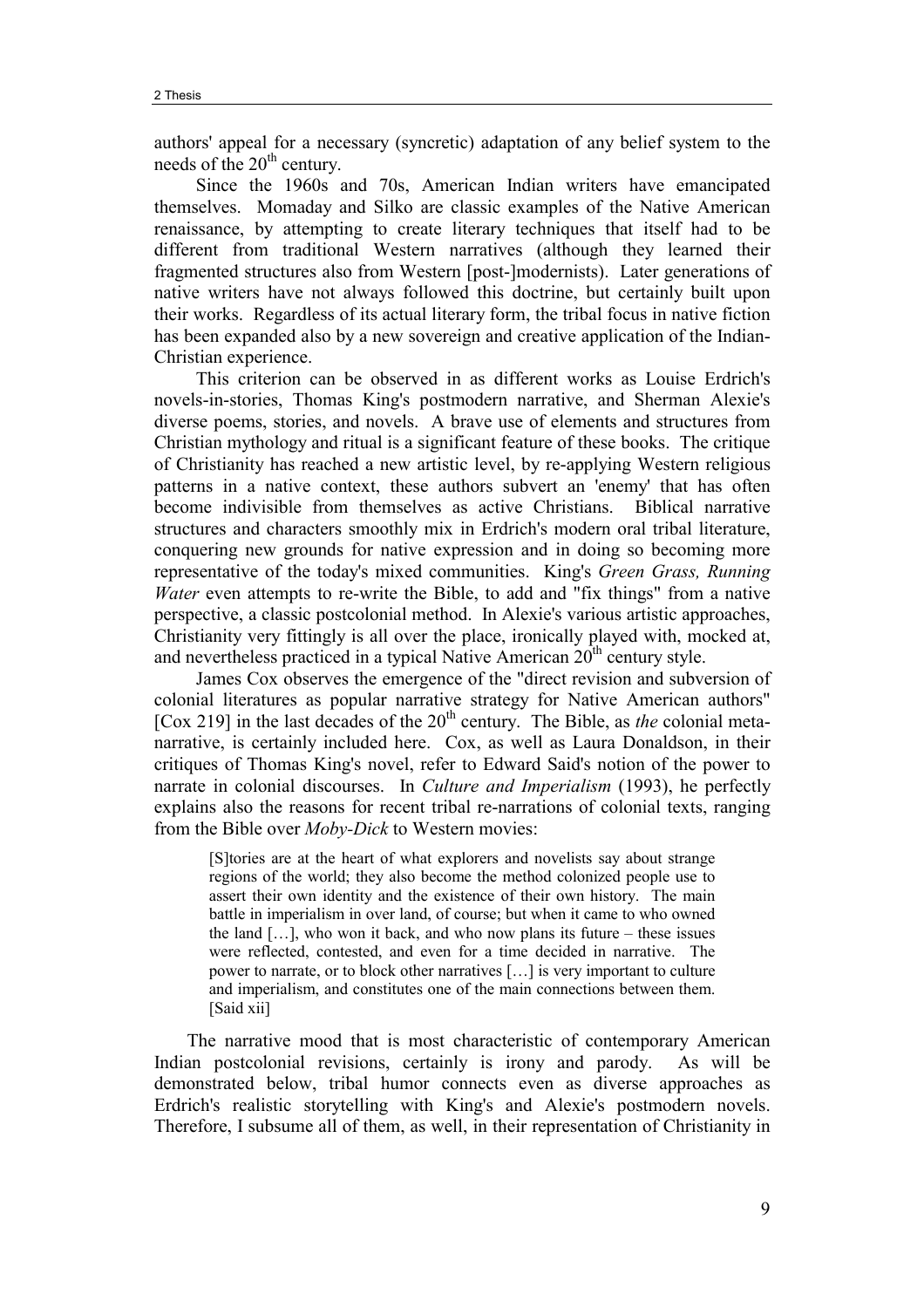one category, defined as postmodern-ironic revisions. While not all current works display the same characteristics of postmodern literatures, they certainly all include a critique based on ironic subversion of Western discourses. Consequently, one can reasonably extend Denise Low's postulate about Alexie's stories to many of the new Native American texts: they "could not have been written during any other period of history. [They] read like a casebook of postmodernist theory [...]. Irony, pastiche, and mingling of popular cultures occur throughout the book." [Low 123f] She rightly observes, that postmodernism is both "the technique of communication  $-$  as well as survival." [ibid.]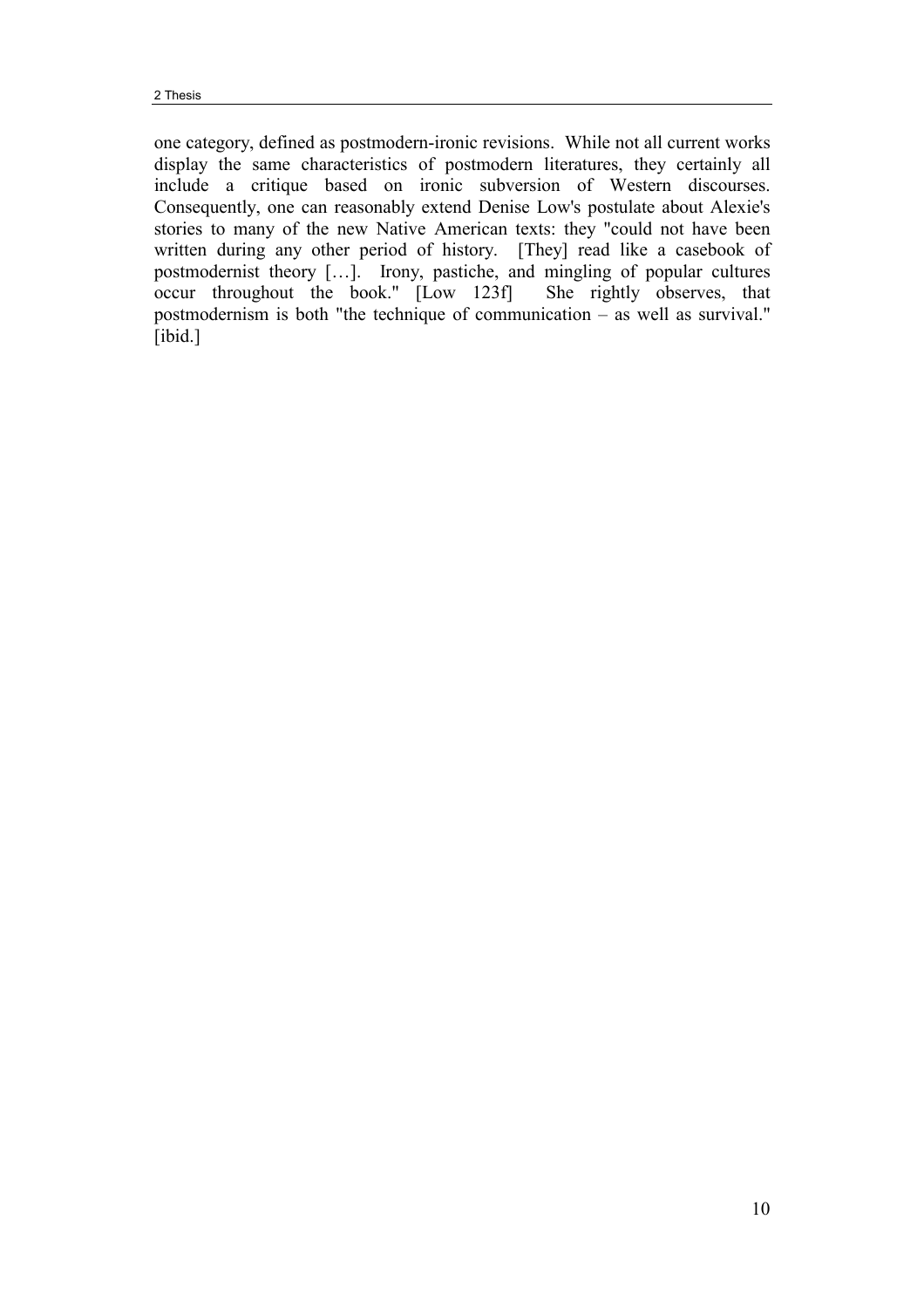# <span id="page-10-0"></span>**3 Historical Background**

This chapter will provide a short outline of the historical development of Indian-Christian relations concerning the tribes that are of interest in the later discussion of the literary texts. Moreover, I will look into the biblical pretext of colonization and point out the main problems of Native American cultures in their confrontation with Christianity. The general practices of conversion in missions and mission schools will be highlighted, before historic examples of tribal Christianization are demonstrated. The changing situation for American Indians during the  $20<sup>th</sup>$  century shall be marked with two historic dates, 1936 and 1978, which stand for a reversal of the relationship between Western and tribal religion and policies.

From the very beginning, immediately after the 'discovery' of the Americas, Europeans were trying to classify the indigenous people within their Christian view of the world. Theological and political concepts were debated ranging from whether to treat them as 'savages' or perhaps rather descendants of the Ten Lost Tribes of Israel. The two main camps formally solved the issues in 1550 at the Council of the Catholic Church, by favoring Bartolomé de Las Casas' argumentation over Gines de Sepulveda's. While the latter was regarding the indigenous inhabitants of the America's uncivilized savages, incapable of learning and slaves by nature ("Are they really human?"), Las Casas held the opinion that they were gentle, eager to learn, and quick to accept Christianity.

Subsequently, the reality produced an unholy alliance of the two: for five hundred years, missionaries of all denominations were eager to convert the American Indians, regardless of their cooperation. In the north, a self-proclaimed 'manifest destiny' to colonize the continent later replaced the Spanish Catholics' verdict, but without any improvement for the indigenous population. Without denying good intentions and beliefs of many Christian missionaries, and always keeping in mind the historic contexts and view of the world in particular times, the plain results of five centuries of Christian-Indian contact are devastating. From the very beginning, the intrusion of Christians in native communities with their own functioning cultures and religions, established over thousands of years, proved to be disrupting and literally fatal. Appropriately, George Tinker subtitles his study of this *Missionary Conquest*, "The Gospel and Native American Cultural Genocide."

# *3.1 Christian Premises of Colonization in Contrast to Indigenous Religions*

The Christian religion played a major role in the colonizing of the Americas and their indigenous peoples. In fact, the Bible provided the very document that sanctioned and guided the first explorers, colonial armies, settlers, and missionaries alike in their conquest of the continent. From Columbus, Winthrop and Mather, to Monroe and O'Sullivan, God's word was read as a colonialist programme that provided the Puritans with a blueprint for their city upon a hill and the 19<sup>th</sup> century imperialists with a map showing them the land of their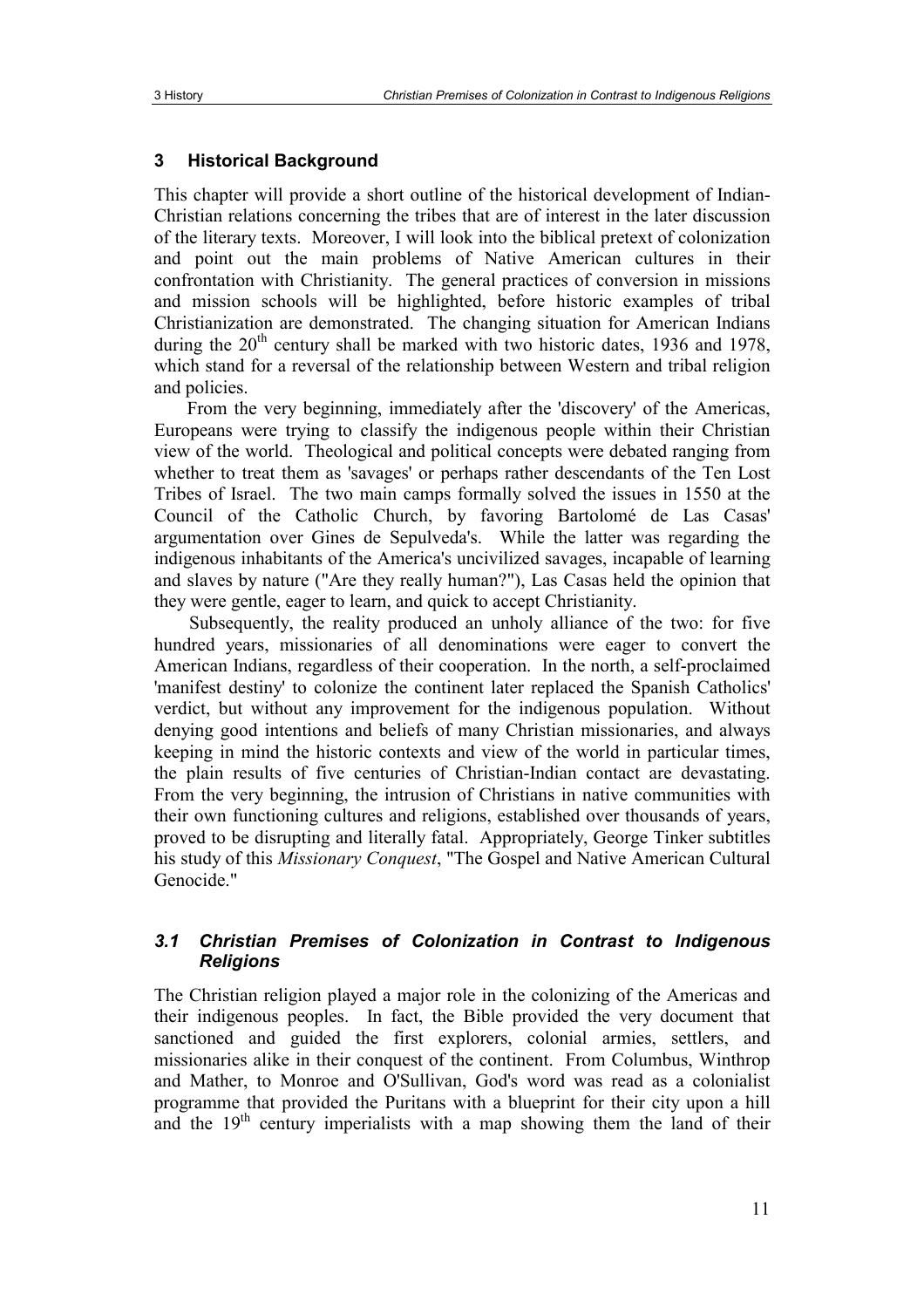manifest destiny. The Eisenhower administration's policy of termination represents only its modern, 'humanized'  $20<sup>th</sup>$  century reading.

It was all written in the book: the promised land of Moses was transferred further west, the Jordan became the Atlantic, nations were driven out and dispossessed, and "Every place where you set your foot will be yours  $[\dots]$ . No man will stand against you. The Lord, your God, as he promised you, will put the terror and fear of you on the whole land, wherever you go." [Deut 11: 24-25] The necessary power will be provided if they obey the Lord's commands and believe only in his supremacy. The Indigenous population and their religion must be extinguished:

Destroy completely all the places on the hills and under every spreading tree where the nations you are dispossessing worship their gods. Break down their altars, smash their sacred stones and burn their Asherah poles in the fire; cut down the idols of their gods and wipe out their names from those places. [Deut 12: 2-3]

In almost five hundred years, Western colonizers and Christian missionaries did their best to follow these biblical instructions. And they almost succeeded. An estimated indigenous population of 5 to 10 million in North America was reduced to about 800,000 in 1800. Languages, cultures and religions outlawed, forgotten, or their keepers murdered.

Even in 1987, when Christian publishers were considering the *Challenge of Indigenous Spirituality*, Vine Deloria, Jr., in an essay chose the topic "Christianity and Indigenous Religion: Friends or Enemies?" because it

illustrates one of the chief failings of Christianity, namely that it traditionally sees other religions as foes rather than simply as different. It sees other traditions as inferior rather than as having their own integrity. [Deloria 1987, 145]

Deuteronomy here also provides the rules: Christians are not allowed to "imitate the detestable ways of nations" in their colonized countries. [Deut 18:9] In his essays, Deloria demonstrates the fundamental differences between tribal and Christian religions, indeed, between Native American and Western philosophy. Primarily, the Christian manner of distinction, separation, and isolation is alien to tribal thought. The natural and human world are not separated in Indian spirituality and life, whereas the

Christian universe is dead, except for man, and anyone who believes otherwise and tries to communicate with the other entities of nature is not simply heretical but an idolater. [Deloria 1987, 148]

The Christian divisions do not end here. Most devastating proves the individualism of Western culture, opposed to tribal societies, which even extend "far beyond the immediate nuclear family." [Deloria 1987, 150] Deloria criticizes the discrepancy between a proclaimed sense of community in Christian preaching and lack of it in reality: "Here the individual is the primary point of reference." [ibid.] As will be seen below, native authors exactly take up this criticism of Christian de-emphasizing of the (Indian) family, which also considerably affects the greater society: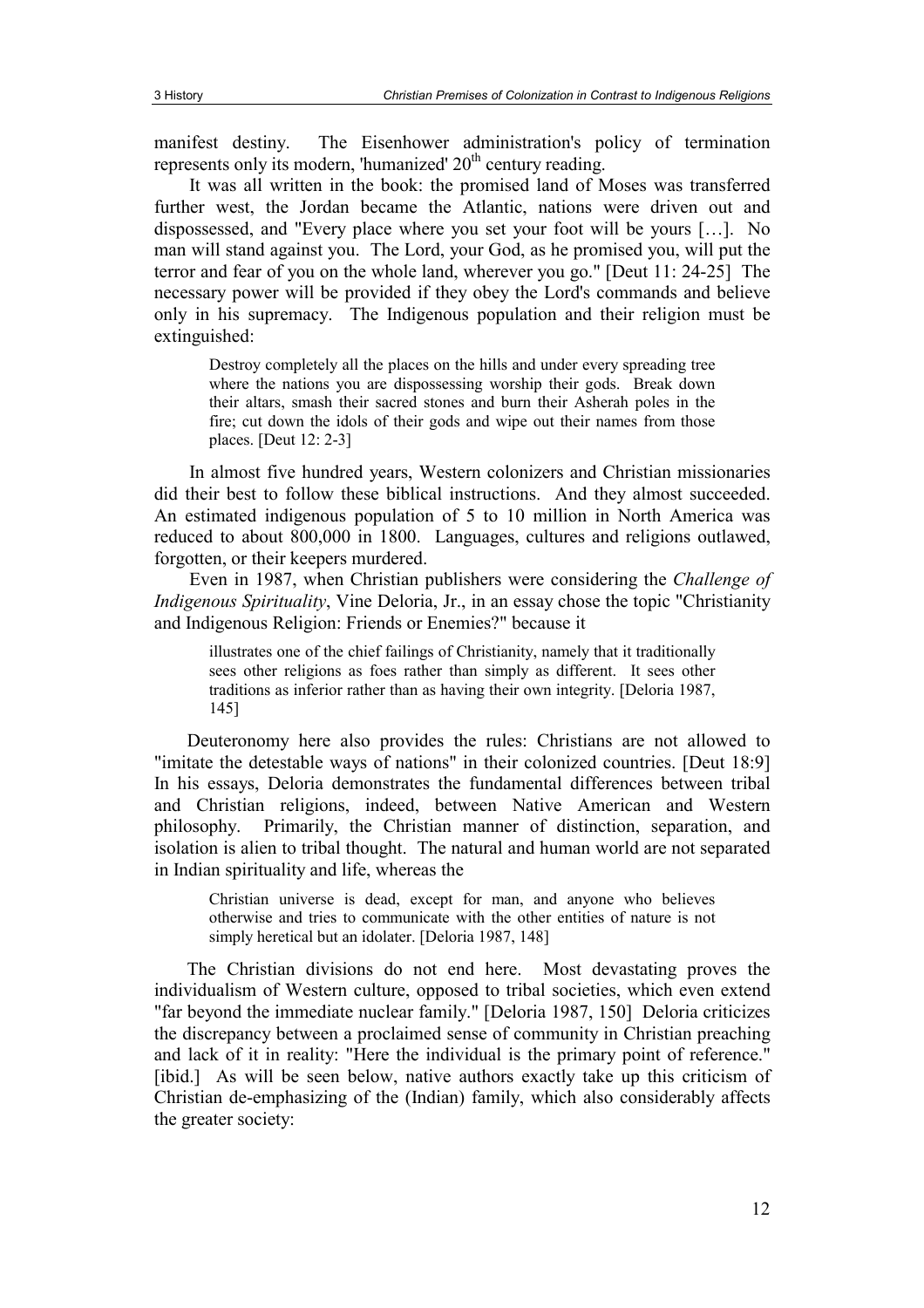<span id="page-12-0"></span>The emphasis on the individual's relationship with God to the exclusion of his or her responsibilities to others creates an immoral society. As long as individuals are "right" with God, so the idea goes, they can do whatever they want with respect to other humans or creatures. [Deloria 1987, 151]

Another interesting point is Deloria's distinction between a necessary 'divine calling' of tribal spiritual leaders and a Christian leadership based on wealth and education. This results in different effects when approaching difficulties with a priest's teaching or powers: "If that person cannot produce, he or she is irrelevant; in the Christian context it does not matter that the person is irrelevant if the proper credentials can be presented." [ibid. 152] This native assumption also enables the Indian to renounce his Christian faith, as well as combine it with other powers, if they "produce" better results.

Last but not least, the basic assumption of Christianity to know the solitary, universal truth, which allows no compromise with any other experience, is challenged by a tribal "very tolerant attitude for other religious traditions, for other people, and for the rest of the creation." [Deloria 1987, 158] This is the very premise that allowed the earliest white settlers to enter native lands and survive the first winter only with the Indians' help. Furthermore, it allowed thousands of missionaries to set up camp among the tribes and preach their religion. It also enabled many Indians to adapt to Christians religions without abandoning their own, which in the end help both beliefs to endure over five hundred years of contact. Deloria tells of his encounters with both:

Even with the great pressures that Christians brought to bear on tribal religions in the past century, which acts should infuriate people, I have rarely heard any criticism of Christianity among traditional people who look good in everything. On the other hand at least a third of the Christian missionaries and representatives I have ever met have been convinced that Indians dwell in darkness and that their religion and culture should be suppressed as quickly as possible. [ibid. 160]

# *3.2 Christian Missions and Indian Schools*<sup>3</sup>

For more than 400 years, American Indians have generally acquired their knowledge about Christianity from countless missionaries who had been following the explorers and pioneers across the continent. 'Acquired' in this case includes voluntarily, but most often involuntarily, violently, under penalty of imprisonment or physical punishment. The basic scheme has been the same from the early  $16<sup>th</sup>$  to the  $20<sup>th</sup>$  century: conversion followed by physical and political separation from community and family [cf. Tinker 18ff]. Missions and mission schools (later boarding schools) have provided the means for the resulting "cultural genocide," a.k.a. 'assimilation' or 'Christianization.'

<sup>3</sup> For a detailed critical examination of the spiritual, political, and economic nature of the Christian mission system in North America from a native perspective, I would recommend George Tinker, *Missionary Conquest: The Gospel and Native American Cultural Genocide* (Minneapolis: Fortress Press, 1993).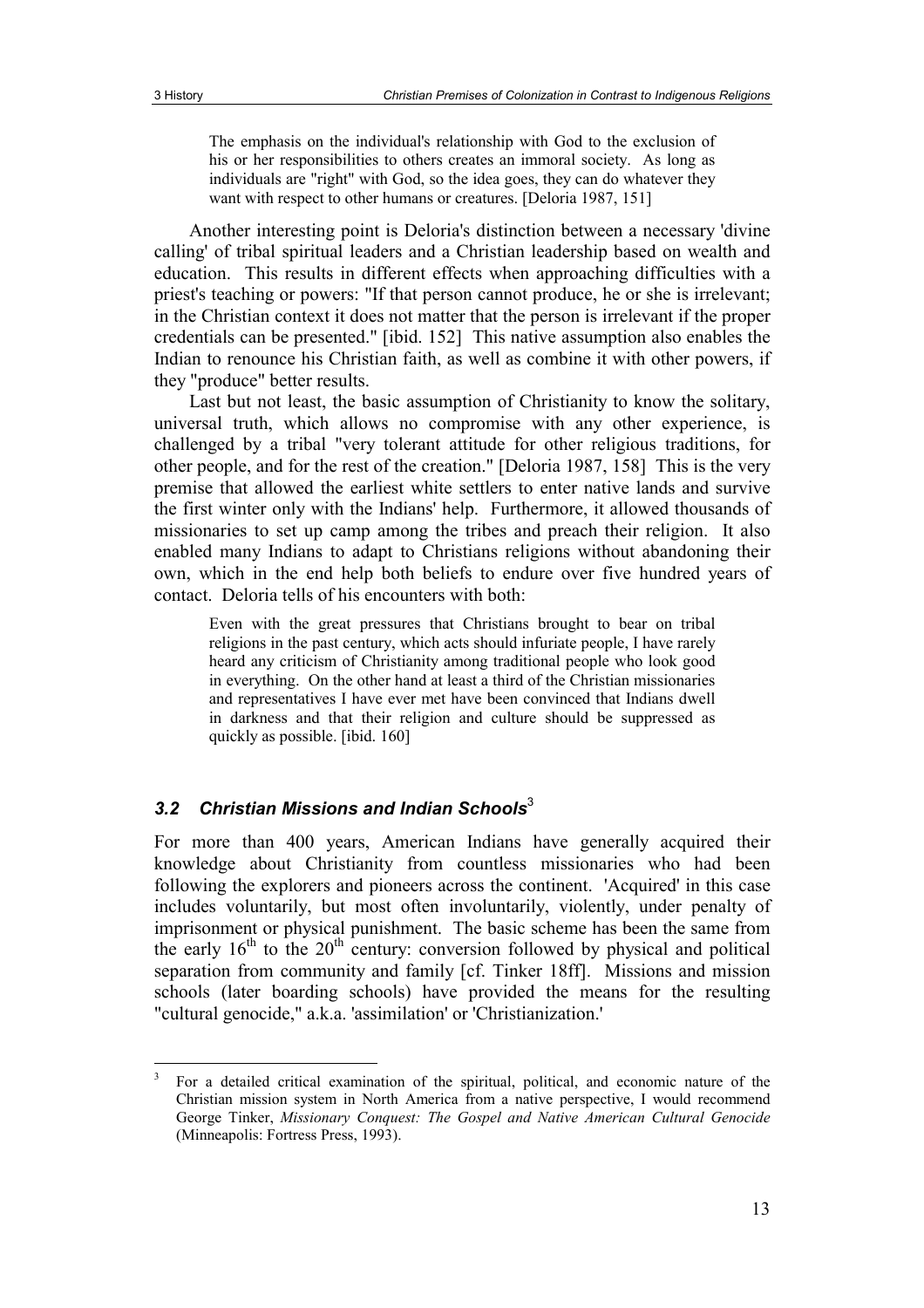The first Catholic missionaries north of Mexico arrived with the Spanish conquerors in today's southwestern United States and Florida during the  $16<sup>th</sup>$ century, and established the Californian mission system in 1769. French Jesuits began their work among the natives in South Carolina and on the Great Lakes in the early  $17<sup>th</sup>$  century. The Pilgrims' arrival in New England in 1620 triggered off the Christianization and eventual expulsion, nearly extinction of the east coast tribes.

Admitting that the Christian missionaries of the past did not intend any harm to Indian people, Tinker characterizes their efforts as good intentioned, and naïve (and often financially motivated), but nevertheless culturally genocidal. This is not a contradiction, since the definition of genocide according to *Webster's* is a "deliberate and systematic destruction of a racial, political, or cultural group." By forcefully converting the indigenous peoples to Christianity and forcefully imposing on them a white-European culture, missionaries did deliberately and systematically try to destroy the native cultures of America. Ultimately, this led only too often also to the destruction, i.e. death of the very people they were trying to 'save.'

Of course, one can argue that only by assimilation and conversion it was possible for American Indians to survive within a dominant culture  $-$  a question that has been in discussion until today  $-$  however, hundreds of indigenous cultures were destroyed, languages and religions wiped out, and thousands of people killed. In fact, as Tinker points out, many Native Americans still associate their disastrous social situation with the long missionary presence, an assumption frequently reflected in the fictional works below.

Most effective, and maybe most merciless, has been the work of Christian missionaries and teachers among the children of American Indians. The best chances to assimilate Indians by simultaneous cultural and religious conversion were seen in missionary and boarding schools.<sup>4</sup> Children were removed from the 'harmful' influence of their parents and communities. Regardless of their spiritual beliefs, they were uniformly dressed, their hair was cut, and the use of their language forbidden. (The use of tribal languages for instruction by some missionaries is actually one of the rare instances, where institutional Christians were ahead of federal policies, which strictly outlawed native idioms in schools until 1934.) The deep impact and disastrous effects on the children's development and their cultural identity have not only been the topic of scholarly research, but also been a main concern of American Indian writers. Autobiographical narratives almost inevitably reflect the education in mission and (for a long time

<sup>4</sup> I refer here to both, denominational and governmental schools, since its practices and teachers alike were heavily influenced and guided by Christian convictions. However, towards the end of the 19<sup>th</sup> century, boarding schools under federal supervision increasingly replaced denominational mission schools. However, the constitutional division of church and state was neglected in regard of Indian affairs for many more years.

For detailed information cf. for instance Francis Paul Prucha, *The Churches and the Indian Schools 1888-1912,* (Lincoln: U of Nebraska P, 1985) and David Wallace Adams, *Education for Extinction: American Indians and the Boarding School Experience, 1875-1928* (Lawrence: UP of Kansas, 1995).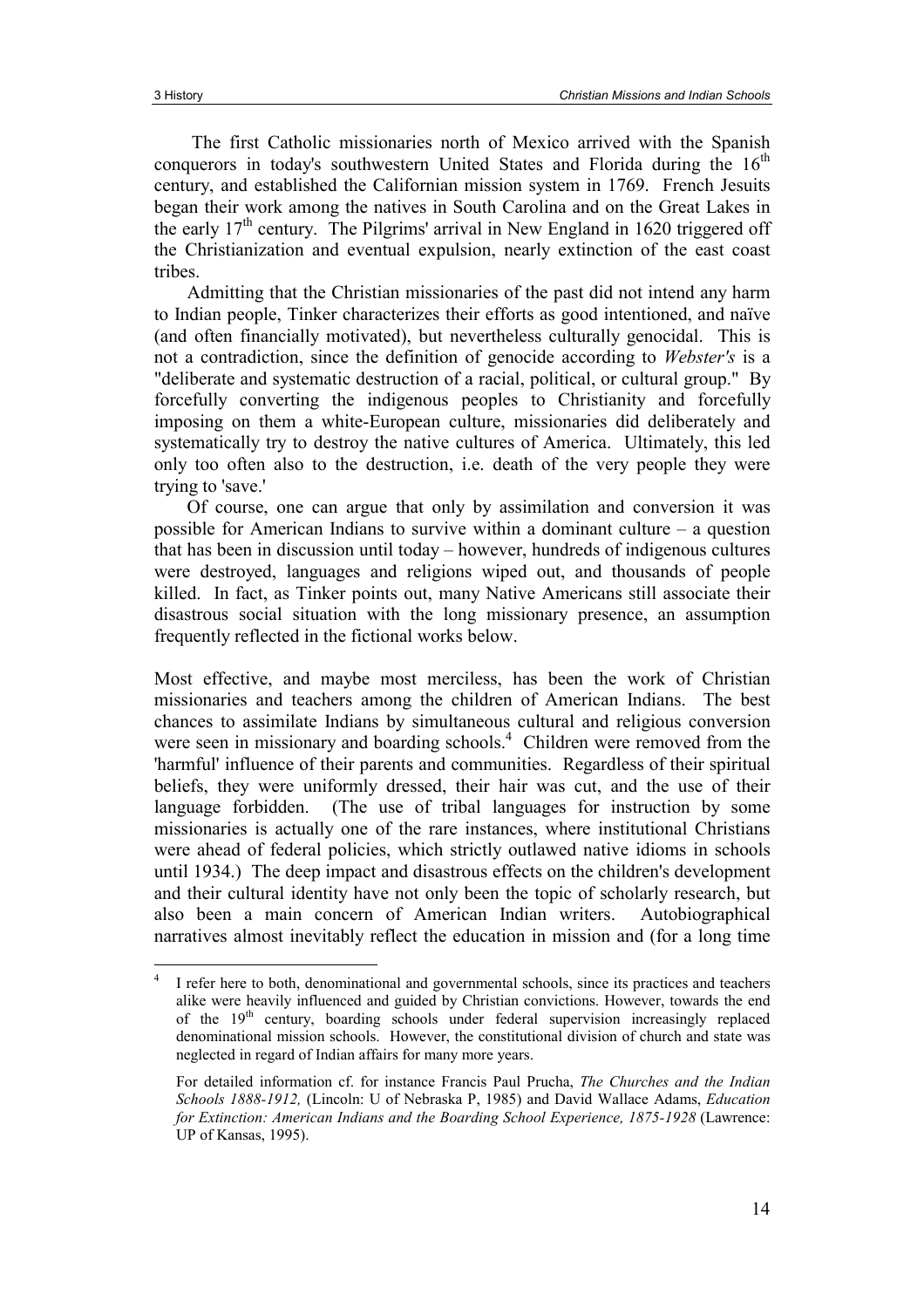<span id="page-14-0"></span>indistinguishable) government schools. The representation of this theme in Zitkala-äa's *American Indian Stories* (1921) actually designates one of the earliest examples of Native American fiction. She was followed later by McNickle, Silko, Erdrich, and Alexie, just to name a few writers discussed below.

Zitkala-äa had personally experienced the educational system at Carlisle Indian School as a student and teacher. This boarding school, established in 1879 in Pennsylvania, has become synonymous with the assimilationist concept of its founder, the now infamous 'father of Indian education,' Richard Henry Pratt. The former army officer, who had promised to "kill the Indian and save the man," met wide support in the period of forced acculturation efforts at the end of the century. Motivated by his "devout and simple Christianity" (Hertzberg 16), he is a prime example of the benevolent but destructive self-proclaimed educator of the American Indian.

The U.S. government has been deeply involved in and supportive of the missionaries' Christianization process. By discouraging and even outlawing the exercise of traditional Indian religions – from the 1890s through the  $1930s$  –, and directly as well as indirectly supporting the 'conversion and civilization' of American Indians, the federal government took part in the cultural genocide by Christian churches.

Actually, administration and church groups have been linked more than closely concerning the control of Indian reservations and financing of mission schools. The Board of Indian Commissioners, established in 1869 by President Grant, was nicknamed 'church board' since its members were nominated and supervised by Christian mission boards. This policy, aimed at ending political appointments to BIA posts by granting the churches control over Indian reservations, was upheld until 1933 [cf. Hirschfelder and Molin 106]. Despite conflicting laws, federal funding of mission schools was maintained until 1917, and continued thereafter indirectly by transfers from tribal funds primarily to the Catholic Church. After public concerns and an investigation, government ceased the payment of tribal allocations by the end of the 1940s [cf. Davis 114]. After the government had abandoned the termination policies of the 1950s in favor of indigenous self-determination, the churches as well began to redefine their role within native communities. Since then, efforts were made to recruit Indian ministers and priests, and many mission schools were closed or transformed for lack of money and native students, who were preferring a modern education in public schools [cf. in Davis 115].

#### *3.3 Christianization: Tribal Histories Of Conversion*

The Pueblos, the prominent culture in both Momaday's (Jemez) and Silko's (Laguna) novels have one of the longest histories of Christian-Indian contact in the United States. The tribe actually consists of 18 different groups, most of them still inhabit their traditional areas of settlement in New Mexico, which is a unique advantage of many southwestern tribes. Moreover, e.g. Acoma pueblo is probably the oldest continuously inhabited settlement in the United States. It was founded around 1100 C.E., and has steadily increased its population throughout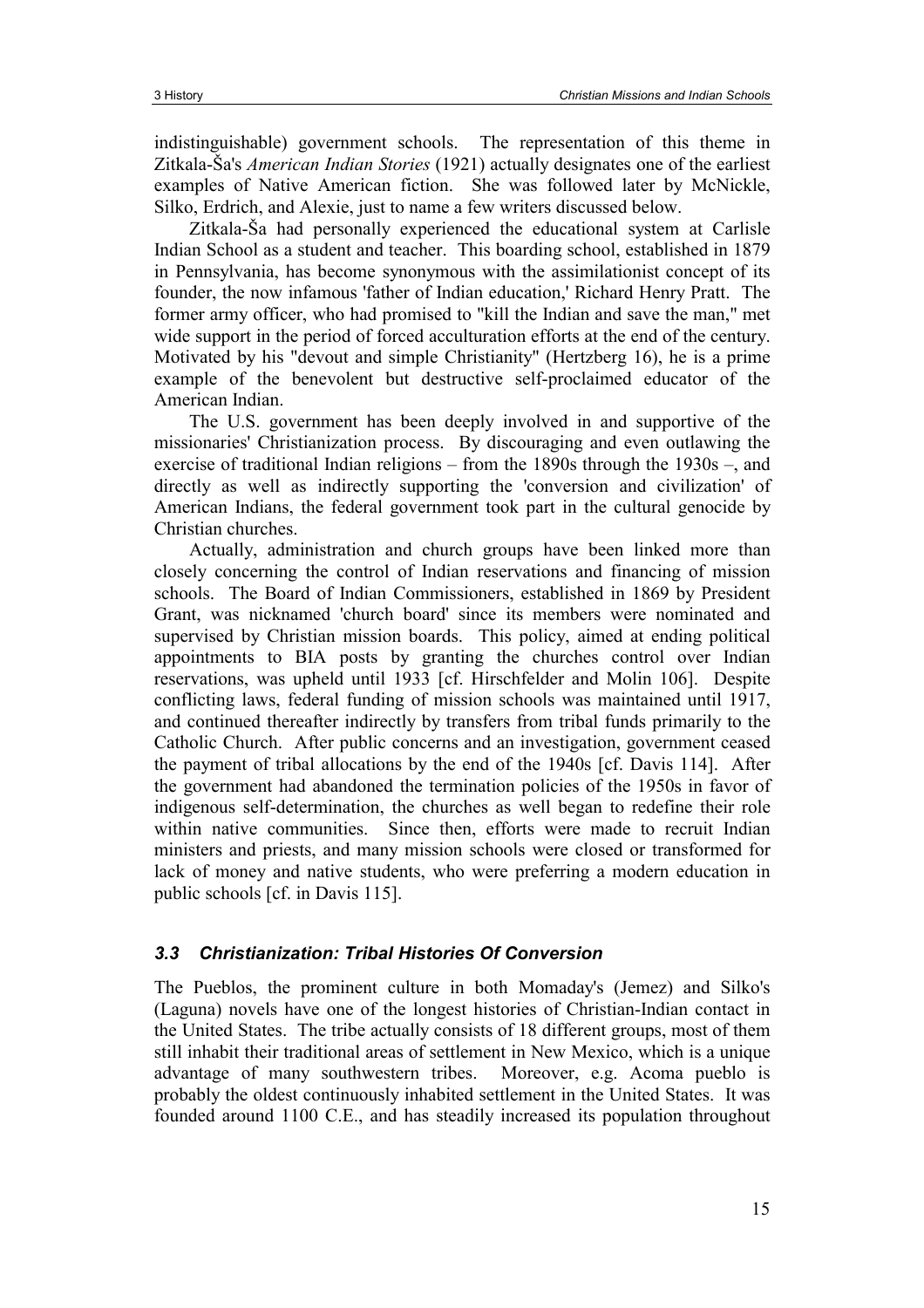the  $20<sup>th</sup>$  century. Today, about one third of each, Laguna and Jemez, live on the reservation in the pueblos.

They were met by Spanish explorers as early as 1540. At the turn of the century, Franciscan friars began their work and had already established eleven missions by 1616. Years of Spanish rule and religious oppression ultimately led to the successful Pueblo revolt of 1680, in which the colonizers were driven out temporarily. Twelve years later the Spaniards began their reconquest, this time with a permanent result. The old Catholic churches in Acoma (1629-1641) and Laguna (around 1700) still testify the missionaries' endurance.

But, what is more, they also give evidence of a grown hybrid culture among the Pueblo, for the indigenous people perfectly assimilated the new religion into their old practices. N. Scott Momaday comments:

The Roman Catholic churches of the pueblos are so old, many of them, that they seem scarcely to impose an alien aspect upon the native culture; rather, they seem themselves almost to have been appropriated by that culture and to express it in its own terms. [*The Names* 123]

Although today a majority of the Pueblo is formally Catholic, they have developed a practice in which neither the ancient religion of the tribe nor the Christian belief exclude each other. Henry Warner Bowden<sup>5</sup> describes the Pueblo as loyal to either tradition:

Church attendance and Hispanic holidays had some place in the village routine, but Catholic elements that contrasted with baseline religious values were politely ignored. [Bowden 57]

Thus, a unique blend of the two religions emerged among the Pueblo $\delta$ , both preserving tribal customs and beliefs, as well as, securing acceptance in the white Christian society. For instance, without contradiction, each village is dedicated to a different saint, who's feast day is celebrated with native ceremonial dances as well as a Catholic Mass [cf. Malinowski II, 171].

The Chippewa (a.k.a. Anishinabeg or Ojibwa  $-$  I only use Erdrich's preferred term), at present, are the third largest Native American group in North America. They cover an area from Canada and the Great Lakes to North Dakota, Montana, and also Oklahoma. Less than half of the tribe's members (about 104,000) today speak the native tongue. Prominent Chippewa and politician Winona LaDuke herself only learned the language as an adult and attributes the loss also to the education of most adult members in boarding and church schools.

Today, many Chippewa live in urban areas and not in tribal communities on reservations. Turtle Mountain itself – where Louise Erdrich is enrolled and places

<sup>5</sup> Bowden's *American Indians and Christian Missions: Studies in Cultural Conflict* (1981) provides an informative and systematic overview of Indian Christianization in North America.

<sup>6</sup> However, one should not generalize from these examples. Steve Talbot, for instance, refers to Spicer's three types of Catholic syncretism in the southwest: compartmentalization (retaining the tribal religion almost unchanged), fusion (tribal and Christian beliefs are merged to a new religion), addition (acceptance of some Catholic elements without integration). [cf. in Champagne, 680]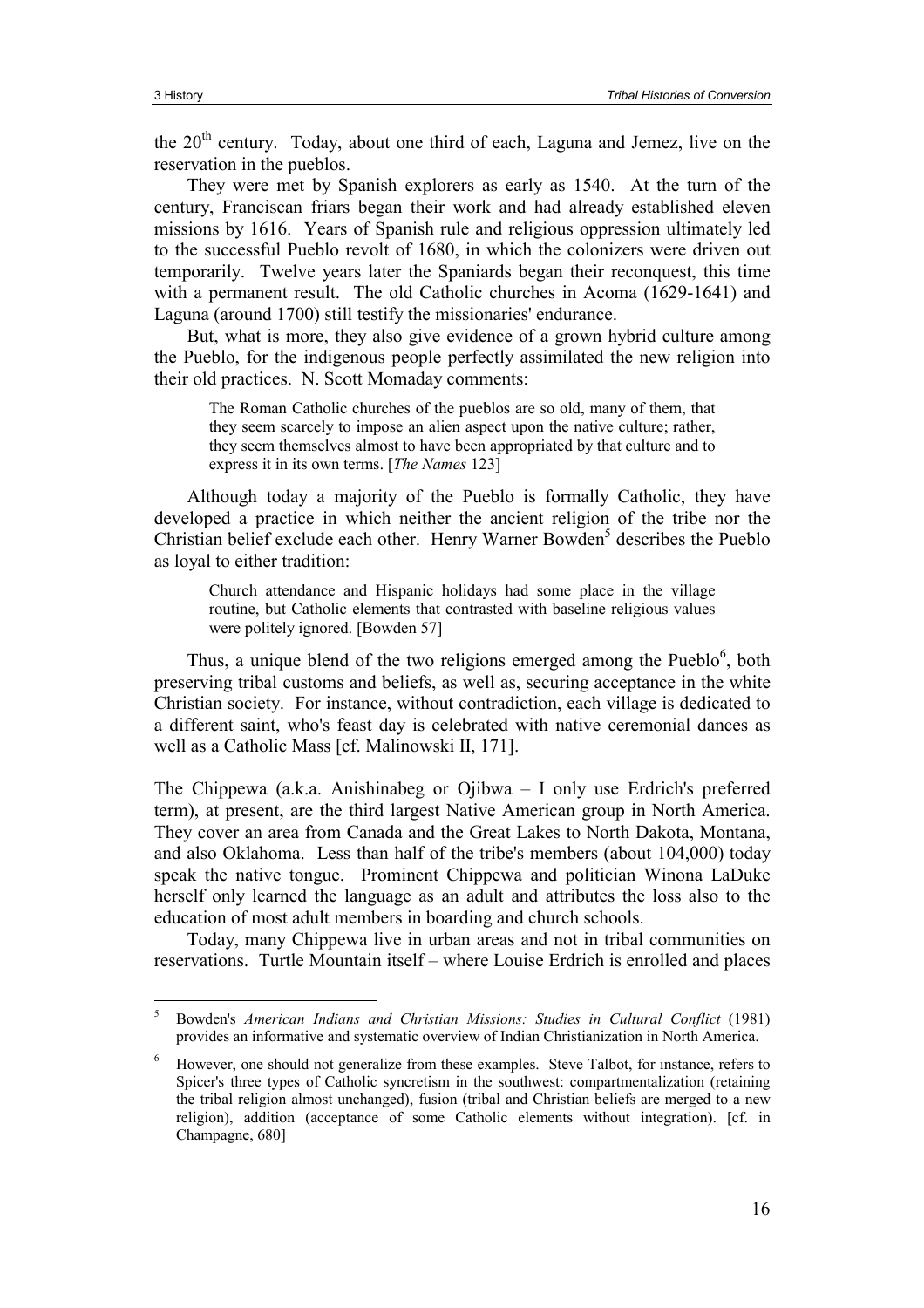her novels – is a notorious example of criminal federal policies in the past. About 15,000 members live on and around an area of only six by twelve miles, which makes Turtle Mountain one of the smallest and most densely populated reservations in the United States. Since its establishment, it has been under constant erosion through federal reduction, allotment, and land purchase by white farmers.

As the families in Erdrich's novels reflect, most Chippewa were already of mixed heritage by 1900. These Métis were speaking their own mixed language and introduced many elements of the French culture, notably Roman Catholicism, to the tribe. The French had encountered the tribe first in 1622, when explorers followed by fur traders and missionaries entered the tribe's territory. They apparently established relatively good relations that caused the tribe to ally with them in the French and Indian Wars of 1754-60. The Indian Removal Act of 1830 naturally met opposition among the Chippewa and drove many across the border into Canada, where three-quarters of the tribe still live. The United States Plains Chippewa were assigned to Turtle Mountain Reservation in North Dakota in 1882<sup>7</sup>

During the 1880s, also St. Ann's Catholic Church was erected in Belcourt on the reservation, where the majority of people worship still. However, though for such a long time exposed to and mixed with Western culture, the Turtle Mountain people have also retained tribal elements and beliefs throughout all the hardships. As will be shown later on, Erdrich describes the advance of Christianity at the beginning of the  $20<sup>th</sup>$  century in *Tracks*, but also the peculiar hesitance in adapting to Catholicism. In *Love Medicine,* it becomes clear that Catholicism is practiced with a similar attitude as among the Pueblos; tribal beliefs are not forgotten but rather incorporated. Erdrich reports the same from her family:

Catholicism is very important up there at Turtle Mountain. When you go up there, you go to Church! My grandfather has had a real mixture of old time and church religion [...]. He would do pipe ceremonies for ordinations and things like that. He just had a grasp on both realities, in both religions. [in Bruchac 1987, 81]

During the 1960s, which are oddly spared in her novels, the new Indian movement also promoted a return to tribal religions and customs with significant success. Today "Ojibwa traditional religion is flourishing" [in Bruchac 1987, 81] again informs Erdrich. It should be noted here also that the American Indian Movement (AIM) was founded by three urban Chippewa – Dennis Banks, George Mitchell, and Clyde Bellecourt – in Minneapolis in 1968.

The Salish language family of the northwestern United States includes the tribes depicted in both, D'Arcy McNickle's and Sherman Alexie's novel. While latter is Coeur d'Alene/ Spokane Indian, McNickle grew up as a child of mixed-blood MÈtis who had fled in 1885 from persecution after the Riel Rebellion from Canada to the States and settled at the mission town of St. Ignatius in the Flathead territory. There he was enrolled and allotted land on the Flathead reservation,

 $\overline{a}$ 

<sup>7</sup> Historical data from Malinowski and Jacobs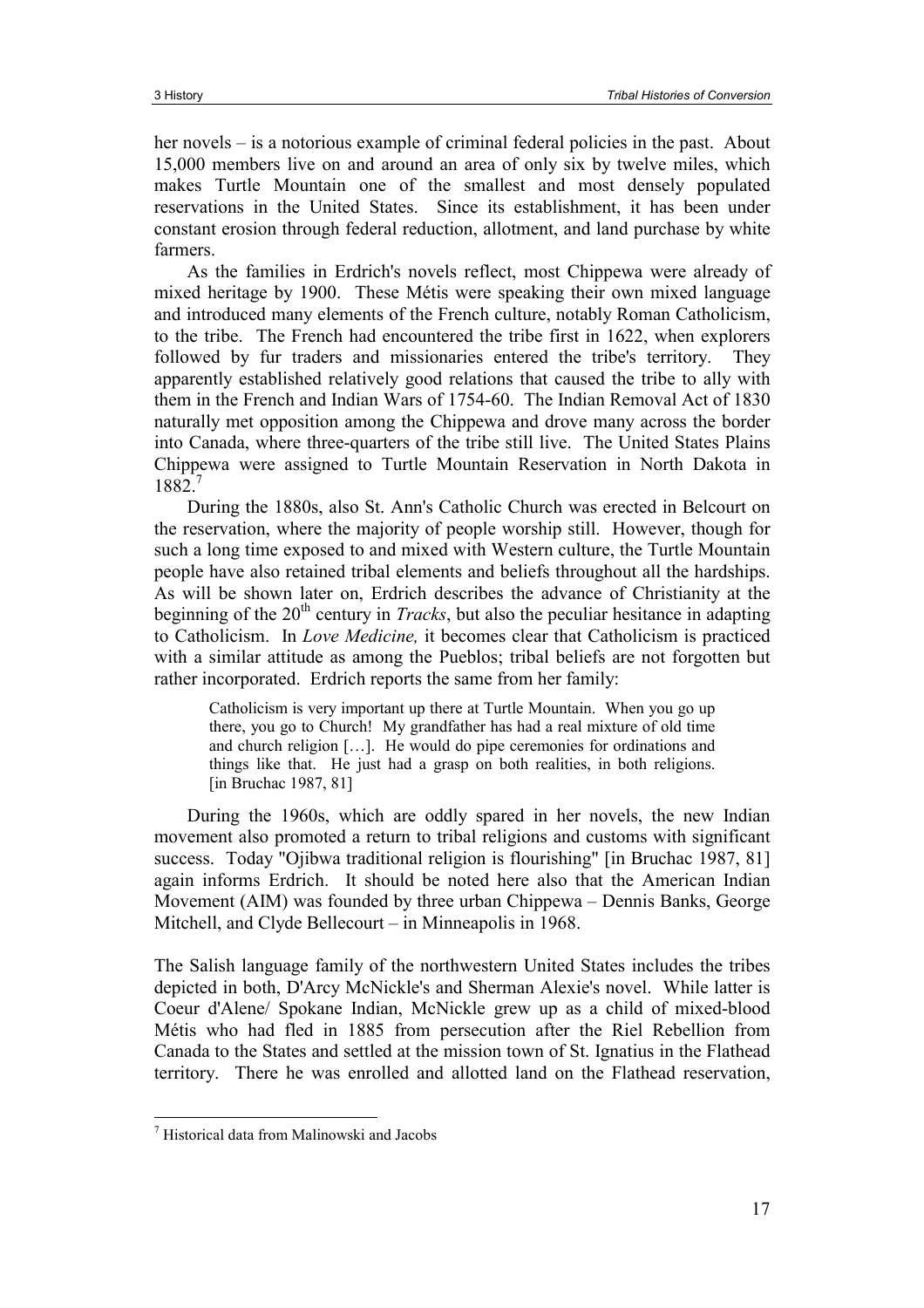which provides the model setting for *The Surrounded*. As well as his young characters, he attended an off-reservation Indian boarding school as a boy.

The Flathead tribe of western Montana (4,455 members in 1990) has a very particular, but maybe not so uncommon, history of Christianization. Compared to the southwestern and eastern tribes, who had been in contact with white settlers and missionaries since the  $16<sup>th</sup>$  and  $17<sup>th</sup>$  century, Lewis' and Clarke's expedition of 1805 recorded the first 'official' encounter with members of the Flathead. The first Catholic mission in the territory was not established until 1841.

The unique story of the Flatheads' call for 'Black Robes' had soon entered tribal lore and was as such incorporated by D'Arcy McNickle in *The Surrounded* (1936). These tribal narratives tell of a shaman by the name of Shining Shirt, who announced the arrival of black robes and told the Flathead no to fear them.

Shortly thereafter, between 1812 and 1820, Ignace La Mousse, known as Old Ignace, an Iroquois, arrived in Flathead lands and taught the tribe 'the forms of Catholic Service' [...]. The Flathead sent emissaries to St. Louis in 1837 to bring priests to their tribe, but the first group were killed by the Sioux. Eventually, the Flathead achieved their goal and saw the fulfillment of the prophecies of Shining Shirt when Father Pierre-Jean De Smet founded St. Mary's Mission in the lower Bitterroot Valley in 1841. [Malinowski III, 409]

This first mission remained active only until 1855, when another one was opened in St. Ignatius, which was located on the proposed reservation that was to be established this year. After initial rejection, the Flathead in part agreed to the Hell's Gate Treaty (what an ironic name!) because of the mission's inclusion on that future reservation. Twenty years later, the mission had become "the focal point of the Indians" [Parker 8] in the valley; two boarding schools had been set up, a flour and sawmill built, and Jesuits were translating texts into native languages.

Dorothy Parker considers the 'golden age' of the mission between 1875 and 1900, while George Tinker is very critical of its early years and views the first mission project rather as a failure. The Flatheads had been waiting for the 'black robes' for years, but when their high expectations of the new power were not met by the Christian missionaries, they soon lost their interest. The tribe began to withdraw from the mission as early as 1846, and soon the St. Mary's had to be closed [cf. Tinker 77]. In addition, the Jesuits were caught up in the wars between the Flathead and Blackfeet, each tribe hoping the Christian God would help them to overcome their enemy.

Tinker attributes the Jesuits' initial failure to their incomprehension of the Flathead culture and their colonial imposition of the Christian culture, e.g. the substitution of polygamy by European marriage behaviors. Not surprisingly, not all Flatheads agreed with the treaty of 1855. Chief Carlo's band still remained outside the reservation until 1891. However, even after conversion to Catholicism, the Flathead managed to observe a rich, religious ceremonial life according to their own tradition [cf. Malinowski III, 412; Parker 8].

Christian Feest takes up a similar case of a band of Ottawa in Michigan [cf. Feest 104f], who sent a petition to the President of the United States in 1823, requesting a Jesuit father for their community as well. The good example given by Jesuit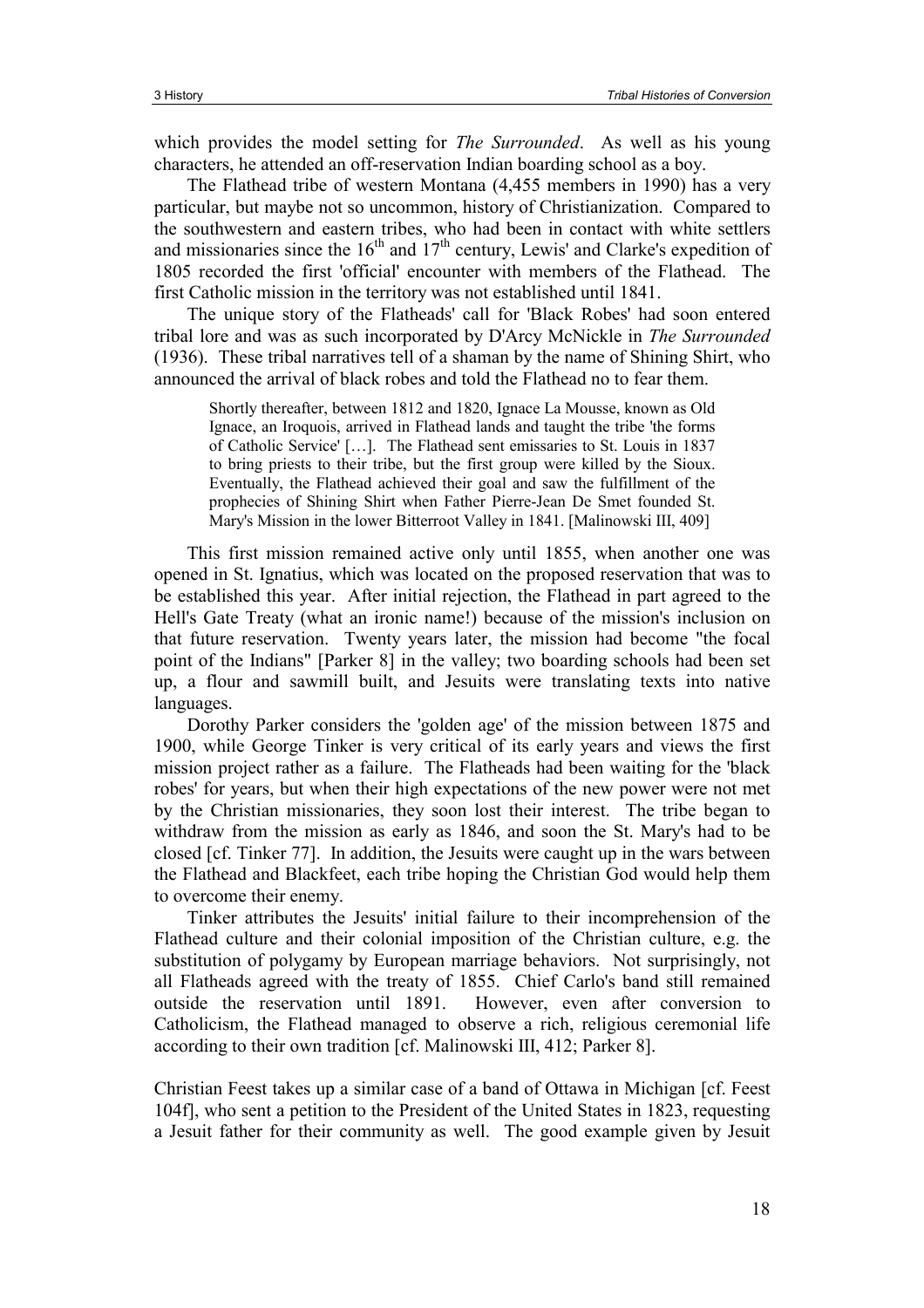missionaries in the area and the Ottawa's interest in better access to the dominant society in a contracting world in which their own culture seemed to lose efficiency, might have been reasons behind the tribe's decision. The model villages of the converted Ottawa a few years later seemed to prove them right: training and education had enabled them to assimilate into the white world, which on its part was still reluctant to accept them as equal.

However, the positive outcome of this particular case of Christianization and economic success was paralleled, if not only enabled by the missionaries' willingness to accept aspects of the Ottawa's traditional culture and their permission to let them speak their native tongue. The news of successful Christianization and Indian-Catholic contact was spread among the tribes and certainly helped again to convince neighbors to accept missionaries, or invite them as the Flathead did after good report from the Iroquois.

The Flathead's and their neighbors, the Coeur d'Alene and Spokane share not only a close cultural heritage, but also a common history of Christianization. Father Pierre De Smet also established the mission on St. Joe River in 1842. Interestingly, Sherman Alexie's father was born in the town named after the Jesuit: DeSmet, Idaho. Parts of Alexie's first movie, *Smoke Signals*, were shot there on the Coeur d'Alene Indian Reservation, which was established in 1873. The U.S. Census reports 1,048 enrolled members in 1990, which still reflects the drastic results of smallpox epidemics between 1830 and 1850, which had halved the size of the tribe.

The Spokane were also encountered by De Smet, as well as by protestant missionaries, sent out by the American Board of Commissioners for Foreign Missions between 1828 and 1848. The tribe had been introduced to Christianity by Spokane Chief Garry, who had attended school in Manitoba in 1825, and preached the teachings of the Anglican church after his return.

In later years, Spokane Garry became chief of all the Spokan people. He urged for the building of churches and schools staffed with American teachers in order to help the Spokan assimilate themselves into the white man's world. Gary himself conducted some of the services in the new churches. [Malinowski III, 474]

By the end of the century, Protestant-Catholic conflicts were settled, another Assembly of God church built, and Spokan stories already "heavily influenced by Christianity." [Malinowski III, 475] Though adapting to Euroamerican society, the Spokan also retained their traditional customs and culture. The reservation, depicted in Alexie's novel *Reservation Blues*, was established in Washington state in 1881. Today, the tribe consists of 2,118 enrolled members, of whom only a few observe traditional ways, practice the tribal religion or are able to speak the native language (neither is Alexie).

After the Civil War, the U.S. government began to take greater interest in solving the 'Indian problem.' Forced to action by increasing numbers of clashes between natives and advancing settlers, the 'solution' was found in the so-called Indian Wars and the ultimate legal effort to extinguish anything Indian in the United States. The Indian Wars were the last desperate attempt of indigenous peoples to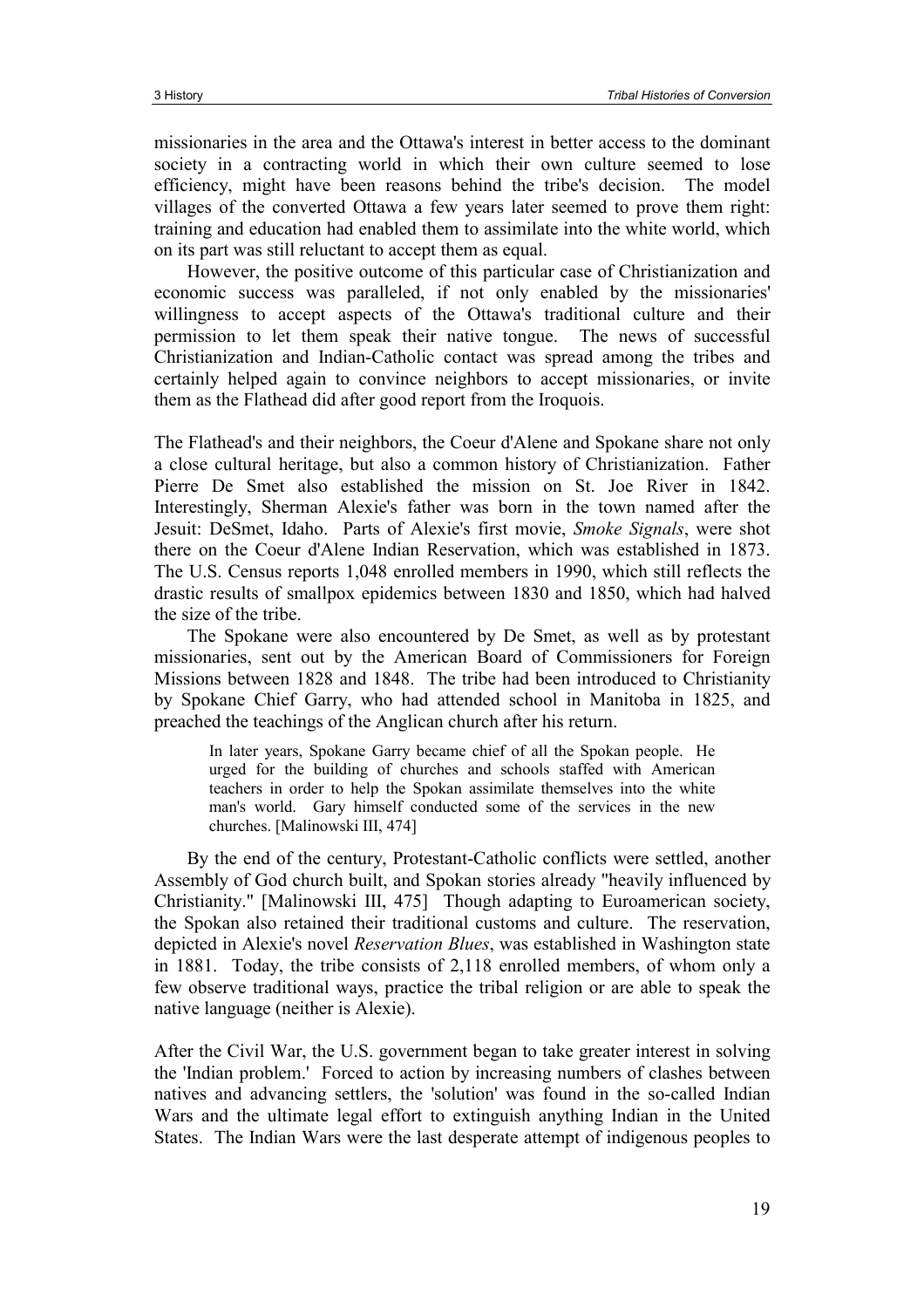<span id="page-19-0"></span>fight for their (legally assigned) land and to defend their culture. Despite the temporary success of some tribes, their military inferiority turned the war into a bloody round-up of the last free tribes living west of the Mississippi. They were assigned to reservations that were repeatedly reduced in size and lacked the essential needs of survival.

At the end of the century, conditions were worse than ever: in the plains the buffalo was nearly extinguished, the removal of many tribes from their traditional areas disconnected them from vital sacred places and traditional life-styles. People began to search for refuge and hope in new and revived religious practices, such as the Ghost Dances of the 1870 and 90s. For fear of organization and uprisings caused by the spiritual movement that soon spread all over the west, the U.S. government finally outlawed any tribal religious practice among American Indians in 1884. Kenneth Lincoln quotes an order by the Indian commissioner to the Blackfeet of Montana from 1894, which that anticipates McNickle's description in the novel:

Sun dances, Indian mourning, Indian medicine, beating of the tomtom, gambling, wearing of Indian costumes ... selling, trading, exchanging or giving away anything issued to them have been prohibited, while other less pernicious practices, such as horse-racing, face-painting, etc., are discouraged. [cited in Lincoln 150]

The Dawes Severalty Act of 1887 was aimed at breaking last tribal structures by separating people and restricting the size of reservations. The land was allotted to individual members of the tribes and the rest (often the best) was sold to white settlers. Lincoln sarcastically remarks "the Indian Bureau thought to make reservation-settling, potato-farming, beef-eating, hymn-singing Christians out of once nomadic buffalo-hunters who worshiped the sun and now starved" [Lincoln 150]. The most impressive artistic reflection of the results of the policy of allotment, which was also used to outplay Indians against each other, in the works below is Erdrich's depiction in her novel *Tracks*.

# 3.4 Changing Conditions in the 20<sup>th</sup> Century

The 20<sup>th</sup> century is marked by a roller coasting federal Indian policy, with several reversals of its central issue: assimilation into the white mainstream or support of independent minority cultures. The changing situation for American Indians is marked by two dates, which are closely connected to the development of Native American literatures. The first is the year of 1934 and the introduction of the Indian Reorganization Act (IRA), which, at least theoretically, enabled the native population of the United States to practice their tribal religions and customs after fifty years of legal persecution. Thus an equal basis  $-$  again, theoretically  $-$  for both, tribal and Christian religions was established for the first time in history. So far, a majority in the Western culture had held the opinion that these two were of completely antagonistic nature.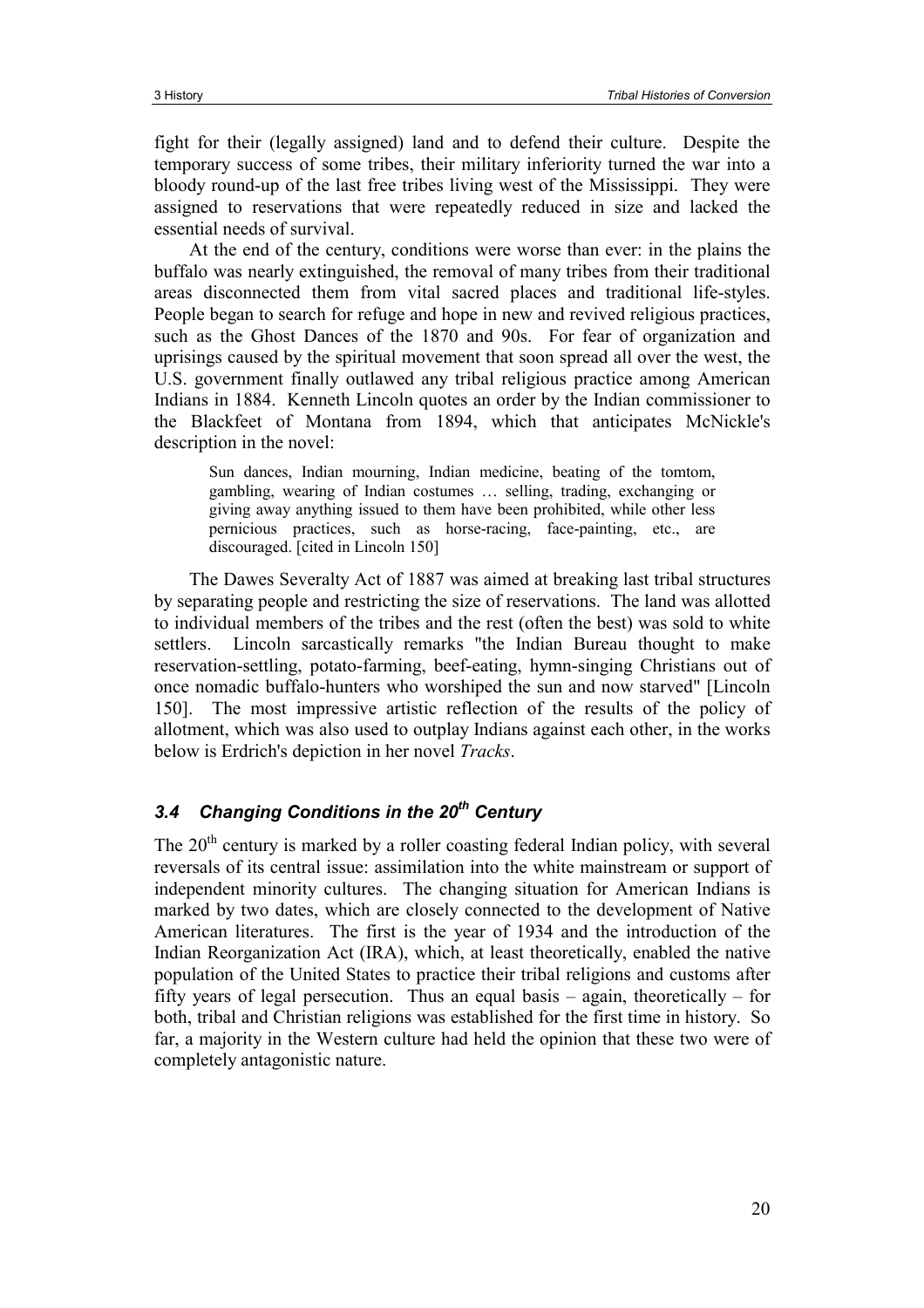For example, "Christian" and "pagan" were the oppositional epithets used by the missionaries and the federal government to differentiate the "good" from the "bad" Indians up until the New Deal of the  $1930s$  [...]. [in Champagne 671]

D'Arcy McNickle is the first native author to acknowledge the new possibilities, by rejecting prevailing assimilationist attitudes and openly contrasting Christianity with tribal values. While at the beginning of the century, agencies and the public "for the most part pursued assimilationist objectives  $[\dots]$ and the Christian missionaries usually followed suit," [Bowden 198] critics emerged during the 1920s, who supported "cultural pluralism as an alternative to destroying minority life-styles." [ibid.]

John Collier's (one of the pro-Indian reformers) appointment to the Commissioner of Indian Affairs in 1933 brought about the so-called 'Indian New Deal,' its major achievement being the Indian Reorganization Act (IRA) of 1934. This new policy was based on the principles of tribal self-government and religious freedom. Of course, assimilationists and churches opposed Collier's reform, who even abolished the Board of Indian Commissioners for its affiliation with missionaries. Instead, the Bureau of Indian Affairs (BIA) now began to attack the Christian monopoly on the reservations by "declaring that Indians had constitutional rights in spiritual matters." [Bowden 204] By lifting the fifty years ban on native ceremonies, Collier's new policies not only evened the ground for a tribal revival of customs and religions, but also for a change of general Christian-Indian relationships based on an equal standing.

Unfortunately, the years of hope for tribal cultural and political independence were abruptly ended after the war with a return to an assimilationist policy that called for a "termination" of special federal-Indian relationships. During the 1950s, restrictions on the sale of Indian lands were lifted, the judicial status of the reservations abandoned, in fact, whole reservations and once acknowledged tribes disappeared. A key program of the Termination policy was the relocation of Indians to the cities, by assisting them financially and in training and education.

However, this urbanization proved to be disastrous for many Indians' sense of community and identity, for they could not adapt to the foreign environment without a functioning support system. Although termination failed (and later was abandoned), it created also the new, 'urban Indian'  $-$  detached from his tribal heritage, people, and religion  $-$  and added a new quality to the problematic situation of Native Americans in the  $20<sup>th</sup>$  century. Quite a few classic American Indian novels deal with exactly those relocated war veterans and their alienation and dislocation in the cities, e.g. Momaday's *House Made of Dawn*, Silko's *Ceremony*, or Erdrich's *The Beet Queen*.

On the one hand, the setback of indigenous religious and political sovereignty in the 1950s, hindered also the development of an independent Native American literature, on the other hand, it produced the anger that started the new Indian movement of the next decade. Not until the general political overturn of the American society in the 1960s, native authors were able to connect to McNickle's achievements. The second important date in this context, therefore bears symbolic meaning: the American Indian Religious Freedom Act (AIRFA) of 1978 was an attempt to react to growing protests on the sell-out of sacred Indian sites,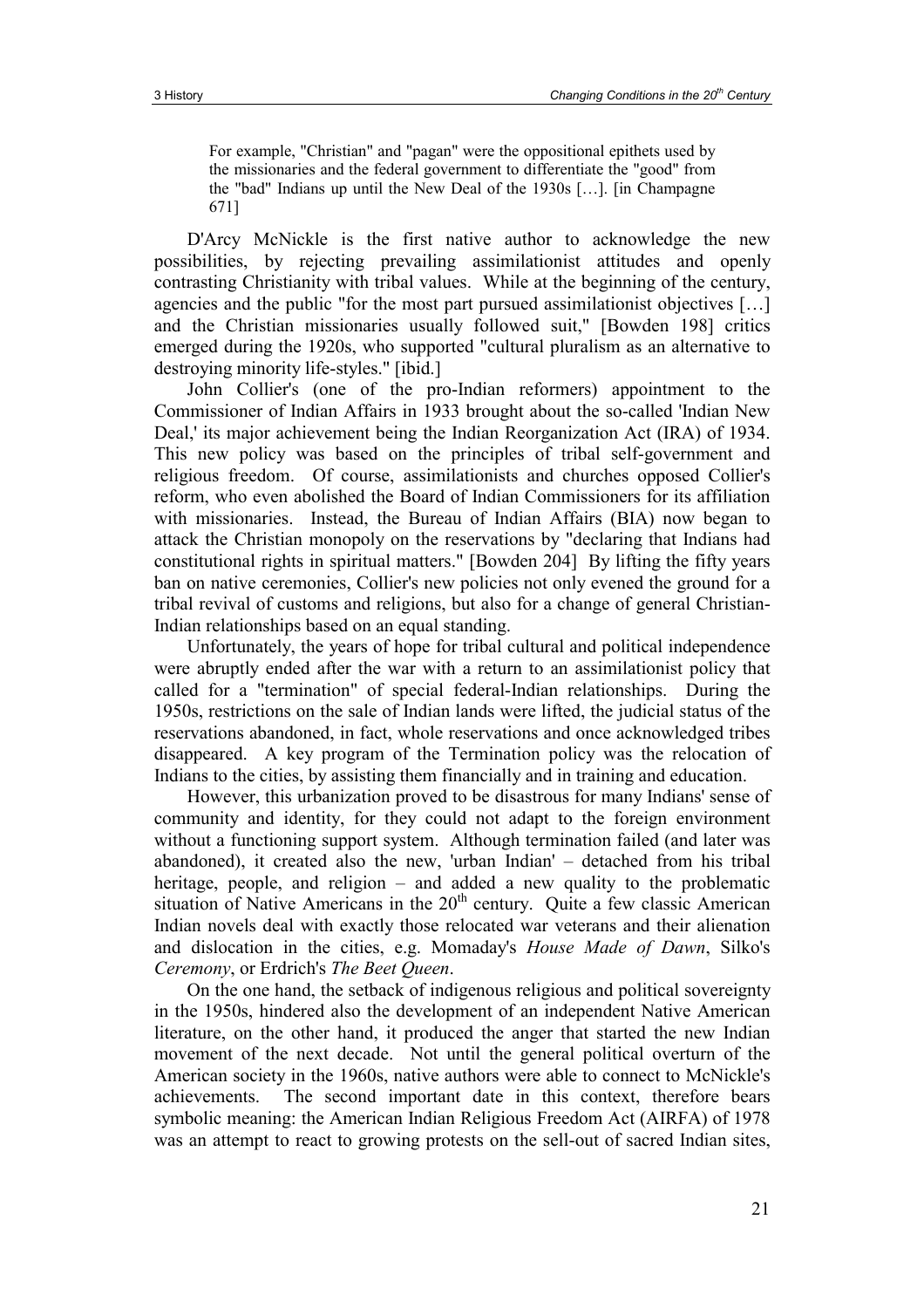which had culminated in the "Longest Walk" to Washington. However, inapt in particular (a major amendment was just made in 1994), the symbolic gesture of the government was appreciated. Again, the changes were reflected by a growing interest in Native American literature. McNickle's *The Surrounded* was republished and soon followed by another novel, Silko's *Ceremony* was reprinted as well and at a popular high, new books by James Welch and Gerald Vizenor were available, too.

An expert on Indian-Christian relations in the  $20<sup>th</sup>$  century emerged out of the 1960s Indian movement, as well: Vine Deloria, Jr., the son of a Sioux Episcopal minister, once Lutheran seminary student, and now self-declared "Seven Day Absentist." The controversial author, editor, lawyer and political leader also made predictions about the spiritual development of American Indians in his influential books, *Custer Died For Your Sins* (1969) and *God Is Red* (1973).

Whereas he might have failed in forecasting a severe crisis of Christianity in the U.S., and its replacement by the Native American Church (NAC) among Indian people [cf. Deloria 1973, 113], he correctly observes and comments on the revival of tribal religions (and criticizes their exploitation).

Deloria observed a doubling of NAC membership during the 1960s, estimates e.g. some 40 percent among the Sioux of South Dakota and proclaims Indian religions to be "the only ultimate salvation for the Indian people" [ibid. 119]. He accuses Christianity "to be a disintegrating force" [ibid.] and the "determination of white churches to keep Indian congregations in a mission status [to be] their greatest sin" [ibid. 112]. However, the NAC itself practices a religion that incorporates many Christian elements, thus pointing at the potential of syncretic beliefs among Native Americans.

The NAC, also known as Peyotism, evolved out of southwestern ceremonies that were revived in Oklahoma during the 1890s. It soon spread among many western tribes and became a significant pan-Indian religion much opposed by Christian churches and federal agencies. Its tolerant approach did not only allow several religious affiliations but adopted also Christian rituals and beliefs. In the founding declaration of 1918, the NAC asked for more acceptance and described its purpose in fostering "the religious belief of several tribes of Indians ... in the Christian religion with the practice of Peyote Sacrament" [cited in Davis 448]. Today is has been estimated that the NAC has a widespread membership of about 200,000.

The earlier mentioned adaptation to and of Christianity among the Pueblo not only helped the tribal religion to survive, but eventually assisted also the missionaries' work and firmly integrated the Christian belief into the native community. Similar developments are reported by Steve Pavlik for the Navajo, which have some 60 percent NAC members, among whom multiple religious affiliation is the norm. Most common is a 'Trinity' of Traditionalism, Peyotism and Catholicism. [cf. Pavlik 27] Syncretic pan-Indian religions are also know in other parts of the country, e.g. the Indian Shaker Church in the northwest and many other tribal religions that became heavily influenced by Christian practices.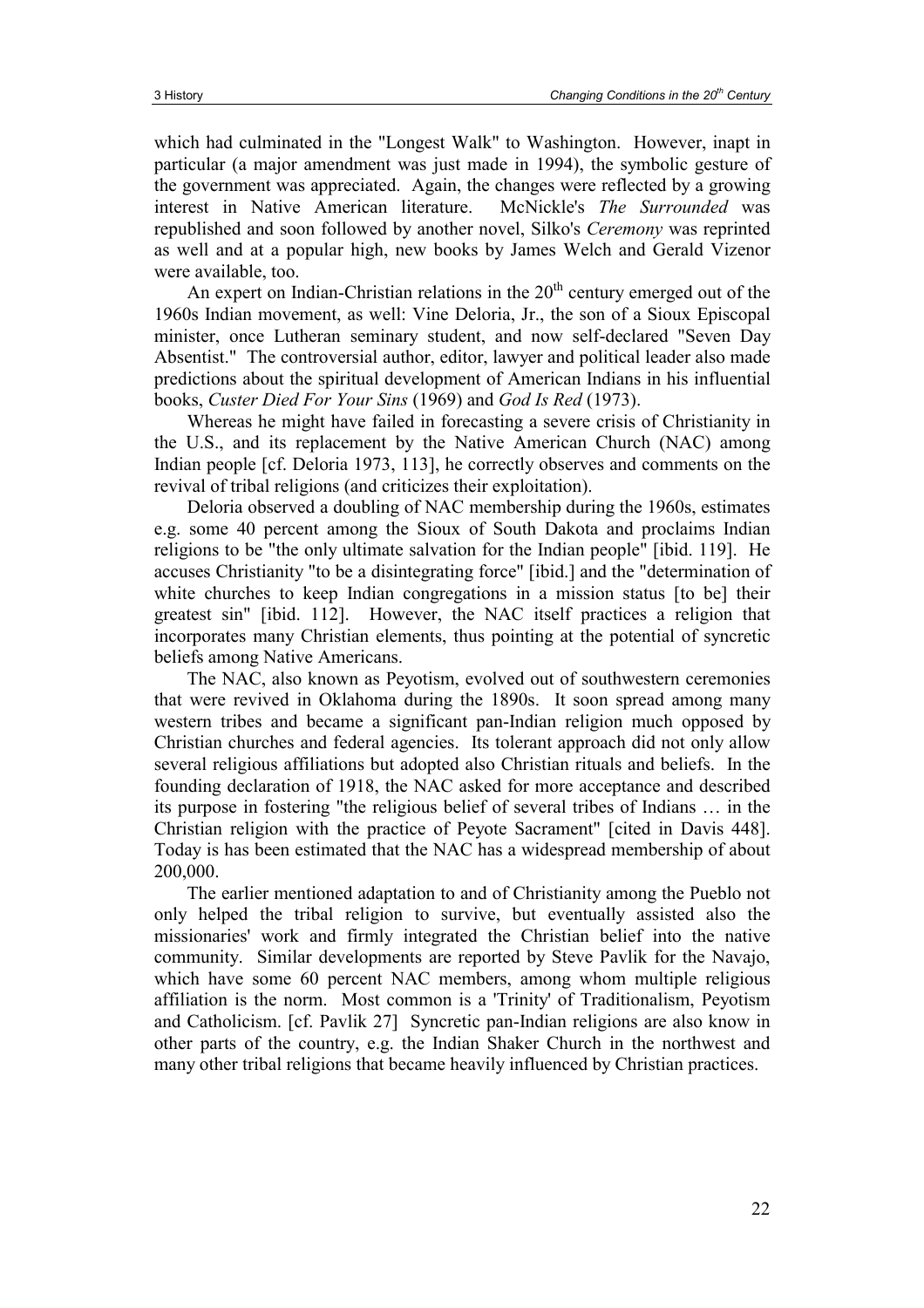Although it is difficult to gain reliable data about Indians' religious affiliation<sup>8</sup>, Christian Feest argues for a broader definition of tribal religions:

Despite the unquestioned fact that the vast majority of Native Americans are members of a Christian church, the notion that Christianity could be a traditional Native American religion is still not generally accepted. In the past, anthropologists and historians have significantly contributed to the construction of an opposition between Christianity and "traditional" religions. [Feest 92]

He attempts to open the notion of Christianity in regard to its native adaptations, and explains various models that formed native Christian communities. Feest differentiates here between rejection, fusion (syncretism), compartmentalization, substitution, and pluralism [cf. Feest 109-117].

However, one should also not underestimate the ability of the Christian churches themselves to change and adapt to contemporary Indian needs. While Deloria still met ignorant missionaries in the 1960s who declared to continue their work among a tribe that had lived as Christians for over 300 years "until the job is done," today the churches even employ also (a few) Native American priests, ministers, and bishops. Meanwhile, some churches incorporate also tribal sacred elements into their services. Steve Talbot lists a whole variety of examples on how churches use costumes, pipes, or other tribal elements in e.g. Catholic mass. [cf. in Champagne 670f]

Although he also supports Deloria's criticism of Christian churches which still hold up the missionary status of their native parishes, the official institution had already began to open its doctrines with the Second Vatican Council in the 1960. The newly declared tolerance toward all religious cultures, eventually led not only to a revision of missionary practices, but also to the various apologies of other Christian churches and bishops in the following decades [cf. Davis 115].

Talbot, however, emphasizes the prevailing difficulties of native Christians resulting from a devastating history of several centuries:

Christianity, because it was closely identified with the original land dispossession, genocide, and exploitation of the Native peoples, was considered to be the state religion of an oppressive Anglo-American nation. By identifying through Christianity with Anglo-America, Native Americans felt they were weakened ideologically and therefore more easily divided. [in Champagne 671]

Therefore, so assumes Talbot, many Indians are only nominally affiliated with Christian churches, and rather or also participate in syncretic or tribal religions. Most scholars agree that the importance of the Christian church has

<sup>8</sup> Only estimated figures by a number of Christian denominations themselves exist: Roman Catholics (285,354); Mormons (75,000); Episcopalians (35,000); United Methodists (17,500); Presbyterians (9,864); American Baptists (2,000); United Church of Christ (1,684); Evangelical Lutherans (1,295) [cf. Davis 349]. Compared with the total American Indian population recorded in the 2000 Census  $-2.475.956$  – these add up to about 17 percent native Christians (with the lower figure of 1992, still only 24%). The remarkable difference to Feest's assumed "vast majority" both contradicts and supports his thesis, since we do not have specifications about active membership, baptism rolls, and multiple affiliations, e.g. with tribal and syncretic religions.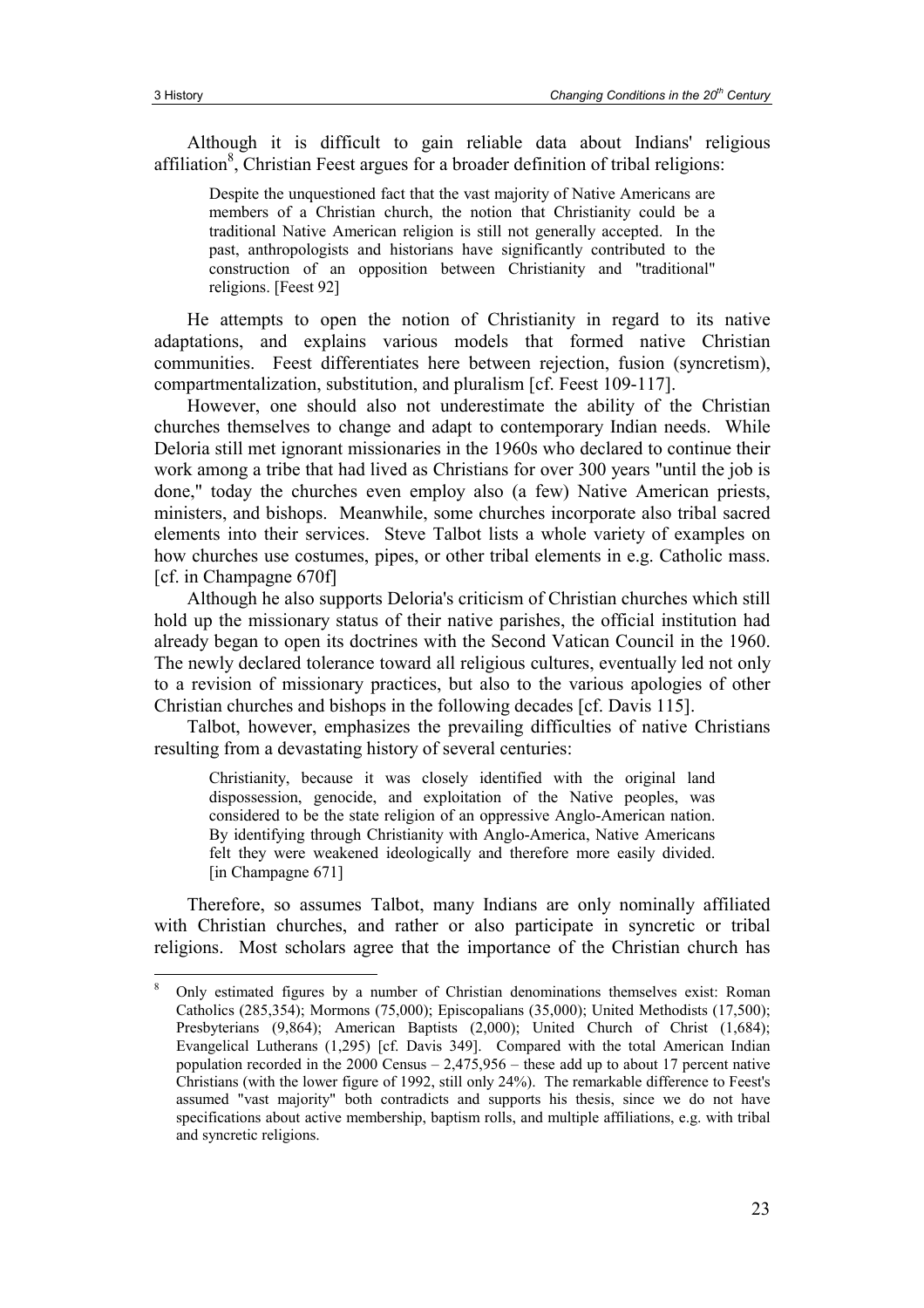decreased significantly in the second half of the  $20<sup>th</sup>$  century. It has been attributed mostly to the revival of tribal religions and to the post-war urbanization, which was not appropriately answered by Christian churches who stayed with their communities on the reservations, while urban natives gave rise to pan-Indian organizations and movements.

However, as reflected in many works of contemporary native fiction, too, Christianity among Indians is alive and was not generally substituted but often rather complemented by tribal and syncretic religions. As demonstrated in the following, native authors like Erdrich and Alexie describe both, the rejection and affection of young Indians concerning the Christian church. While some stress its historical failures, others find support in the new Indian churches. Today's amount of web sites or the list of religious organizations in Champagne [684ff] suggest some potential if the churches manage to keep up their change from a once destructive to a community building institution. I can hardly support contemporary doubts about the continued vitality of Christianity among Native Americans. Questioning the church and its history does not necessarily mean rejection, as will be seen in the texts below and  $-$  so my guess  $-$  as well in many future literary works by Native Americans.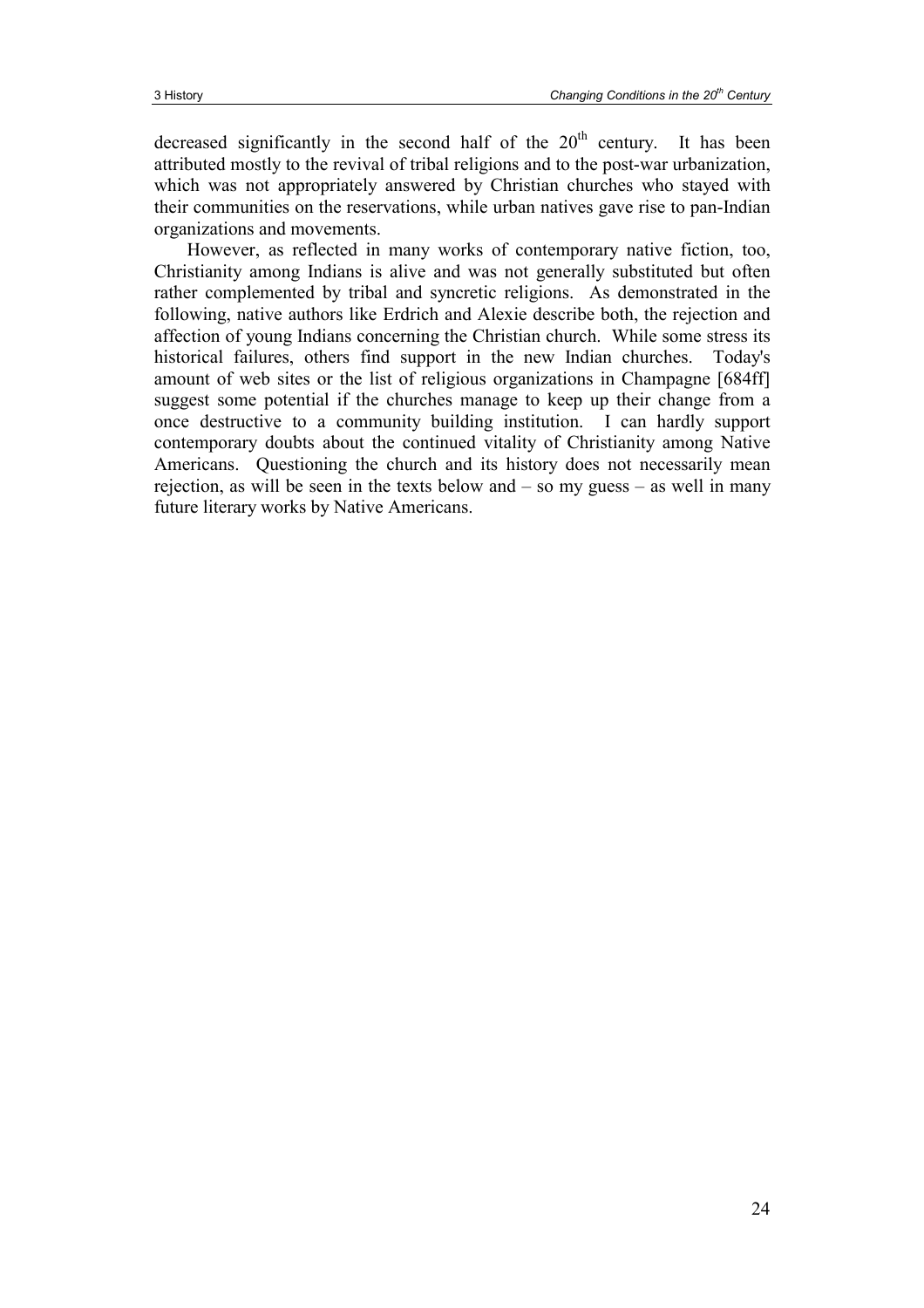#### <span id="page-24-0"></span>**4 Literary Representations**

#### *4.1 'Pagan again': Rejection of Christianity in D'Arcy McNickle's* **The Surrounded** *(1936)*

The book cover of the 1978 reprint of *The Surrounded* (1936)<sup>9</sup> displays an old photograph of three American Indians standing in front of a church enclosed by a fenced-in graveyard. Although the editors do not provide any information about the time and location where this picture was taken, their choice was more than appropriate. The photographer's careful selection of the background contrasts with the outfit of the men in front: long-haired, wearing wide-brimmed hats, one of them wrapped in a blanket ('blanket Indian' once was a pejorative for 'backward' traditionalists), they stand with their backs turned to the cross. But, obviously, they are somehow related to this church and are also dressed in white men's working clothes, instead of stereotypical feather bonnet outfits.

The photo perfectly captures the central conflict of McNickle's first novel, the struggle of the Salish Indians at the beginning of the  $20<sup>th</sup>$  century, forced to adapt to a white Western culture; their longing for an intact community, that provides support in religion and moral values. Through the example of young Archilde's coming-to-terms with Christianity and tribal traditions, the author focuses on the crucial role, Western missionary work has played in the destruction of native communities and cultures.

#### *4.1.1 "It's all lies": Critique of the Christian Church*

In the novel, the mission town's existence of "brief sixty years [had] separated its primitive from its modern" [*TS* 35], so-called Indiantown from the newcomers' quarters. The missionaries had not managed to include or assimilate the Indians into their town, they were rather separated from "the modern," still. The Jesuits' plan had failed to succeed:

The newcomers thought Indiantown had been built without a plan, but they were wrong. There had been a plan, even if it didn't lend itself to street construction and regularity. Each cabin faced the church. Each door  $[...]$ gave a full view of God's tall house  $[...]$ . The newcomers saw only the confusion. [*TS* 35f]

And they were right in their observation. The Indians in *The Surrounded* are living in constant sight of the church, but lack its support, feel no real connection, and are left confused between the modern and old. A strange and destructive contrast is revealed here, the declaration of the mission church as the "center of life" [*TS* 35] is ridiculed by the geographical separation of Indiantown from the 'modern world' and flourishing quarters of the white population. Moreover, Indiantown is not only "left to itself" [*TS* 35] by the whites, but also buy the very church that is its center.

<sup>9</sup> Plot summaries of the novels are provided in an appendix to this paper.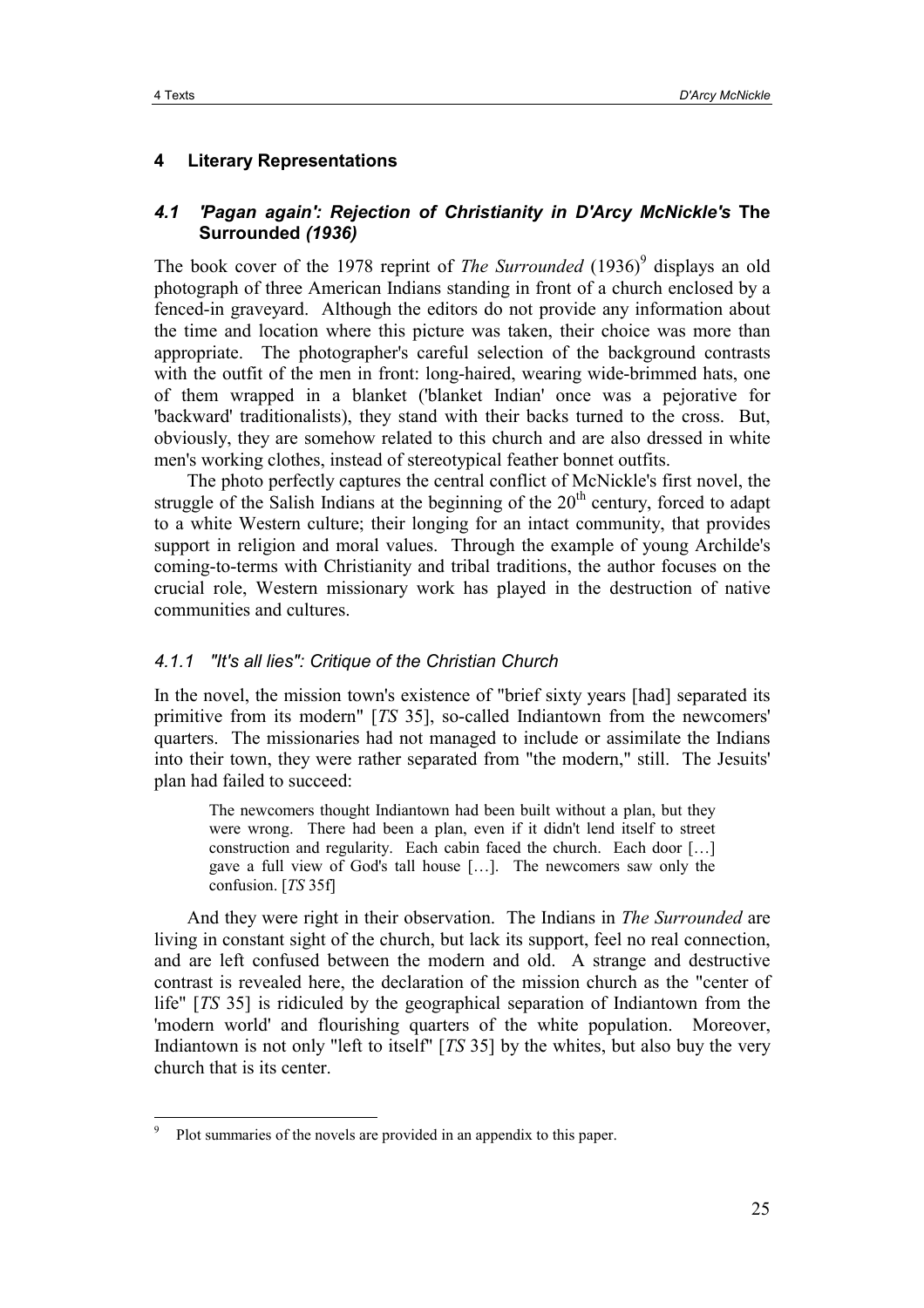The Christian church is personified by Father Grepilloux, once creator of the mission, now "simply an old man" [*TS* 36] of more than eighty years. McNickle characterizes him as a very kind man, who represents the 'golden age' of the mission with its energy, reform, and good-will that was supposed to help the Indian's assimilation. He is respected among them for his truthfulness and felt "undivided devotion" [*TS* 40] on his part. Nevertheless, when he came back to write a personal history of the valley, he begins to realize that his mission has failed, that in almost sixty years of his service he never really understood the native people. Therefore he is inquiring information from Archilde's father, who's eyes were not veiled by a Christian calling when he first came to the valley: "What were the Indians like?" [*TS* 41].

Father Grepilloux starts to doubt his work, having noticed a change in the once friendly and open-minded Indians, who back then had called for 'Black Robes' and had awaited them expectantly.

Somehow or other the bad Indians [...] have come upon the scene. Who turned them loose I don't know.  $[\dots]$  I'm afraid they have also taken many children from the Church. [*TS* 45]

Archilde's father must admit to himself, as well, that the Indians' "old life was much cleaner than the present existence" [*TS* 42], alluding to their living conditions, alcoholism, and general moral decay. After reading from his old diary, Father Grepilloux contemplates the Indian's fate, yet not admitting his share in it: "these people have lost a way of life, and with it their pride, their dignity, their strength" [*TS* 59]. In the following, McNickle undermines Grepilloux's restrictive excuse with a characteristic cynical comment by his narrator and thereby indirectly answers the Father's question who turned them loose:

"Of course" – since Grepilloux was a priest, and a faithful one, he added what in his heart seemed to balance all that he had set against it  $-$  "they have God." [*TS* 59]

But this God is of no help to them; on the contrary, the Jesuits' teachings of how to please their God furthered if not initiated the Salish communities' downfall into "chaos and lawlessness" [*TS* 97]. Laird Christensen, in his excellent paper on theological imperialism in *The Surrounded*, has analyzed the disparities between a Catholic worldview and traditional Salish religion and ethics.<sup>10</sup> Primarily, the concept of a higher authority and eternal penalty was completely different from a community oriented and present based culture like the Salish's. Therefore, the insistence of the missionaries to spread their belief and exterminate the old way of life, has not only left the Indians in a spiritual void but also without an acceptable moral framework.

McNickle's main efforts are to present the reader with the results of this failed policy of conversion among the Salish. Foremost, the traditionally strong family bonds had been deliberately destroyed by bringing children to boarding schools and, as Christensen rightly points out, teaching a generation to be ashamed of their parents as Archilde admits [cf. *TS* 113]. The lack of a stable family (even

 $10\,$ 10 Laird Christensen, "'Not Exactly Like Heaven': Theological Imperialism in *The Surrounded*," *SAIL* 11 (Spring 1999) 1: 2-16.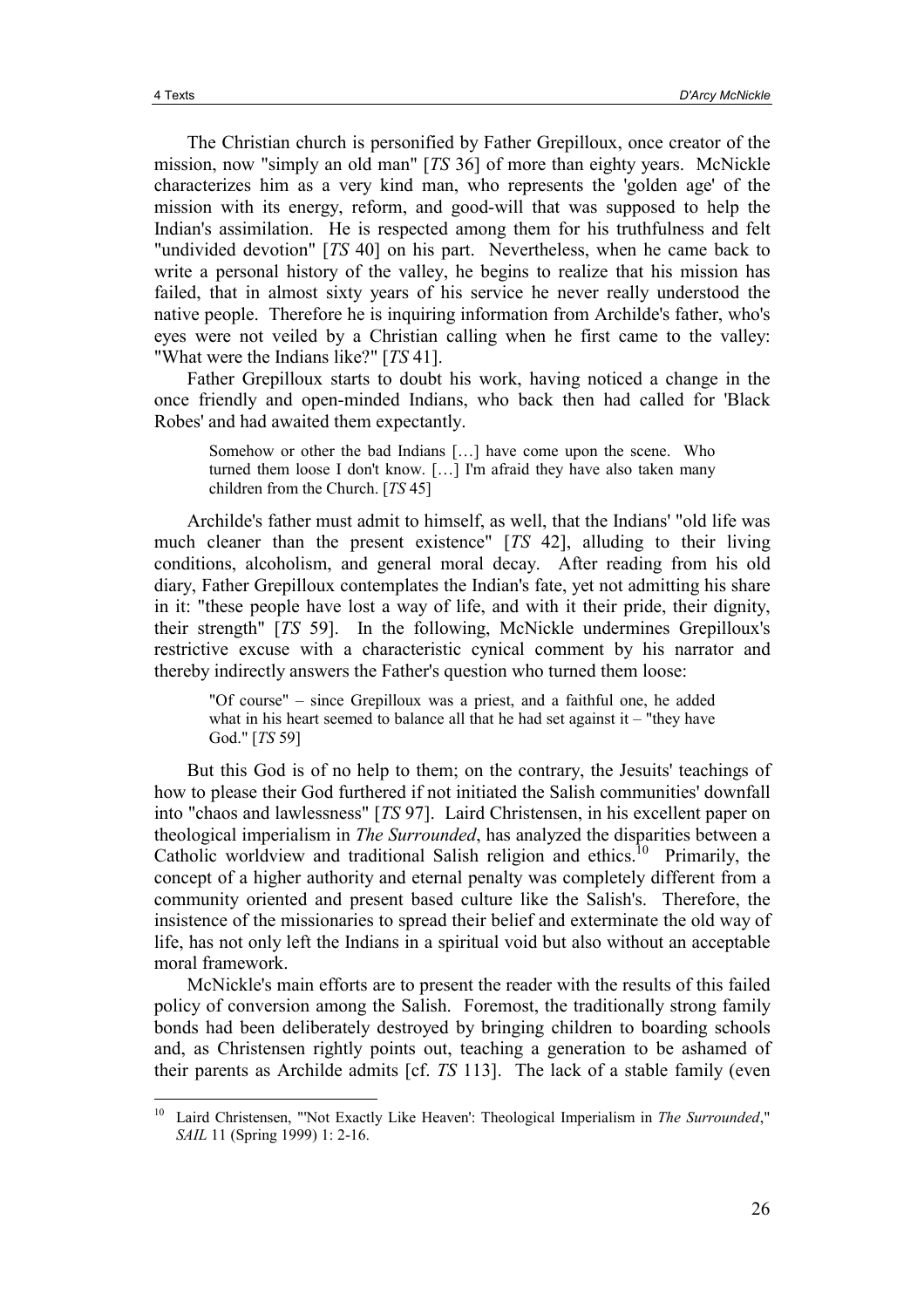emphasized in the mixed marriage of his parents), where "a mother was respected" [*TS* 22] and his experiences in mission school lead Archilde's brother Louis astray and eventually set off the tragic developments described in the novel.

What is first just indicated by thoughts of their increasingly skeptical mother, that "He had spent a few years in school but little had come out of it. Whether that was the fault of the school or of Louis no one had ever inquired." [*TS* 17], is soon confirmed by Archilde's investigation of his young nephew Mike's trauma rooted in punishment by the Fathers in school. Fear has always been the most powerful tool in breaking a child's 'unruly' spirit, especially of a young Native American in Catholic schools. For a long time, these traumatizing methods have become a mainstay of modern literature, but particularly of childhood accounts in postcolonial literatures. Critical Native American writers of the  $20<sup>th</sup>$  century almost never had a chance to avoid this theme in their works, ranging from Zitkala-äa over Louise Erdrich to Sherman Alexie today.

Actually, the described scene in *The Surrounded* very much reappears in Erdrich's *Love Medicine*, when young Marie is also punished in school by being locked into a dark closet and accused of having met the "Evil One." Not so uncommon a method in outdated (?) Christian education, this resemblance is remarkable for the development in its characters' constellation. While certainly deeply affected as well, Erdrich's Marie will come out of the closet with a new acquired power that eventually will help her to overcome the nun and her religion. But coming back to the traumatized children in McNickle's novel, one has to wonder if the punishment and imagined encounter with the devil is not rather a mild downplay of physical violence as described in *Love Medicine*, or the implied sexual abuse in Alexie's *Reservation Blues*.

The fear of a devil or punishing God is deliberately fed by Catholic missionaries to control the 'savages.' As the model convert, the "Faithful Catharine, $"^{11}$  that Archilde's mother once was, she "knew nothing but the fear of hell, for herself and for her sons" [*TS* 4] and "had been obedient to the fathers" [*TS* 21] all of her life. She will only lose this fear after having renounced Christianity and finding her true identity. A tribal ritual provided her with better 'absolution' than a Catholic confession:

 $11$ 11 Charles Larson suggests that her name is a "veiled reference to Kateri [Katherine] Tekakwitha [1656?-80], the first Native American presented to Rome for sainthood." [Larson 73] He does not give any further explanation and I do not have information about the significance of Kateri when McNickle wrote *The Surrounded*. She was not declared venerable until 1943, and only beatified in 1980. However, after Kateri's conversion she lived at the mission St. Francis Xavier du Sault, Quebec, which correlates to McNickle's fictional St. Xavier. Thus, McNickle might have had this early 'model convert' in mind when creating the character of "Faithful Catharine." Interestingly, Kateri Tekakwitha also appears in a short pointed remark in Erdrich's *Love Medicine*. Though an important figure of identification for Native American Catholics today, her canonization has been pending for decades. When Lipsha in the novel tries to explain the turkey hearts as "a present for Saint Kateri's statue," he is corrected immediately by the nun: "She's not a saint yet." [*LM* 247] Sherman Alexie, too, includes "a mirror for the Mohawk saint Tekakwitha" on his Indian wish list for "How to Remodel the Interior of a Catholic Church," *The Summer of Black Widows* (Brooklyn: Hanging Loose Press, 1996) 85.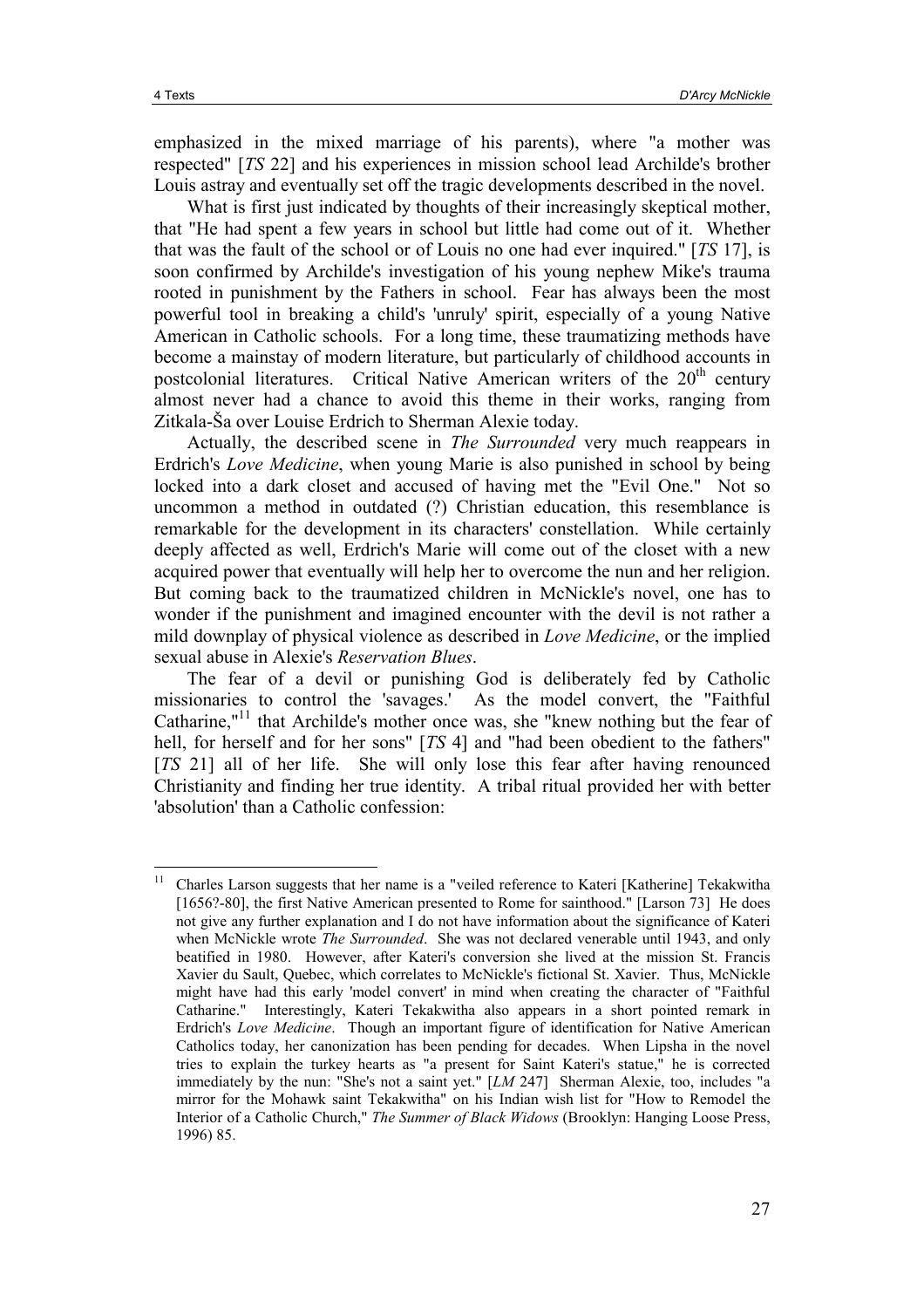Something had happened to her [...]. She had lost something. She was pagan again. She who had been called Faithful Catharine and who had feared hell for her sons and for herself – her belief and her fear alike had died in her." [*TS* 173]

A traditional ritual is also needed to heal Mike's "disease" as diagnosed by old Modeste, for whom fear equals sickness. This result of 'tribal psychoanalysis' from *The Surrounded* will be still valid more than forty years later, when Leslie Silko cures Tayo's trauma and alienation in a tribal *Ceremony* and Momaday's Abel expresses his healing in a ceremonial run.

McNickle's second focus next to his illustration of "how Christianity infects the Salish with a debilitating sense of fear" [Christensen 7] and damage of family structures, is the destruction of the tribal network of morals and punishments as established by old Salish communities. Again, the novel provides support for Christensen's argumentation that

the missionaries both removed the locus of moral responsibility from the community and shifted the motivation for appropriate behavior from the commonweal to the fear of infinite terror. [Christensen 7]

This could neither prevent Indians from crossing ethical boundaries (which they often did not understand) nor helped it trespassers to repent their deeds. So does Old Modeste complain that "the old law is not used and nobody cares about the new" [*TS* 207]. The imposed Christian moral standards violently edged out but did not substitute traditional principles and thus left the tribe to chaos, crime, and destitution.

A moral code already existed among the Salish that served them well: transgressions were confessed and punished in ceremonial fashion, which allowed guilty parties to put their faults behind them while reaffirming their accountability to the community  $-$  "the whip covered the fault" [Christensen 6]

Still, the Salish themselves had wanted "to try something else" [*TS* 73] and called for Christian missionaries. Facing their waning power in fighting other tribes, white invaders, and worsening conditions like the lack of game and buffaloes, the elders had believed the narrations of Iroquois about the "black-robe Fathers" and their new power, called crucifix. What they could not foresee was the white men's inability to understand and accept traditional cultures. George Tinker assumes that the missionaries "mistook the Flathead fervor for religious renewal and misinterpreted it too easily in terms of cultural transformation." (78)

McNickle's Father Grepilloux recalls that at his first encounter with the tribe, the Indians "would have willingly delivered themselves to us," having their Chief declaring "We have been worshipping False Gods, and we want you to teach us the True God." [*TS* 47] This seems very unlikely and is doubly unreliable: these are the events as stated in Grepilloux's diary by way of the historical sources of Jesuit missionaries De Smet and Palladino that are explicitly referred to by McNickle. Although the historical Flathead fervently welcomed the 'black robes' and indeed were willing to adapt their social structures to the Jesuits requirements [cf. Tinker 78], they also maintained most of their traditional ritual life parallel to being converted Christians.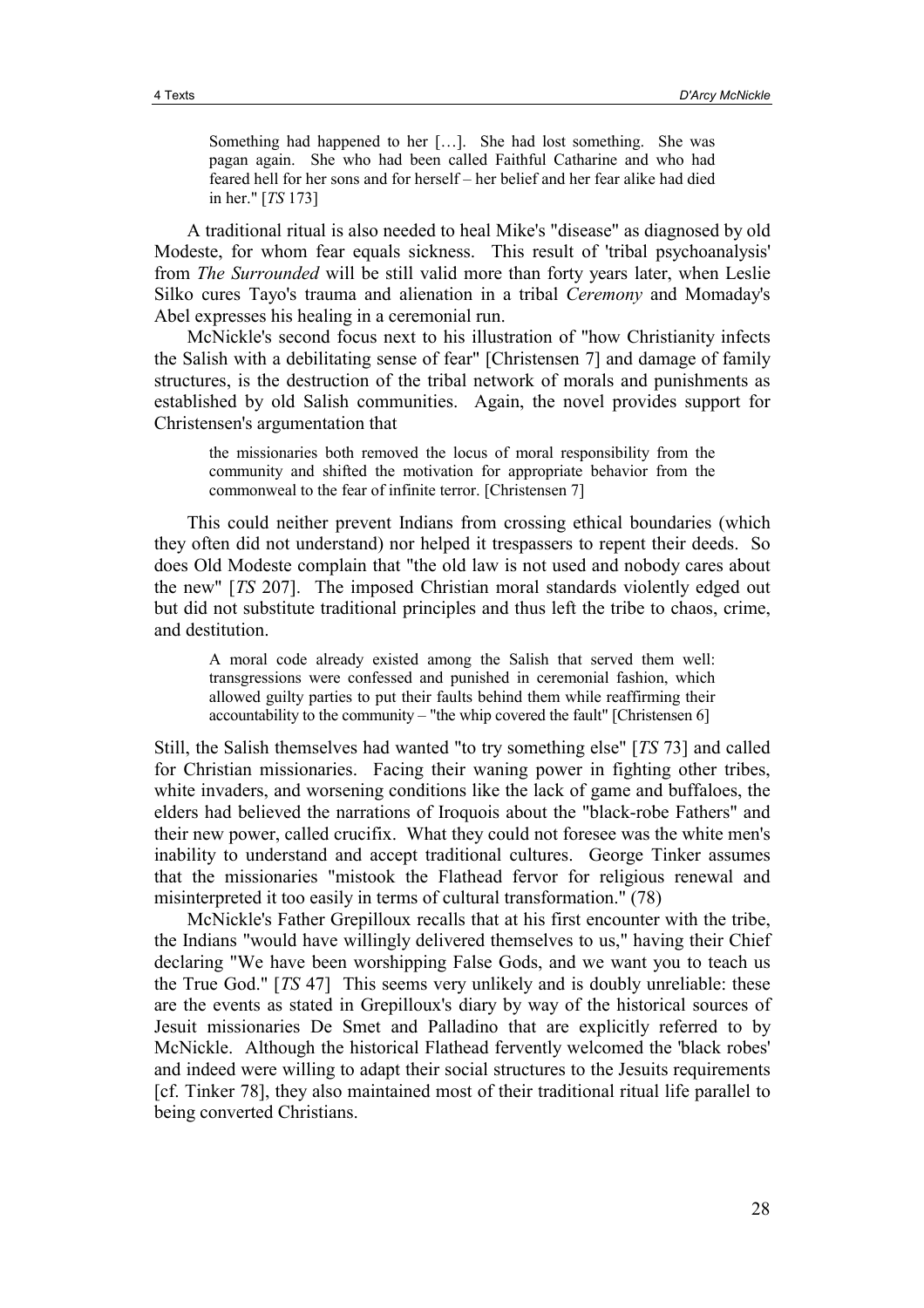What is more, some Salish refused to live under the auspices of the mission on the reservation, while others openly rebelled in 1847 [cf. Christensen 4]. While McNickle may have ignored these historic details for structural dramatic effect, he correctly depicts the Indians' disappointment with the power of the Christian religion and their preferred return to old beliefs and life styles. By example of the re-conversion of Archilde's mother and Mike's healing and (temporal) escape from mission school, at least the theoretical benefits of a tribal renewal are discussed for the first time in (Native) American fiction.

Archilde as an outsider to the reservation for a long time has given up Christianity after a process of realization. It was a development from his childhood's "The church! In the beginning, everything.  $[\dots]$  One lived in the perpetual tyranny of the life-everlasting." [*TS* 99f] to his understanding that

The religion of the priests was definitely gone from him. It had died out as he passed out of childhood, in spite of momentary lapses into the old fears and patterns of prayerful thought. It would never possess him again. [*TS* 179]

His mother, on the other hand, represents a slow development and recognition that seems to grow among the elders of the tribe. It took her almost sixty years to realize that all her praying and devotion had not kept her children out of trouble, instead her religion might be the cause for their problems:

[S]he tried to understand what made things go that way. Why was it that when he came home from school he went "bad"; and when would the old people have the happiness the Fathers had promised them? She had done everything they asked of her, and yet she had it no better than some of those who gave it up. [*TS* 208]

In a dream, she understands that she has never really arrived in the white men's world, and therefore would not appreciate their heaven with no animals to hunt, and rivers without fish. After having received her traditional punishment for killing a man, she finally "slept without dreaming" [*TS* 211], with a feeling a forgiveness that no priest was able to provide her with.

However, McNickle is aware of the fictionality of this solution. The final words of Chapter 23 state that "those old people turned back on the path they had come and *for a while* their hearts were lightened" [*TS* 211; emphasis mine]. Archilde's mother had "completed her retreat from the world which had come to SniÈl-emen" [*TS* 209] and returned to one that has long disappeared. For the young people a return to old times is no real option, a mere rejection of Christian-Western society cannot help the surrounded to break their siege. Thus, the tragic outcome of the novel seems inevitable. In the end, Mike and his brother Narcisse will realize

how much greater  $-$  how everlasting  $-$  was the world of priests and schools, the world which engulfed them.  $[\dots]$  When they were wanted, by priests or agent or devil, they would be sent for, and that was all. [*TS* 286]

This bleak outlook is even more tragic since McNickle shows that many protagonists have realized the wrong course, but are not able to stop or change this development. Archilde, who was the only Indian with a chance to escape his fate by continuing his musical career off-reservation, could not avoid the question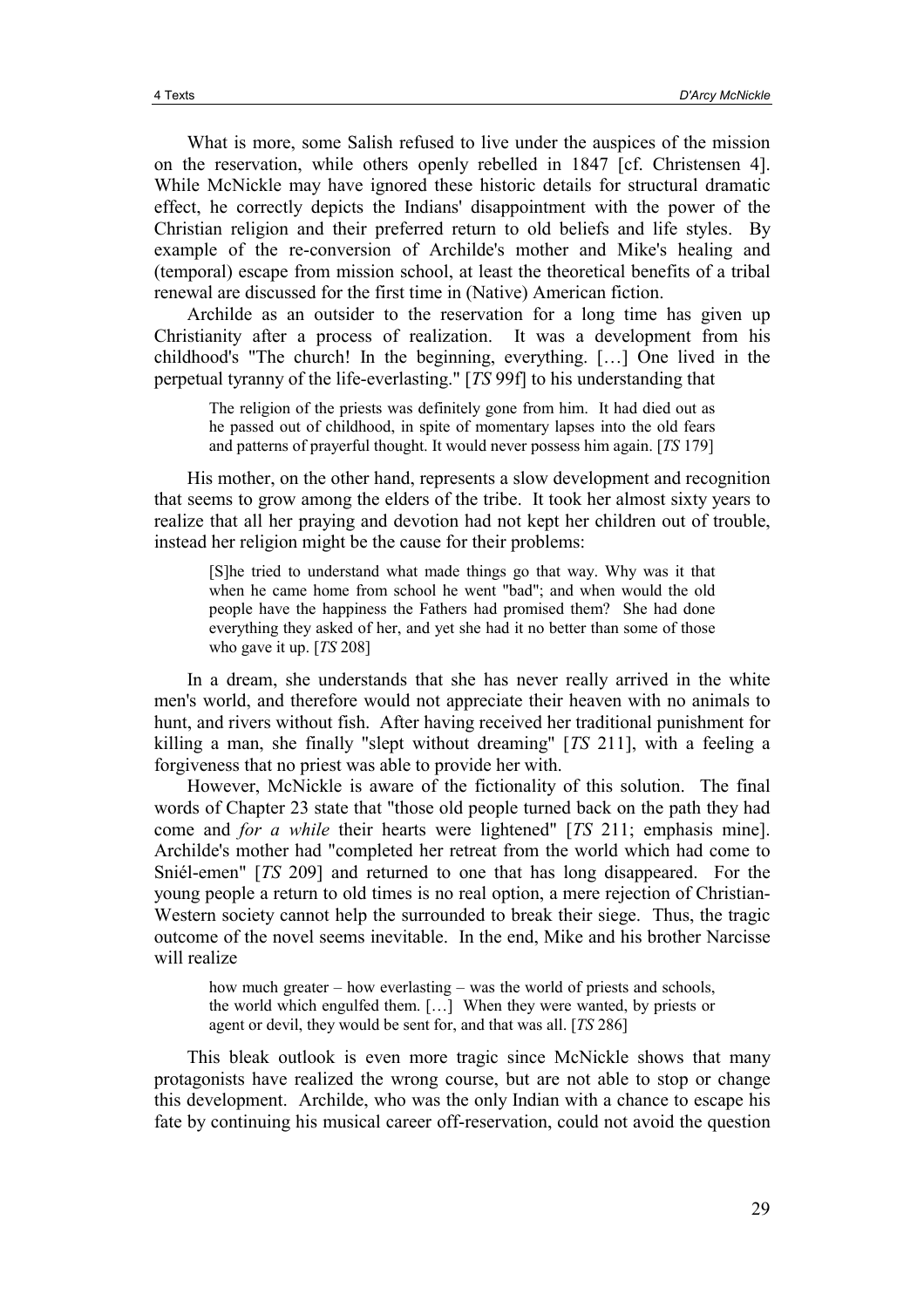<span id="page-29-0"></span>of his identity, though. Therefore, he stayed longer with his mother than he had planned and was drawn into the course of events. However, he was neither able to save his brother from death, nor help his nephews to escape mission school. Archilde is trapped as anyone on the reservation and has learned "that you can't run away" [*TS* 297].

His hopeless effort to save a stray mare from starvation could be read as an indication for his personal failure in helping his relatives, but also, as generally done, as a symbol for the missionaries' good-intentioned but lethal care for the 'vanishing' Indians. Archilde, on a white  $(!)$  horse,<sup>12</sup> is trying to help the mare though he knows that the effort of catching her will kill her. Christensen's main thesis follows this reading to argue that by enforcing a Western cultural pattern on the Salish, "the Jesuit missions deftly undermined the[ir] possibility of cultural resistance to Euro-American expansionism" [Christensen 13]. Though coming for benevolent reasons, the missionaries destroyed social and economic patterns without replacing them with an appropriate substitute. McNickle certainly has sympathy for some of the Fathers  $-$  his Grepilloux is attributed with a great personality and a growing awareness  $-$  yet, he is clear about his opinion that Christianity is part of the Indians doom.

In the end, Archilde must witness the dead of the mare, which he was trying to feed though she "probably knew better than he how to reach water" [*TS* 240]. Her last groan seems like "a final note of reproach for the ears of the man who had taken it upon himself to improve her condition" [*TS* 242]. McNickle's novel fortunately was more than a last reproach, rather a first bitter yet brilliant criticism by a Native American via narrative fiction. The only hope offered and intentioned in the novel, thus, lies in the growing awareness among red and white Christians that the missionaries' approach to 'civilize' the Indian is wrong. A solution is only hinted at by re-establishing tribal religions as an alternative to colonial Western culture, however, a practical answer has yet to be found. McNickle is the first native author to reject Christianity in his work; he takes the first step, many others have followed since, others who already knew how to continue on that new Indian road liberating the surrounded.

### *4.1.2 Literary Methods and Structures*

McNickle precedes the literary Native American Renaissance by thirty years in his focus on and perspective of the indigenous population and his intention to make a case for a new Indian self-respect and claim for social and spiritual equality. Though *The Surrounded* shares elements of the traditional Western novel and particularly the critical social realism of the 1920s and 30s, it is way ahead of its time in content and form. With an Indian theme already in a niche, McNickle's novel completely opposes the argumentation of his contemporary native writers like John Mathews and Mourning Dove, who "were still advocating assimilation in their work" [Hans 236]. *The Surrounded* is the first novel that

 $12$ 12 The white horse here is not a mere metaphor for the white man and his religion, but certainly alludes to The Conqueror upon the White Horse from Rev 6:2. [Thanks a lot, Johnny Cash!]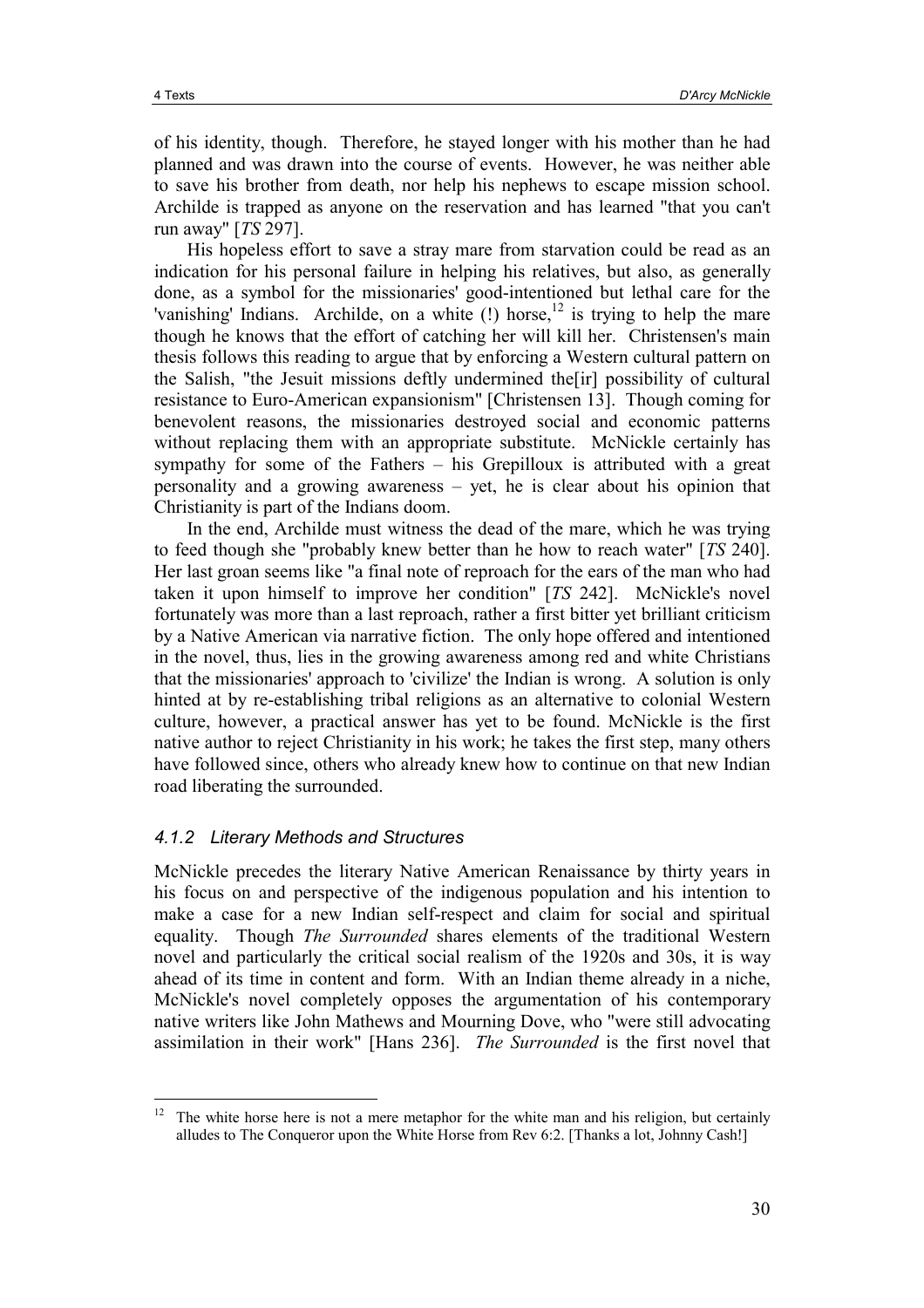criticizes the common equation of Christianize = Civilize that had dominated America since colonial times.

However amazing and revolutionary its publication was in 1936, it was not a coincidence. McNickle had written and revised his text for at least nine years and in this time completely changed its focus and intention.<sup>13</sup> The evolution from a typical assimilationist narrative, in which Archilde denies and despises his Indian heritage and marries a white woman to build an agrarian paradise, to the bleak criticism of a pro-Indian novel reflects McNickle's personal growth. While he had tried to become a "white man" as his mother had wished, sold his allotment to study in England, lived in Paris and New York as a writer, his studies of the history of the old west and growing despise of modern capitalist society finally led him to discover his roots and true identity.

His individual development paralleled also a change in society, a fact that scholars tend to overlook while focusing on his personality. Yet, it is striking that McNickle's major revisions of *The Surrounded* towards a plea for an equal treatment of Indian culture and religion took place in 1934, the same year that he also applied for a job with John Collier's Bureau of Indian Affairs. Its main achievement, the Indian Reorganization Act (IRA) of 1934 allowed tribal selfgovernment and ended the devastating land allotment practice. The same year, Collier also released a directive ordering an end to BIA prohibitions against Indian religion, resulting in "the resurfacing of religious phenomena that were thought by outsiders to have disappeared" [Vecsey in Davis 539]. The new opportunity for Indian religious freedom certainly influenced McNickle's final revision of *The Surrounded* in 1934 and is reflected in the courage to criticize and contrast Christianization with the first non-assimilationist Indian novel.

*The Surrounded* is the most autobiographical text of the selection considered in this paper. However, one has to emphasize that it is not an autobiography, but an artfully constructed novel. While employing Euroamerican narrative patterns (and the English language, of course), McNickle also began to make use of tribal oral narratives in a fictional context. This element has become a standard in what is considered 'typical' Native American literature today.

Historical correctness was certainly considered as important by the author that would later become a renowned historian and scholar. Therefore, McNickle's note on his sources precedes the novel, pointing at missionaries' diaries as well as collections of Salish stories.  $14$  By incorporating the writings of his character Father Grepilloux, McNickle manages to tell the history of Christian-Indian contact from the very beginning at is mostly accurate in his account.<sup>15</sup>

<sup>13</sup> 13 For a review of the development of *The Surrounded* see Birgit Hans, "Because I Understand The Storytelling Art': The Evolution of D'Arcy McNickle's *The Surrounded,*" in *Early Native American Writing: New Critical Essays*, ed. Helen Jaskowski (Cambridge: CUP, 1996) 223- 238. Another, more biographically focused study provides Dorothy Parker, *Singing an Indian Song: A Biography of D'Arcy McNickle* (Lincoln and London: U of Nebraska P, 1992).

<sup>14</sup> A similar narrative tribal history in fiction is attempted later by Winona LaDuke with *Last Standing Woman* (Stillwater: Voyageur Press, 1997). Herein she tells an accurate history of the White Earth Chippewa covering more than a hundred years and using authentic events and people in the latter part.

<sup>&</sup>lt;sup>15</sup> Cf. Christensen pp. 4f on McNickle's deviations from historical accuracy for of dramatic effect.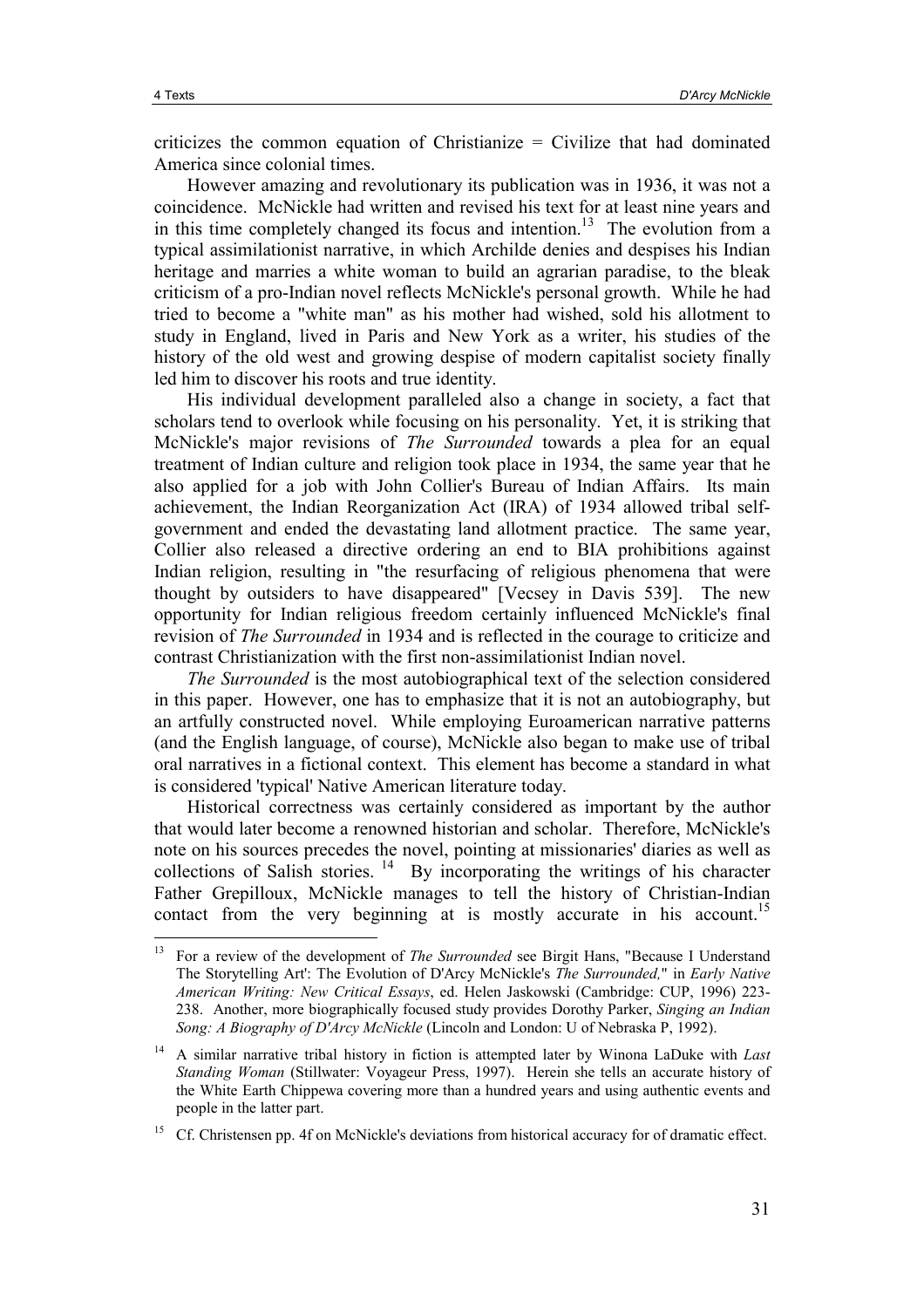Grepilloux's growing uncertainty is, as Christensen indicates, contrasted or supplemented by two other recollections, namely of the Indians Modeste and Catharine. Thereby, McNickle stresses the importance of different points-ofview, reflecting his own attempt to write a counter-account of Salish-Christian contact from a native perspective, which "as a whole attempts to see it  $[...]$  as the moment that announced the disintegration of the traditional Salish community." [Christensen 4]

In a more elaborate way, these different perspectives will become later a major structural element in Louise Erdrich's novels. There the contrast between native and Christian perceptions alone is strong enough to re-write (private) histories, even without any mediatory help of a narrator.

Besides the rather small part that the recounts of tribal history play in *The Surrounded*, its dual structures are much more significant. McNickle skillfully employs various dichotomies throughout the novel that contradict the prevailing official, narrow interpretation of the world by church and state. Exemplifying the modern Indian in the half-breed Archilde, who stands between two cultures and times, the author also provides a wider and not per se biased view on the problem, an outsider's perspective with the knowledge of an insider. This narrative constellation will also become typical for later Native American novels, e.g. in Silko's *Ceremony*, where Tayo "speak[s] for both sides".

McNickle contrasts the white world outside with the life on the Flathead reservation, "a different world" [*TS* 3]. While Archilde slowly enters this world that has become so alien to him, he discovers more and more contradictions that puzzle him first but in the process help him to understand not only the world of his mother, but also his father, and ultimately himself. By comparing one culture with the other, Archilde realizes why "the Indians turned bad," how he was raised by priests to condemn the Indian way of life, and what part the church and whites had played in the devastating fate of his tribe.

McNickle puts Archilde's white father against his Indian mother (though there are signs of reconciliation towards the end, Max's death suggests a rather pessimistic view); the white part of town against Indiantown; the hypocrite Christian laws against the old effective direct system of tribal justice; nature against artificial pretense and the Christian will to control it. Even within one group dichotomies show actual and possible differing developments. While Archilde is passive and hesitant (due to his white education and lack of clear identity), the girl Elise is the one who acts and determines their fate. She is neither obeying white laws nor Christian morals (nor does she comply with old laws either), and had long outstripped Archilde in his search for a true identity. Similarly, his mother is taking to action and decision during the process of distancing herself from Catholicism and after renouncing Christianity.<sup>16</sup>

Also the Catholic priests themselves are located on two opposite ends by McNickle. While Father Grepilloux has failed in his project of helping the

<sup>&</sup>lt;sup>16</sup> On the determining role of native women in *The Surrounded*, see Roseanne Hoefel, "Gendered Cartography: Mapping the Mind of Female Characters in D'Arcy McNickle's *The Surrounded*," *SAIL* 10 (1998) 1: 45-65. Again, with these two powerful women, McNickle anticipates a long line of active female characters in novels by Native American authors, that have become typical for writers like Silko, Erdrich, Hogan, Alexie, and many others.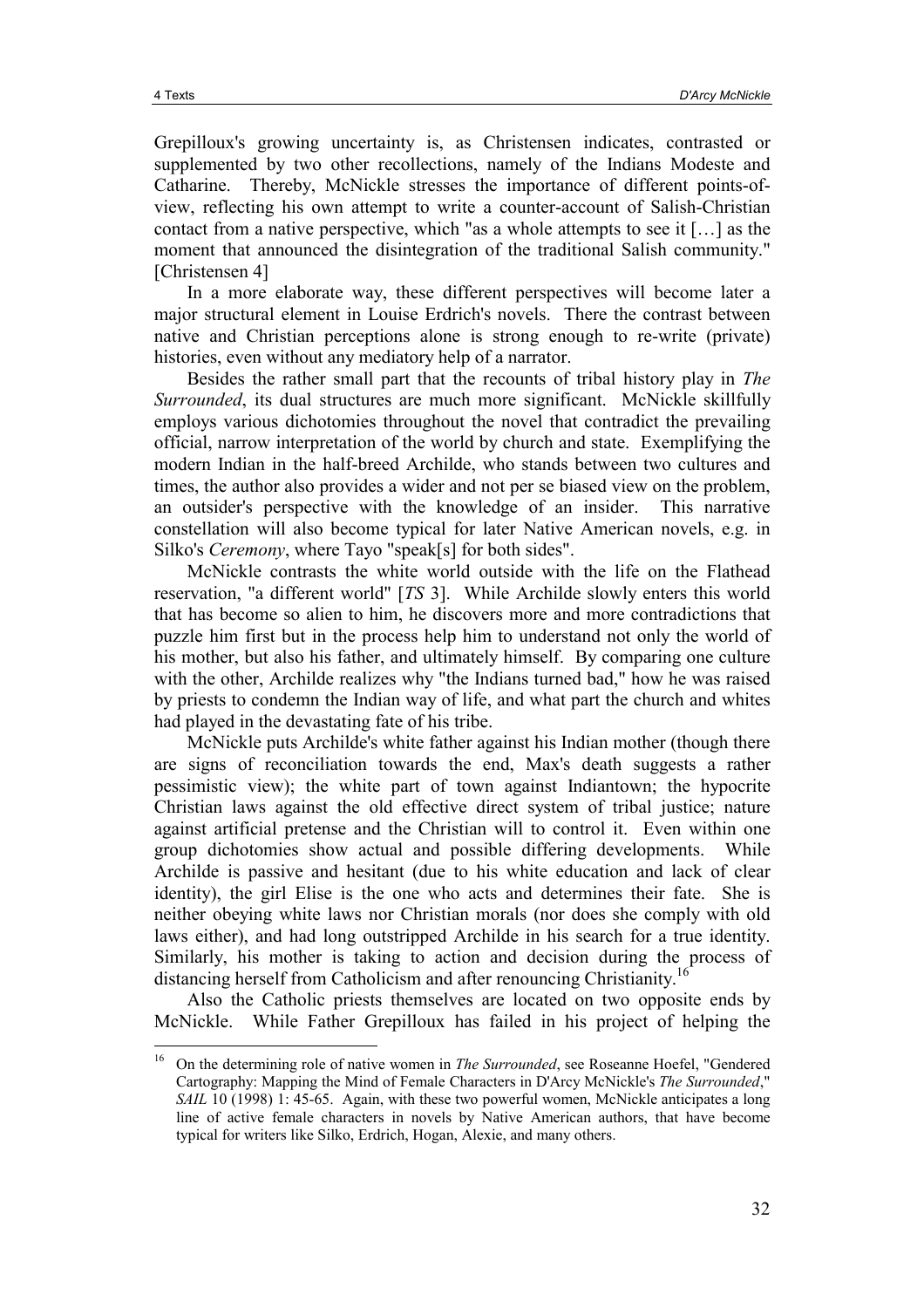Indians by 'civilizing' them, he is nevertheless depicted as an example of kindness and popularity. On the other hand, the new priest, Father Jerome, represents "a church that is no longer interested in the spiritual welfare of the Indian community" [Hans 231], something that was indicated by McNickle's first description of the town of St. Xavier.

Typical for the literary style of *The Surrounded* is the pointed irony, often sarcasm of its narrator. Again, therein it anticipates the works of native authors published at the end of the  $20<sup>th</sup>$  century. However, not the characters display a sense of  $i$ irony  $-$  just at the level of the anonymous omniscient narrator this is possible for McNickle at the time. Only later writers are observing and are able to grant their Indians enough experience and self-confidence to mock their opponents and situation. Moreover, Erdrich's stories are told (almost) exclusively by her native characters themselves, in this sense symbolically win back their denied voices and get rid of the dominating narrator instance (often not even native 'autobiographies' have allowed the Indians their own voice).

A good example is McNickle's 'anthropological digression' explaining the importance of ritual dances for the Salish community and the U.S. laws prohibiting them now. The narrator's comment attacks the Western derogatory view of native religions and simultaneously its capitalist society, which stands in contrast to a tribal way of life:

Such a dance could not be tolerated in later years. Its barbarous demands on strength offended those who came to manage the affairs of the Indians in their own homes. There was nothing wrong with the dance in itself but it ought to be kept within reasonable limits. If the Indians wished to express their joy for, say, ten hours a day and then rest, like a factory or office worker, that would be all right. They could go on dancing for as many days as they liked on that arrangement, only they ought not to lose too much time at it. [*TS* 203f]

As in the already mentioned example of the undermining cynical comment of Grepilloux's excuse that "they have God" [*TS* 59], McNickle indicates by his ironic tone  $-$  this time even in a (white!) character's direct speech  $-$ , that also the good-intentioned missionaries completely misinterpreted the Indians:

Only one thing they didn't understand, and that was sin. We taught them, and that was the beginning of their earthly happiness. [*TS* 136]

By his own remark, the priest reveals his blindness to the Indians' reality. Nevertheless, he is not simply denounced: according to McNickle's rule of different perspectives, Grepilloux's motives are explained and respected as well. Momaday will pick up the priests' inability to understand and enter the tribal community in *House Made of Dawn* similarly, even accompanies this 'blindness' with Father Olguin's actual handicap.

Great metaphors and motifs testify to McNickle's literary skills. I already mentioned the stray mare episode, symbolizing the destructive result of missionary efforts among the Indians. A recurring motif throughout the novel are birds, representing nature in opposition to the artificial rituals and morals of the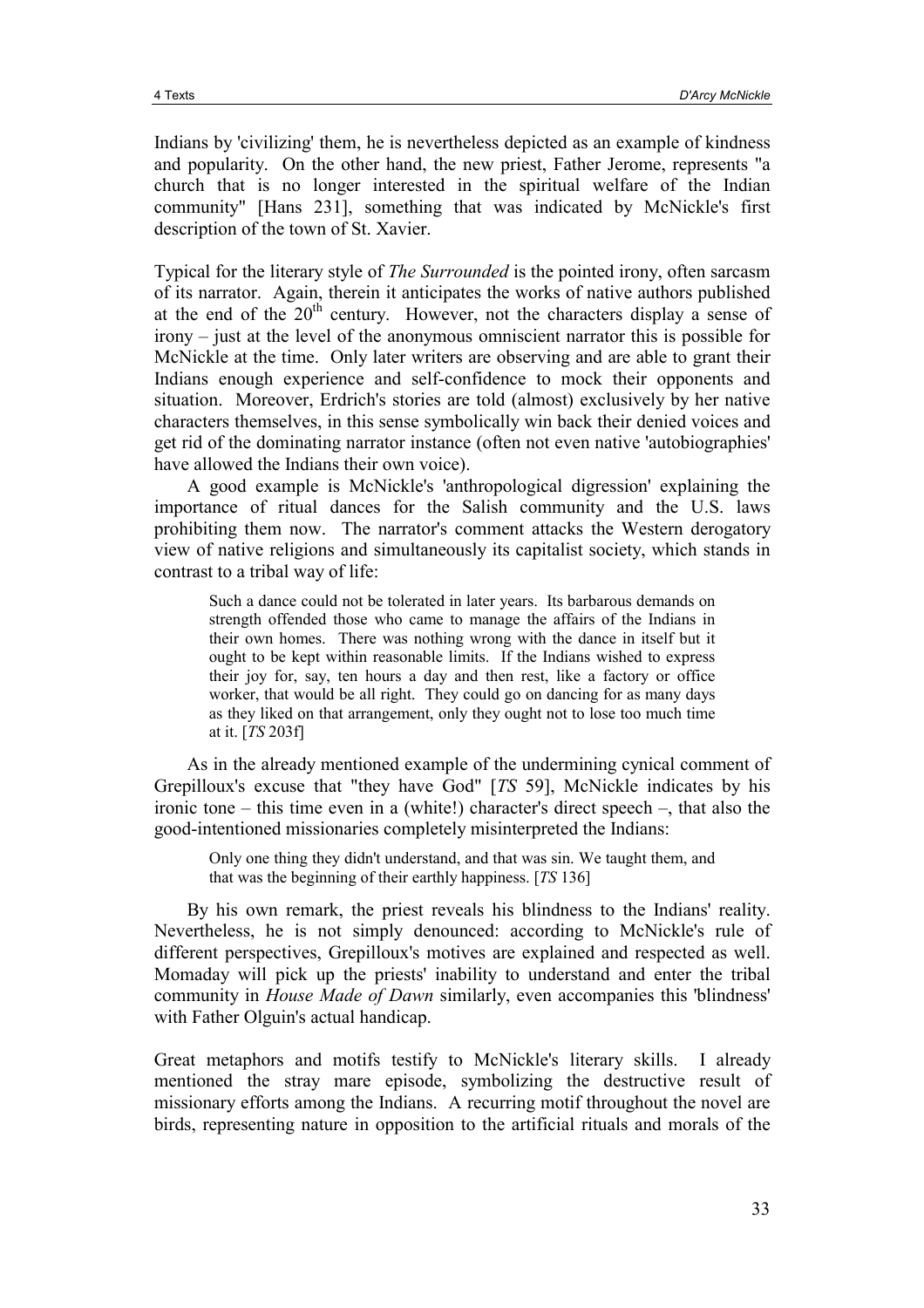Christian church. Moreover, combined with his sense of humor, McNickle is able to ridicule the Catholic pomposity and even backfires their denunciation of tribal religion as 'superstition.'

When Archilde remembers the prefect of his mission school getting ecstatic about a formation of clouds resembling "a flaming cross" [*TS* 102], forcing the kids down to kneel and pray, a careless bird "frees" Archilde: "It recognized no 'Sign.' [...] He felt himself fly with the bird. When he looked at the priest again he saw in him only darkness and heaviness of spirit. [*TS* 103] Christianity is associated with darkness and unnatural heaviness, restriction, punishment and false morals. Whereas a belief that was not antagonistic to nature would have immediately recognized the cloud as such, "bits of mist [...]. That was all." [*TS* 102] Later, Archilde teaches his nephews about his fall from God:

"Tell him it's all lies what the priests say. It's all lies about the devil. Tell him to look at the birds. They fly around and they don't know nothing about the devil. Look at them fly!" [*TS* 192]

Even more impressive for young Archilde was another experience, in which the boy discovered the true nature of the church behind its pomposity. As the highly symbolic incident with the stray mare, it represents a process of realization for Archilde, more than just the end of his "simple faith of childhood". Driven by his "desire to know" he climbed up to the altar where the priest stood during Mass, but "Nothing happened." [*TS* 105] A look behind the altar and a close inspection of the sacristy, the contrast between the "rich ceremony  $[\,\ldots]$  before the altar" and the "shabbiness" behind it  $-$  raw timbers, dust and rags  $-$  shattered his belief. Moreover, later he becomes aware that the childish dread never fully left the grown man, as it was intended by the church that regarded Indians as immature children.<sup>17</sup> Archilde is the first Indian in the novel who understands that "one had only to go into the daylight" [again a natural contrast to the darkness of the church] "to realize how preposterous such things were." [*TS* 106] Later he teaches his nephews

One could even find a metaphoric scene that alludes to biblical images of the wrath and power of God. If McNickle really intended such an allusion (and I believe so), he would be the first native writer employing a mythical narrative of the colonizer's religion to subvert and challenge the 'manifest destiny' based on the very same book. As I will demonstrate further below, this technique becomes typical for contemporary Indian writers, who employ post-colonial strategy not until the 1980s.

Chapter 26 opens with a description of a hot and dry summer, resulting in failed crops of the white farmers, whose industrial tilling of the Indians' soil is the target of McNickle's criticism here. They are suddenly plagued by "swarms of grasshoppers" [*TS* 231] devouring everything green, pastures turn to brown in a drought, ultimately even the small crop burns in a fire. This biblical punishment is instinctively felt by the farmers: "My God! What's the country coming to?" [*TS* 

Louis Owens not only supports this by a collection of Grepilloux's references to Indians as 'children,' but makes also an interesting note on Archilde's very name. The Anglo-French environment of St. Xavier/St. Ignatius suggests two readings: 'our shield' as well as 'our child.' [cf. Owens 71]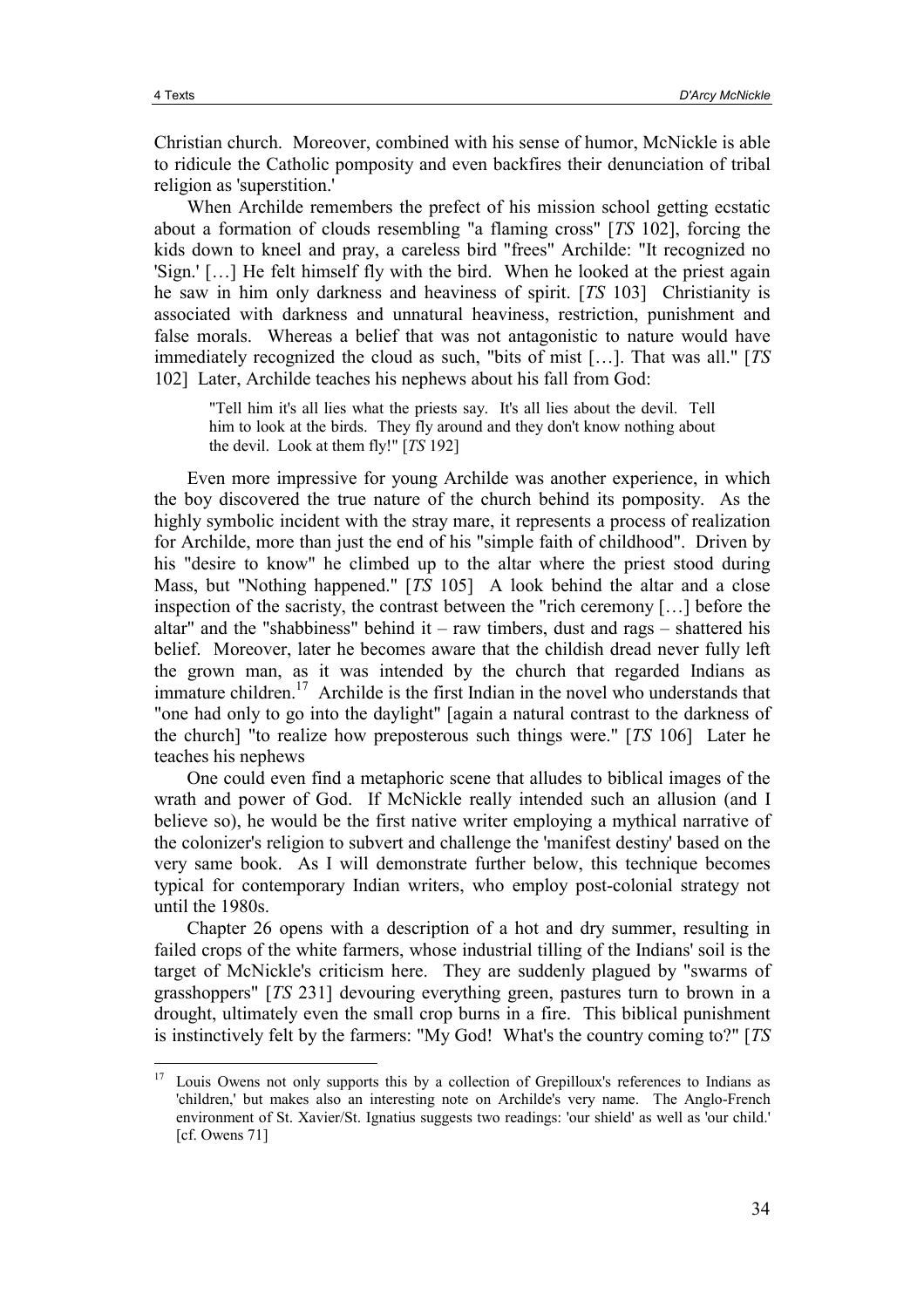232] But, opposed to Archilde's father who recognizes the real disaster in the valley, they only complain about their "individual misfortunes" [*TS* 232] and do not see the misery and hopelessness among their neighbors:

If they would walk through Indian town  $-$  that part of St. Xavier given to crumbling log cabins and dogs and Indians, with the high brick church overtowering all  $-$  they would see that one summer was like another. [*TS* 232]

McNickle smartly juxtaposes the modern 'locust' plague with the traditional dance (ironically held on the  $4<sup>th</sup>$  of July), which had to be defended against federal religious suppression. Thereby he relies on the reader's knowledge of Revelation 9:3 and even more of Moses' and God's demand and threat in Exodus:

Let my people go, so that they may worship me. If you refuse to let them go, I will bring locusts into your country tomorrow. They will cover the face of the ground so that it cannot be seen. They will devour what little you have left after the hail, including every tree that is growing in your fields. [Ex 10:3-5]

Thus, the author turns here from his usual bleak description and hopelessness for once to a prophetic threat for the white world, who similarly cannot go on in its treatment of its fellow Indian citizen.

The dual contrastive structure already mentioned before, is not only characteristic of McNickle's narrative, but also symbolic for  $20<sup>th</sup>$  century Indians' lives between two cultures until today. Consequently, the protagonist embodies this duality in his mixed-blood heritage as well as in the opening constellation of the book, where it still seems that Archilde has a choice between these worlds. However, and that appears to be McNickle's point, the Indian does *not* have a real choice in this society, "can't run away" from his Indian legacy. Therefore, Louis Owens reads Grepilloux's remark about Archilde standing at the crossroads of a new time, as a "complete failure to understand the Indian world" [Owens 69], for his "purely Euroamerican [perspective that] valorizes the individual above all else, a perspective diametrically opposed to a Native American value system" [ibid.]. Archilde cannot and does not want to leave his family and native community, however destroyed it already has been by  $a - in$  this regard tragically 'successful'  $-$ Catholic missionary work. His father Max, at Grepilloux's deathbed pondering the demise of the mission and watching his family falling apart, at last finds the answer to all the questions who is to blame:

God pity us! All of us! [...] Did we think we were building a new world here? What's the worth now? [...] People are starving! They're freezing to death in those shacks by the church. They don't know why; they had nothing to do with it. You and me and Father Grepilloux were the ones who brought it on. [*TS* 146f]

McNickle's case is unmistakably here, stated clearer than ever in the history of Native American literature. By placing these accusatory insights in the mouth of a white man, the author not only tries to avoid any simple blame of "sacrilege" and "disloyalty" [*TS* 139], but expresses also the hope that white people one day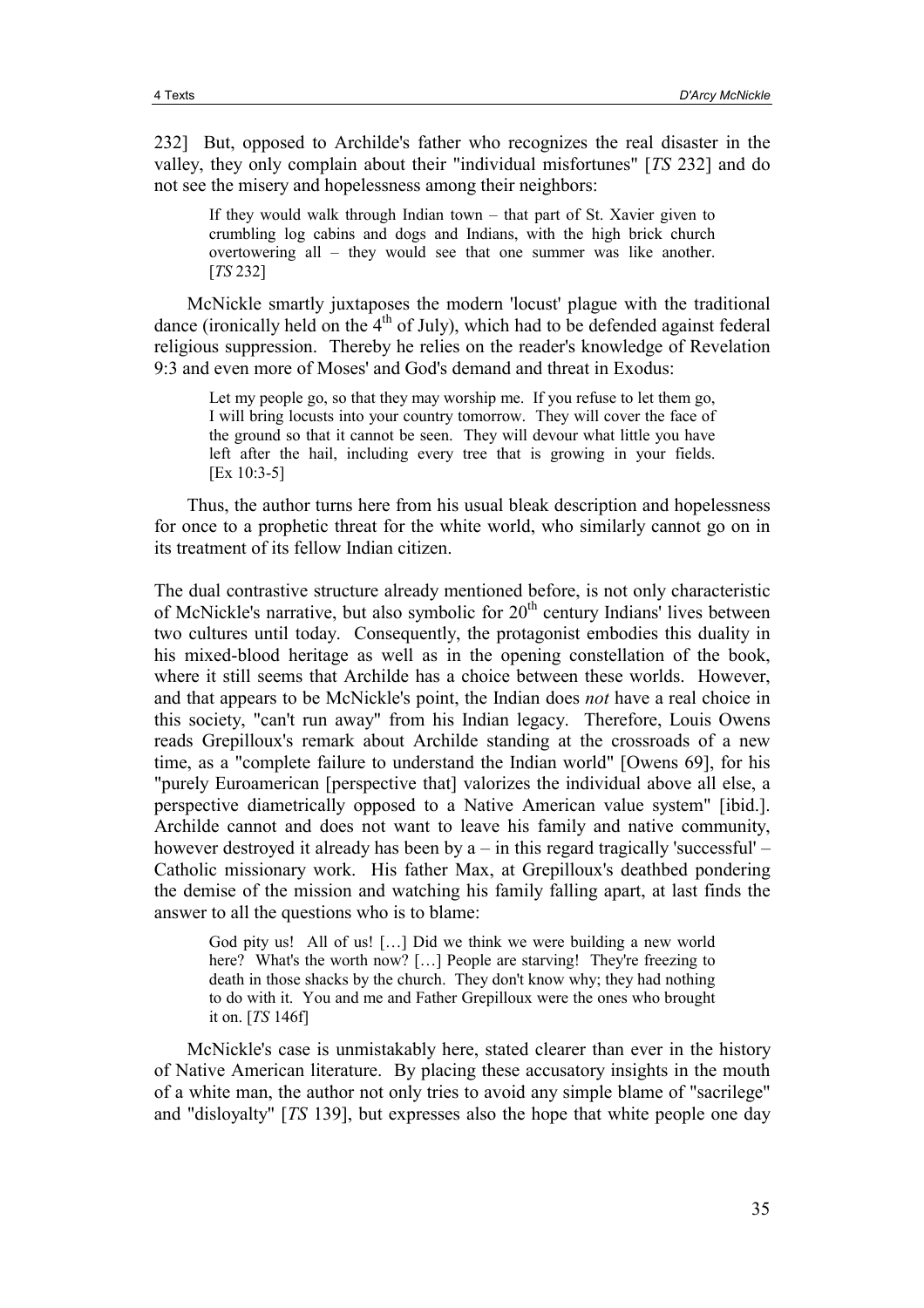will understand the situation of the American Indian and the dreadful part the church has played in it:

Grepilloux had shown the way over the mountains and the world had followed at his heels. [...] As for the Indians who had been taught to understand sin  $[...]$  one had to ask of them – were they saved or were they destroyed? Bringing the outside world to them was not exactly like bringing heaven to them. [*TS* 139]

With *The Surrounded*, McNickle creates an extraordinary literary achievement for his time. He combines the criticism of a colonial power and its Christian spiritual and political worldview, with a new social and ecological critique of modern capitalist society from a Native American perspective. Moreover, he sets an artistic example that precedes and stimulates the political and cultural renaissance of indigenous peoples in the U.S. since the 1960s.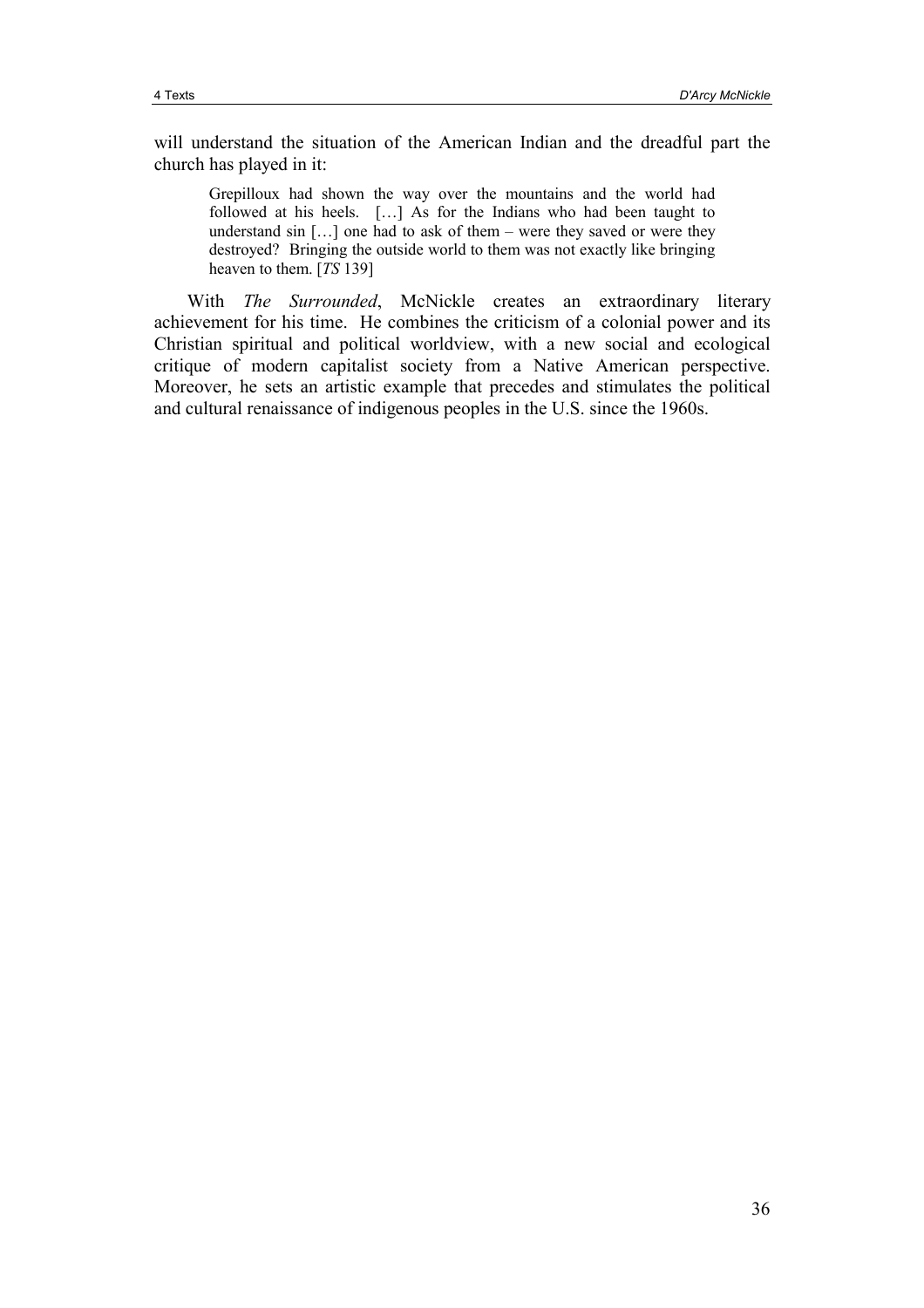### *4.2 Assuming the Names and Gestures of the Enemy: N. Scott Momaday's Syncretic Strategies in* **House Made of Dawn** *(1968)*

My original intention for this paper was a joined reading of two 'classic' novels of the so-called Native American renaissance, Momaday's *House Made of Dawn* (1968) and Silko's *Ceremony* (1977). Although nine years have passed in between their publication, and their authors belong to different generations, the similarities in setting, time, theme, and style are naturally suggesting a parallel examination. Both novels describe the alienation and 'healing' of World War II veterans, who have returned to their Pueblo reservation but did not really come home. They struggle with their disturbing war experiences and the lost connection to their culture, communities, and families. As Archilde in *The Surrounded*, Abel and Tayo personify their spiritual fragmentation and outsider status between two cultures in a symbolic mixed-bloodness.

However, while re-reading both works, I discovered that Silko only marginally deals with Christianity as the colonizer's religion as well as its adoption by the Laguna Pueblo (which is an important statement itself). Momaday's *House Made of Dawn*, on the other hand, provides more material for examination in this context. Moreover, concerning Christianity as a structural element in native fiction, his work suddenly revealed unexpected instances, too. Therefore, and since the limit of this paper puts up certain restrictions, I will concentrate on Momaday's novel in this chapter, without losing the connections to Silko's text where appropriate.

Obviously influenced by Momaday's book, but also sharing a similar background (both grew up in a Pueblo culture, though Momaday is Kiowa) and tribal worldview, Silko applies the same strategy to restore Tayo to wholeness: by re-introducing him to his Indian culture through a ritual ceremony, he regains his lost ability to communicate with himself and his native community. Therefore, both works have been commonly interpreted as a plea for a revival of tribal religions and philosophy, and thus, defined also a long-term feature of Native American literature.

Although Momaday and Silko have developed differing approaches to literature as far as politics and social issues are concerned, they, nevertheless, share an interesting common approach in these novels. Both do not simply blame white society for their protagonist's fate (though the white man's war plays an essential role in that), but ground their disrupted identity and alienation in uprooted tribal communities and families itself. Both observe a failure in communication that separates the heroes from their cultures and families. The changing world of the  $20<sup>th</sup>$  century, and Indian adaptation to it are the main concern of the writers. Only thus, it is explicable that Momaday and, even more so, Silko almost completely can do without white characters in their novels. An intended attack or blaming on white society had probably forced the protagonists into direct contact and conflict with white antagonists, as in *The Surrounded*.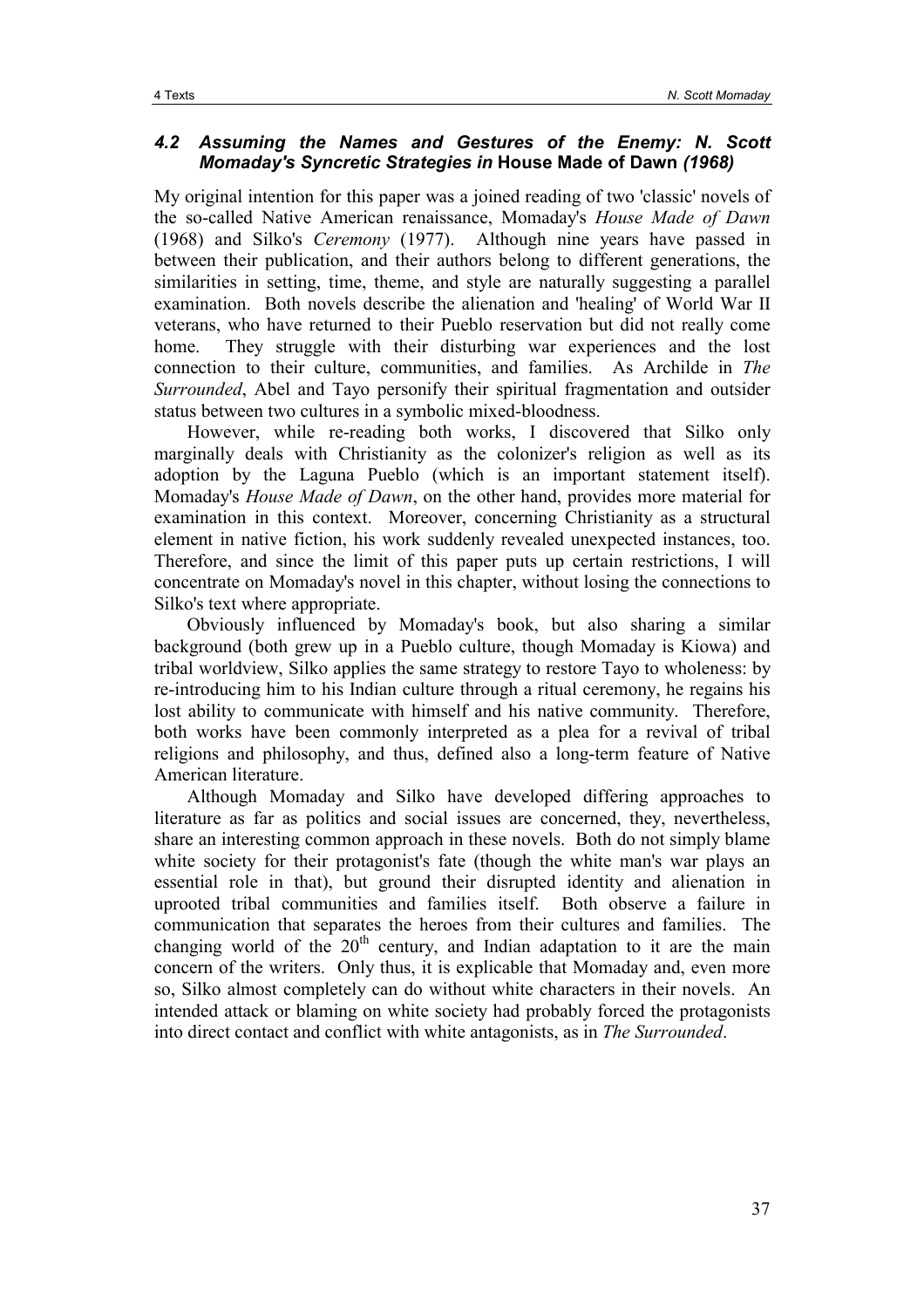### *4.2.1 Pueblo Syncretism in House Made of Dawn*

However, there are a few white characters in Momaday's book (even though they are obviously outsiders) that need closer inspection, especially since two of them are Catholic missionaries. Christianity is also under consideration in native characters (Tosamah), and even more important, in the very structure of the book itself. Though not intentionally applied, as representative for later Native American fiction, Christian mythology and patterns have at least shaped the interpretation of *House Made of Dawn*, especially through its protagonist's name. Christianity has formed and influenced the history of the Pueblo for centuries, therefore it has to be included when discussing the possibilities of Indianness in the  $20<sup>th</sup>$  century.

Momaday's native characters, as Silko's in *Ceremony*, reflect the typical constellation and incorporation of Catholicism among the Pueblo. The first person introduced is old man Francisco, Abel's grandfather who is on the way to pick up him up, coming home from the war. Francisco is contemplating a traditional race that he had won in his youth, singing words in his native tongue and in Spanish; the reader also learns about prayer feathers hidden in the rafters of his room. Obviously, he is a "longhair" as in Tosamah's later description  $-$  a traditional Indian who practices a native religion and lives according to tribal customs. That is emphasized by his symbolic taking of the old road that parallels the modern highway, signifying the two worlds that exist next to each other, and his preferred choice.

Surprisingly, after even more indications about Francisco's and Abel's traditional practices in the Eagle Watcher Society, we find him kneeling at a chapel altar and understand that he is also a sacristan in the Catholic church. However, this is not in the focus of the narrator, it appears as a simple fact, as natural as the landscape the events take place in. From the old priest Nicolas' letters, we learn how Francisco had already as a child "served well" in the mission church (that he is actually Nicolas' illegitimate son is not revealed until the very end of the book), although he 'betrayed' Nicolas efforts by taking part in kiva ceremonies as well. What is unbelievable for the priest, who actually expects the Holy Spirit to strike down every minute, is most natural for Francisco who "is unashamed to make one of my sacristans" [*HMD* 51].

Matthew 4:10, the Christian monotheistic concept, is as alien and incomprehensible to Francisco as sin is to the Salish Indians in *The Surrounded*. In accordance to Pueblo Catholicism, Jesus' command is "politely ignored" here and the Christian religion unanimously practiced alongside Pueblo rituals. Silko also describes Rocky's embarrassment about the persistence of old hunting rituals in his family, "He knew how there were. All the people, even the Catholics who went to mass every Sunday, followed the ritual of the deer." [*C* 52] Momaday later explains the peculiar religious syncretism that has developed among the Pueblo:

The people of the town have little need. They do not hanker after progress and have never changed their essential way of life. Their invaders were a long time in conquering them; and now, after four centuries of Christianity,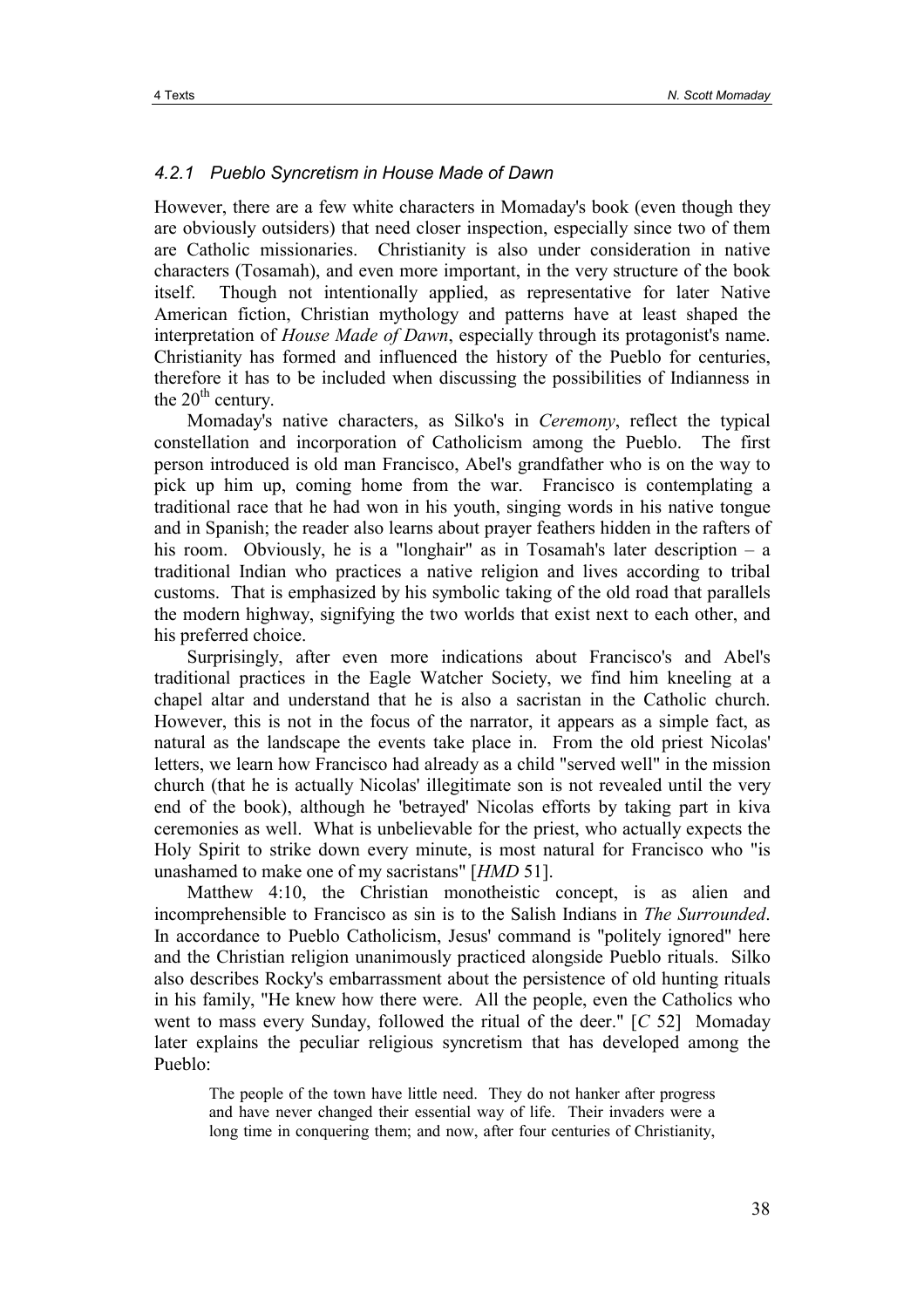they still pray in Tanoan to the old deities of the earth and sky  $[\dots]$ . They have assumed the names and gestures of their enemies, but have held on to their own, secret souls; and in this is a resistance and an overcoming, a long outwaiting. [*HMD* 58]

An anti-colonial strategy of subversion is hinted at here, similar to the "outyessing" of Ralph Ellison's *Invisible Man*, who is also trying to follow his grandfather's advice and assumes the "gestures and names" of the whites to backfire their exploitation of his talents and political oppression. Only, the Pueblo seem to have been more successful in their adaptation and use of Christianity, since they have retained their cultural 'visibility.'

In *House Made of Dawn*, the typical amalgamation of Catholicism and tribal religion is astonishing and yet victorious over the priests' idea of converted Indians. The annual feasts of the Jemez' Catholic patrons are described as celebrations that combine Christian and Indian elements. The very 'biography' of St. Santiago, which is given in Father Olguin's words [*HMD* 38f] already incorporates native myths into a Catholic saint's story. It explains the rooster picking as a fertility ritual of the Pueblo. The tribe not only observes the saints' days, but also "an old and solar calendar, upon which were fixed the advents and passion-tides of all deities" [*HMD* 71], knows Father Olguin. The Pecos' Bull Ceremony is actually a mockery of the white invaders, but practiced alongside the feast day of Porcingula, "Our Lady of The Angels," whose shrine, again, has been erected "adjacent to the kiva" [*HMD* 77] out of which the tribal dancers in ceremonial dresses would appear to kneel before her statue.<sup>18</sup>

Since this paper takes a look at the development of the representation of Christianity in Native American novels over a period of time, similar structures or characters in the texts are especially welcome. The most appropriate and logical personification of Christianity in relation to American Indians obviously have been missionaries, priests and nuns, working in more or less direct contact with the tribes. Except for Silko and King (who skips the priest and directly deals with GOD), all authors have used such characters to either confront the 'opponent' church directly, give it the strength and ambiguity of a human face, or employ these men of words in re-writing history.

As demonstrated with Father Grepilloux in *The Surrounded*, this character is depicted positively, almost pitiful, and provides the church with some human features, including erring and blindness to reality. He is also an important structural element, by way of his journal and written history of the valley. Thereby, McNickle covers some fifty years of Indian-Christian contact and evolution. Interestingly, Momaday attributes a similar role to his priests in *House* 

<sup>&</sup>lt;sup>18</sup> A similar example of Pueblo syncretism has been reported from Laguna Pueblo (which is Tayo's home in *Ceremony*). In the late 1870s, following religious quarrels between Protestant and Catholic groups, the latter left and "packed their ritual equipment and statue of patron saint, temporarily cached them out a shrine on Mount Taylor" [Malinowski II, 170] and moved to Mesita. Noteworthy here is the place of the temporary shelter for the Catholic relic: Mount Taylor – the sacred Tse-pi'na, or Woman Veiled In Clouds, in Pueblo mythology the home of the female rain deity.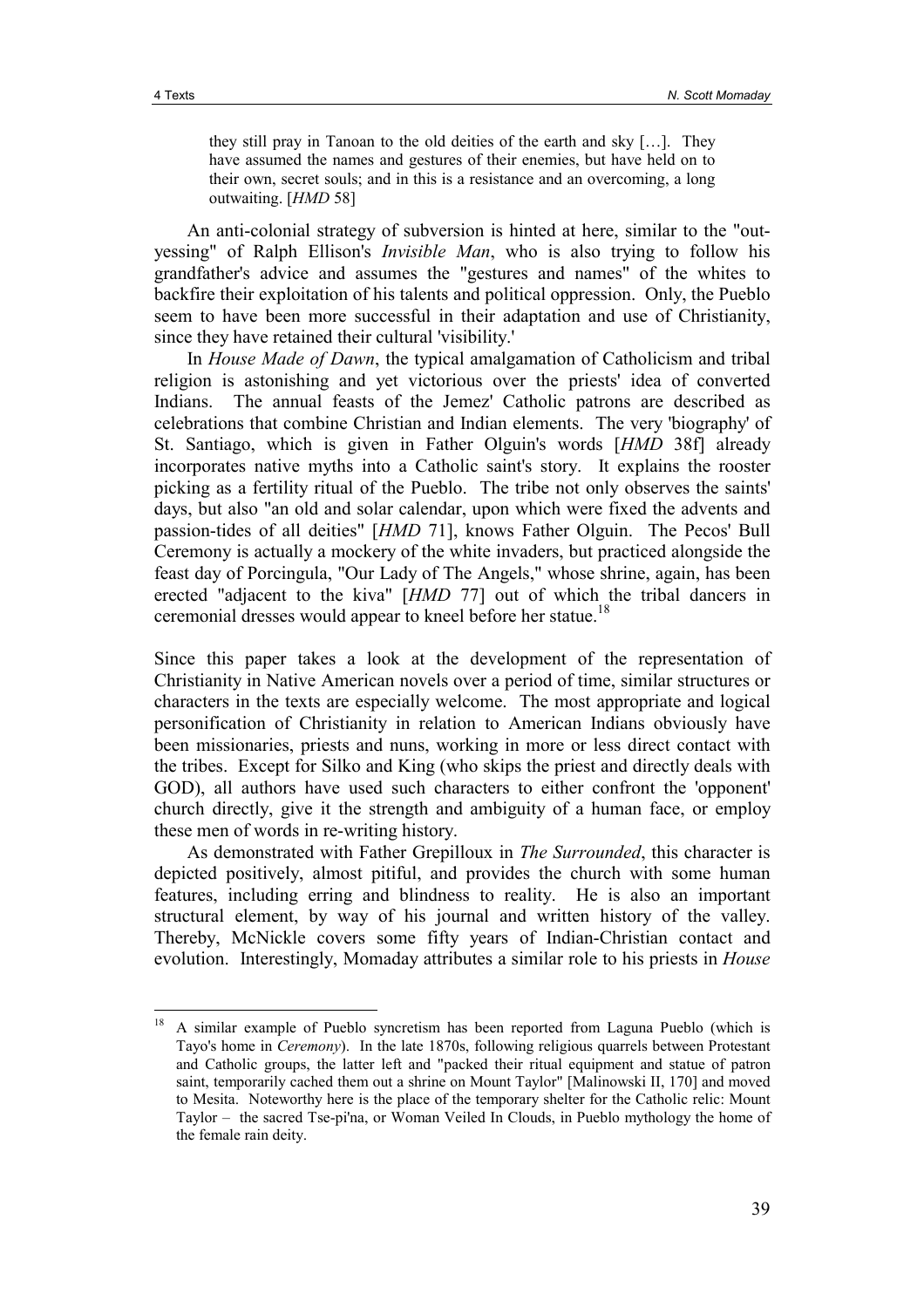*Made of Dawn*. Moreover, he even uses two Fathers as well, to evaluate the (non?)development of missionary approaches.

In contrast to McNickle's historical method that led him study the actual journals of Catholic missionaries from the end of the  $19<sup>th</sup>$  century, Momaday relied on his imagination when writing the section on Fray Nicholás. But combined with personal experience, the outcome is of striking similarity to McNickle's disillusioned description. Both authors find their clergymen lost 'in the wilderness,' feeling out-of-place and misunderstood. In *House Made of Dawn*, both priests have not made any progress in approaching the natives in more than seventy years. At the end, in 1952, Father Olguin is not an inch closer to the Jemez than Fray Nicholás was in 1874. His letter could be a description of his successors situation: "I am excluded from Thee. Now the chanting  $\&$  the drums & I have no part of it & I am by myself & tired." [*HMD* 49]

Whereas the Pueblo have adapted and adopted Catholicism for their needs, the clergymen have failed in doing so. Momaday admits and immediately restricts the importance and actual influence of missionaries from his point of view:

[T]he missionaries, especially the Catholic missionaries in pueblos, are very important. I think they have, in over four hundred years, made a great difference. Well, I'm not sure I want to say that. I don't know if they have made a difference or not, but they have become a kind of institution in the pueblos over a period of time  $[\dots]$  I got to thinking about their lives and what they must feel, being the representatives of the Catholic church to what in the past certainly had been a pagan society. They must have felt very isolated, and I wanted a character that would represent that sort of dichotomy in pueblo life. [Momaday in Schubnell 170]

There is a different development between the two men in Momaday's book compared to those in *The Surrounded*. Whereas Grepilloux started out wholeheartedly as a young priest among the "children" [*TS* 51], Fray Nicholás had felt uncomfortable among "enemies" [*HMD* 51] who betray him by practicing their native religion. Whereas Grepilloux had been amused by the Salish's understanding of a Catholic Mass, his successor Jerome is impatient and dogmatizing [cf. *TS* 263]. Momaday's Nicholás as well had lost "some quality of patience or intent" [*HMD* 50]. Father Olguin feels similarly displaced as Nicholás before him, although he does not admit it. This becomes clear in his grotesque perceptions of the Indian child at the Feast of Porcingula, where traditional Pueblos seem to dominate the Catholic rituals. Owens reads Olguin's confusion as a sign of his otherness,

alien in an unfathomably pagan colonial outpost and mocked by the Indian's cultural persistence, by the subversiveness of their very survival in remoteness. [Owens 107]

Father Olguin thinks he can understand the Indians and is able to reach them, but as Grepilloux must learn in the end that he could not, Olguin is symbolically blind in one eye. He cannot see that he does not understand, no matter how loud he calls after Abel, who is gone and leaves him alone in the darkness. The priest is informed of Francisco's dead only after the traditional rites have been passed, a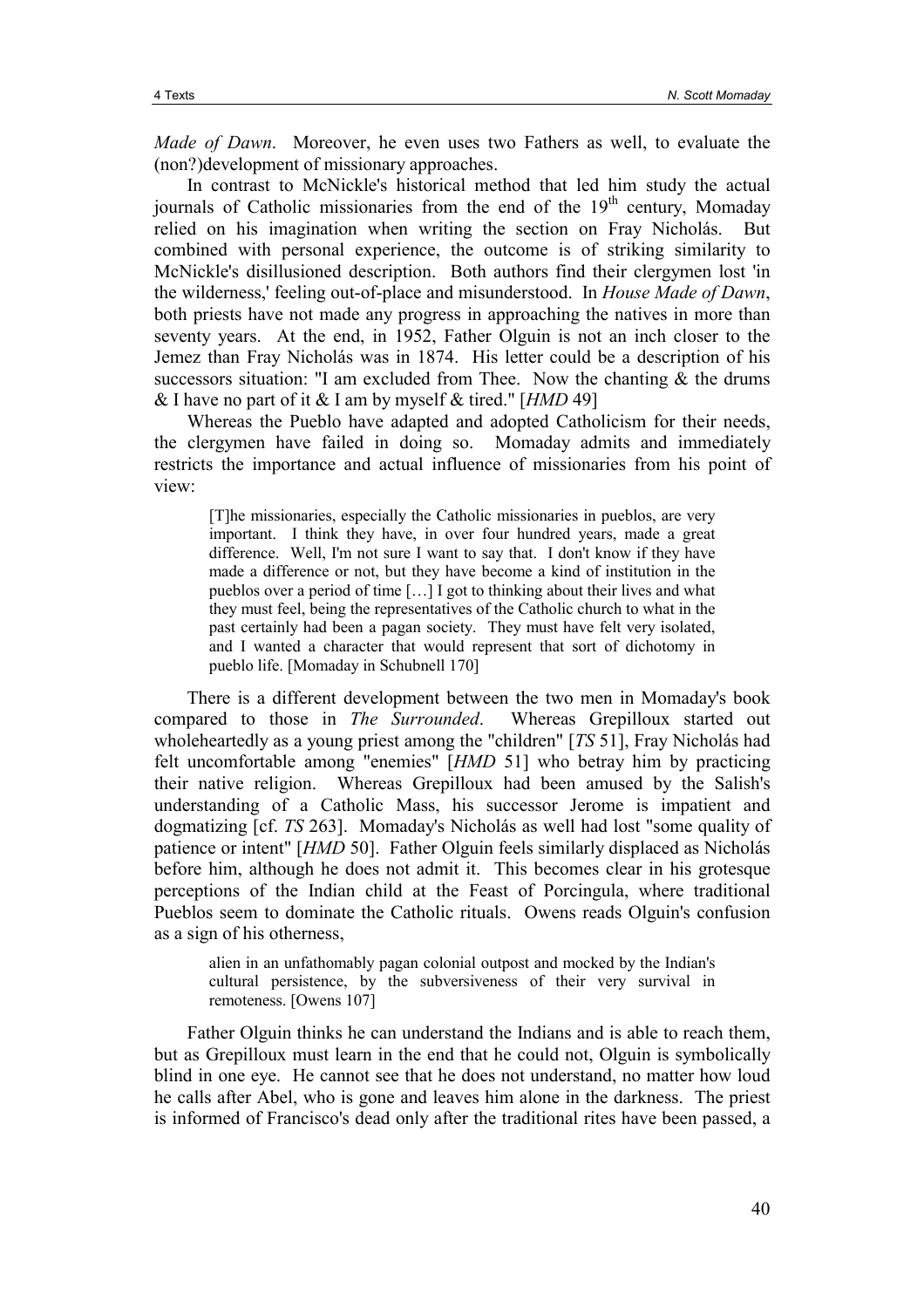scene that mirrors a situation that confronted Fray Nicholás before [cf. *HMD*  $481^{19}$ 

All the missionaries in both novels, *The Surrounded* and *House Made of Dawn*, finally have to give up, admitting it or not. They withdraw themselves from the Indians (Grepilloux, Jerome) or are driven into isolation (Nicholás, Olguin). In fact, they are as isolated among the tribe as Abel is in the white world. Even in a syncretic spiritual society as the Pueblos, a narrow-minded or dogmatic Catholicism has no chance to enter the community or soul.

## *4.2.2 Biblical Allusions in the Novel: Tosamah, The Albino, Abel & Cain*

An alternative is shown by Momaday's reflection of Tosamah, the priest of an urban congregation of the Native American Church (NAC). A blend of Christian and native religions, the NAC had become an important center for relocated Indians in the cities after World War II. Its pan-Indian approach provided a substitute for the spiritual loss of the scattered and disrupted migrants. Moreover, it provided a cultural identity of being Indian (instead of Navajo, Sioux, Chippewa) in a hostile and alien white, urban environment.

Momaday's introduction to the L.A. chapter begins with an allegory that clearly draws from biblical sources. Without explicit reference, he compares the lost Indian newcomers with the grunion, a fish that spawns on the beach, "helpless creatures" like Abel and his fellow sufferers, lying scattered on an alien ground. By juxtaposing the fishermen who "catch them up in their bare hands," [*HMD* 89] with The Priest of the Sun, Tosamah, the author alludes to Christ's first disciples, Simon and Andrew, who were made "fishers of men." [Mk 1:16]

Tosamah is Momaday's favorite character, as he admitted repeatedly, for he is trickster and priest, intelligent and cynical, next to the albino (who is more a symbol than a man) definitely the most ambiguous character. Although, the author declares that Tosamah's sermons have to be taken seriously, he undermines the reliability of the priest by the very names of his church and himself. The "Holiness Pan-Indian Rescue Mission" mimics real names but is certainly ironic; and when its pastor Rev. J. B. B. Tosamah, is revealed as "The Right Reverend John Big Bluff Tosamah," the mockery of Christian as well as the Native American church becomes inevitable. The motto of Sunday's sermon, "Be kind to a white man today," actually could have been borrowed from Sherman Alexie's sardonic texts.

However, tricksters are not mere fun but transport a serious message. Tosamah's name as well as his second sermon, "The Way to Rainy Mountain," suggest indeed a reading of the character as "a parody of the artist as peyote priest" [Lincoln 286]. Momaday's second Indian name is Tsotohah, or Red Bluff, which also allows to read the priest's name as a land formation, instead of a faker.

<sup>19</sup> The same constellation is also picked up by Silko in the story "The Man To Send Rain Clouds," written alongside *Ceremony*. Here the Pueblos as well regard a Christian burial unnecessary, but then play on the safe side and request some holy water, so the dead "won't be thirsty." Although not understanding, the priest finally gives in and ultimately "is happy  $[\ldots]$ ; now the old man could send them big thunderclouds for sure." [Leslie Marmon Silko, *Storyteller* (New York: Arcade, 1981) 182-186.]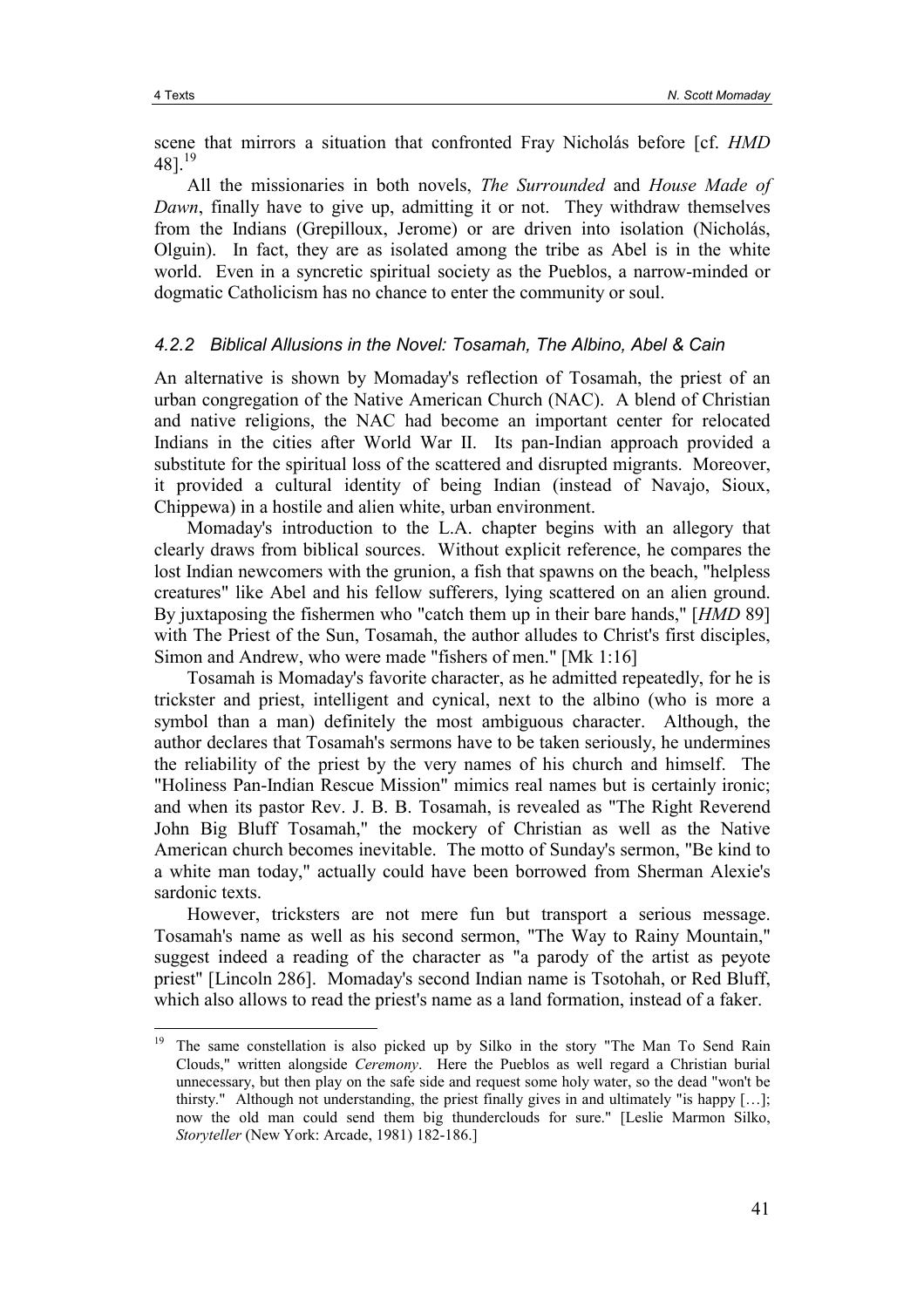His first sermon, "The Gospel According to John," is a discussion of the power and significance of the spoken and written word in Christian and native cultures. Momaday states herein his regard of tribal oral literatures and despise of abuse of the word in Western civilization. John, the white man, started the inflation of words, that in Momaday's view is "alien to the Indian attitude toward language which is much more economical." [in Schubnell 137] John, for he was a preacher, concealed the truth by his words and imposed his idea of God upon it. "The Truth was overgrown with fat, and the fat was God. The fat was *John's* God, and God stood between John and the Truth." [*HMD* 92] However, as a trickster, Tosamah contradicts himself here constantly. He himself is a preacher, who cannot stop but rattle on in stereotypical phrases of Christian evangelists. He regards his notion as true to God, obviously the same as John's, but commits the very sin that he accuses John of.

Besides his function as the writer's mouthpiece who transports Momaday's positions on language, Tosamah's primary task is the representation of a new, syncretic spirituality of American Indians. Louis Owens employs Bakhtin's definition of hybridization to characterize Tosamah's performance in the novel:

a mixture of two social languages within the limits of a single utterance, an encounter, within the area of utterance, between two different linguistic consciousnesses [cited in Owens 110]

Thus, Momaday is able to challenge the Christian discourse while acknowledging its power and presence at the same time. In anticipating later techniques by Hogan, King, or Alexie, the author "subverts the authority of that text by placing it in dialogic tension with a Native American *con*text." [Owens 110] Tosamah takes "the appropriation of biblical discourse" [Owens 108] quite far, he compares Abel, himself and the other Indians with Christ, who was a rebel surrounded by enemies as well. He believes in the Apocalypse, indicated by a red moon [Rev 6:12], that will bring justice:

"They put that cat away, man. They *had* to. It's part of the Jesus scheme. They, man. They put all us renegades, us diehards, away sooner or later.  $[\dots]$ Listen, Benally, one of these nights there's going to be a full red moon  $[\,\ldots\,]$ . Now you don't believe this, but I drink to that now and then." [*HMD* 149f]

Owens explains Tosamah's rejection of Abel with his trickster function that allows him to mock and taunt Abel into self-knowledge [cf. Owens 111]. Interestingly, in Christian mythology, Jesus' rebuke of Peter has a similar stimulating function  $[Mk \ 8:33]$ <sup>20</sup> The resemblance of this scene is even more striking when reading about Christ's preceding teachings,

that the Son of man must suffer many things and be rejected by the elders, chief priests and teachers of the law, and that he must be killed and after three days rise again. [Mk 8: 31]

I am indebted to "Ms. Cindy" for this reading of Tosamah's rejection of Abel and other inspiring thoughts. Cf. "The 'Jesus Scheme:' Jesus figures in N. Scott Momaday's *House Made of Dawn*," *The Culture Rag*, 25 October 2002 <http://www.culturerag.com/ momaday.htm>.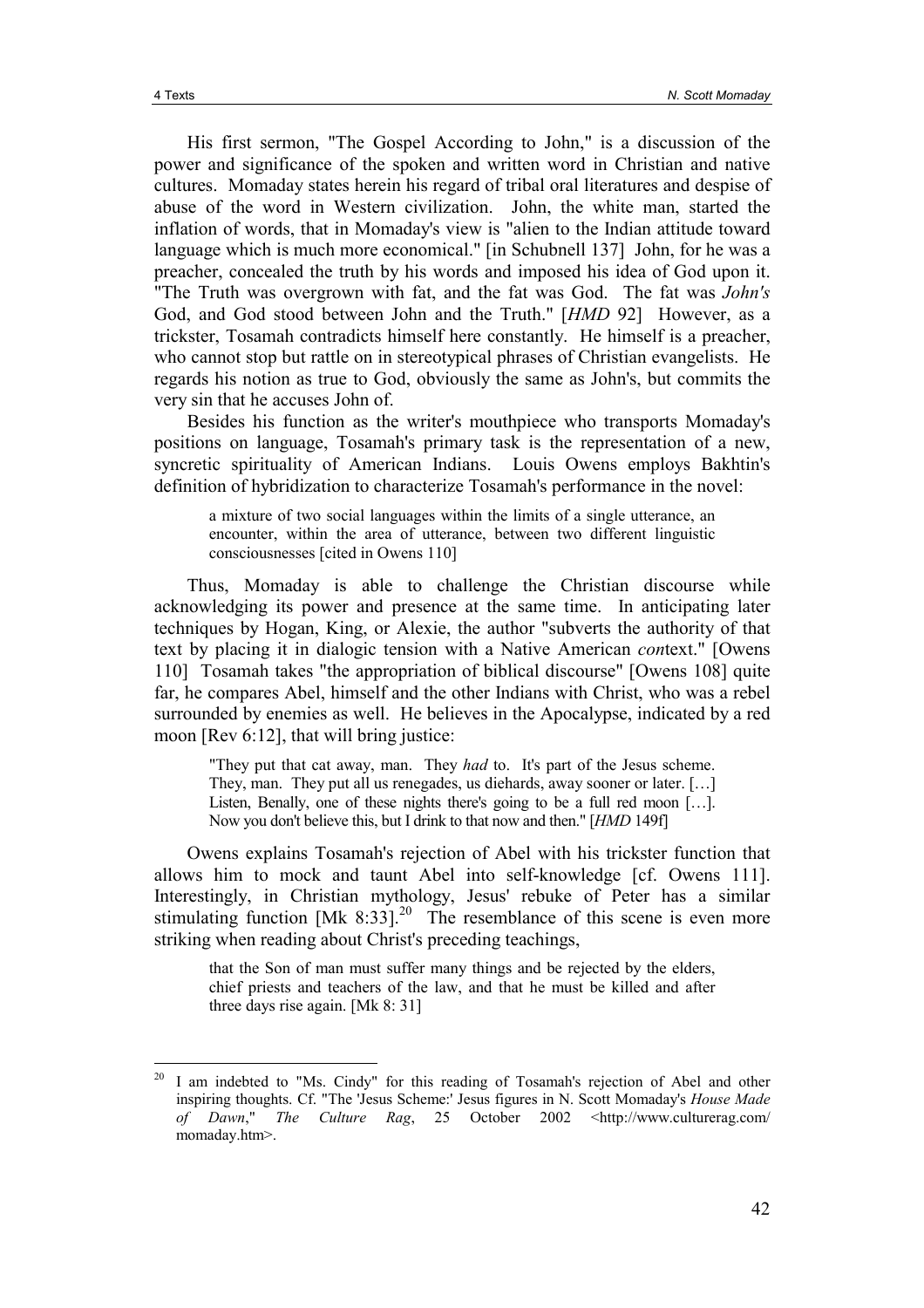There Mark provides a perfect plot summary of Abel's exile, conviction, lifethreatening beatings in L.A., and restoration to wholeness on the reservation!

However smoothly the tribal and Christian religions have been mingled in the village's feast mentioned before, it also signifies the vulnerability of tribal customs in modern times. Abel's alienation from his community and religion, his misunderstanding of the old ritual of the rooster pull, turns out deadly. In mistaking the sacrifice of the rooster and eventually killing the albino  $-$  who might have been trying to engage him into this ritual of recreation for his good  $\overline{-}$ , Abel violates the rules and casts himself out of traditional society. By such a reading, I like to emphasize the (possible) good in the albino, commonly, and also by Momaday seen as 'the evil' in persona. Susan Scarberry-García has pointed out the regenerative ritual violence in RenÈ Girard's sense, but her concentration on Pueblo mythology does not allow her to explore the positive aspects of the albino in another direction. For her, the albino is the evil that is killed by Abel, though not in accordance with the ceremony but for the better of the village [cf. Scarberry-García 41ff]. Moreover, she dedicates a whole chapter on mythical twins, without referring once to the biblical brothers that Abel's name alludes to.

Lawrence Evers, in his exemplary analysis of *House Made of Dawn*, demonstrates the necessity to read a modern Indian text syncretically. He recognizes the snake symbol in both variants, on one hand, he makes the "association of the Devil and the snake in Christian tradition," [Evers 309], on the other, he knows about the ambiguous if not positive role of snakes in Pueblo cultures. He also observes the "Christian overtones" [Evers 308] in the killing of the albino. In fact, he reveals features of Christ in the albino, namely his ability to forgive, which explains the sudden positive response from Abel.

The white man raised his arms, as if to embrace him, and came forward. The white man's hands lay on Abel's shoulders  $[\ldots]$ . There was no expression on his face, neither rage nor pain, only the same translucent pallor and the vague distortion of sorrow and wonder  $[\dots]$ . Then he closed his hands upon Abel and drew him close.  $[\dots]$  In the instant before he fell, his great white body grew erect and seemed to cast off its age and weight, it grew supple and sank slowly to the ground, as if the bones were dissolving within it. And Abel was no longer terrified, but strangely cautious and intent, full of wonder and regard. [...] He approached and knelt down in the rain to watch death come upon the white man's face. [*HMD* 82f]

This scene definitely alludes to Jesus' death on the cross (here "a telegraph pole" against the black sky).<sup>21</sup> The albino's "hands lay upon [Abel] as if in benediction," [ibid.] the death is already forgiven, even approved of. The forgivethem-father-look that he casts upon Abel, the symbolic Christ-like resurrection and disappearance, are met by Abel's reaction in kneeling down "full of wonder and regard." More indications point at Christ: the albino's nails represent "a string of black beads," thus a rosary; while his arm shines "like the underside of a fish," [*HMD* 84] the symbol of Jesus.

 $21$ 21 A (mis)interpretation of this scene in solely sexual terms, like Velie's (1978), does not lead to anything, as Velie himself must admit [59].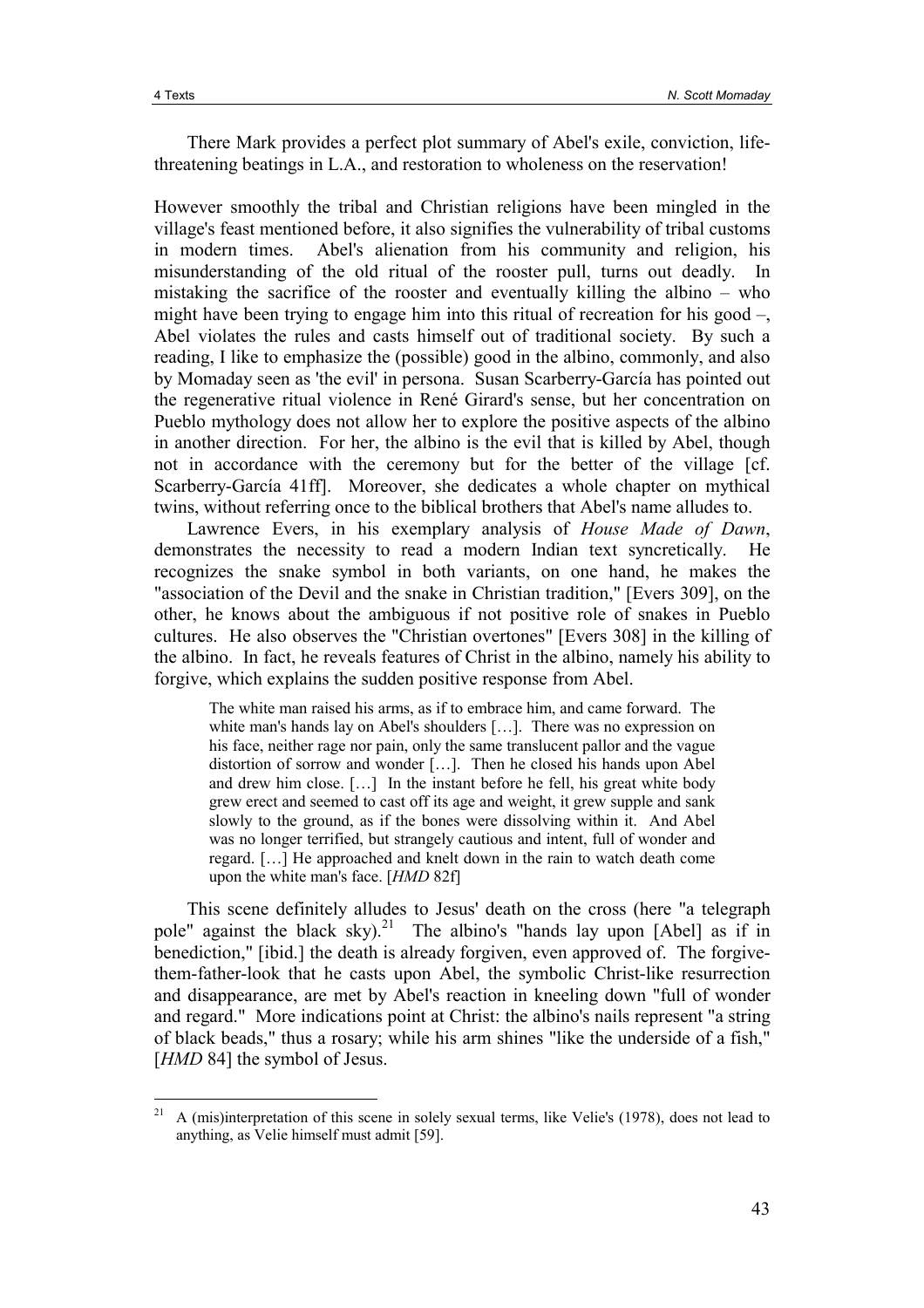But what does all that mean in the context of Abel's crisis? At first, it adds to the ambiguity of the albino as 'the evil,' signifying that such a definition is not as easy as it seems. A stereotypical reading of white man = evil, thus is rejected here by the author. Generations of scholars have struggled with a reading of the albino's various representations. An appropriate interpretation to me seems the understanding of the albino on a symbolic level. Of course, he has all the attributes of evil, his gloomy aura, his snake-like features; but then, he is also a Pueblo Indian and only acts out the traditional ritual when beating Abel, moreover, he might trying to help him. He represents a universal sense of evil, as much as his killing is an evil act in itself.

He is the White Man in the Indian; perhaps even the White Man in Abel himself. When Abel kills the albino, in a real sense he kills a part of himself and his culture that he can no longer recognize and control. [Evers 309]

Abel has been alienated from his tribal religion for a long time; even before the war, he could not stand the eagle being trapped and killed him. Thereby he had cast himself out of traditional society and symbolically killed (or at least severely hurt) the native religion, which he saw as barbaric and archaic. But his escape into white modernity failed terribly, confronted him with the real barbarism of world war and spiritual emptiness.

Of course, he kills symbolically also Christianity in the albino and himself, he was surely raised in despise of native religion by the priests as the characters in Silko's *Ceremony*, namely Rocky, Auntie, and Laura. Abel takes revenge after having understood that Catholicism drove a wedge between him and his community, as it caused Silko's Laura to run away.

Shamed by what they taught her in school about the deplorable ways of the Indian people; holy missionary white people who wanted only good for the Indians, white people who dedicated their lives to helping the Indians, these people urged her to break away from her home. [*C* 68]

Again, the justified accusation from McNickle's *The Surrounded* reverberates in this passage. Catholic missionaries deliberately poisoned and destroyed intact families and community structures, to break the natives' resistance. Abel's as well as Tayo's alienation from their tribes are also due to the long-term influence of the church:

Christianity separated the people from themselves; it tried to crush the single clan name, encouraging each person to stand alone, because Jesus Christ would save only the individual soul; Jesus Christ was not like the Mother who loved and cared for them as her children, as her family. [*C* 68]

Tayo's aunt, who is only concerned with proving that "she was a devout Christian and not immoral or pagan<sup>"22</sup>  $[C 77]$ , is torn between her Catholic despise of Laura's immorality and her tribal responsibility to care for her sister. Because for the Pueblo it is not 'just' another individual soul that is lost, but "a part of themselves" [*C* 68].

 $22$  Thus anticipating some of Erdrich's characters, like Pauline or Marie, who are consumed by the need to distinguish themselves from their tribal fellows by extreme piety and rejection of their Indianness. Cf. Chapter 4.3 below.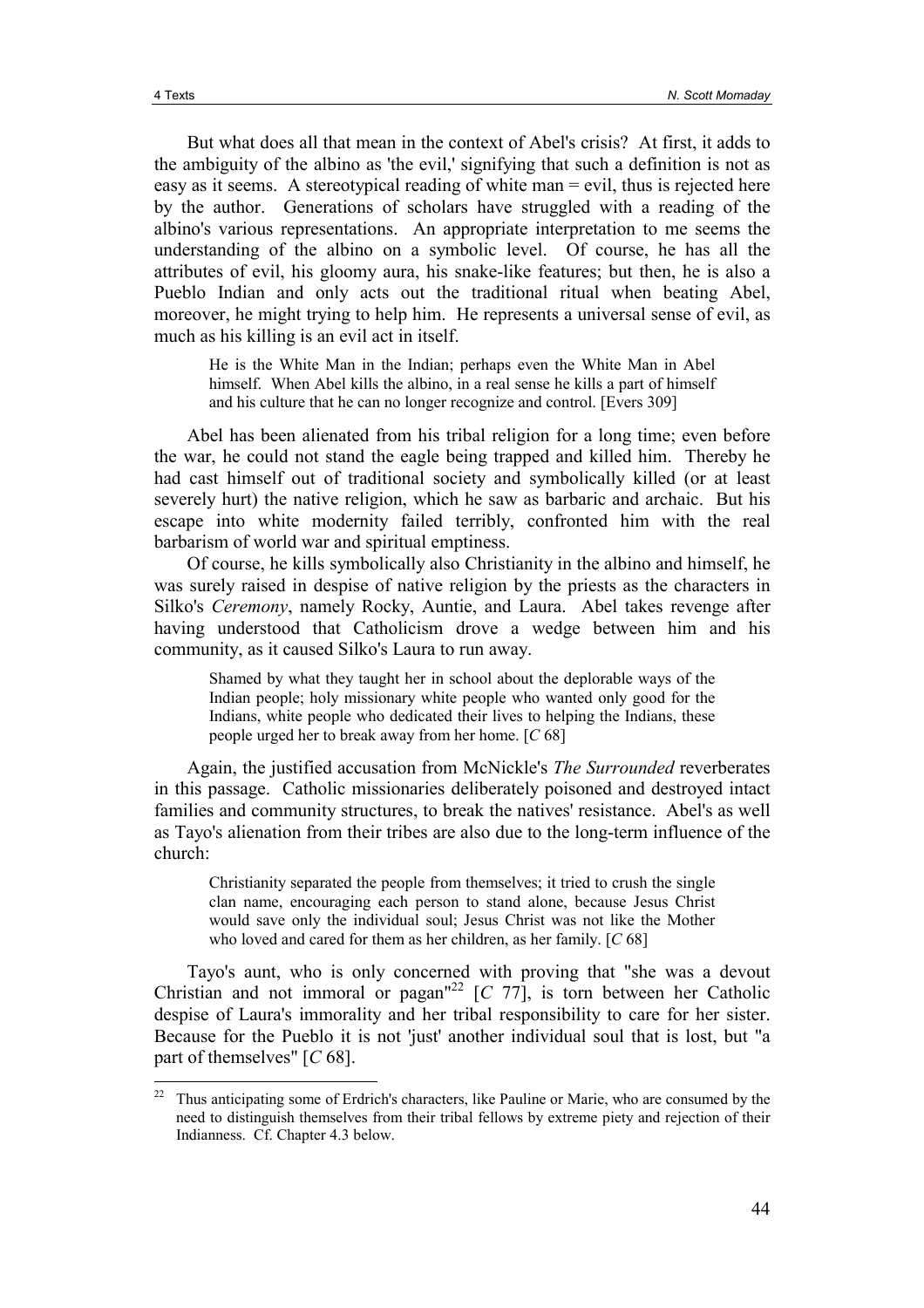Still, despite its criticism, *Ceremony* cannot be read as a traditionalist novel in the sense of propagating a mere return to a tribal past. Adaptation instead of assimilation is the solution for breaking the vicious circle that "surrounded" tribalism earlier in the century. This message is a major concern of Silko's medicine man Betonie, who adapts old rituals to modern needs, since "things which don't shift and grow are dead things." [*C* 126] He uses phone books and calendars, next to gourd rattles, deer-hooves, and sand paintings. He has traveled to the cities and learned the language of the 'enemy,' because it "is carried on in all languages now" [*C* 122]. Betonie shows Tayo how to overcome evil, even if it cannot be destroyed, and find a way to return to his community and self.

Silko adds to her criticism of destructive Catholicism the demonstration that old tribal rituals carried out by dogmatic elders are neither able to heal the wounds of the  $20<sup>th</sup>$  century. New methods of healing have to be found. In one of the final scenes, Tayo returns to his pueblo to tell the elders about his healing process. He is supposed to tell them his story and experience with the spirits. They invite him into a kiva, the traditional cabin used for tribal ceremonies:

The old men nodded at a folding chair with ST. JOSEPH MISSION stenciled in white paint on the back. He sat down, wondering how far the chair had gone from the parish hall before it came to the kiva. [*C* 256]

In this little symbol the prophecy of Betonie's grandmother is reflected, she was among the first who recognized the need for change and openness. "'It cannot be done alone. We must have power from everywhere. Even the power we can get from the whites.'" [*C* 150] Cooperation or joining of forces does not necessarily mean for one side to surrender and lose. Instead, like the symbolic spotted cattle  $-$  a mixed breed of Mexican and Anglo livestock  $-$ , the new union can be stronger and better adapt to life in a new or hostile environment.

A comparison between Momaday's and Silko's works also shows Tayo's strength and advantage over Abel (which also makes a positive outcome more believable in *Ceremony*): Tayo does *not* kill Emo, though he represents an evil witch as much as the albino does in *House Made of Dawn*. He struggles hard but recognizes that he would give in to evil, become part of it, when killing the witch. Momaday has contrasted Abel's wrongdoing with Francisco's living *with* the evil. Francisco senses the evil as well, has known it for all his life; and is able to ignore it, live with it as part of the world, of himself. It seems that the author has found a metaphor here that also reveals his attitude to the evil that is part of the Christian church, seen from a Native American perspective. You cannot fight it, nor kill it, but leave it "helplessly behind the colored glass" [*HMD* 67] by an acceptance and ignorance that gets its power from an ancient tribal identity.

This parallels Silko's attitude presented in *Ceremony*. Evil has been part of the Pueblos world since "times immemorial," one only has to be constantly aware of it and "Don't let [it] finish off this world." [*C* 152] Not all white men are to be rejected, wickedness is part of Indians as well, in fact, so Silko's ingenious mythological explanation, whites have been created by an evil Indian witch:

They want us to believe all evil resides with white people. Then we will look no further to see what is really happening. They want us to separate ourselves from white people, to be ignorant and helpless as we watch our own destruction. But white people are only tools that he witchery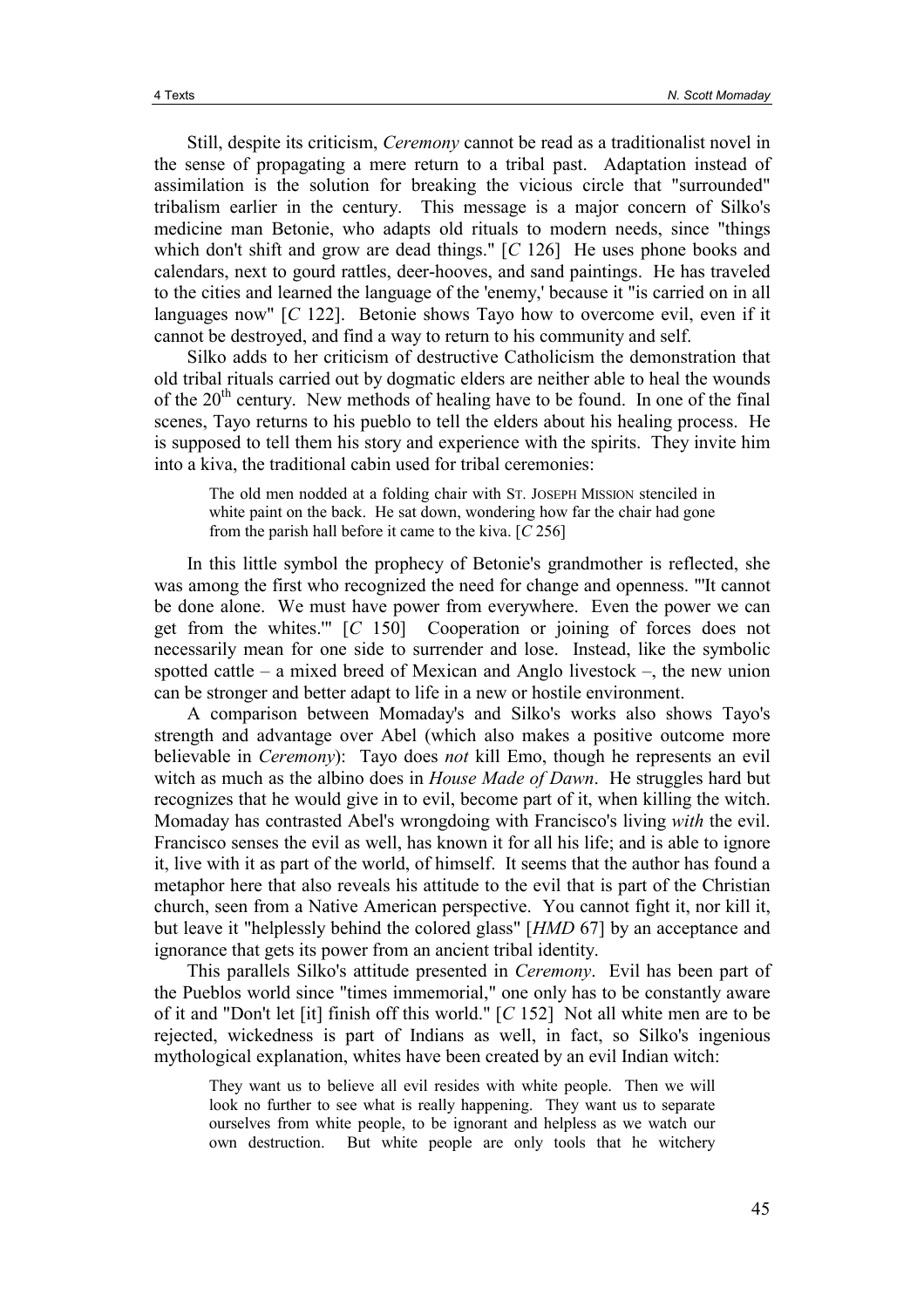manipulates; and I can tell you, we can deal with white people, with their machines and their beliefs. We can because we invented white people; it was Indian witchery that made white people in the first place. [*C* 132]

Contrary to McNickle's pessimistic view of Christianity and Indians, Momaday's and Silko's message inform how to live with it (without leaving Christianity unchallenged). However, as an alternative or completion both authors promote native religions and ways of life. Thus, they reflect the changed situation for American Indians since the 1960s. Though actually still depicting the 1940s and 50s, both imply their newly won hopes and visions. After abandoning the policies of termination (and eventually restoring native religions on a legal basis in 1978), U.S. federals have provided a real chance for a revival of native religions and cultures, a true Native American renaissance. McNickle has hoped for it in 1936, but was accurate to the possibilities and actual situation of Indians at the beginning of this century.

Momaday himself has revealed that the albino character is influenced by Melville's conjunction of whiteness and evil in *Moby-Dick*. Thereby, the author exposes not only just another Western literary influence, but also one of *the* white American novels in general that discuss Christianity and its morals. $^{23}$ comparison of Melville and Momaday leads Louis Owens to the same conclusion as I have drawn from a parallel reading with Silko's text. While Ahab, a white male Calvinist, perceives evil (even where it is not) and has to search and destroy it, gets killed – Ishmael, the open-minded is able to "perceive a horror and could still be social with it" [*Moby-Dick* 16] and thus survives.

Ishmael's philosophy sounds remarkably like Native American cultures' insistence upon balance and upon the necessity of both consciousness of and integration within all elements of this world. [Owens 102]

Thus, Momaday and Silko proclaim a universal moral standard, valid for both Christians and traditionalists. However, by his allusion to *Moby-Dick* and the murder that follows the albino striking Abel, Momaday also refers to a basic Christian principle: "Do not resist an evil person. If someone strikes you on the right cheek, turn him the other also." [Mt 5:34] Abel, thus, has violated not only a tribal ritual, but his Catholic upbringing as well. He has cast himself out of any society and shamed his grandfather, the 'pagan sacristan.' For his brutality, which only seems to prove stereotypes of violent and superstitious Indians, he is later also rejected from Tosamah's Peyote church.

Among the first thoughts that readers of *House Made of Dawn* have, is the significance of the protagonist's name: whom does he represent and who kills him symbolically [cf. Velie 1978, 56]. Naturally, in the context of this paper, questions like these arise, as well. Abel was the Bible's first victim of the first murder in Christian mythology. Cain is condemned to be "a restless wanderer on the earth" [Ge 1:12] for killing his righteous brother. The trained reader comes up with instant answers: Abel is 'killed' by white society, Momaday reverses a basic myth of the colonizer's religion, Abel and Cain are one person, at least of the same

 $\overline{a}$ 

<sup>23</sup> On *Moby-Dick* see also Chapter 4.3.2 and 4.4.2 below.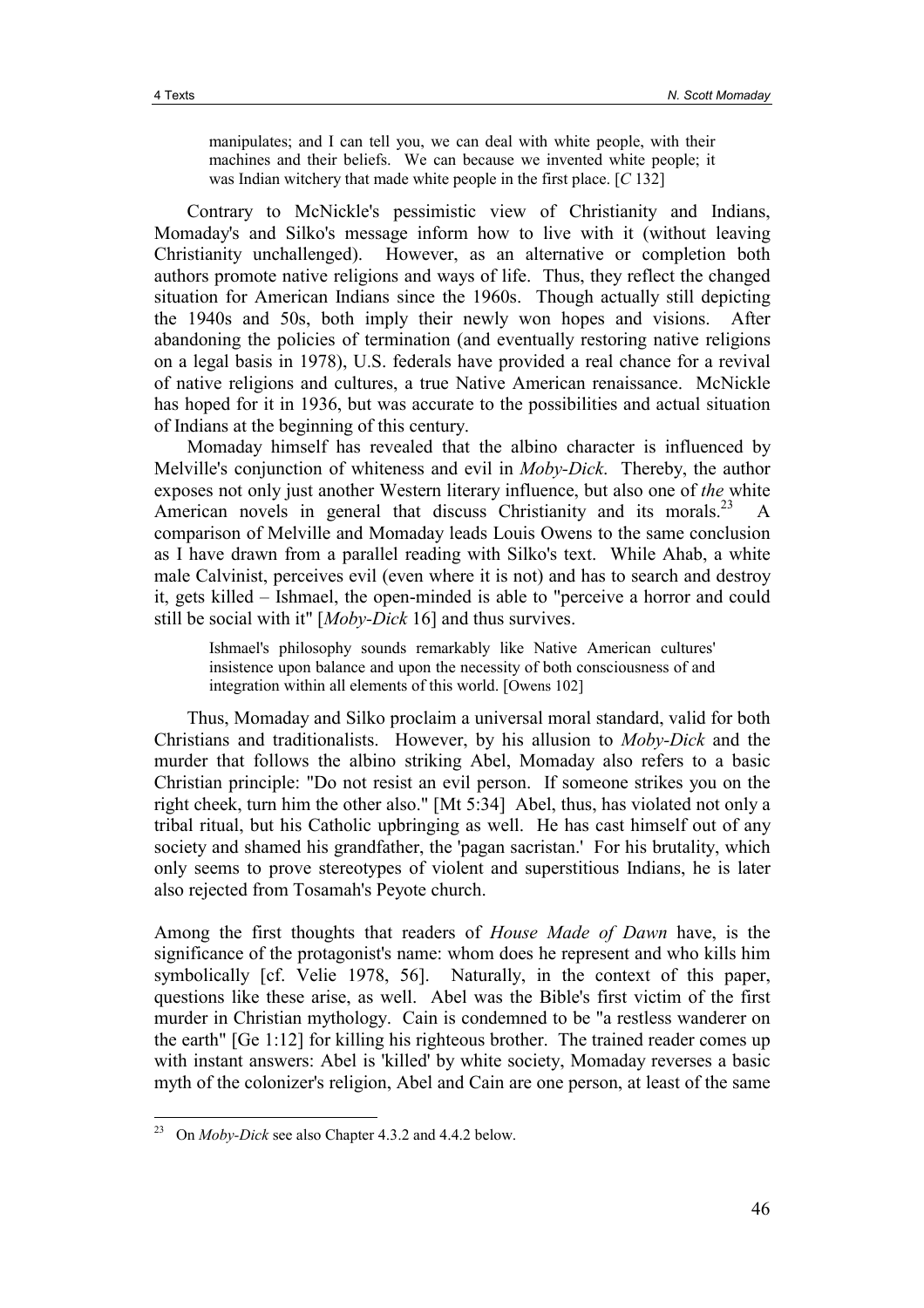race, and what about his dead brother Vidal, etc. Such expectations are rapidly disappointed when asking the author himself about the naming of his character:

I didn't want to make too much of the Abel-Cain story in the novel. Of course it was there in my mind, but I think at a fairly low level. I knew someone at Jemez whose name was Abel, and I had that character very much in mind through part of the writing anyway. So the name is more suggestive than I meant it to be. [in Schubnell 61]

However, although Momaday has been giving a great number of interviews, he has always been reluctant in revealing his motives for artistic turns and features. If we rely on his words, *House Made of Dawn* would have been a boring, unshaped realistic documentation of modern Pueblo life, but not the first modernist, highly artistic Native American novel that it is. Such a reading would fall into the trap of the trickster Momaday. Of course, he had all the facts:

[T]here was a man named Abel in Jemez, a postwar drifter; symbolic of dislocation in Indian men at the time when Momaday was a boy. There was common albinism in the Pueblo. There was a shooting. [Lincoln 269]

Then, again, Momaday says that he did not necessarily think of the historical Nash Garcia killing, although it resembles Abel's perception of the albino as a snake and witch. $24$  Neither was he thinking in strictly biblical terms when naming Abel, though he was certainly "aware of symbolic associations." [in Lincoln 269] However, since he did not rename his protagonist, and accepted biblical allusions, one has to consider at least the implications of such readings; especially since most readers are not familiar with his interviews but the Bible. 25

A common perception is shared by Kenneth Lincoln, who follows the reading of a reversion and, thus, subversion of the Christian myth: Abel "castrates and disembowels Cain." [Lincoln 119] A new setting for the ancient theme is defined:

School, war, prison, and the city are white institutions where the martyred son of the earth, the biblical Abel, lives through the Indian nightmare of a machine come into the garden. [Lincoln 117]

Various approaches are given here. By referring to Leo Marx, Lincoln establishes a connection to the new criticism that precedes Momaday's novel. Marx, Nash Smith, and Lewis as well employ and attack American Christian myths when criticizing the "American Adam." Lincoln's other allusion also is very appropriate. The Indian Abel is indeed a "son of the earth"  $-$  Momaday has frequently emphasized the significance of the landscape for the Pueblos. In fact, Abel's healing is only possible after returning to his land, which has spiritual and parental connotations in his culture. In addition, Lincoln's pun here might have

 $24\,$ 24 Cf. Lawrence J. Evers on Silko's and Ortiz' literary representations of this case: "The Killing of a New Mexican State Trooper: Ways of Telling an Historical Event," *Critical Essays on Native American Literature*, ed. Andrew Wiget (Boston: G.K. Hall, 1985).

<sup>&</sup>lt;sup>25</sup> One could similarly discuss the implications of Angela Grace Martin St. John's name, a "Christian labyrinth" [Owens 105] deliberately built by its author. Larson, e.g. refers to the provocative reading of the novel as "a Christian morality play" by Harold S. McAllister, "Incarnate Grace and the Paths of Salvation in *House Made of Dawn*," *South Dakota Review* 12 (1974-75): 115-125.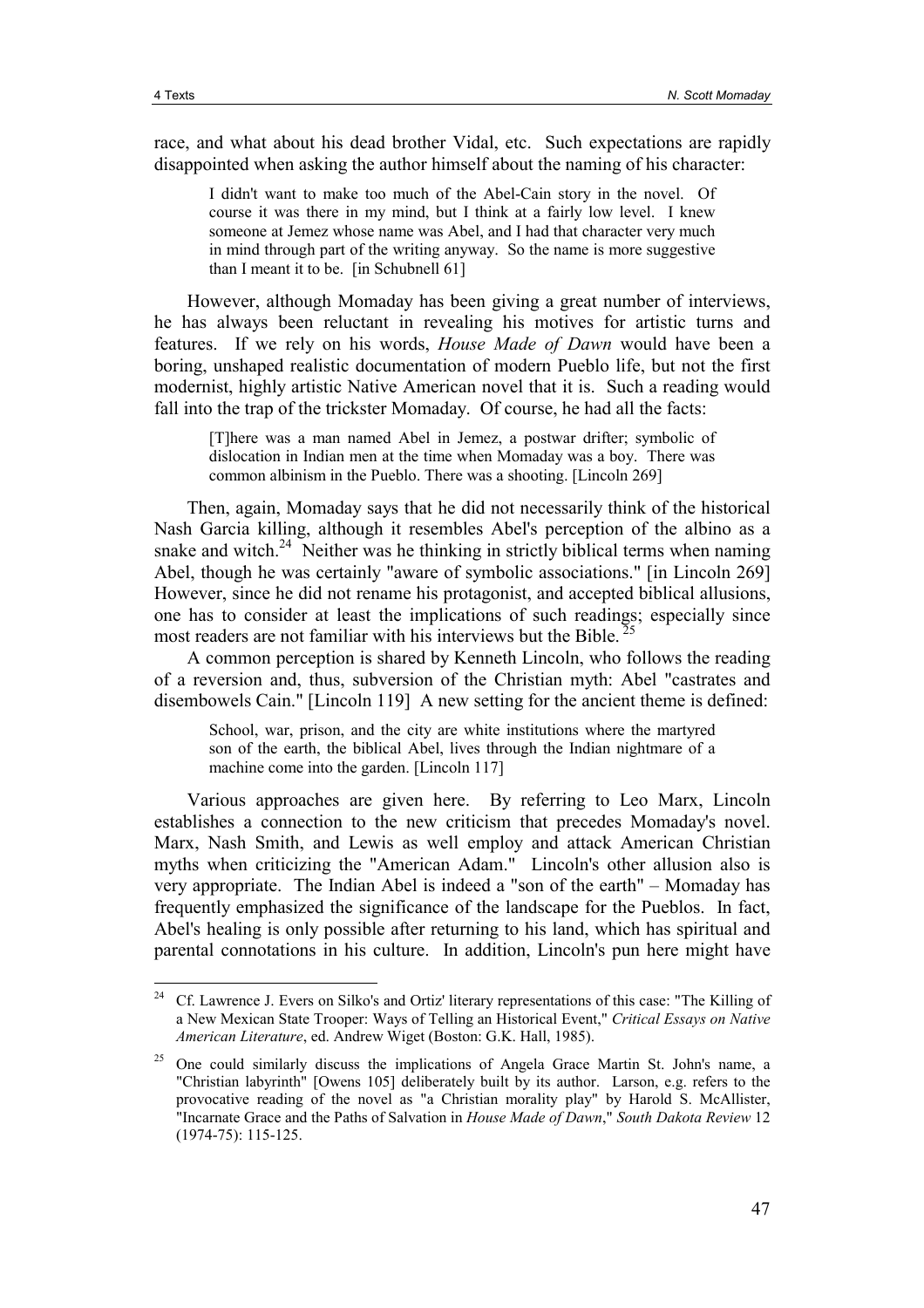been in the mind of Momaday, too: Adam, the name of Abel's father in the Bible, is related to the Hebrew word for 'earth.'

One important theme of the biblical story is the question of the "brother's keeper." Alan Velie stresses the point of the implied Cain's Indianness: "The question is, who victimizes Abel? [...] Cain was Abel's brother, not some hostile outsider." [Velie 1978, 56] The worst damage, so Velie, is done to Abel by nonwhite people, namely the Jemez albino, the Kiowa Tosamah, and the Chicano or Indian policeman Martinez.<sup>26</sup> Thus, Cain cannot be directly associated with the white society, which correlates with the reading that the Indian victims in Momaday's and Silko's works not simply blame the whites, but call for a new tribal vision under the changed conditions of the  $20<sup>th</sup>$  century.

Momaday deliberately adds to the ambiguity of his characters and opens new levels of interpretation, which allow a deeper understanding of the messages and questions provided. By mixing ancient Pueblo and Navajo mythology with 'classic' Christian patterns, he also enables readers with different backgrounds to enter the labyrinth of his novel. Basic schemes like the stricken and blind who ultimately gain vision, knowledge, and identity can be found in all cultures and are applied here in a syncretic reading.<sup>27</sup> Momaday, thus, already displays features of later native authors, who intentionally re-apply Christian myths and structures in their challenges of Western colonialism and portrayal of contemporary syncretic Indian life.

<sup>26</sup> Actually, not even *the* exponent of the Christian church, Father Olguin, is white in the sense of an Anglo-descent: he is a Mexican priest, thus liable to have some Indian blood as well.

<sup>&</sup>lt;sup>27</sup> Interestingly, Momaday and Silko, in later works both develop also an interest in old Germanic and Scandinavian folklore.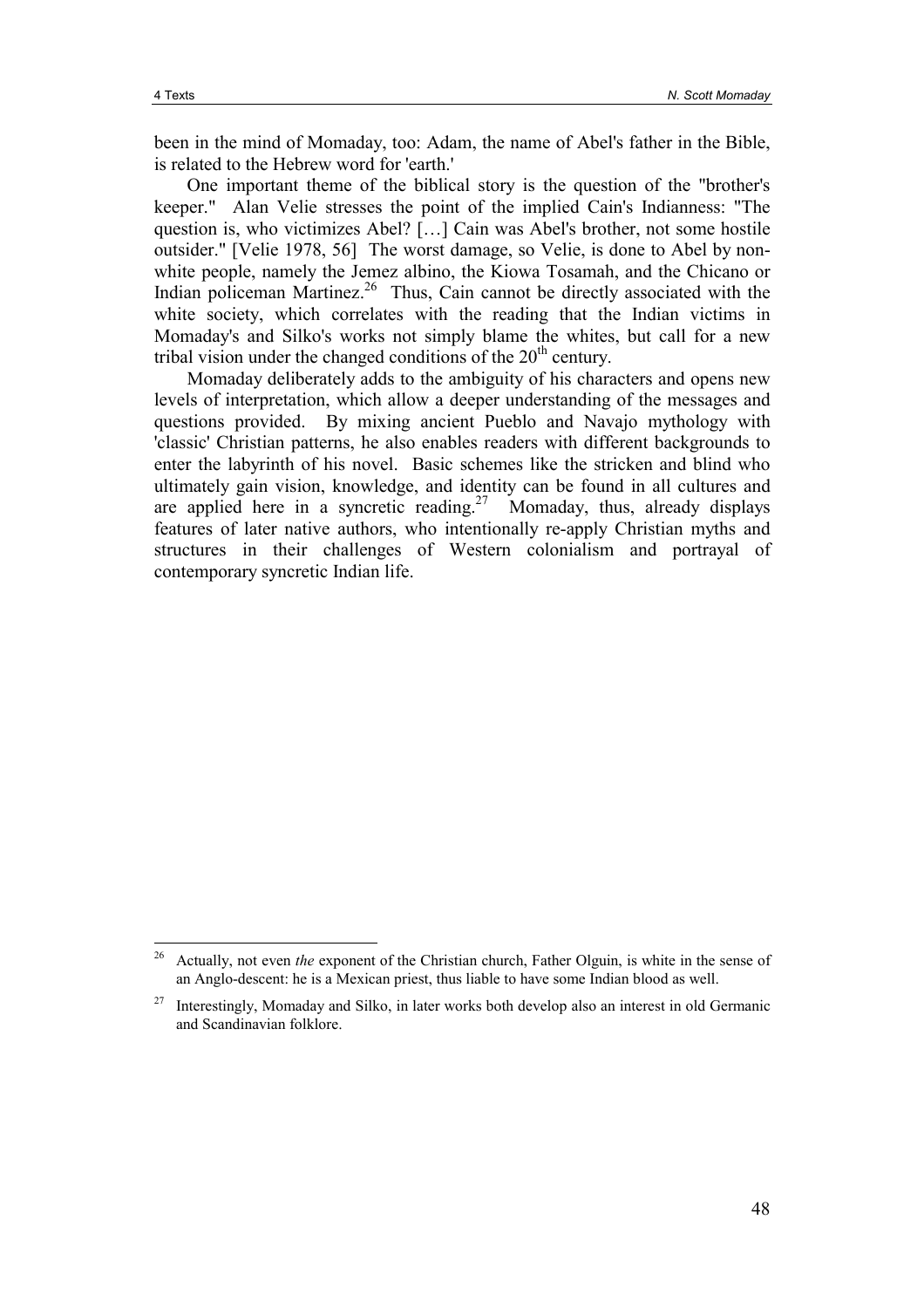## *4.3 "June walked over it like water": Louise Erdrich's Indian New Testament of* **Love Medicine** *(1984/93)*

Louise Erdrich represents the  $3<sup>rd</sup>$  generation of writers of the so-called Native American Renaissance. While Momaday was born in the 1930s; Silko in the 1940s; Erdrich, born in 1954, belongs to a new age in several senses. Not only has she profited from her literary predecessors and their success since the 1960s, but she was already born into a very different environment that shaped her personality as both, a mixed-blood American and author. She has benefited from first effects of the Indian civil rights movement, which emerged in the 1960s, and slowly began to change society. The positive results in native literature were observed by Joseph Bruchac, one of the mentors of the Native American Renaissance, at the beginning of the 1980s:

In addition to the writers of my own generation, those born in the late 30s and early 40s, a whole new generation of Native American poets and fiction writers are beginning to produce substantial work [...]. [They have] grown up with more of a feeling for the acceptability of American Indian contemporary writing, perhaps, than have many of those Native writers in the late 30's and 40's who found themselves in public schools or BIA schools where THE Western Literary Heritage was all they were ever shown. For the younger American Indian writer today, perhaps, some things are easier and clearer and those dual myths of the "Melting Pot" and the "Vanishing Redman" may not have been so omnipresent. They may not have had to deal with the confusion and self-hatred of friends and families who wanted to lose or deny an American Indian heritage. At least I hope this is so. [Bruchac 1982, 1f]

These young writers were not only numerous, but became more and more successful, even outside the Indian and academic readership. Erdrich is *the* example for such a crossover success, having entered national bestseller lists with each of her novels.

The point of interest in the context of this paper yet is another: the new generations' writing differs significantly from what was defined as Native American literature in the 1970s. They have broadened their topics, settings, themes, and literary styles into the enormous diversity that one finds under this label in the bookstores today. This development signifies a new maturity of native fiction, but reflects also the changing social conditions and attitudes of its authors. Without abandoning the achievements of the first generation of post-war Indian writers, Erdrich and her contemporaries have taken the task of subverting stereotypes and displaying a new Indian self-confidence farther into the  $20<sup>th</sup>$  and 21<sup>st</sup> centuries. While Momaday and Silko had to re-build confidence and an Indian identity by reviving tribal spirituality, customs, and mythology, the new Native American writing depicts the modern Indian reality.

Although I do not completely agree with Marvin Magalaner, he is right in his general reflection of the changes in Erdrich's fiction: the 'cowboy and Indian' days are over, there is "not a horse in the novel, not a peace pipe  $[\,\ldots\,]$  where there is religion, it is Catholic" [Magalaner 95], and the nowadays Indians ride in 'Mustang' and 'Firebird' cars. This can be continued: e.g. traditional respect for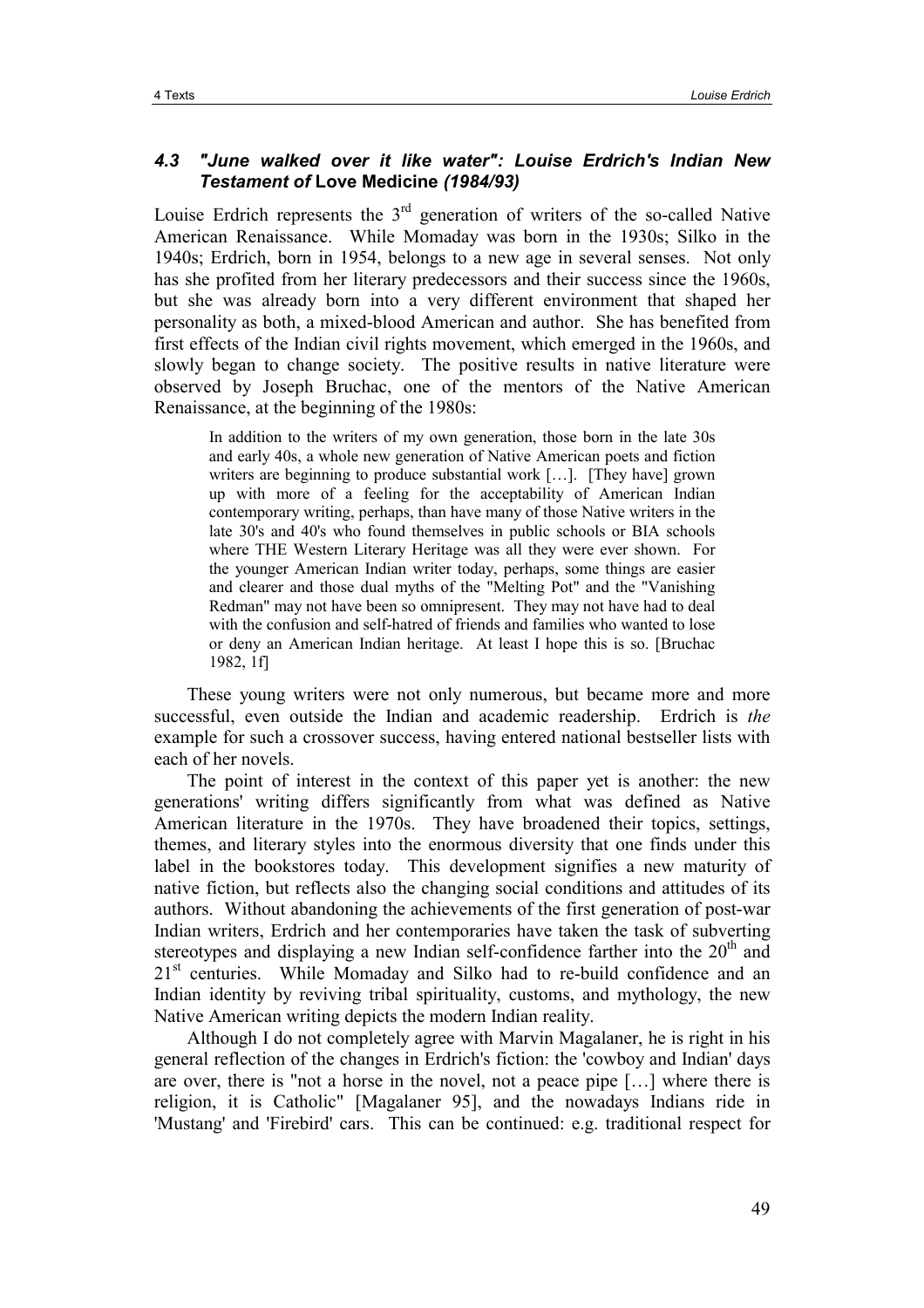the elders is now expressed in modern teenage lingo: "She's got a memory like them computer games that don't forget your score." (*LM* 240)

However, one must not overlook, as Magalaner tends to, the substantial tribal cultural and spiritual element, that juxtapose and contrast Western elements and Christian religion in *Love Medicine* and, even more so, in *Tracks*. Both novels can be read as a chronicle of the struggle between tribal and Western culture, between Chippewa spirituality and Catholicism on the Turtle Mountain reservation during the 20<sup>th</sup> century. While already McNickle and Momaday tried to balance and contrast the two powers, Erdrich integrates this struggle even more into the structure of her texts. She systematically incorporates Christian mythology, symbols, and language into her narrative(s) to represent the amalgamation of Western religion and tribal life, and, secondly, subvert the dominant Christian discourse by a native application of its schemes.

Whereas, Momaday only hesitantly admitted the Christian influence on his work, Erdrich deliberately uses these elements to find an appropriate form that represents Chippewa life and struggle. She subverts Catholic colonization by reversing biblical patterns, applying them in a native context, even merging them with tribal mythology, or countering Christian dogma overtly. The author explains this also with her personal experience:

I don't deal much with religion except Catholicism. [...] I guess I have my beefs with Catholicism. Although you never change once you're raised a Catholic – you've got that. You've got that symbolism, that guilt, you've got the whole works and you can't really change that. That's easy to talk about because you have to exorcise it somehow. That's why there's a lot of Catholicism in both books. [in Bruchac 1987,  $81$ ]<sup>28</sup>

Christianity not only affected her fictional characters' representation, but is already underlying the narrative structure of *Love Medicine*, her first novel. While  $-$  in what has become a 'natural' approach in Native American Studies  $$ many papers have been written on Erdrich's usage of the oral tradition in Chippewa culture, the storyteller attitude she develops in her novels, her Western influences have been neglected sometimes. She definitely takes on the role of a traditional storyteller "who tells the life of her people through example and metaphor while relating the touchstone stories that will be passed on to future generations." [Jacobs 92] Her novels, thereby, are an attempt to re-write the officially recorded history of her tribe with opposing personal recounts from the people. Erdrich provides a totally different picture of assimilation, allotment, and Christianization than federal or clerical sources.

However, beside a tribal narrative influence, the form of a story cycle borrows also from Western literary heritage (e.g. Faulkner), as well as communal gossip, familiar to both, Western and tribal cultures. Yet, more interesting here is the Christian influence that permeates the tribal stories via metaphor and symbol, as well as the Bible itself provides a structural basis to *Love Medicine*.

<sup>28</sup> On a different, mostly non-explicitly native level, she explores her relationship with Christianity in her poetry published in *Baptism of Desire* (New York: Harper & Row, 1989).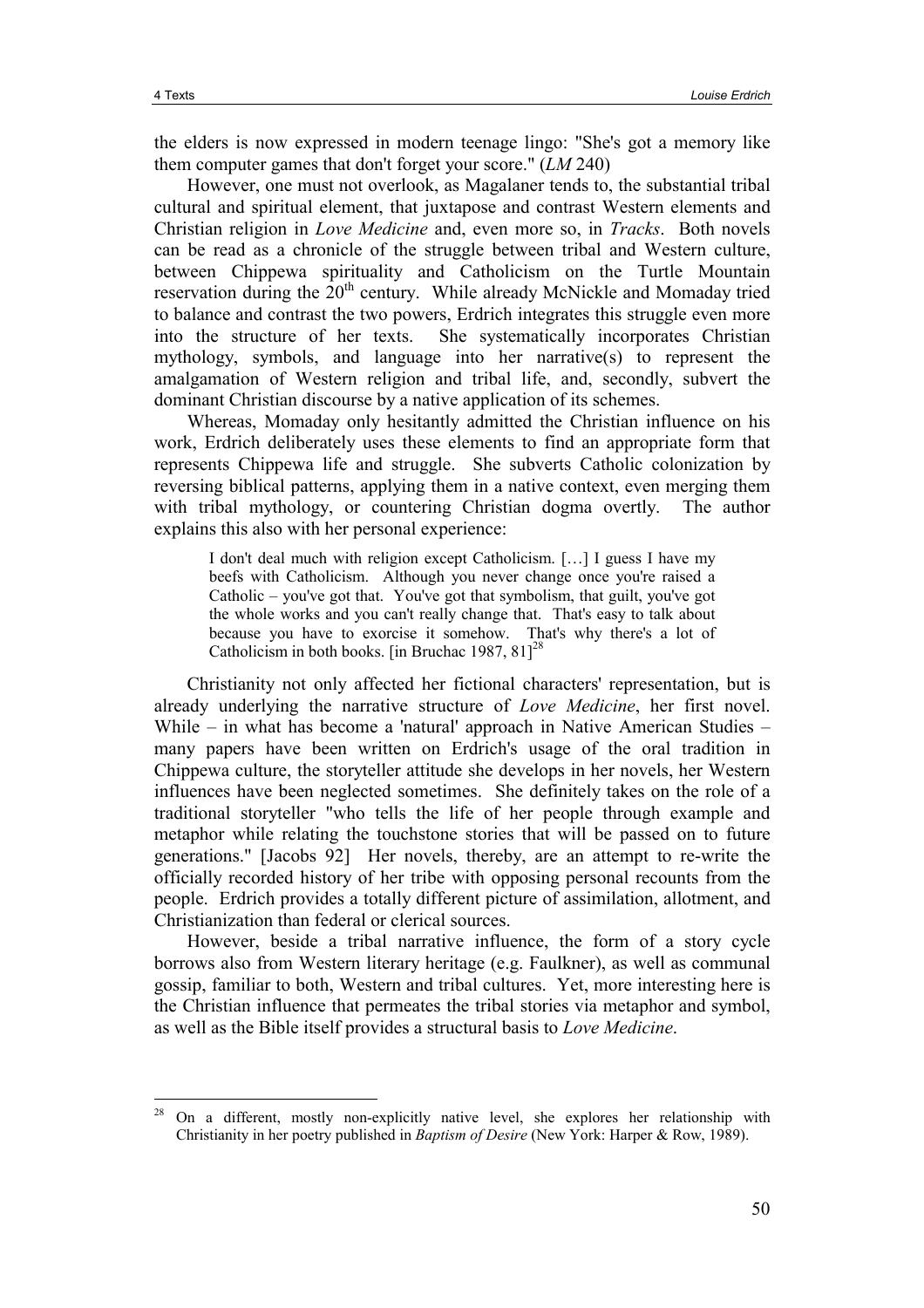### *4.3.1 A Female Native American Christ: Adaptations of the Bible*

The novel's main theme, as its title suggests, is love; in this context also in the form of forgiveness. The leitmotif, or even moral in each of the stories is forgiveness – within families, towards enemies, and among the tribe in general. Lissa Schneider observes the same, the very stories become a spiritual act that provides forgiveness and transcendence: "forgiveness is the true 'love medicine,' bringing a sense of wholeness," [Schneider 1] she concludes. Thus, Erdrich's major concern, simultaneously, is the very central Christian message of "Love thy neighbor, love thy enemy" from the New Testament; in which Jesus Christ gave many examples of his ability to forgive  $-\neq$  even his murderers.

*Love Medicine*, is not as loose a collection of stories as it seems, the tie that binds them together is the death of June, which opens the novel. Her character, although absent, is the point of reference, a catalyst for most of the narrators. Her life, respectively the relationships and memories of the storytellers, is told and remembered. This is another similarity to the very structure of the New Testament, which tells the life and death of Christ in accounts of his disciples. But Erdrich subverts "the master-narrative of Western society" [Wilke 83] by challenging its exclusivity. Set in a Native American context, moreover, populated with Indians – drunken Indians – in the  $20<sup>th</sup>$  century, the Christian myth becomes a symbol of native survival despite the missionaries' attempts to "destroy the Indian."

Erdrich resists the monologic and monotheistic Christian discourse by absorption and adaptation. She applies a native tradition of active storytelling to static written text: the communal voices of men and women, who narrate in a very dialogic manner, counter the monologic gospels of the Christian patriarchs. Moreover, the story of Christ, in the new representation of June, is merged with ancient Chippewa myths and beliefs, thus representing a spiritual syncretism that point at similarities in both cultures, as well as it reverses Christian motifs in a tribal context.

In the first story, June (mind the initial!) is dying in an attempt to walk home during a snowstorm in the night to Easter Sunday. The whole account is overflowing with images and symbols that allude to Christ's death and resurrection. June is desperately looking for a new beginning, first by returning home, then with the man who has "got to be different" [*LM* 4]. Signs of death and rebirth precede her disappearance: eggs are peeled and eaten, shells in any form are mentioned, her drink is called "Angel Wings." Eggs and shells are symbols for rebirth in both Christian and Chippewa religion, a giant sea shell over the water is associated with sunset and sunrise in Chippewa mythology [cf. Sanders], an angel rolled away the stone that sealed Jesus' tomb. June is unconsciously focusing on these signs, for she feels "like going under water"  $[LM 2]$  – the worst death for a Chippewa, as we later learn  $-$  and the memory of the lethal accident of an engineer suddenly haunts her, too (his death also is associated with the Chippewa water monster, often associated with a snake). When June finally drops into the snow later that night, "it was a shock like being born" [*LM* 6], her naked and pure part does not feel the snow, but "walked over it like water and came home." [*LM* 7]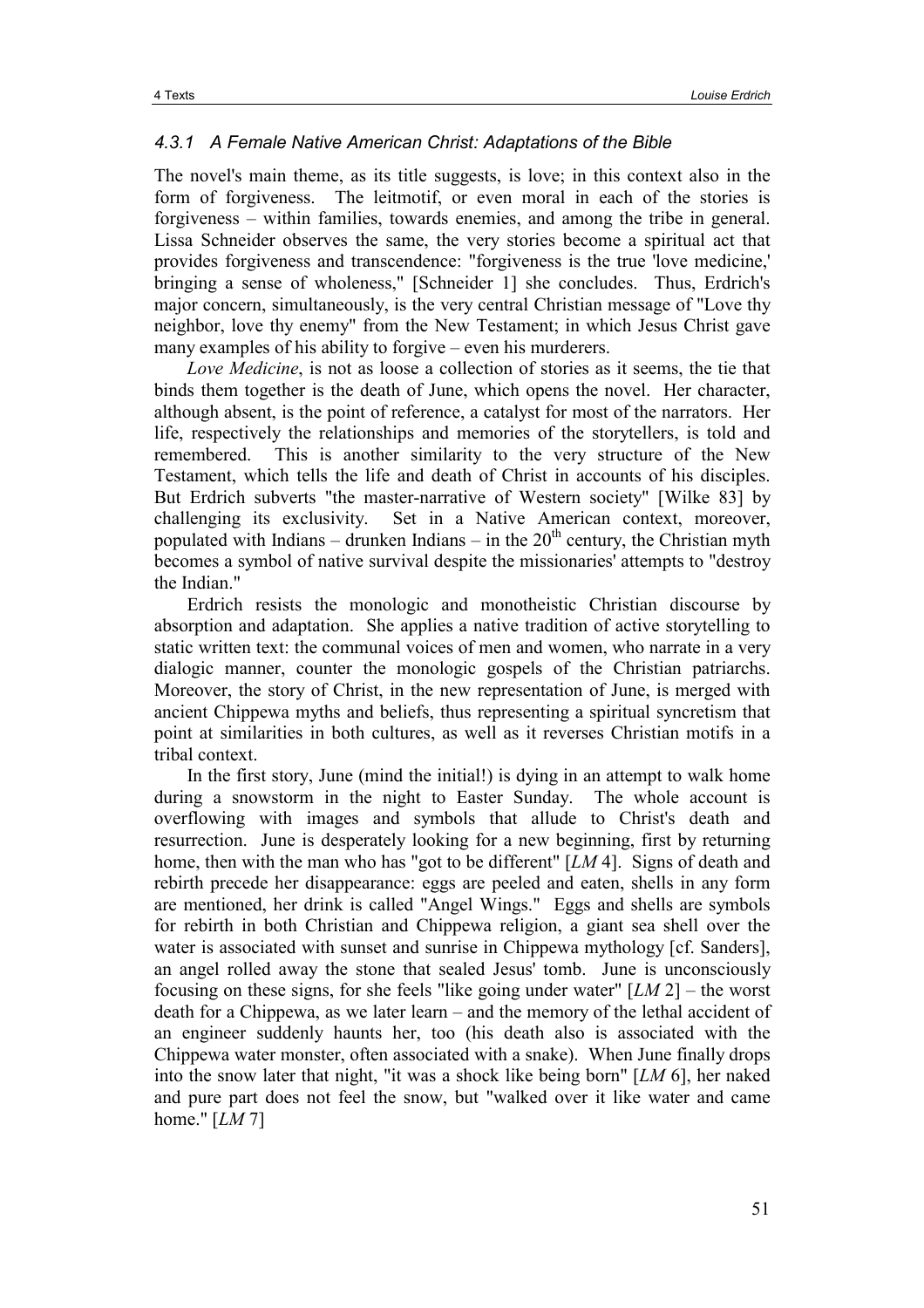Her death is everything but the end, June does not disappear but is revived in the following stories. She actually returns as a spirit in *The Bingo Palace* to save her son Lipsha and in *Tales of Burning Love*, her once-lover Gerry. Thus, Erdrich creates a new Indian Christ, notably a female one, applies the biblical pattern to a modern native story and merges it with traditional Chippewa myths. Louis Owens and others have noticed June's resemblance of trickster, beside her Christlike features [cf. Owens 195f]. She is also the one associated with Eli, the most traditional Indian in the family; it is even assumed that she was raised by spirits when once lost in the woods. Indeed, after having regained strength at Marie's, she decides herself for a life with Eli and his old time ways  $-$  as a symbol of her independence she leaves "The Beads" behind, rejects the rosary that symbolizes Christianity. Still, she is associated with Christ as well. Kim Blaeser tries to answer this dilemma by suggesting that June "most clearly embodies Erdrich's challenge of an orthodox vision" [Blaeser 28], by intermingling both, she contests the "exclusiveness of religious myths."

She places [her readers] on uneasy ground, requires they re-investigate their own understanding of religion and spirituality.  $[\dots]$  By overturning the perceived order, Erdrich requires her readers to embrace a heterodoxical and a more complete vision. [Blaeser 29f]

As both trickster and Christ, June becomes a syncretic culture hero, who breaks the boundaries of time, space, and religion; of life and death, to ultimately join her relatives in love and forgiveness. This is, indeed, a very positive reading of *Love Medicine*. However, her death as an impulse finally lets Lipsha forgive his mother, even meet with his father and brother in a satiric biblical 'family reunion:'

This was it, I thought, this was the wages of everything we done. This was the wages of the father meeting up with the son and the ghost of a woman caught in the dark space between them. This was the wages. [*LM* 359]

The broken family, the sin that they paid for, catches a glimpse of hope: Gerry escapes, King is on the wagon, and Lipsha crosses the water to bring his mother home. (Thereby resembling a final scene in *Ceremony*.) Even Gordie, his father is on the way to 'resurrection:' after having had a nightmarish experience, in which he believes to have killed June, and ending up in detox at his mother's house.

His story is titled "Crown of Thorns," a biblical symbol here converted into a metaphor for alcoholism. This chapter is heavily linked to the first of June's death and resurrection, and the newly added "Resurrection," which offers the possibility of his recovery. Again, eggs are a symbol of rebirth here and connect him to June. As she was trying to fill a spiritual emptiness on Easter, he has found a 'new God' in alcohol. A gold-colored beer can is turned into a sacred fetish:

[T]he soft pure blackness that stretched around the beer can. Gordie's hands felt unclean. The can felt cold and pure. It was as though his hands were soiling something never touched before. The way the light fell it was as though the can were lit on a special altar. [*LM* 213]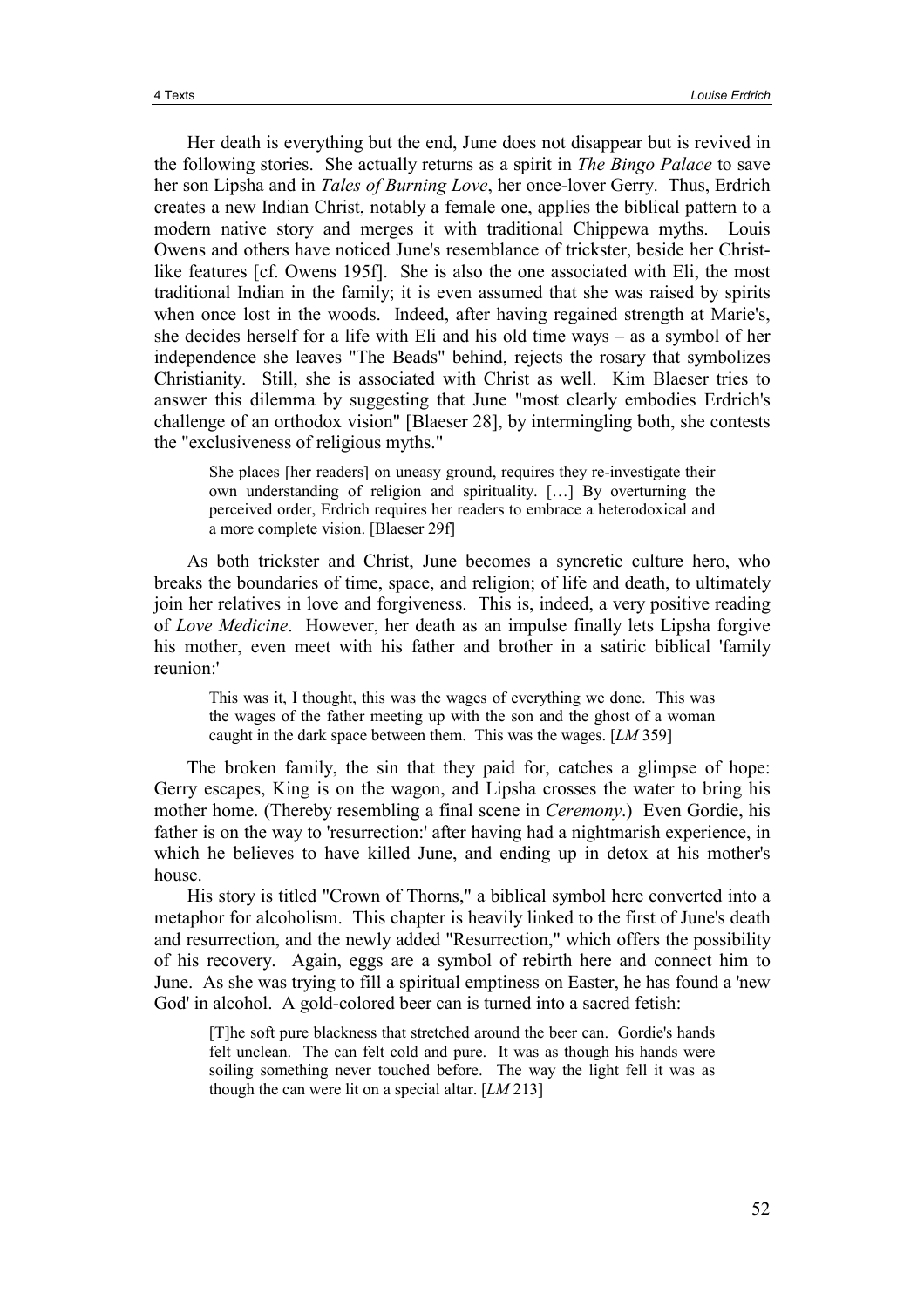Actually, the description of "cold and pure" alludes to June, as well as the perception of the bent can as a statue of a woman, maybe even St. Mary. Unconsciously, he realizes already then that his new religion is as "empty" as June's life in the first story. After killing the deer, he "was cracking, giving way" [*LM* 222], his eggshell is breaking, too, and his real self drowned in alcohol is revealed.

A sudden impulse (caused by his Catholic upbringing) leads him instinctively to the convent to confess the imagined murder of June, respectively his real sins in their marriage. As June was unconsciously trying to fill or overcome her (spiritual) emptiness on Easter, the shattered drunk crawls to the nun for help. That he is not a devout Christian is clear through his prosaic remark and laughing that breaks into the automatic formula of his childhood: "It's been, shit, ten years since my last confession." [*LM* 225]

The story of June's death and resurrection is opening the narrative of her niece Albertine, who remembers her on the way home to a family reunion. This meeting of three generations is ironically titled "The World's Greatest Fishermen," borrowing the phrase from June's son King's hat, but obviously alluding to Jesus and his disciples [cf. Mk 1:16]. In the story, Albertine describes a symbolic contest between King and his uncle Eli for this symbolic crown and title.

The constellation of the old-time Indian Eli, "who knows the woods" [*LM*  19], vs. the young King, who represents the moral and social fragmentation that the Western society caused among many Indians, is a basic structure of the novel. Throughout, Erdrich contrasts traditional religion and beliefs with Catholicism; an Indian way of life close to nature and a natural incorporation of spirits into daily life, with a hostile to life attitude of Christianity that has restricted the spiritual into the supernatural realm [cf. Sanders]. The characters in *Tracks* and *Love Medicine* are often represented in antagonistic or contrasting pairs: Pauline vs. Fleur and Nanapush, Leopolda (Pauline) vs. Marie, Nector vs. Eli, King vs. Lipsha, etc. Often, these pairs reflect the clash of two cultures in one family, with Erdrich's sympathies clearly on the tribal side that defends their Indianness.

Eli, who is finally awarded the Fisherman's hat  $-$  which "fit him perfectly," though Lynette, the white woman who symbolically was the first to grant the title to King, yells "It's too big for him!"  $[LM 33]$  – is usually contrasted with his brother Nector. Their mother had managed to hide Eli from the mission school that Nector attended, and raised him traditionally. Thus, she "gained a son on either side of the line." [*LM* 19] While latter had "served Mass for Father Damien," [*T* 40] Eli never had cared for church. In old age, both show their different development: "my Granduncle Eli was still sharp, while Grandpa's mind had left us, gone wary and wild." [*LM* 19] Without discussing the different possibilities for Nector's senility here, the symbolic destructiveness of white society on the Indian mind is clearly visible. As in all three novels so far examined, Erdrich displays the disastrous results of forced assimilation by Western education, religion, and general culture. Literally torn between the two powers, Nector's mind splits, as Abel's and Tayo's had before. King displays the same symptoms of moral destruction that were mentioned by McNickle in his remarks on the Indian youth.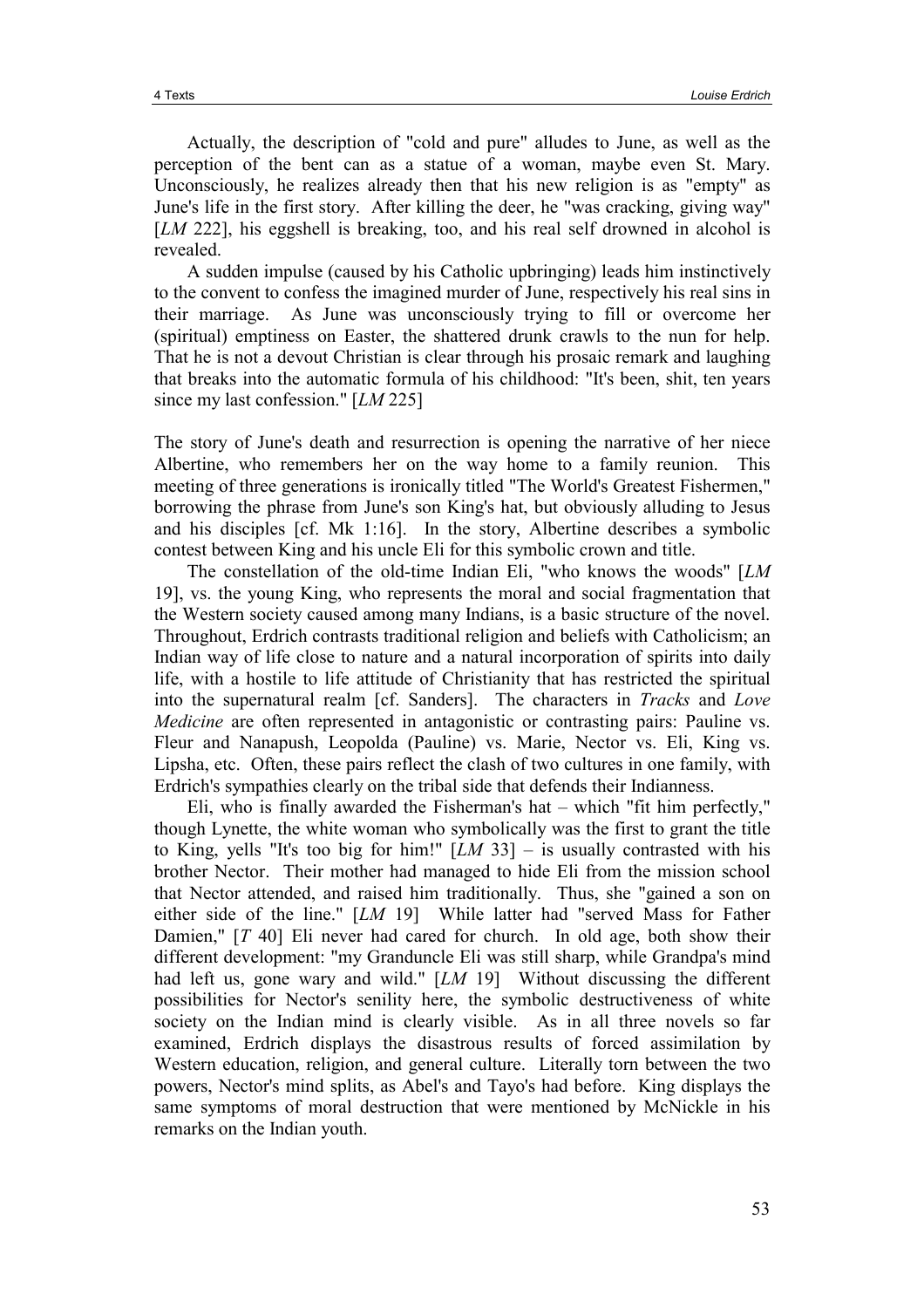So, when King mocks Eli about who is the "Greatest Fisherman," it implies a contest between the modern and traditional, between Christianity and tribal religion. Notably, King still has some respect for the elder, as well as he retained some self-knowledge that causes despise for himself (revealed in his alcoholism and hatred of Lynette). Therefore, he willingly admits that Eli is more worthy to wear the hat, and when Eli finally returns the Christian symbol (because his old cap fits him better!), King steps on it carelessly while running away in shame and confusion. Albertine stuffs the hat ultimately under King Junior's mattress, a sign for the hope that he once might be worthy to wear it.

### *4.3.2 Catholicism in* Love Medicine *and* Tracks

A direct depiction of and confrontation with the Catholic church is astonishingly rare in Erdrich's novels, although Christianity shapes the lives of her characters as well as their literary representation. The central character that represents Western belief and its destructiveness in both novels is Pauline, later called Sister Leopolda. Erdrich herself describes her as "every aspect of Catholicism taken to extremes." [in Owens 205] While she seems to embody evil as the albino in *House Made of Dawn*, her personality still reveals an interesting ambiguity when looking at her development. Moreover, Erdrich again uses both Christian features and traditional Chippewa mythology to shape this character and emphasize its function.

In *Tracks*, Pauline is introduced as a light-skinned descendant from a mixedblood family, which was already lacking its most important link to the tribe: the Puyats belong to a "clan for which the name was lost." [*T* 14] When she insists on learning a trade from the nuns in town, her father warns her of fading-out, "You won't be an Indian once you return." [*T* 14] But Pauline is eager to assimilate totally into the white world, wants to become like her grandfather, a "pure Canadian."

She represents a multitude of Indians who, especially in the  $20<sup>th</sup>$  century tried to vanish indeed, merge completely with the dominant society and deny their native heritage that they were taught to despise as pagan and uncivilized. The assimilationist policies of government and churches affected the lives and cultures of Native Americans far into the 1950s, when termination and relocation were thought to be the final solution to the 'Indian problem.' Self-hatred and low selfesteem of Indians were deliberately fostered by agencies and schools. The result were children like Archilde, Abel, and Tayo's cousin Rocky, who all tried to escape from the reservation into the white world (where all of them fail to arrive). Erdrich's Pauline is trying the same in 1913, about the same time as Archilde, at the prime of assimilationist attitudes, deciding for the supposedly stronger side:

Our Lord, who had obviously made the whites more shrewd, as they grew in number, all around, some even owning automobiles, while the Indians receded and coughed to death and drank. It was clear that Indians were not protected by the thing in the lake or by other Manitous  $[\dots]$ . [*T* 139]

In *Love Medicine*, twenty years later, the same self-denial is repeating itself in Marie, who resembles her mother perfectly in emphasizing her whiteness and strive for leaving the reservation, where "God had only half a hand in the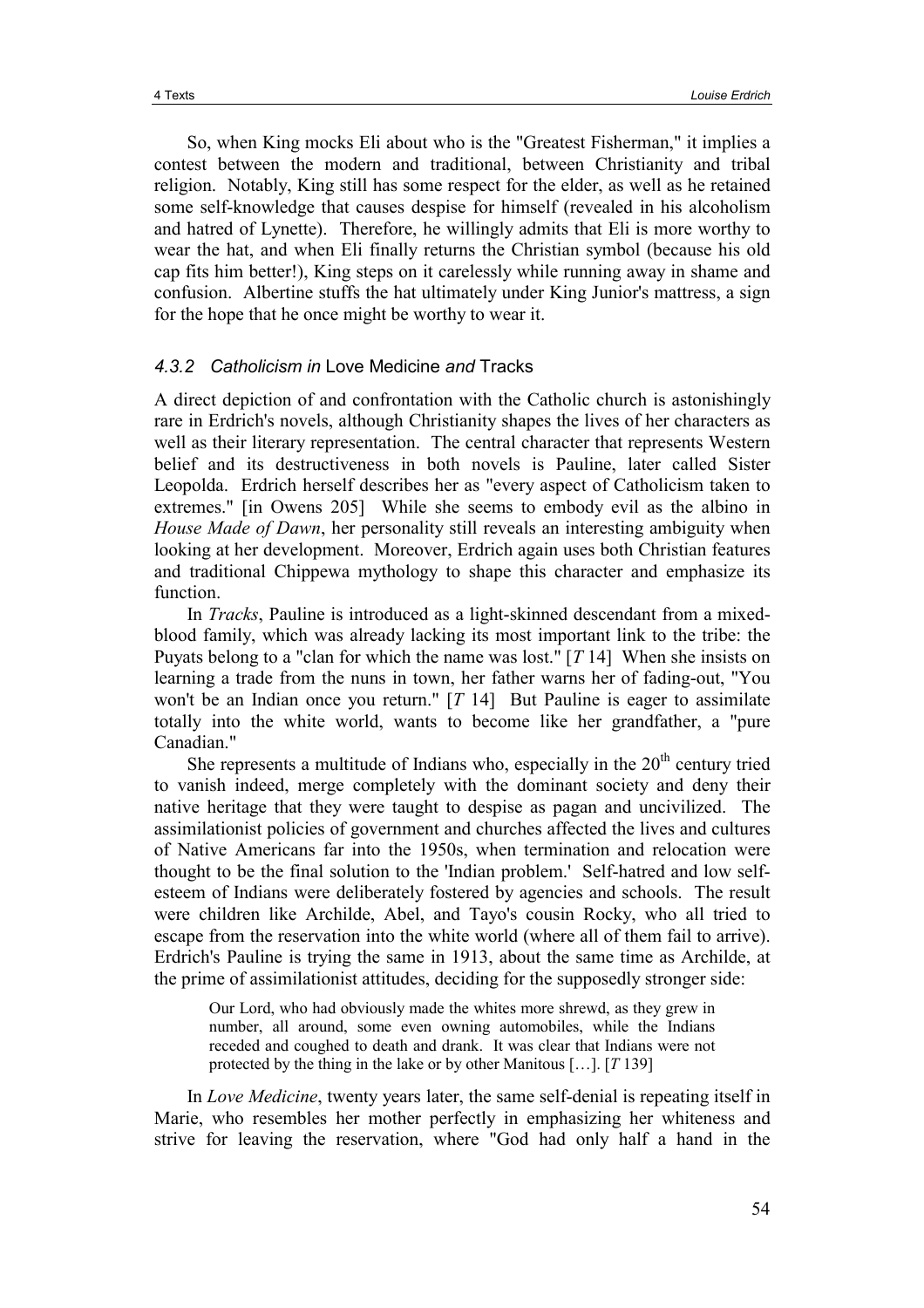creation" [*LM* 45]: "I had the mail-order Catholic soul you get in a girl raised out in the bush, whose only thought is getting into town." [*LM* 44] What is more, her desire to become white is the result of her education by the nuns, who taught the Indian girl to despise her kind, decide between doom or the Christian God. Her tribal identity was deliberately broken to be filled with new role models, as the Virgin Mary. However, Erdrich does not allow to lose another 'soul' to the convent (whose nuns are liked to *windigos,* the Chippewa cannibal spirits). She demonstrates the possibility of resistance to the Catholic lure, even gives Marie the strength to victoriously battle Sister Leopolda. Recalling these events, the older Marie recognizes her mistaken longing for Christianity:

I was that girl who thought the black hem of her garment would help me to rise. [...] I was like those bush Indians who stole the black hat of a Jesuit and swallowed little craps of it to cure their fevers. But the hat itself carried smallpox and was killing them with belief. [*LM* 45]

But young Marie had enough tribal knowledge left to fight the evil nun and survive. She is not only envisioning herself as a syncretic saint who combines Catholic images with Chippewa religion, but the devil also talks to her in the old language before sleep. Like her grandma (and Momaday's Francisco), "who called him by other names [she] was not afraid." [*LM* 45] Her escape from the convent is immediately celebrated by a symbolic acknowledgment of life. As Karla Sanders and others have pointed out, the marriage of the nuns to Christ negates life, is associated with dust and death, and despise for sexuality (Leopolda's big sin was to conceive Marie in *Tracks*, which she never forgave her). Therefore, Marie refuses the career as a saint and "reinforces this rejection through the loss of her virginity to Nector"  $[Sanders]$  – another instance where love heals the wounds inflicted by Christianity.

Once more, mental illness or at least an extremely distorted vision is symbolic of Pauline/Leopolda's unsuccessful attempt to assimilate into Western society (here primarily religion), to become white. Pauline does not reach her goal, she does not adopt mainstream Catholicism, because she cannot deny her heritage completely. She is another mixed-blood Indian stuck and crushed between the two cultures. While embracing Christ, she does not let go traditional beliefs about the water monster and magic potions. Whereas she believes to fight for Christ against Misshepeshu, he uses her as a battleground instead, leaving her devastated and confused.

In Pauline, religious syncretism has taken a negative direction, failed to merge into a new positive spiritual power. Erdrich links her Catholic coming-ofage to a traditional vision quest, merging two beliefs I an unhealthy alliance. Her self-imposed mission of fighting the water monster is anticipated in the scene of the 'crying' statue of the Virgin. Interestingly, the ambiguity of good and evil is already visible here: the white and big-nosed Virgin (thus mirroring Pauline) and the snake under her feet (later linked to the water monster) have the same expression in their eyes.

*Tracks* depicts Pauline's imaginary Armageddon, her temporary victories and final defeat. She finds first fulfillment in being a black angel of death, thus representing the hostile to life side of Catholicism. When Fleur is almost dying while giving birth, Pauline is not able to help her and the child, because she has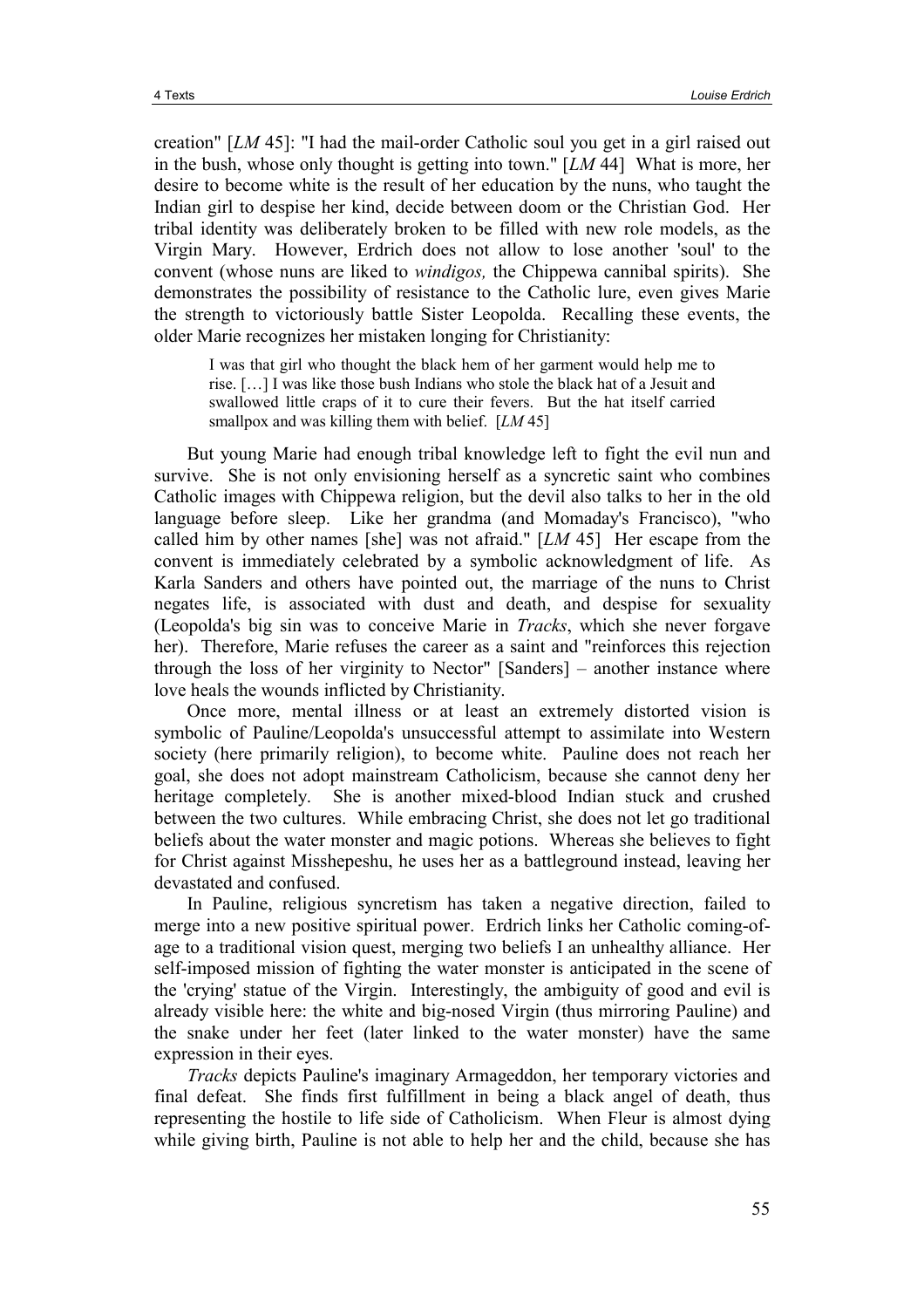forgotten her tribal knowledge of medicinal herbs. Her only offer is to baptize the dead child. Her second attempt to intervene and demonstrate the superiority of her belief leaves her with a burned arm and doubting the power of Christ. Ultimately, Pauline regards him "overcome by the glitter of [Misshepeshu's] copper scales" [*T* 195] and herself in the stronger position to battle the monster, respectively tribal religion. Like Jesus confronting the devil in the desert, she seeks him out on Lake Matchimanito, the home of the Chippewa spirit. In a symbolic misuse of her rosary, she strangles what she perceives to be the monster and thereby the man trying to save her (and to whom she had lost her virginity). Like the Catholic church killed innocent lives while battling the 'devil,' she also perverts the non-violent and reconciliatory concept of Christ.

Instead of becoming a saint, Pauline ultimately regards herself higher as God, wants to become Jesus' savior and does not address God with humility, but "as a dangerous lion" [*T* 196]. She sheds her skin like a snake, and grows the webbed claws of the water monster. Misshepeshu is not only liked to snakes, but also to a lion, ironically therefore Pauline's new name in the convent: Leopolda.

Erdrich personifies all the evil that Western culture caused among the Chippewa in Pauline: the spreading of diseases, the disruption of families, and the degradation of their own religion and identities. In contrasting her with the healing powers and high regard for the family of Fleur and Nanapush, who even care for Pauline after she has entered the convent, the author stresses the importance of traditional knowledge and communal bonds. Pauline's renunciation of her Indianness and welcoming of Catholicism as the stronger power, thus clearly was a crucial mistake.

One could get the impression that Erdrich does never confront Christianity directly, but instead "saves her most severe criticism for Pauline who renounces her own people." [Hessler 44] Still, Pauline's distorted sadomasochistic version of Catholicism is a result of forced and failed Christianization and assimilation. The direct confrontation with missionaries for most Chippewa already belongs to the past (old man Nanapush is an exception), but the lasting destructive effects on the tribe are discussed and embedded in the structure of *Tracks*:

The two narrative voices in the novel, that of Pauline the fanatical religious mixed-blood pitted against the traditionalist and culture hero Nanapush, dramatically underscore the fight taking place at large  $[\dots]$ . Pauline denies her Indian heritage while Nanapush labors to continue Chippewa culture, and the juxtaposition of the traditional voice with a proselytizing Christian one serves to remind readers of the very different identities Indians have adopted since the initial contact with European trappers and missionaries. [Jacobs 86]

However, also direct representatives of the church are portrayed in Erdrich's novels. In *Tracks*, the author installs another 'good shepherd,' Father Damien. As Grepilloux in *The Surrounded*, he adds a human component to the general picture of the church. He is supportive and understanding, helps Nector and Margaret to keep their land, and does not insist on a dogmatic, exclusive Catholicism. In fact, he is very open to the Indians problems, even suggests Nanapush to run for tribal councilman to better help his people. He is hilarious in his attempts to convert Nanapush, who complains about the hardness of the pews [cf. *T* 110]. Yet, he is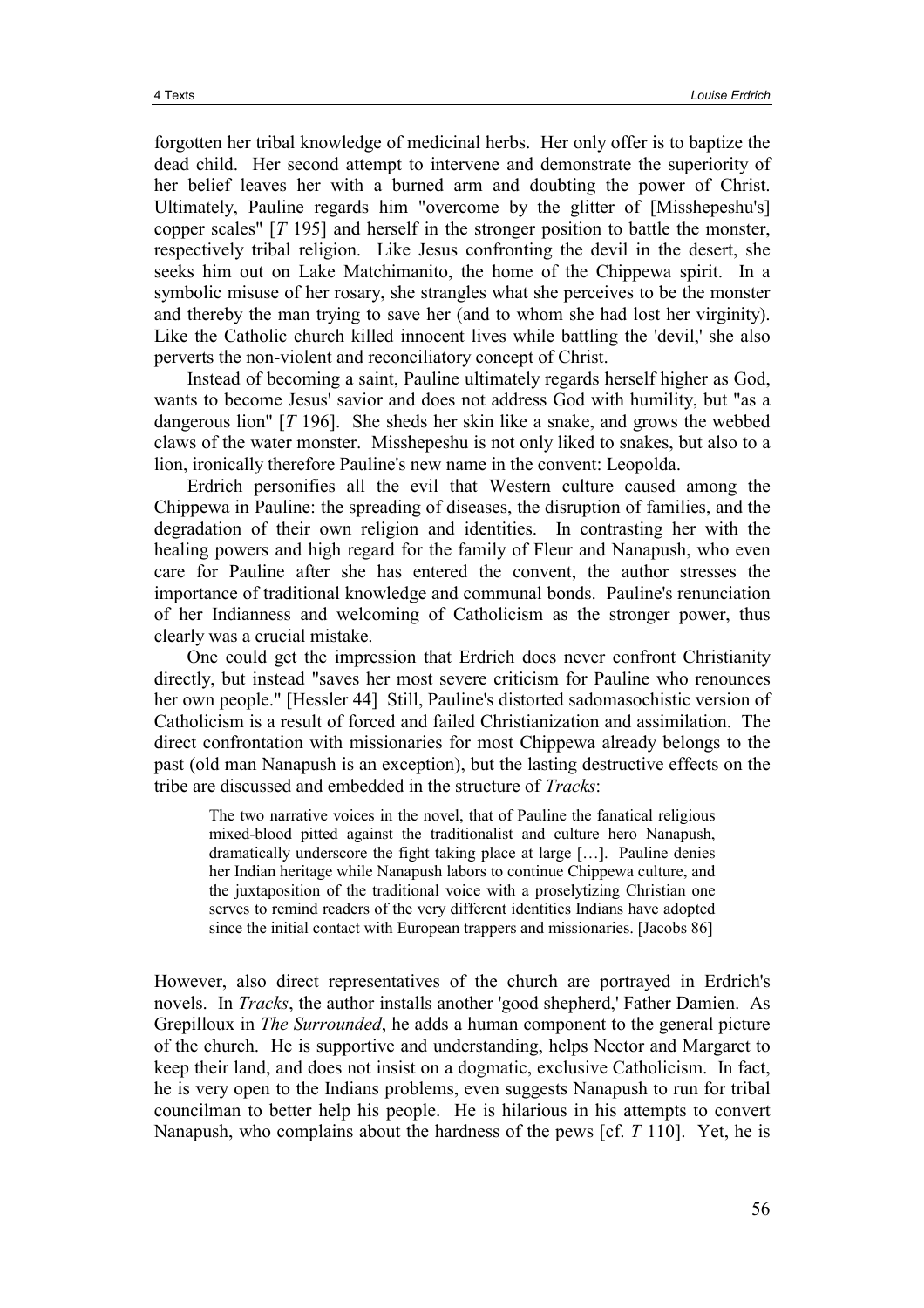not very successful in convincing the old tribal trickster. Although having lost his soul to Damien "gambling at cards," Nanapush bears similarity to McNickle's Catharine and Momaday's Francisco, when stating that he still likes "to walk away on the old road,"  $[LM 71]$  in a traditional burial.<sup>29</sup>

Skipping two or three generations, the reader finds a renewed skepticism among young Indians in the 1980s that does not differ very much from Nanapush's, who confesses his uncertainty about Catholicism sixty years earlier:

I felt no great presence either, and decided that the old gods were better, the Anishinabe characters who were not exactly perfect but at least did not require sitting on hard planks. [*T* 110]

Erdrich places her (only direct) discussion of Christianity in the title story of *Love Medicine*. Here Lipsha reflects his spirituality after Nector's uncontrolled, ironic and blasphemous outburst "HAIL MARIE FULL OF GRACE." [*LM* 235] While his grandfather is begging his wife Marie, and not St. Mary, for grace during mass; Lipsha is attending because "there's something very calming about the cool greenish inside of our mission." [*LM* 235] Beside this ironic treatment, Catholicism is also questioned seriously:

God's been going deaf. Since the Old Testament, God's been deafening up on us.  $[\dots]$  I had this Bible once. I read it. I found there was discrepancies between then and now. It struck me. Here God used to raineth bread from clouds, smite the Philippines, sling fire down on red-light districts where people got stabbed. He even appeared in person once in a while. God used to pay attention, is what I am saying. [*LM* 236]

The indigenous people who have been converted to Christianity, have always struggled with this dilemma. They felt betrayed and lost, left behind by the new God. Lipsha mentions his battered family and killed ancestors. In *The Surrounded*, Catharine finally renounces her belief because it did not prevent her son from being killed, and her tribe from dissolving. Marie in Erdrich's novel ultimately does the same, "having seen the new, the Catholic, the Bureau, fail her children" [*LM* 263]. Also, both women symbolically start to speak their tribal languages in old age again. Lipsha seems ready to join them prematurely, replicating old Nanapush's thoughts:

Now there's your God in the Old Testament and there is Chippewa Gods as well. [...] Our Gods aren't perfect, is what I'm saying, but at least they come around. They'll do a favor if you ask them right. You don't have to yell. [*LM* 236]

However, Lipsha's comments reflect the syncretic nature of his belief system. Both religions are perceived as equal, practiced alongside each other and thereby

<sup>29</sup> In the comic story based on a traditional tale, "Potchikoo's Life After Death," (in *Baptism of Desire*, 1989) Erdrich takes up the theme of the elders' renunciation of Christianity, as well. Resembling Catharine's dream of going to an exclusively white heaven in *The Surrounded*, Potchikoo, too, is forbidden entrance by St. Peter. White man's hell, where the damned are "chained, head and foot and even by the neck, to old Sears Roebuck catalogues," neither seems appropriate for the old Indian. Therefore, Christianity leaves him with no option but to return to life on earth. Feest mentions the 'original' version, as told in the 19<sup>th</sup> century: in addition to denial of the Christian afterworld, here the Indian convert, consequently, is refused to enter the "Happy Hunting Grounds" as well. [cf. Feest 100]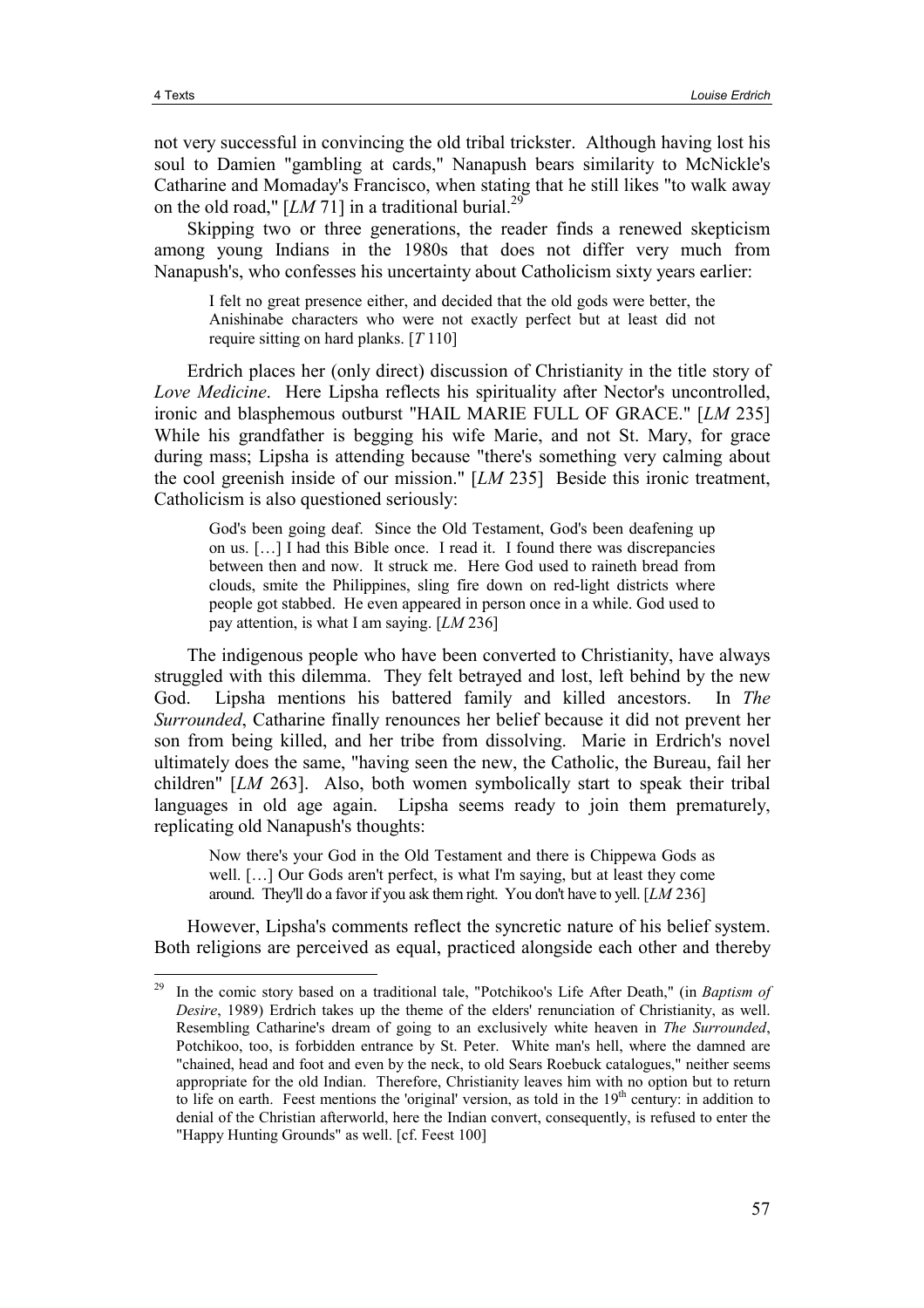changed and adapted. Nevertheless, he begins to favor the tribal Gods, although he cannot rely on his knowledge of traditional ritual anymore, since "to ask proper was an art that was lost to the Chippewa once the Catholics gained ground" [*LM*  236]. Therefore, he plays safe and tries to get a Catholic blessing for his fake traditional love medicine as well. Moreover, after being denied such a help, pragmatic Lipsha dips his fingers in the holy water and "blessed the hearts, quick, with [his] own hand." [*LM* 248] He is neither dogmatic in his use of tribal magic, nor in drawing on Catholic spiritual support; therein he is true to his principles:

Was there any sense in relying on a God whose ears was stopped? Just like the government? I says then, right off, maybe we got nothing but ourselves. [*LM* 237]

Although the book ends very balanced, many sins are forgiven and differences embraced, the scale obviously tends to a renewal of tribal powers. The old women Marie and Lulu become traditionalists, the political hero Gerry escapes, King promises the rise of the Indian, and Lipsha questions the Christian God. Again, by this Erdrich does not favor a return to a glorious Indian past, but rather the opening of new ways and possibilities based on a new Indian selfrespect within a dominant white culture. Lulu's talk of the "four-legged people" is not only ridiculed by the ambitious Westernized Lyman, but in its out-of-placeand-timeness undermined by the author herself. However, in accordance with its central metaphor of forgiveness, "the novel refuses to wholly condemn the Christian, the traditional, or the odd blending of beliefs" [Blaeser 28] and instead upholds a general idea of faith and spirituality.

The new self-assured outlook for the Indian that Erdrich ends with, is continuing the renaissance Momaday and Silko have started. They, as well, suggest an adaptation of old ceremonies and beliefs to  $20<sup>th</sup>$  century needs. Erdrich's approach relies on a broader sense than a mere revival and adaptation. She transcends tribal spirituality, by incorporating Christian patterns into her narratives of healing. Thus, she only follows Betonie's advice in *Ceremony*. Whereas Silko had to define a particular native identity and form for the novel first, Erdrich could already build on that foundation and open her text to other, Western and Christian models without denying her Indianness.

 Erdrich is among the first to extend the horizon for Native American characters in fiction. Examining American Indian novels of the 1990s, Alan Velie noticed the emergence of "a very different class of protagonists: Indian professionals who have achieved a great deal of success and prestige in the white world." [Velie 1995, 46] What begins in *Love Medicine* and *The Bingo Palace*, Indians going into business, is taken off reservation by Momaday, Welch, and Erdrich later on. This only reflects the new realities and seeks to confront contemporary problems. Of course, not every Native American today is a middle class lawyer living in the city, but as in Erdrich's case, it has become necessary to reflect the changing situations. At present, of 28,000 Turtle Mountain Chippewa enrolled in 2000, about 13,000 live off reservation. Already in 1979, the tribe was awarded a retributional payment of \$52,527,338 for unfair land-sales in 1892. A tribally run shopping mall and bingo hall exist in Belcourt, as well as a number of businesses owned by Chippewa [cf. Jacobs 81].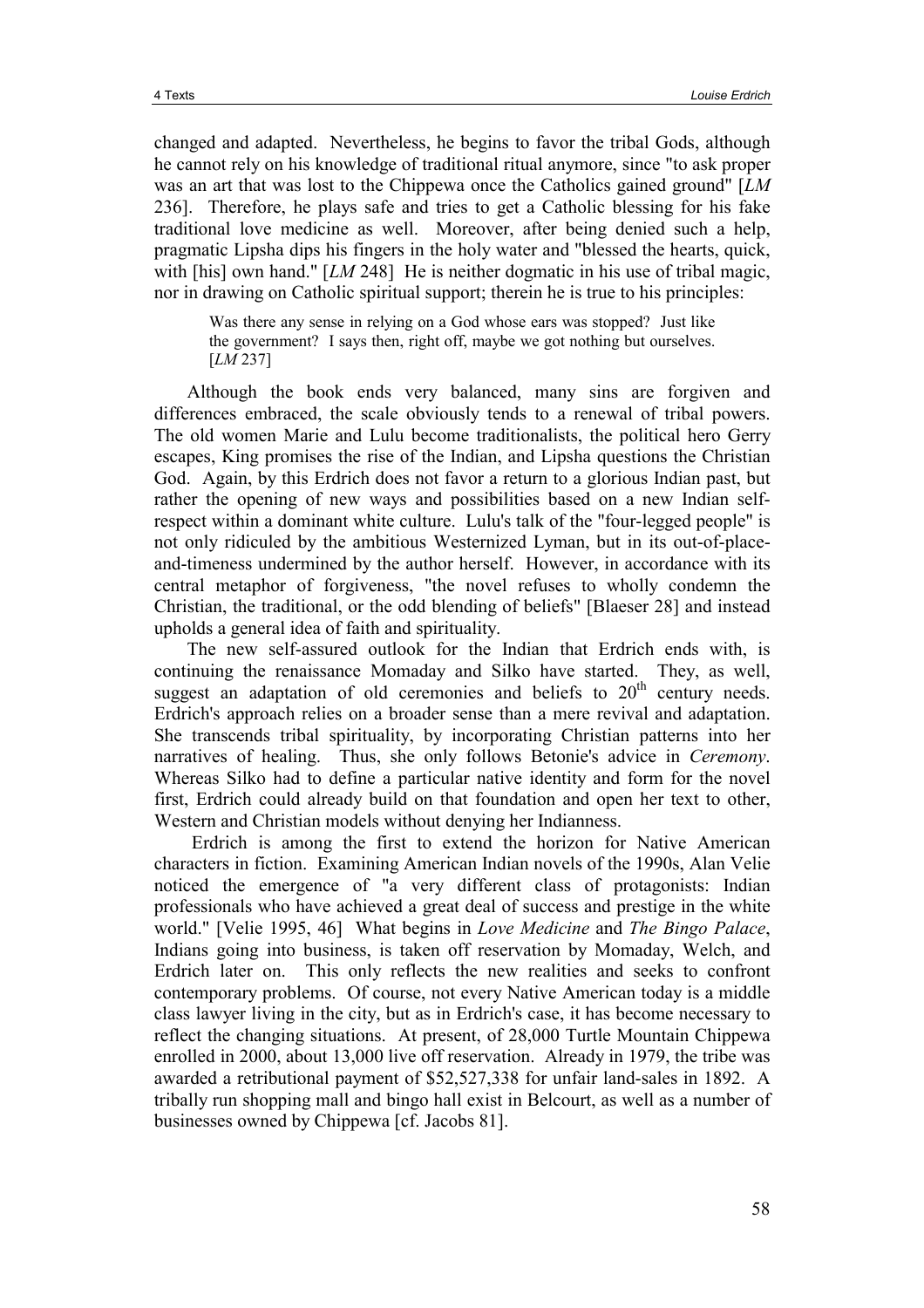Erdrich and many others of the younger generations of native authors  $-$  such as King, Tapahonso, or Alexie  $-$ , not only reflect these present changes and its new problems, but have also found new ways of literary representation. Most visible and different from 'classic' American Indian fiction, is their use of humor and irony.<sup>30</sup> This applies as well to their depiction of Christianity, despite the tragic experiences of many Indians. Erdrich admits that she only echoes tribal reality:

But, if there's any ceremony which goes across the board and is practiced by lots and lots of tribal people, it is having a sense of humor about things and laughing. [in Bruchac 1987, 81]

Moreover, traditional trickster narratives in many Indian cultures work primarily with comical plots. As mentioned before, Nanapush is such a representation of the Chippewa trickster, and employs heavily comic strategies, such as mocking and irony, to subvert Catholicism in *Tracks*. Especially his dealings with Father Damien, Margaret, and Pauline reveal a great sense of humor and, yet, respect for the other. In *Love Medicine*, Nector Kashpaw partly takes on the role of trickster. His sexual appetite, lust for alcohol and sweets, constant wanderings are features linking him to traditional tricksters. And, of course, his humor. It is especially visible in his story "The Plunge of the Brave," which combines a tribal sense of irony with Western picaresque traditions.

Interestingly, his narration includes another reference by an Indian author to *Moby-Dick*, "for some reason" the only book taught by the priest at Flandreau Indian School. $31$  Louis Owens noticed the true nature implied in Nector's strategy to outlive the "fish as big as a church." [*LM* 125] Nector declared he would fool the white world, escape their raging waters simply by non-resistance: "I wouldn't fight it, and in that way I'd get to shore." [*LM* 124]

"Call me Ishmael," I said sometimes, only to myself. For he survived the great white monster like I got out of the rich lady's picture. He let the water bounce his coffin to the top. In my life, so far I'd gone easy and come out on top, like him. [*LM* 125]

However, so Owens, Nector fails to understand the two reasons for which Melville's Ishmael survives. First of all, he is the 'balanced man' who alone is able to see both good and evil, and secondly,

the coffin that bounces Ishmael to the surface of the sea belongs to Queequeg, the Indian [...]. Ishmael floats atop of Queequeg's doom as Melville's novel ends. If Nector is Ishmael the survivor, it is at the expense of his Indian self. [Owens 202]

 $30$ 30 I am referring to general tendencies, being aware of Gerald Vizenor's *Darkness in Saint Louis Bearheart* (Saint Paul: Truck Press, 1978), preceding later native humor and parodies.

<sup>31</sup> Indian schools are incorporated by Erdrich in her characters' biographies as another example of negative Western influence. In fact, they become symbolic, for only Nector, who was trained there for the white man's world, later loses his senses. The ones connected to a traditional life, Nanapush, Eli, June, Gerry, and Lipsha, all escape school or resist somehow or other. However, Erdrich shows an ambiguity about Western education as well: Nanapush and Nector profit from their knowledge or use it successfully in helping their tribe against the government, but Nector passively and Lyman selfishly turn business also against tradition and family.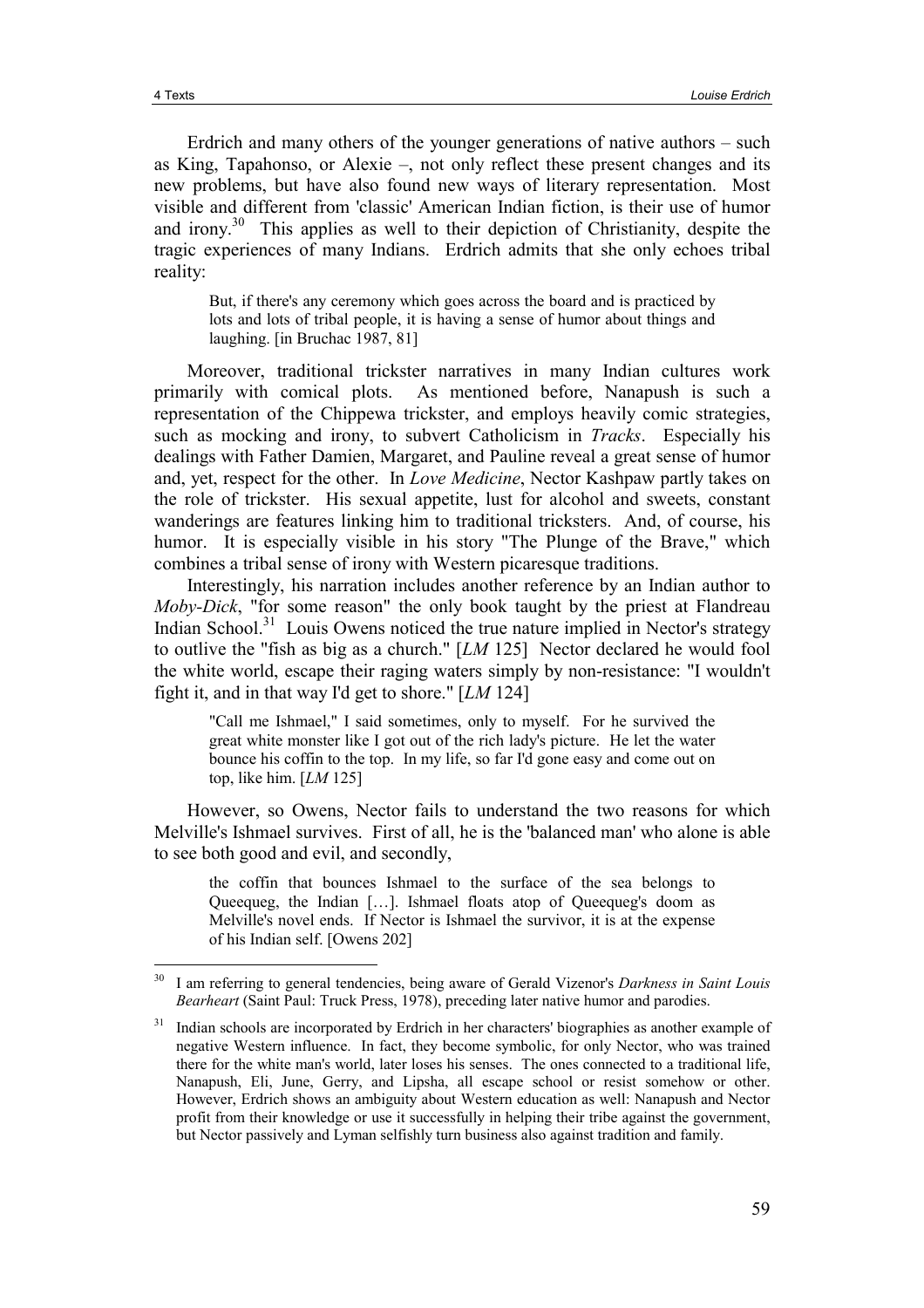Queequeg, the colonized 'savage', is noble but exploited by hard labor almost to his death on the Pequod  $-$  the ship "named for the Pequots, a tribe slaughtered by the colonists in the name of a monomaniacal Calvinist vision." [Owens 202]

With this last example of intertextual reference in Erdrich's novels, we find all features of contemporary Native American fiction for the first time included in one work. Postmodern intertextuality, sub(and re-)version of colonial and biblical texts, a hybrid application of Western Christian and traditional Indian mythology, tribal humor as a strategy of survival, and a general broadened definition of American Indian literature.

Although writing from a native perspective about native characters and concerns, Erdrich also includes a wide selection of general human concerns (which partly explains her economic success). The emphasis of family and communal bonds as opposed to Western Christian attempts to separate individuals and use them against each other, are a major concern in her novels. However, a craving for restored families and communities, as a means to heal individual identities, can also be observed in present-day white mainstream America. Thus, Erdrich's *Love Medicine* is rightly characterized by critics as fulfilling a holistic vision, or seeking a healthy balance "between seemingly diametrically opposed cultures" also in a broader sense that is no longer exclusively 'Indian':

[T]his inclusiveness, this multiplicity, depicts the complex nature of what it means to be both a rational and a feeling being, to be both American and a Native American, to be schooled in both Catholicism and tribal beliefs. [Sanders]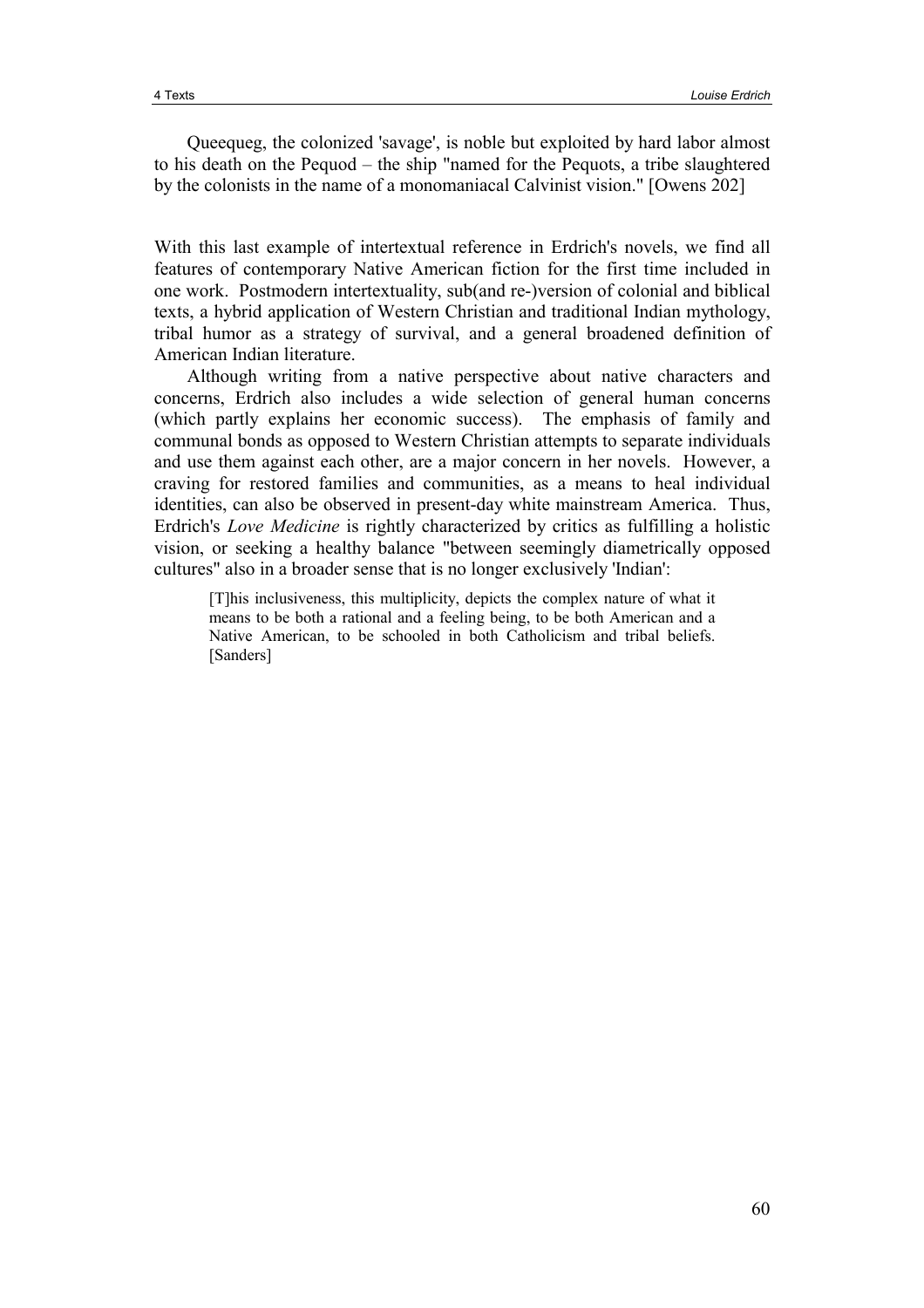#### 4 Texts *Thomas King*

## *4.4 "Forget the book. We've got a story to tell": Thomas King's Rewriting of the Bible in* **Green Grass, Running Water** *(1993)*

With Thomas King's ambitious postmodern tribal novel, Native American literature has reached a new artistic level that challenges and requires the readers' knowledge of both, Christian and tribal cultures to enjoy and comprehend this postcolonial attack on dominant Western discourses. So far only comparable to Gerald Vizenor's trickster-novels, *Green Grass, Running Water* reveals the similarities that are characteristic of critical postmodern literature and tribal oral traditions. Skepticism toward authority and universal truths; playfulness and variation; disregard of linearity, common concepts of time and history, and dividing categories are not only features of a postmodern approach, but essential qualities of many tribal myths, especially traditional trickster tales.

Above all, King is the one author in my selection who challenges the very Euroamerican literary tradition itself, the most. Although already Momaday and Silko attempt to contrast Western linear narratives with their circular structure, incorporating and borrowing from oral traditions and native mythologies, King directly attacks literary conventions that only reflect general ideologies based on Christianity. He does not merely depict and criticize the conquest and conversion of American Indians, but attempts to counter the basic fundaments of a Christian ideology that sanctified the cultural genocide and European conquest of America. Whereas Louise Erdrich applies Christian mythology in a native context for better representation of a syncretic spirituality and thereby challenges dogmatic Catholicism; King applies, reverses, and destroys Christian mythology with his trickster narratives. Laura Donaldson, in her examination of King's use of intertextuality, substantiates Homi Bhabha's emphasis of postcolonial opposition to Western religion, ideology, and literature:

It is to be found in the resistance of the colonized populations to the word of God and Man  $-$  Christianity and the English language. The transmutations and translations of indigenous traditions in their opposition to colonial authority demonstrate how the desire of the signifier, the indeterminacy of intertextuality, can be deeply engaged in the postcolonial struggle against dominate relations of power and knowledge. [Bhabha cited in Donaldson] $32$ 

Whereas the first Native American authors of the  $18<sup>th</sup>$  and  $19<sup>th</sup>$  centuries were eager to adapt to the dominant discourse and techniques in their theological and autobiographical writings, contemporary American Indian literature challenges the very basics of Christianity and colonial discourse itself. Kimberly Blaeser is among the first who brought this fact to a wider attention. Her list of "pagans rewriting the Bible," includes also Linda Hogan and her novel *Mean Spirit*,<sup>33</sup> in which the Indian Michael Horse makes a literal attempt to write an indigenous erratum to the

master-narrative of Western society, [that] provides the ideological framework of Christian discourse, presenting itself as a universal story of

 $32\,$ 32 Homi Bhabha, *The Location of Culture* (New York, 1994).

<sup>33</sup> Linda Hogan, *Mean Spirit* (New York: Atheneum, 1990).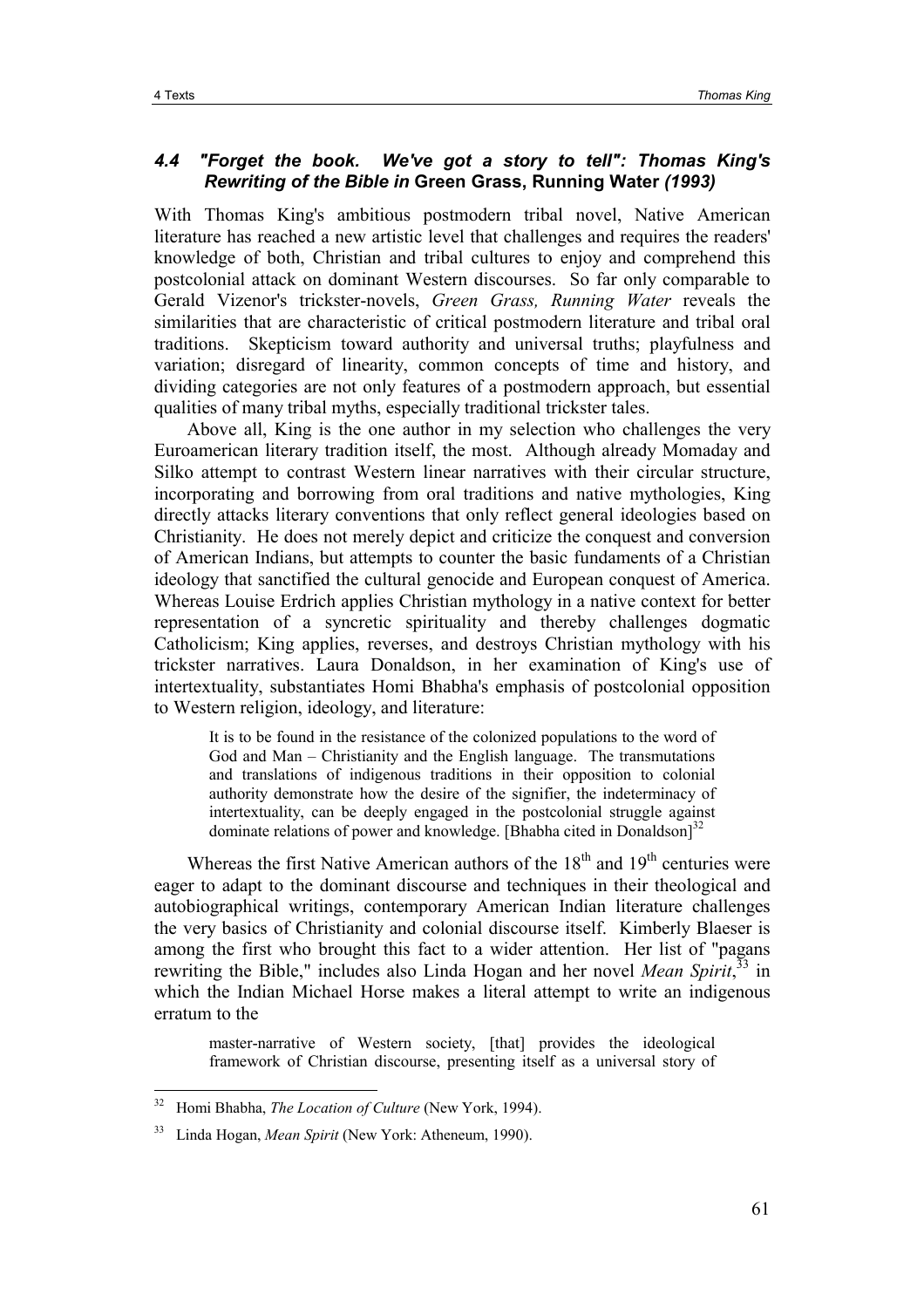absolute truth, with God as infallible authority and a Christian patriarchal hierarchy as God-given and natural. [Wilke 83]

On a realistic plot level, his 'Gospel of Horse' anticipates King's structural approach to revise the Bible by fixing its "mistakes." As in *Mean Spirit*, where Horse e.g. replaces Christian divisions between humans and animals, challenges 'God given' hierarchies, one of King's major concerns is the revision of Christian rules. Moreover, Hogan as well, "challenges the privileging of text over oral tradition [...], the imitative style of Horse's 'gospel' becomes itself a critique of prescribed form." [Blaeser 21] In *Green Grass, Running Water*, King deliberately challenges the unquestionable 'truths' of the written word. Not by mimicking its form, but  $-$  closer to Erdrich's approach  $-$  by contrasting it with the power of native oral traditions.

# 4.4.1 Subverting Christian Rules with Intertextual (Re-)creation Stories<sup>34</sup>

King creates multiple levels of action and narration within his novel. The two more conventional depictions of contemporary events are finally merging in a plot that derives from various literary traditions of magical realism and postmodern writing. The part of the four old Indians, who escaped a mental asylum (presumably close to the historic Fort Marion, Florida) "to fix the world," culminates in their appearance at Grand Baleen Dam in Alberta, Canada. Erected on and threatening to flood traditional Blackfoot land, the dam is a real danger to the tribe's culture as well as a symbol of Euroamerican conquest and colonization of the nature and its indigenous population. The Blackfoot Indian and former professor of literature, Eli Stands Alone, is engaged in a legal battle against the project, successfully delaying the ultimate closure of the dam. "As long as the grass is green and the waters run," [*GGRW* 224] is the phrase from a treaty that assures the Blackfoot settlement rights to the area; but Eli knows that treaties "were hardly sacred documents" [ibid.] in the white world, and the waters could stop running very soon.

The four old Indians arrive just in time with their friend Coyote, the mythical tribal trickster. These five characters are active at all narrative levels in the novel, and thus, merging realistic with mythological spheres  $-$  a common place in indigenous cultures that do not distinct between spiritual and everyday life. Coyote's dance and song, performed on both levels simultaneously, finally results in an earthquake that destroys the dam and liberates the waters and Indians alike.

King parallels this plot with four chapters that discuss the creation of the world from native perspectives in contrast to the Christian Genesis. Four mythological Indian female deities in disguise<sup>35</sup> – First Woman, Changing

 $34$ 34 For the interpretation of King's novel, which overboards with intertextual and intercultural references, I rely heavily on James Cox's impressive and comprehensive analysis. Laura Donaldson's and Gundula Wilke's essays were also especially helpful and inspiring for this chapter.

<sup>35</sup> *For clarification*: The old Indians on the realistic level are recorded as Mr. Red, White, Black, and Blue, but are actually four old women who call themselves the Lone Ranger, Ishmael, Robinson Crusoe, and Hawkeye. Throughout the creation stories it becomes clear that they are the four mythical women in postmodern and -colonial literary disguise.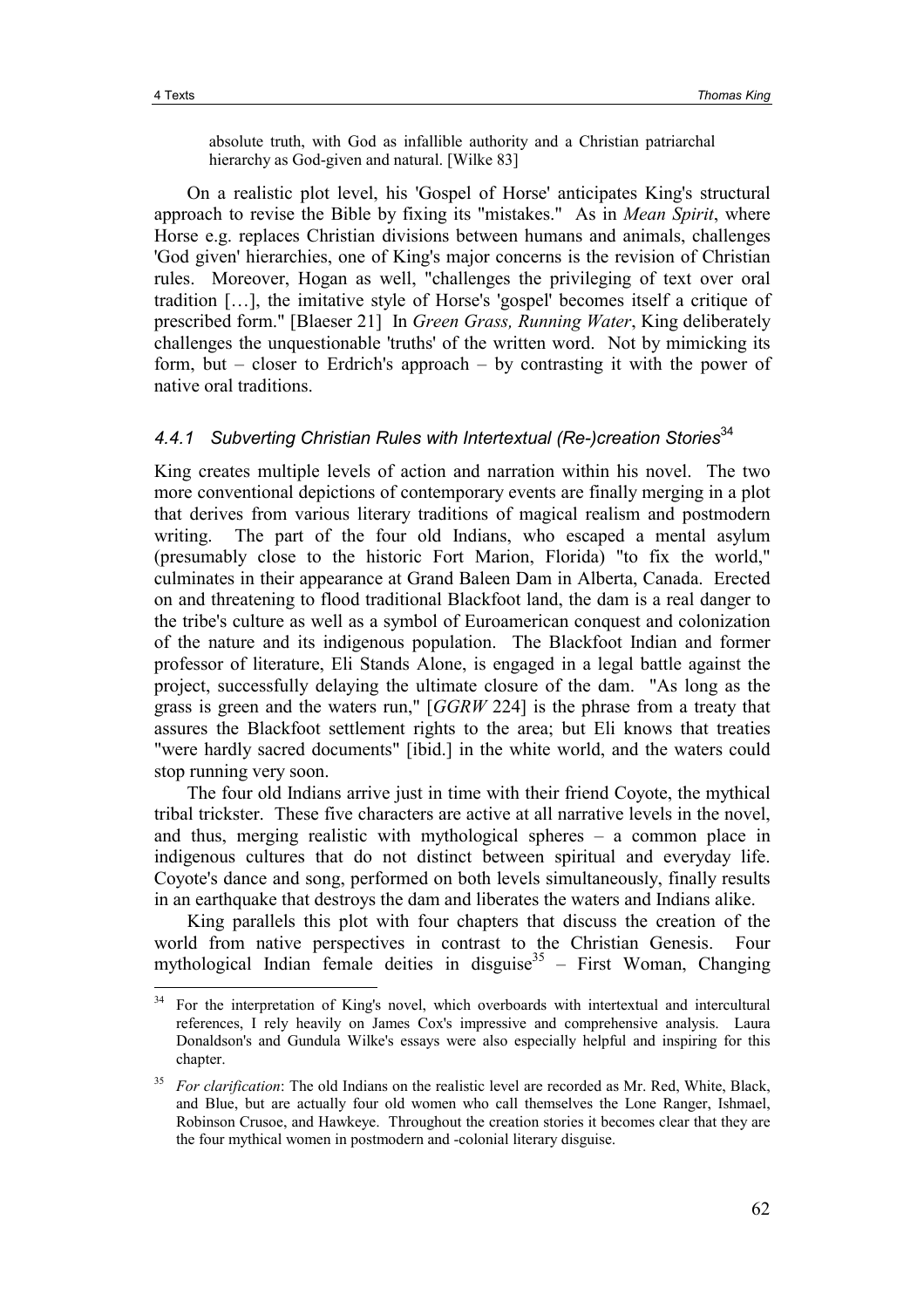Woman, Thought Woman, and Old Woman –, an anonymous narrator, and Coyote tell each other creation stories from various Indian cultures. According to native conventions that words and thoughts enact their creative power while they are expressed, $36$  these narrators have the ability to imagine and re-imagine several versions of these tales. Mistakes are made and corrected, the stories told over and over again, until they "get it right." [*GGRW* 10] One of these 'mistakes' evolves out of a dream that Coyote has. It is agreed that the dream (which noisily claims to be in charge of the world) can be a dog, "But when that Coyote Dream thinks about being a dog, it gets everything mixed up. It gets everything backward." [*GGRW* 2] GOD has appeared on the scene!

In the following four parts, this GOD is constantly demanding a superior status and declaring to know the only valid version of earth's creation. The ambitious and authoritative GOD is easily recognized as the Christian, supposedly infallible, only existing deity. But GOD is forced to learn about other 'truths' beside the Christian, e.g. about the two worlds existing in native mythology, which he does not accept: "This is all wrong, says that GOD. Everybody knows there is only one world." [*GGRW* 31] By placing GOD within a group of other 'Gods,' and actually reversing the biblical order and making him a *creation* of, instead of the *creator* of somebody, King undermines the fundamental argument for Western superiority. Throughout the novel, the author employs and expands this strategy.

The appropriation and re-telling of an existing text becomes the parodic inversion of the original text, questioning its values and its influence and therefore establishing a counter-discourse with alternative spiritual visions. [Wilke 83]

King is doing so in various ways: he is not only giving a voice to (and privileging) "belief systems historically marginalized by the invading culture's exclusive and dominative discourses," [Cox 220] but raises also questions of gender, sexism, patriarchal authority, natural exploitation, and, primarily, colonization, based in (dogmatic) readings of the Bible. He revises and subverts not just the very fundamental Christian text itself, but also various literary interpretations and applications "that affirm colonial dominance and plot Native American absence." [Cox 220]

King begins to extricate his characters' lives from the domination of the invader's discourses by weaving their stories into both Native American oral traditions and into revisions of some of the most damaging narratives of domination and conquest: European American origin stories and national myths, canonical literary texts, and popular culture texts such as John Wayne films. [Cox 221]

I will concentrate on King's revisions of biblical passages here and refer to his re-readings of the colonial narratives in Melville's *Moby-Dick*, Defoe's *Robinson* 

<sup>36</sup> Cf. the beginning of Silko's *Ceremony*: "Ts'its'tsi'nako, Thought-Woman, is sitting in her room and whatever she thinks about appears. [She] named things and as she named them they appeared." [*C* 1]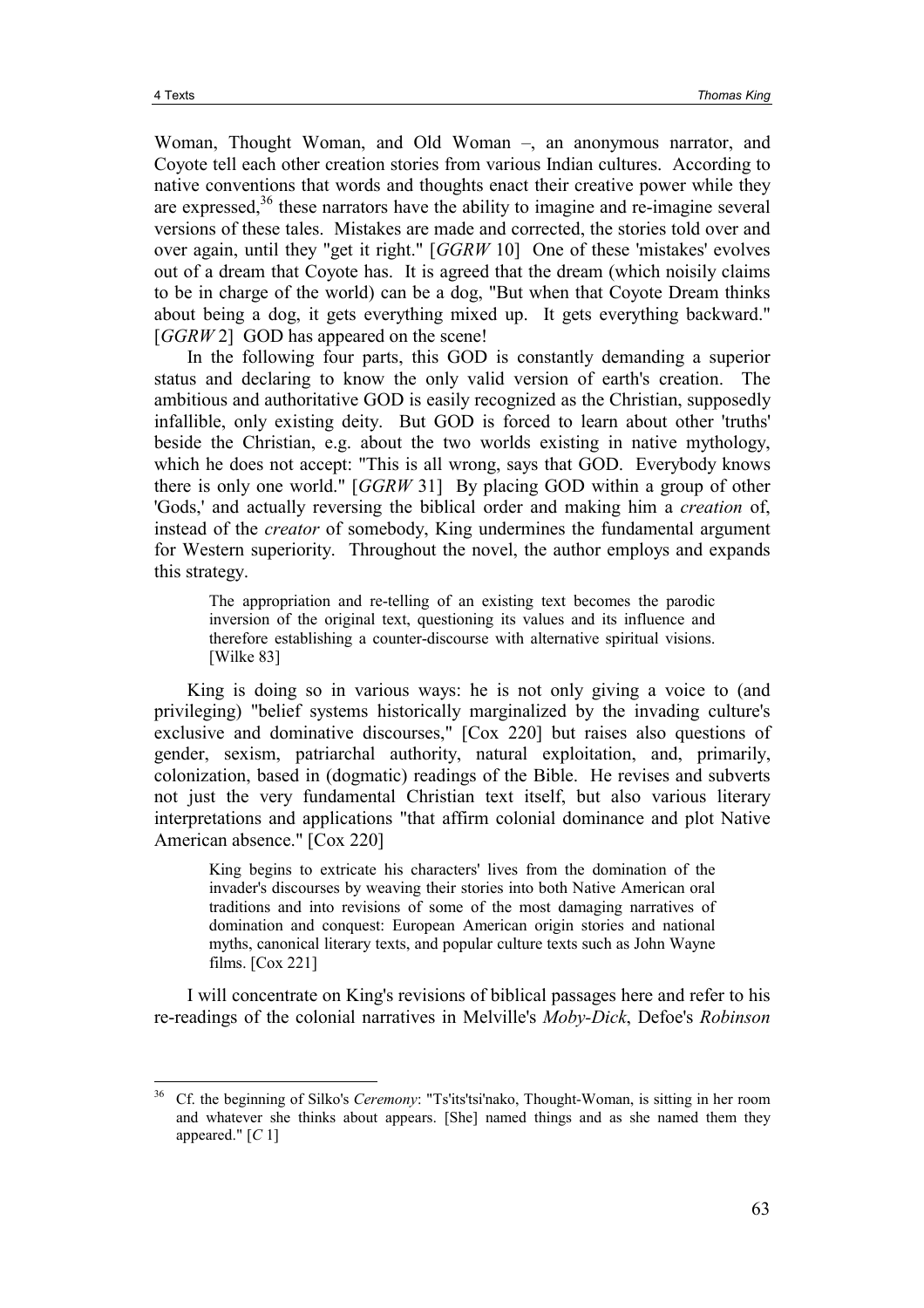*Crusoe*, Cooper's Leatherstocking Tales, and his allusions to Western movies and series like *The Lone Ranger and Tonto*, only briefly where necessary.

Gods role as creator is not simply challenged by telling contrasting native myths, he is immediately being ridiculed as "that silly Dream," [*GGRW* 1] and "that backward GOD" [*GGRW* 32], reversing the colonizers attitude toward the 'childish' Indians. His authority, which only derives from the written word in the Bible, is not acknowledged by the native mythical characters who believe in the power and flexibility of the spoken word. The Bible is interpreted by King in a tradition that was taught to the Indians by missionaries of all denominations: as a fixed set of rules which were not to be questioned, even if they proved wrong in the face of a native reality. In *Green Grass, Running Water*, the revolt against Christian authority is even twofold: the doubly oppressed indigenous woman (if you will, triply oppressed, indigenous mythical woman) is confronting the "Christian rules." [*GGRW* 57] It is remarkably that the first appearance of the word 'Christian' is only in combination with 'rules, a context kept throughout the book.

King's employment of the trickster Coyote as antagonist (and creator) of GOD, gives him the chance to apply his great comic talent in form of a postmodern irony, which has become typical (also in its more realistic variants) for contemporary Native American literature. He continues what Erdrich's tricksters started, and even surpasses Sherman Alexie's tribal humor. King combines the disrespect for authority and 'truths' and the name-play of Western postmodern writers with the clownish qualities of tribal trickster figures. His serious critique and revision of essential Christian myth and ideology, is accomplished in outstanding hilarious new versions of the Fall of Man, Noah and the Flood, and Christ walking on the water.

In King's version (vs. the King James Version), First Woman and Ahdamn inhabit the garden that was a bad idea of Coyote, not of GOD. The very idea of a garden, tamed and dominated nature, is not only contrary to traditional Indian ways of life close to and within nature, but stands also for the Puritan idea of a new Eden in America. They classified the new world as wilderness, empty of civilization, and its 'savage' inhabitants therefore closer to animals than humans. In the novel, the idea of a garden is immediately rejected by another character from a native creation myth: "A garden is the last thing we need, says grandmother Turtle." [*GGRW* 32] On the parallel narrative level, Dr. Hovaugh's garden around the mental asylum, symbolically planted on native land, which was acquired by his evangelist great-grandfather from a local tribe, "extinct now" [*GGRW* 78], shows signs of decay and disease.

King's merges multiple creation stories in his 'Genesis' to subvert the dominance of the biblical version (itself already a patchwork from different sources). First Woman falls of the edge of the sky world and meets grandmother Turtle; together they start to create the first land. The author is not only deviating from Genesis, but mixes also various myths from different native cultures, e.g. it is Sky Woman who falls to earth in Iroquois legends). Attention should be drawn also to the fact, that the creation in King's revision is a collaborative act, opposed to the "single-voiced command by a male deity that creates the firmament in Genesis 1:6" [Cox 226]. The storytelling Indians remind each other that creation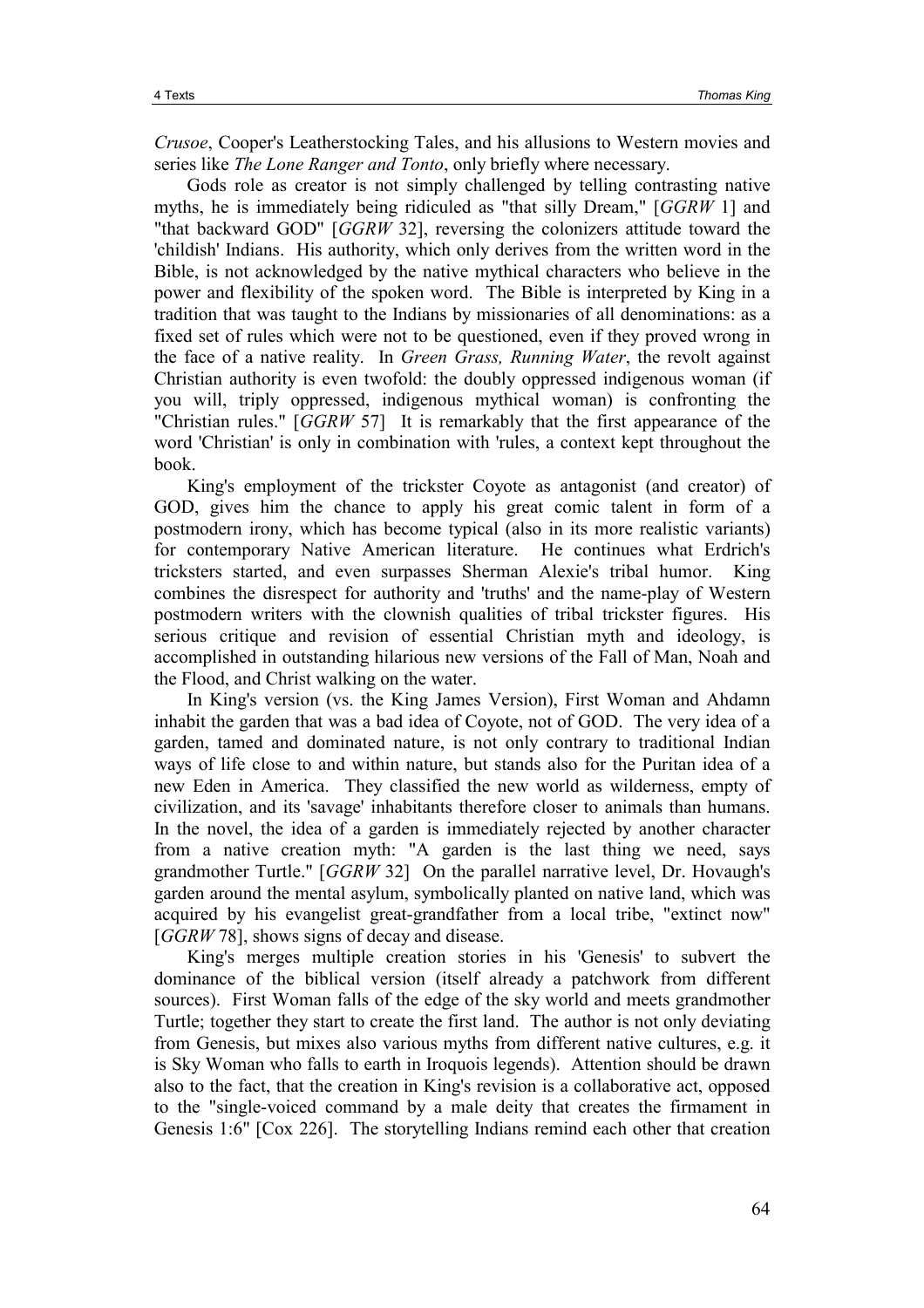myths are a conglomerate of different views: "you can't tell it all by yourself." [*GGRW* 10] This, and the fact that King's major subversive strategy is to provide a stage for these differing views, implicitly suggests "that the monotheist version [...] achieves its singular and univocal status only by suppressing all other voices." [Donaldson 32]

Gender conventions of the Christian patriarchal systems are, as well, contrary to many native cultures, and therefore challenged by First Woman, who resembles the biblical Eve but also a powerful native mythical figure. She is clearly the agent in the garden<sup>37</sup> (as Eve was before she was punished by God), is caring for food, while a blundering Ahdamn "is busy [...] naming everything." [*GGRW* 33] About his creation nothing is revealed: "I don't know where he comes from. Things like that happen, you know." [ibid.] His authority is multiply subverted, of course by his very name 'Ah! Damn!', the passing remark about his unknown origin, and his inability to name things correctly.<sup>38</sup>

You are a microwave oven, Ahdamn tells the Elk. Nope says that Elk. Try again. You are a garage sale, Ahdamn tells the Bear. We got to get you some glasses, says that Bear. You are a telephone book, Ahdamn tells the Cedar Tree. You're getting closer, says the Cedar Tree. [*GGRW* 33]

In the passage above, King's native criticism of Western exploitation and destruction of nature is revealed, as well. While it is obvious on the realistic level of the book, where his characters battle the energy company, whose dam threatens to flood their land, respectively deprives trees needed for the Sun Dance of water; on the mythical level, King challenges the very foundations of Western (mis)behavior. Repeatedly, he argues against the biblical categories and rules that separate living from non-living nature and animals from humans. He subverts these rules by substituting them with native beliefs: First Woman is talking to the Tree (of Knowledge), Changing Woman to the animals on the ark and later to Ahab's whale.

Donaldson reveals the common origins of the Christian separation between God and humankind (which's transgression ultimately was punished with the flood) and the different categories of nature, in fact nature from 'civilization' itself: "that dichotomous consciousness so endemic to Western monotheism  $-$  a consciousness which enacts separation as the major premise of existence." [Donaldson 31] Native ecologists and writers have taken up that point frequently.

 $37$  It cannot be stated too often: King is another representative of American Indian authors who develop prominent powerful, independent, and active female characters to counter Western Christian patriarchal discourses with tribal alternatives.

<sup>38</sup> A(h)dam(n) in King's version is an American Indian, too [cf. *GGRW* 58], which allows here a note on the Hebrew meaning of his name. As mentioned before, it alludes as well to 'ground' (adamah) as to 'man' (adam). In addition, in its full translation it means 'one that is red,' for he was made of the red earth of Mesopotamia. Thus, he is a perfect reference for tribal intertextual name-play: Adam was the first 'Red Man.' [Cf. *The Cambridge Factfinder*, ed. David Crystal (Cambridge, 1993) and *The Thompson Chain-Reference Bible* (London, 1984).]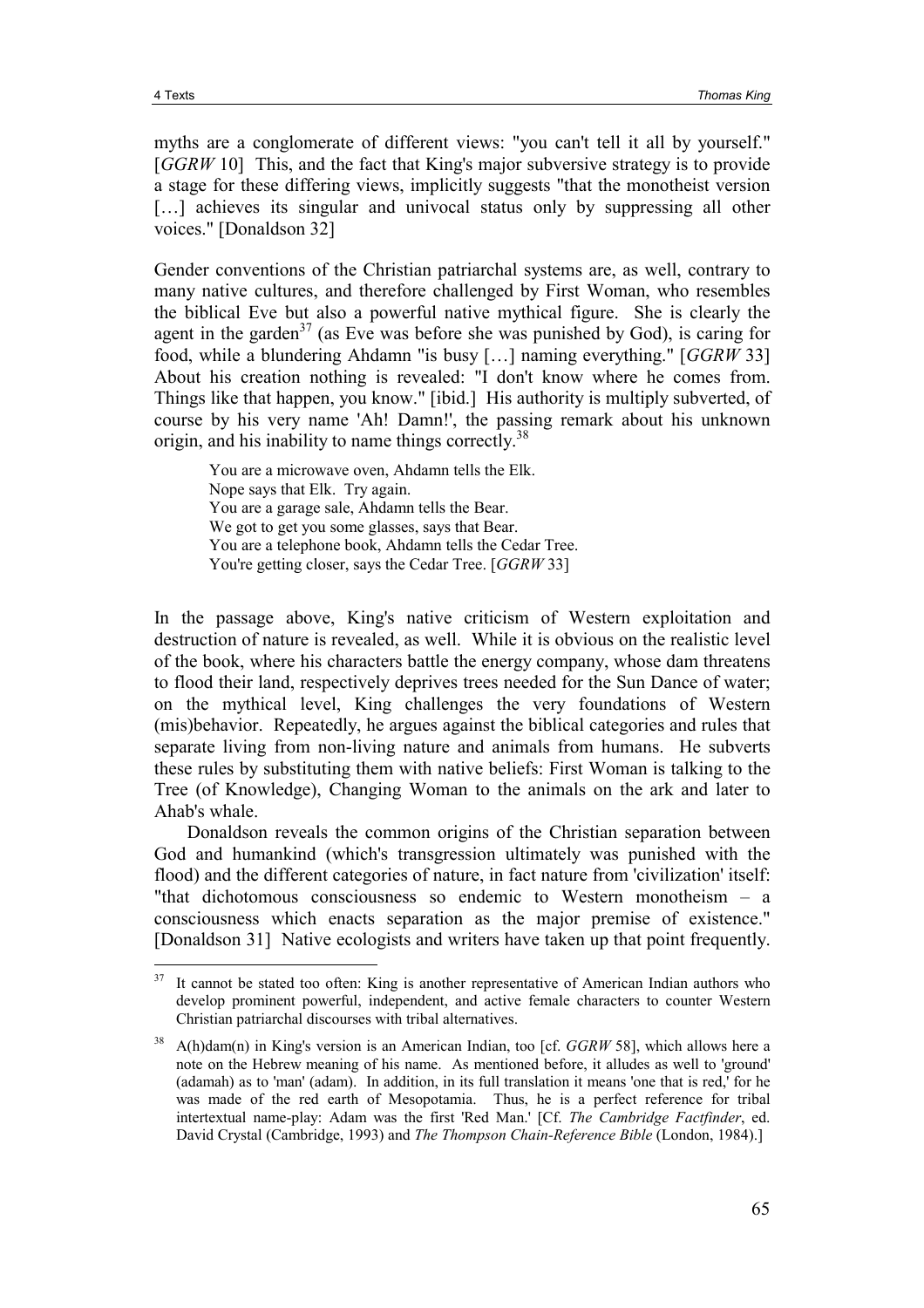The division above is an imperative basis for a Christian ideology that applies the rule of *divide et impera* also to nature, which has to be deprived of its soul before it can be conquered and exploited. Donaldson quotes a review that explains the importance that  $King - as$  well as other native authors like McNickle, Momaday, Silko, and Erdrich  $-$  attaches to these Christian concepts contrary to native cultures:

By portraying biblical stories from a native point of view, King shows how illogical and foreign the natives found the Christian religion. And without resorting to polemics, he illustrates how white culture misinterpreted, ridiculed and even outlawed native beliefs. [Turbide cited in Donaldson 38]

The Christian rules which are referred to by King, and which were alien to Native Americans, are established in Genesis 1:28, where God grants man dominion over the animals. Although Eve also talks to the serpent in Genesis, it already implies sin and her subsequent fall. A talking animal clearly is a trick of the devil, thus against God's order. When First Woman is thanking the Tree for its fruits in King's revision  $-\alpha$  customary habit in traditional native cultures  $-\alpha$ , the Christian boundaries are broken: "Talking trees! Talking trees! says that GOD. What kind of world is this?" [*GGRW* 33] GOD claims exclusive ownership of the garden (although First Woman made it) and establishes rules, "Christian rules." [*GGRW* 57] But First Woman and Ahdamn disobey, or rather neglect his authority, and leave the garden: "No point in having a grouchy GOD for a neighbor." [ibid.] GOD's ban cannot be heard anymore by First Woman, who is already out of his reach. Later on, Noah will similarly rage against Changing Woman who speaks with the animals on the ark:

Why are you talking to animals? says the little man. This is a Christian ship. Animals don't talk. We got rules. [*GGRW* 123]

But let us return to the question of gender discourses in the novel. The garden passage in Genesis also establishes the alleged reason for male dominance in the Christian world. There God curses Eve's disobedience: "Your desire will be for your husband, and he will rule over you." [Ge 3:16] King's native women obviously disregard his words. Alberta is an independent single woman, a professor of history in Calgary, who rejects all male advances but rather looks for possibilities of artificial insemination: "I just want a child. I don't want a husband." [*GGRW* 148] An option so completely outside of all rules, that the doctor simply ignores her remark about not being married and continues his interview. The other woman on the realistic plot level is Latisha, who has divorced her husband after he had left her and turns down all his attempts to apologize, and rather raises her children alone.

On the mythical level, the biblical men are not better off, as King's re-written versions of Noah and the new annunciation scene reveal. However, as with the beating ex-husband of Latisha, the serious consequences of disobedience to men are implied here, too. Noah, the lecherous and devout Christian, simply threw his wife and kids overboard after they had opposed him openly. When he fails to chase Changing Woman down for "procreation," he deserts her on an island: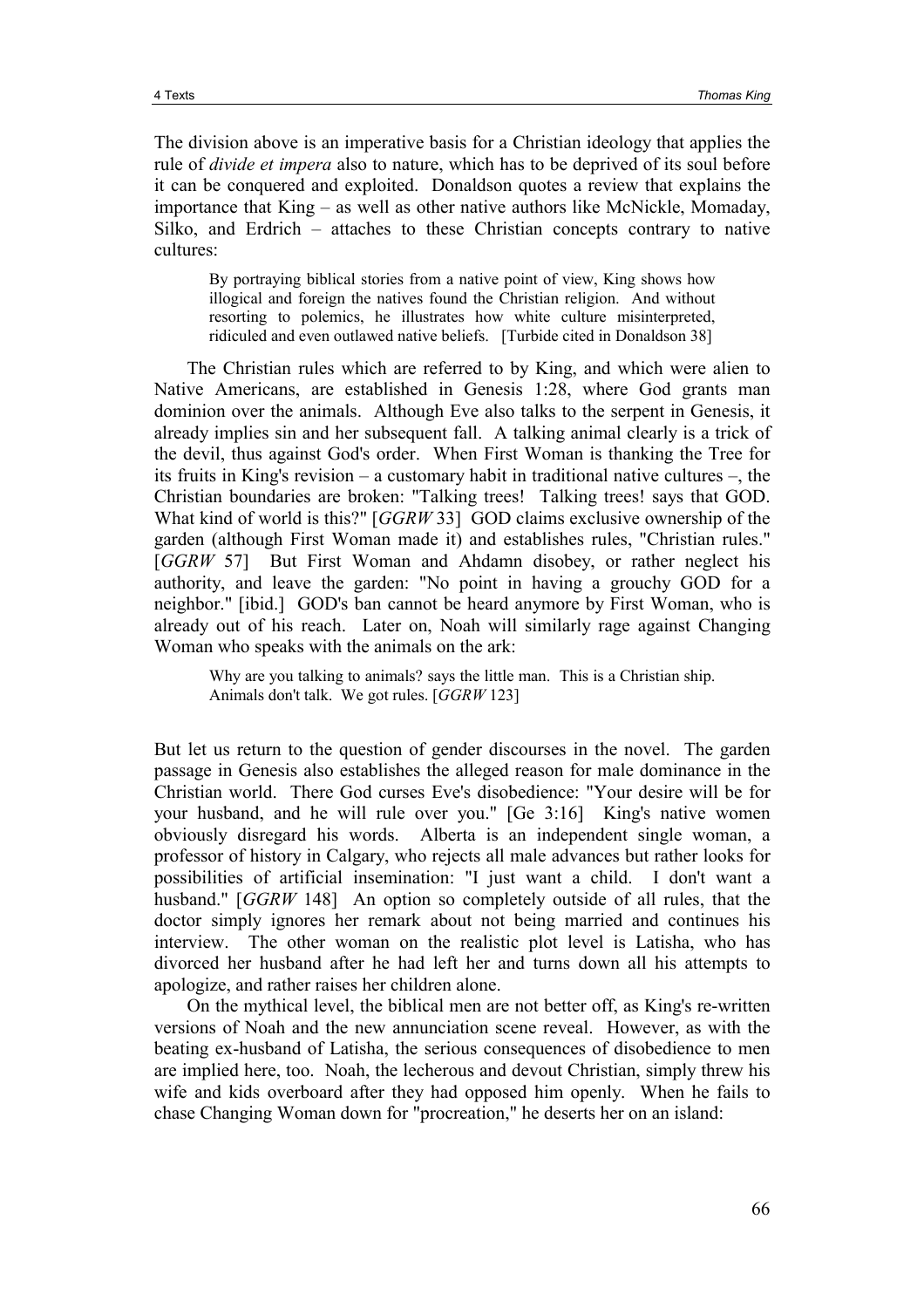This is a Christian ship, he shouts. I am a Christian man. This is a Christian journey. And if you can't follow Christian rules, then you're not wanted on the voyage. [*GGRW* 125]

The male domination and sexist reduction of non-Christian, i.e. Indian, and/or disobedient women, is sarcastically emphasized by Noah's first rule: "Thou Shalt Have Big Breasts." [*GGRW* 125] King's last two examples of his revised native version of the Bible, as well, (partially) restore Indian women to power. A. A. Gabriel according to his biblical role, but in a typical colonial manner randomly re-names Thought Woman to Mary, and assigns her the task as Holy Virgin. In alluding to many missionaries' sexual abuse of their native wards, King lets him attempt to rape her. After ridiculing her disagreement, he approaches her again, but Though Woman – opposed to Mary's instant submission in Luke  $1:38$  – escapes and leaves him to his male sulkiness, that nevertheless implies a threat: "There are lots of Marys in the world  $[\dots]$ . We can always find another one, you know." [*GGRW* 227]

The union between church and government in their exploitation of the indigenous people is also hinted at here. A. A. Gabriel is both heavenly host and Canadian intelligence agent at once; when he looks for his card to identify himself, he mistakenly produces a land sale treaty form: "Wrong paper, he says. That one is for later." [*GGRW* 226]

In the final biblical passage, King directly challenges Christ and his alleged omnipotence, omniscience, and omnipresence. Furthermore, also Christian patriarchy is confronted again, by posing the question of what would have happened if a woman did all the wonders in the New Testament (as she can in Native American mythology). When "Young Man Walking On Water" does not even know whom he is supposed to rescue from the raging waters, and much less is able to save them, Old Woman again demonstrates the advantages of a different approach to nature (notably, the Waves and the Boat are capitalized and speak). While Young Man's yelling and stomping does not calm the waters, Old Woman pacifies them with a song. But Young Man claims to have saved the men, whose objection that it was not him but the other person is rejected: "Nonsense, says Young Man Walking On Water. That other person is a woman." [*GGRW* 293] Whereupon they follow him with no more doubts.<sup>39</sup> Old Woman in her attempt to help according to tribal customs, has violated "Christian rules" in several ways: she, as a woman supposedly powerless, is enacting a non-violent harmonious power and is neglecting the divine division of the natural and human spheres. What is worse, she challenges the patriarchal power balance established by God (respectively the authors of the Bible), in intervening in a fundamental Christian myth and witnessing Christ's fallibility, his impotence to follow his own rules.

<sup>39</sup> Among others, King lets Old Woman also suggest "subalterns" as a designation for Young Man's disciples, when he cannot remember the correct term. The author, thus, once more reveals his knowledge of postcolonial discourse and might particularly refer here to Spivak's "Can The Subaltern Speak?" (1988), in which she states, that if "the subaltern has no history and cannot speak, the subaltern as female is even more deeply in the shadow." [excerpt in *The Post-colonial Studies Reader*, eds. Ashcroft et al. (London: Routledge, 1995) 24-28.]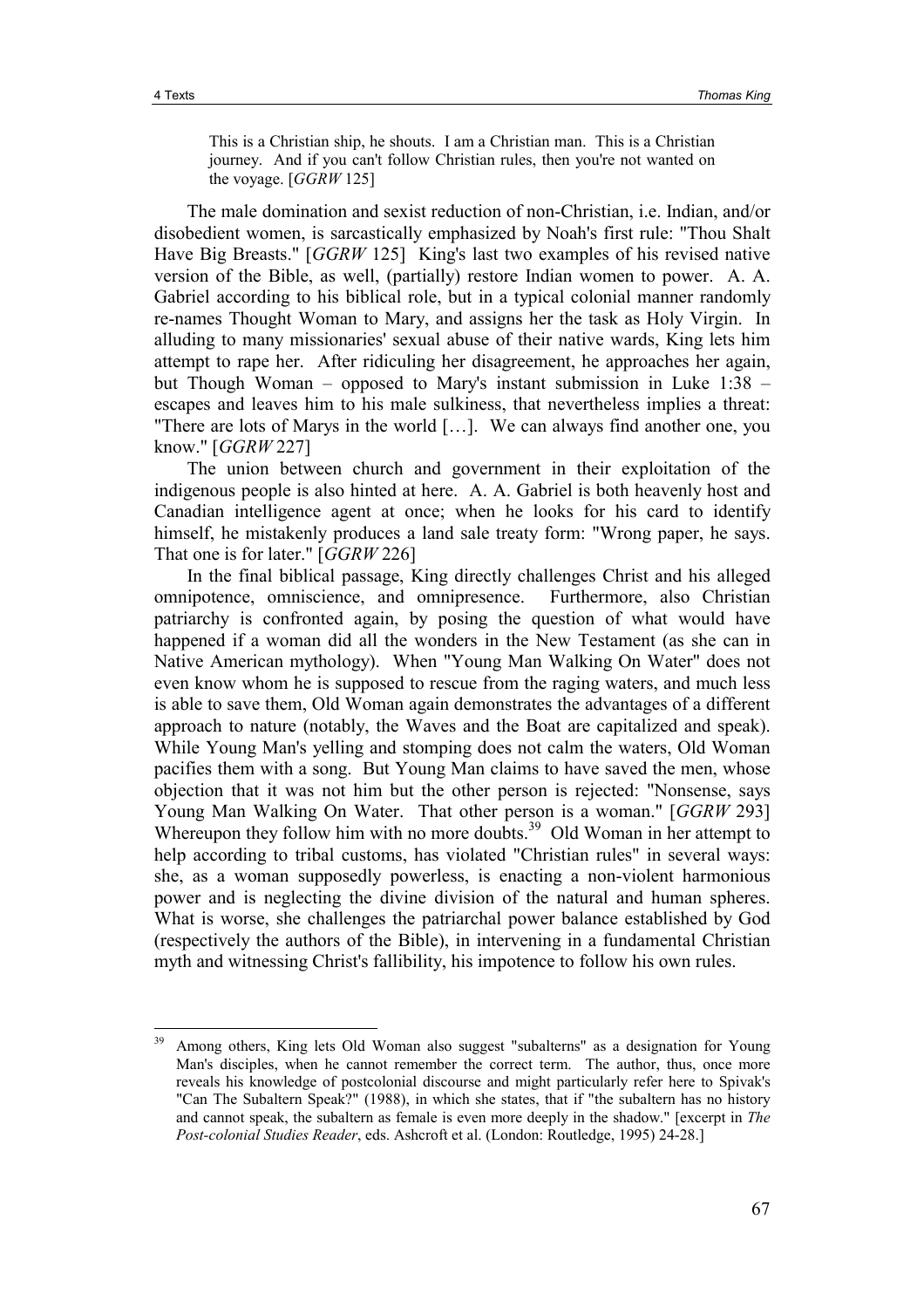Christian rules, says Young Man Walking On Water. And the first rule is that no one can help me. The second rule is that no one can tell me anything. Third, no one is allowed to be in two places at once. Except me. [*GGRW* 291]

### *4.4.2 (Post-)colonial Literatures, or: Moby-Dick meets Columbus*

His latter remark obviously refers to King's transgression as an author, who opposes classic Western literary conventions with his multi-layered, intertextual narrative that smoothly merges mythical and realistic spheres. Thus, he reflects tribal realities and beliefs that contrast not only Christian based literary but also political discourses. As the various Christian patriarchs in the novel demonstrate, any transgression of the rules and spheres will be punished. At the very border of King's mythical and realistic levels (one should understand realistic here always rather in the tradition of magical realism), where the four women leave the creation myths via a detour through canonical Western colonial literature and enter the historical realm, their transgression is punished, as well. At the end of every chapter, each of the four is captured and brought to Fort Marion, Florida, the historic site for Indian prisoners-of-war – controlled by General Pratt, the later 'father of Indian education.' While they are mostly charged simply for being Indian, they are symbolically punished for trespassing the boundaries to the 'real world.' Moreover, their arrest by white soldiers represents the intrusion of the Western colonizer into tribal mythology and religion, and their replacement with Christianity. The only way to escape from the prison is found in taking up the disguise of authoritative (white) colonialist male heroes: First Woman runs off with Ahdamn as the Lone Ranger and Tonto.

A similar analysis as of King's biblical revisions could be done with his subversions of canonical colonial literature, which ultimately serves the same objective: the revision of dominant discourses that plot the destruction of Native Americans. Following the focus of this paper, only King's rewriting of Melville's *Moby-Dick* shall be considered here shortly. An extensive in-depth examination of this topic has been provided by James Cox [cf. 231-237].

King is the third Native American author in this selection, who explicitly refers to *the* American novel of the 19<sup>th</sup> century that discusses imperialism and domination at length. However, as earlier mentioned, also Melville follows the literary mainstream in that his 'noble savages' are doomed. All non-white members of the Pequod's crew perish with the ship that embodies the "primeval Native American identity that Melville sees as a human rather than as a specific cultural or historical inheritance," [Cox 232] representing itself in the savagery of the whale hunt. King not only reverses the assumption of the doomed native by Changing Woman's survival of her encounter with Ahab, but also corrects Melville's polite neglect of the reasons why the Pequots are "now extinct" [Melville 104; note the same implied inevitability in Dr. Hovaugh's remark].

"She means Moby-Dick," says Coyote. I read the book. It's Moby-Dick, the great white whale who destroys the *Pequod*."

"You haven't been reading your history," I tell Coyote. "It's English colonists who destroy the Pequots." [*GGRW* 164]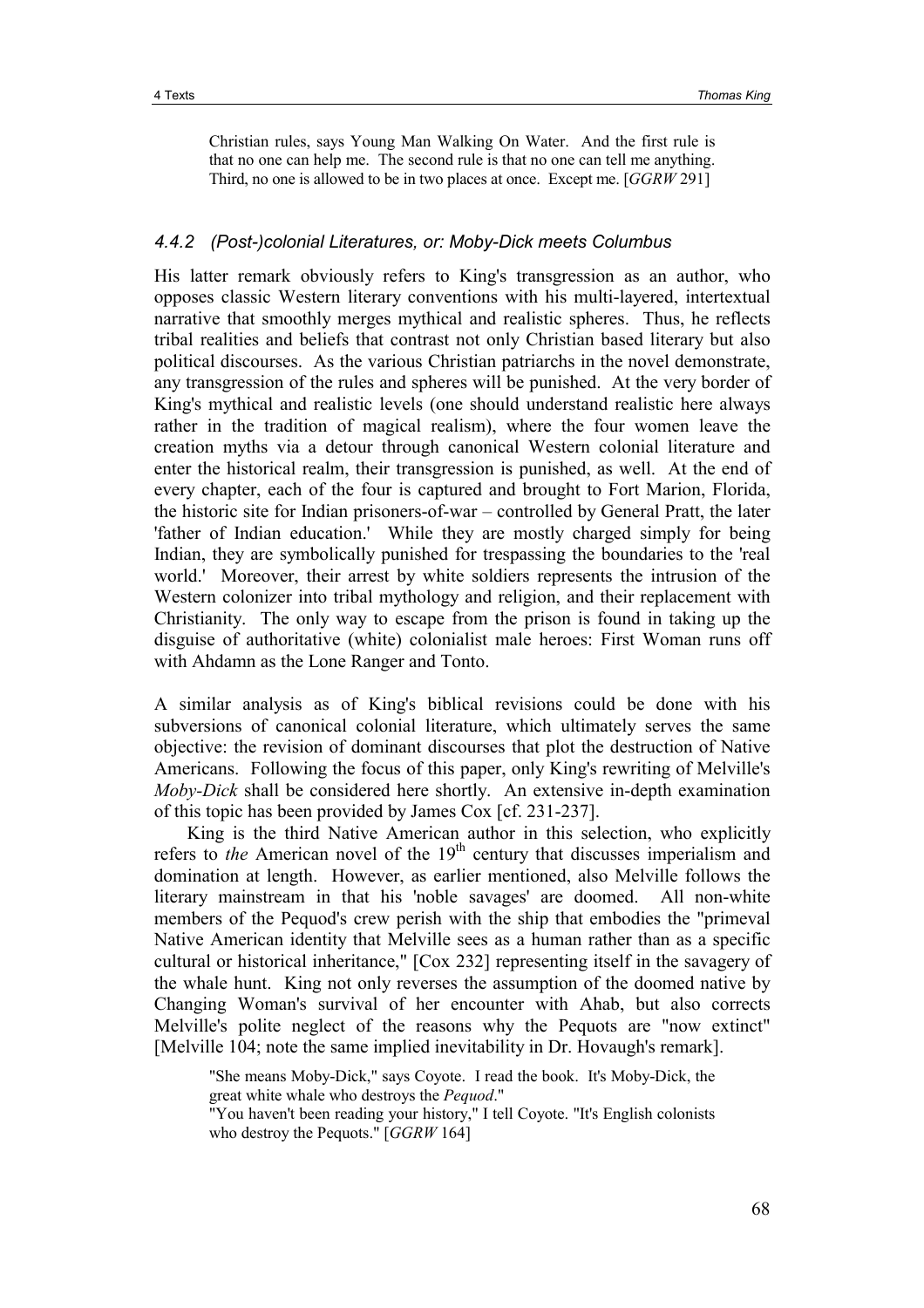Ahab (whose relation to Cotton Mather is referred to by Cox) resembles God in King's novel: "Just around the eyes," says Coyote, "he looks like that GOD guy." [*GGRW* 163] His crew is performing the same colonial naming as A. A. Gabriel later, alluding not only to Adam's naming and imposing his order upon nature, but also to Robinson Crusoe's naming of Friday, subduing the 'noble savage' under his colonial order. When Changing Woman requests a reason for the killing of the whales, Ahab/God answers: "This is a Christian world, you know. We only kill things that are useful or things we don't like." [*GGRW* 163]

King is not only subverting Christian colonialism, but simultaneously several other Western Christian discourses of domination, frequently opposed in contemporary (postmodern) literature: ecological exploitation, racism, sexism, and homophobia. For his Ahab attacks not the "great male white whale" Moby-Dick, but "Moby-Jane, the Great Black [Lesbian] Whale" [*GGRW* 164]. Again, the outcome in *Green Grass, Running Water* is rather positive for the quadruply oppressed character: after sinking Ahab's ship she swims with Changing Woman to "someplace warm."

Summarizing King's intertextual work with the Bible, Western literature, and pop culture, and tribal mythology, Cox concludes that:

King's revisionary narratives disable European/European North American narratives of domination and conquest that help to enact, enhance, and enable colonialism. [Cox 221]

The novel provides a mound of references, symbolisms, and allusions also on its realistic plot level, in which the author transports his approach successfully into a contemporary story. Left to interpretation would be his postmodern nameplay with many of his characters, e.g. Crystal Ball Cologne, the Italian actor in Indian roles; Dr. J(oseph) Hovaugh; Eli(jah), the prophet who foretold Ahab's death in both, *Moby-Dick* and the Bible, etc. Of course, the very subject of the present-day plot alludes to the biblical flood, as well as to native concepts of the destructive and recreative powers of water. Grand Baleen Dam, not only resembles a white whale but refers to the historic Great Whale energy project in Quebec, successfully fought off by local Crees.

The ultimate collapse of the dam takes place in 1992, the year of the Columbian quincentennial, $40$  highly symbolic therefore the three cars sailing across the water and crashing into the dam: "A Nissan, a Pinto, and a Karmann-Ghia." [*GGRW* 339] Cox is certainly right in connecting King's description of "things giving way, things falling apart" [*GGRW* 346] to Yeats' poem "The Second Coming," and King's other implicit reference, Chinua Achebe's classic

Anniversaries like the 'discovery' of the Americas or the U.S. independence, still (often unreflected) celebrate the colonial conquest and, thereby, the nearly extinction of indigenous peoples. Naturally, native authors seek to challenge the public on such symbolic dates. Sherman Alexie's *Reservation Blues* is also set in 1992 – the connection of Columbus and Christianity here indicated by the church choir members "Nina and Maria Christopher." [*RB* 160] Leslie Silko's as well intentioned originally to publish *Ceremony* in 1976, to counter "all of the rhapsodizing" and remind Americans that "this powerful nation they are celebrating was established on stolen land." [in Seyersted 24]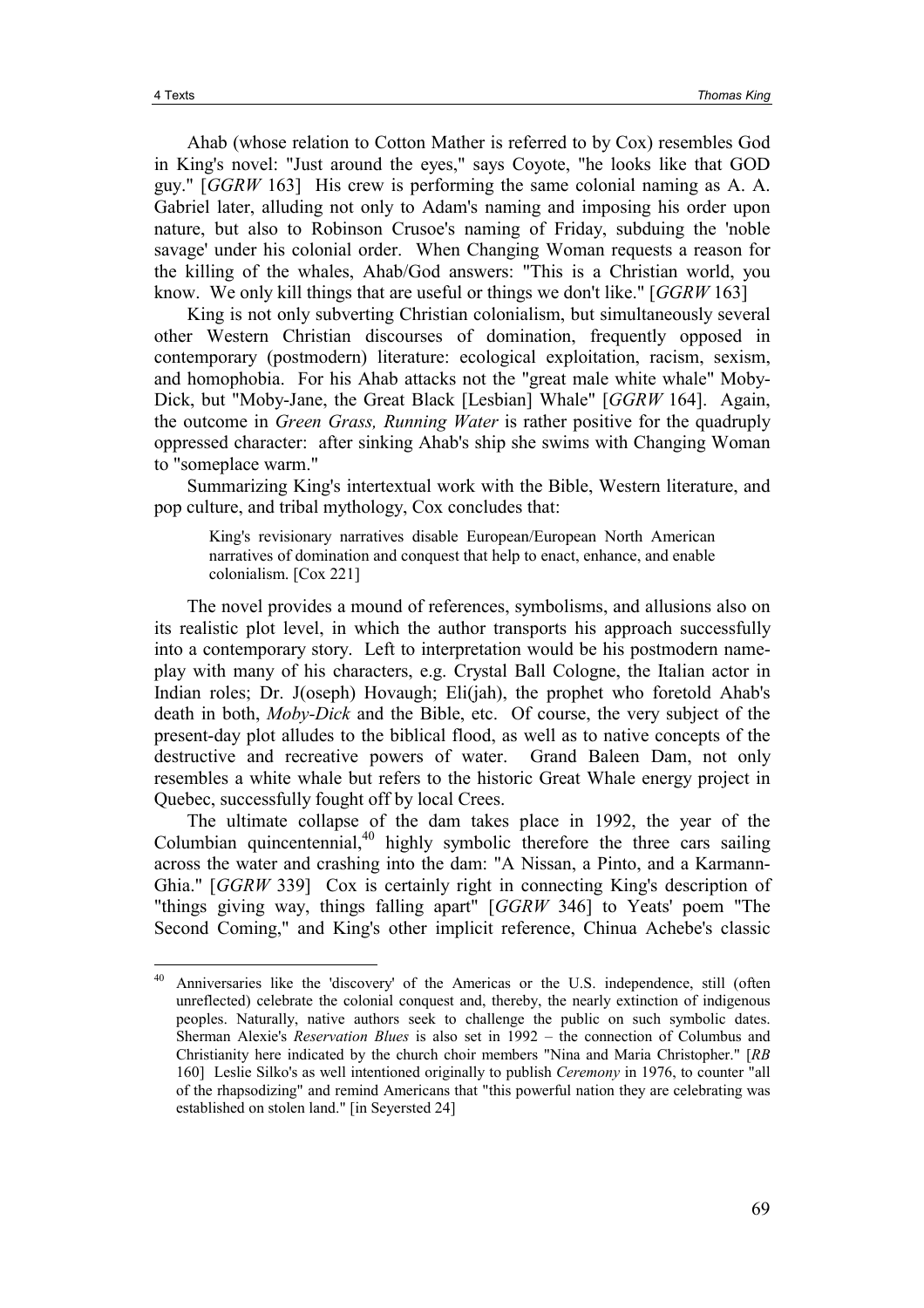novel of postcolonial rewriting of history from a native perspective. But whereas Yeats and Achebe describe an apocalypse, King's cars tumbling "over the end of the world" [*GGRW* 246] are already the beginning to a new story of creation, not doom.

King, thus, merges a postmodern notion of repetition and history as fictional with tribal circular time, in which stories are not fixed dogmas, but re-told over and over again and thereby subject to change: "There are no truths, Coyote." I says. "Only stories." [*GGRW* 326] In a convergence of oral tribal literatures with postmodern theory, the author attacks colonial narratives, as well as the histories of the colonizer, and the Christian meta-narrative itself. When Coyote insists on his biblical knowledge, he is rebuked by the narrator: "Forget the book," I says. "We got a story to tell." [*GGRW* 291] How post-colonial rewriting of history and sacred myths are connected, reports Edward Said in *Culture and Imperialism*. The controversial Smithsonian exhibition of 1991 that challenged heroic models of romanticizing U.S. history with its display of Native American degradation, was dismissed as un-American by conservative critics and politicians. Said explains their anger with the almost 'blasphemous' character of the exhibition's deconstruction of America's official image of itself and its national past:

Every society and official tradition defends itself against interferences with its sanctioned narratives; over time these acquire an almost theological status, with founding heroes, cherished ideas and values, national allegories having an inestimable effect in cultural and political life. [Said 314]

King challenges these very national myths along with their colonial biblical premises. Consequently, he over and over again parodies the Christian rules written down in Genesis and Deuteronomy, as Hogan's Michael Horse in *Mean Spirit*, who is also aware that "Christians [...] are accustomed to rules" [Blaeser 21] and therefore asks a priest about his new gospel: "Do you think I need more thou shalts?" [Hogan 358]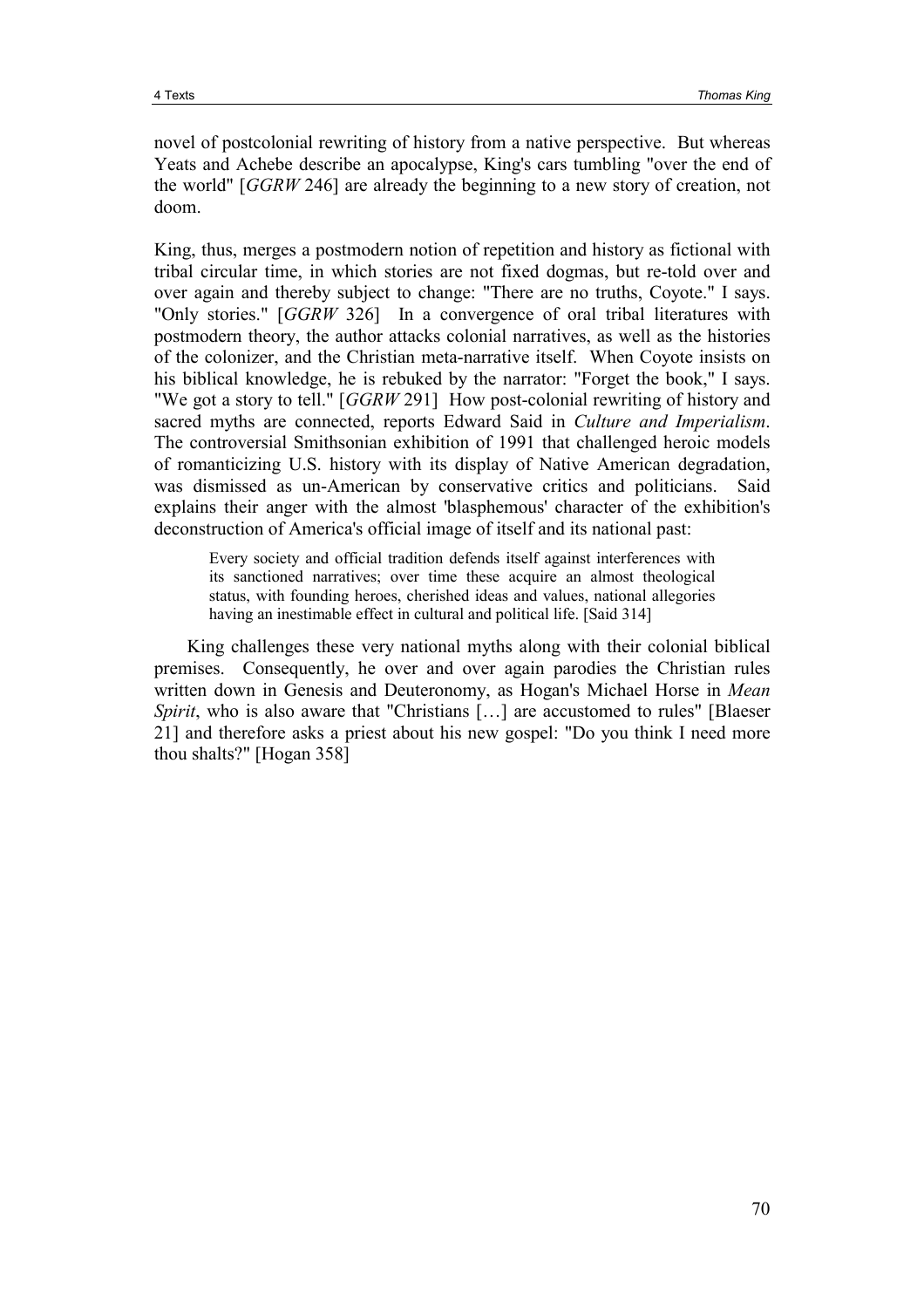# *4.5 "Father Arnold, we're not laughing with you, we're laughing at you": Sherman Alexie's Catholic Indians in* **Reservation Blues**  *(1995) and* **Indian Killer** *(1996)*

With Sherman Alexie's novels, this review of representations of Christianity in Native American fiction returns to its starting point: the culture of Salish speaking tribes in the northwestern United States. Exactly sixty years after the publication of McNickle's bleak depiction of the results of Catholic missionary work among the Flathead Indians, in which he discusses the possibility of rejecting Western religion and culture, Alexie takes another look at Salish Indians. The changes and prevailing attitudes in regard to Christianity and tribal life among them are, therefore, destined for comparison and critique. Alexie's different approach to the topic and his distinct literary representation of Catholicism on the Spokane Indian reservation (and in the city of Seattle) reveal an interesting development toward an acceptance, or rather appropriation, of Christianity among Native Americans. While some of his characters, as others in the fiction examined here, still search for an answer to *the* essential question of their bi-cultural life in contemporary America – "How can you go to a church that killed so many Indians?"  $-$ , others seem to have found an answer and solved this dilemma for themselves.

Alexie attempts to discuss this question in both novels in different ways. While the bleak murder mystery of *Indian Killer* fails to find an answer that allows the survival (in dignity) of Catholic Indians and rejects the modern white colonizer in a similar sense as McNickle's, *Reservation Blues* dares to have a laugh on white and brown Catholics, and offers some hope amongst all the "exaggeration of despair."<sup>41</sup> The authors takes a look at the historic aspects of missionary work – and the collective memory still haunting the Indians of the  $20<sup>th</sup>$  $century – as well as its contemporary (changing) representations.$ 

# *4.5.1 "Irony, a hallmark of the contemporary indigenous": Postmodern Irony and Satire in Alexie's Novels*

The quote from this chapter's title is taken from Alexie's story "Dear John Wayne,<sup>"42</sup> and mocks there a certain anthropological and general scholarly approach in Native American Studies, which worships its subject (or rather: object) of study but forgets the living human being behind it. However, as in most satirical statements, there is a kernel of truth in it. As demonstrated extensively with King's novel, *Green Grass, Running Water*, the tendency of a more ironic approach in American Indian fiction, which had begun in the 1980s,

 $41\,$ Since his first publications, Alexie has been the target of (more or less) academic native criticism. While accusing him of 'redsploitation,' the true concern was his deviation from a tradionalist definition of American Indian literature. A typical example would be Gloria Bird, "The Exaggeration of Despair in Sherman Alexie's *Reservation Blues*," *Wicazo Sa Review* 11 (Fall 1995) 2: 47-52. For a review of the debate's most prominent arguments and an excellent refutation of them, see Stephen F. Evans, "'Open Containers': Sherman Alexie's Drunken Indians," *AIQ* 25 (Winter 2001) 1: 46-72.

Sherman Alexie, *The Toughest Indian in the World* (New York: Grove Press, 2000).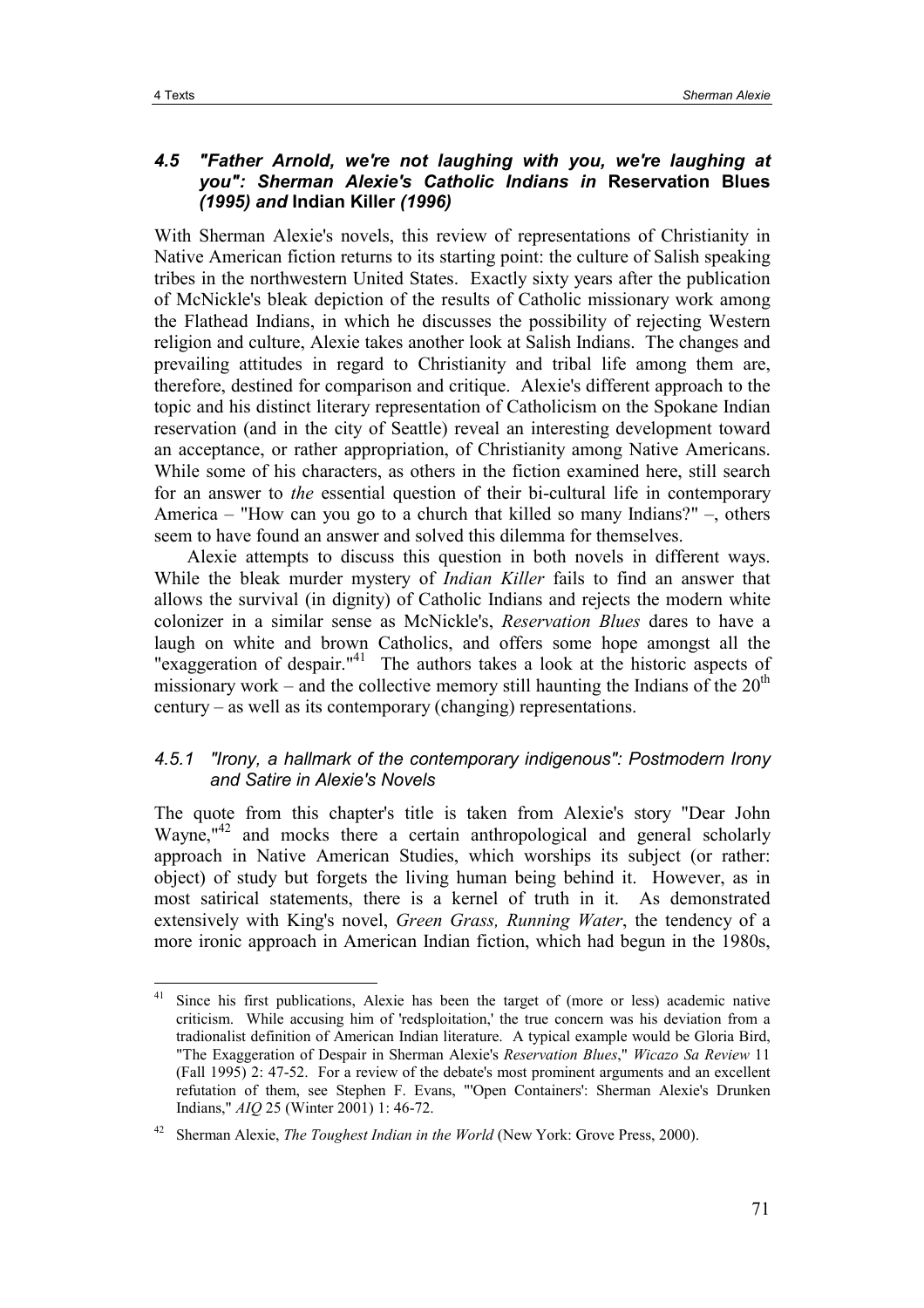is continued in many of Alexie's works. King's postmodern irony and intertextuality, although on a different level, are also major tools of Alexie's deconstruction of established notions of Christianity from a native perspective. Both authors, therein, distinct themselves from earlier works of the Native American Renaissance with their more dogmatic favoring of tribal traditions to contrast Western culture, and demonstrate a new artistic sovereignty even when confronting the most serious problems.

Although *Reservation Blues* is definitely making greater use of comic parody and irony, even the bleak *Indian Killer* – at the most sarcastic –, explains the function of Indian humor in modern Western society: "their laughter was a ceremony used to drive away personal and collective demons [...] always, they were laughing." [*IK* 21] That directly links his work to Erdrich observation of tribal humor, but also reminds of studies of Jewish humor in literature and daily life as a means of survival and strengthening of communities. In fact, Alexie's 20th century Catholic Indians in *Reservation Blues* have achieved more than that, they reversed the order of power and, thus, arranged themselves with a once antagonistic institution and are even able to teach it something about life:

Arnold's Indian education was quick and brutal. He heard much laughter. "Father Arnold, we're not laughing *with* you, we're laughing *at* you." He was impressed by the Spokane's ability to laugh. He'd never thought of Indians as being funny. What did they have to laugh about? Poverty, suicide, alcoholism? Father Arnold learned to laugh at most everything, which strangely made him feel closer to God. [*RB* 36]

Thus, Alexie's irony is not only his original invention, but rather overheard in reservation tavern gossip and downtown drunk's jokes. He also reconnects himself to traditional trickster figures and their ironic storytelling, in fact, he becomes a modern trickster himself. His ironic mocking and self-mocking is, therefore, not meant to put his fellow Indians down, but rather the

construction of a satiric mirror that reflects the painful reality of lives that have become distorted, disrupted, destroyed, and doomed by their counterimpulses to embrace or deny traditional Indian culture, to become assimilated to or resist absorption into white civilization  $-$  or both. [Evans 49]

The representation of Christianity in *Reservation Blues*, hence, is both funny and serious criticism. This novel about "an all Indian Catholic rock-and-roll band called Coyote Springs" [Alexie] introduces the reader to the problems of contemporary Indian youths on a reservation marked by poverty, unemployment, alcoholism, as well as tribal conservatism and obsolete Christian morals. Alexie challenges dogmatism and backwardness among his own people as well as the colonial history of the church and prevailing racist stereotypes.

Even Father Arnold realizes that the old Spokane Indians are more dogmatic than he is, as they confront the new rock band on the reservation:

The crowds kept growing and converted the rehearsal into a semi-religious ceremony that made the Assemblies of God, Catholics, and Presbyterians very nervous. United in their outrage, a few of those reservation Indian Christians showed up at the rehearsals just to protest the band.

"You're damned!" shouted an old Catholic Indian woman. "You're sinners! Rock 'n' Roll is the devil's music!"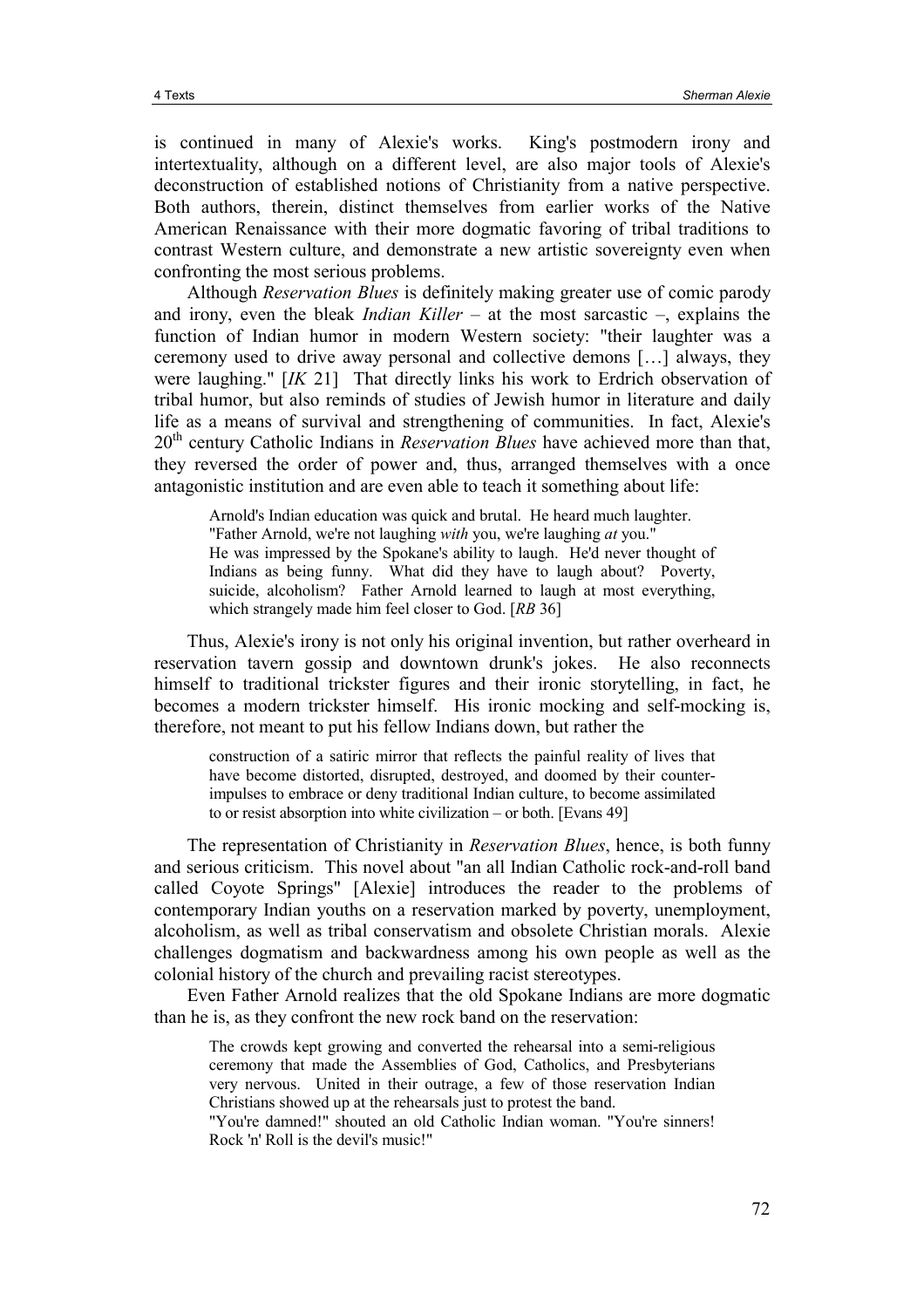"Damn right it is!" Victor shouted back and hit an open chord that shook the protestors' fillings out of their teeth. The Indian Health Service dentist spent the next two weeks with his hands deep in Christian mouths.

"No," the dentist had to say more than once to Catholic patients, "I don't think there's a saint of orthodontics." [*RB* 33f]

Obviously, the reservation is still heavily influenced by Christian teachings. Although the young Spokanes are "not really" Christians anymore, most of them were still baptized Catholic [cf. *RB* 46]. While Thomas (as implied by his name) has his doubts about the church, Checkers Warm Water, the Flathead girl, receives comfort and help from the Christian religion (see next chapter below). On the very first page of the novel, the dominance of the church is already established: the first buildings one passes on entering the city limits of Wellpinit on the reservation are "the Assembly of God Church, the Catholic Church and Cemetery, the Presbyterian Church and Cemetery." [*RB* 3] This setting resembles McNickle's description of the dominating mission church in his novel; obviously, Christianity had endured and prospered in the area during the last eighty years.

Times have changed, though. The understanding of a Christian congregation on an Indian reservation does significantly differ from McNickle's picture. Reflecting the syncretic approach in Momaday's and Erdrich's work, Spokane Catholics have incorporated the church well into their personal and tribal communal life. In both of Alexie's novels, babies are sung to sleep with traditional Spokane songs as well as Catholic hymns [cf. *IK* 13], even mixed for a change by Thomas' mother with "Broadway show tunes  $[\,\ldots\,]$ , which were quite similar." [*RB* 22] The Indian priest, Father Duncan, in *Indian Killer*, "wanting to be heard by every version of God, prayed in English, Latin, and Spokane." [*IK*  125] And Carlotta Lott, who reverses every stereotype of an Indian, reveals not only her Christian name but also her "real name", her Indian name: Carlotta Lott [*IK* 252].

The very church service in *Reservation Blues* differs notably from McNickle's description, where the priests hated the "pagan beliefs" and in their sermons threatened those who still clung to them with burning in hell [cf. *TS* 174]. Father Arnold, on the other hand, announces a tribal potluck dinner during mass and reminds Bessie Moses to bring her fry bread, "the best Catholic fry bread on the reservation." [*RB* 162] The Spokane Indian Christian Basketball Tournament is his concern too, especially since "The Presbyterians and Assembly of God really kicked our butts last year." [ibid]

These examples are all part of Alexie's attempts to create a more realistic picture of contemporary Indians, even in his ironic exaggeration. Stereotypes are subverted, countered, and re-applied by the dozen in his works. Father Arnold had come to the reservation, "expecting tipis and buffalo, since he had never been told otherwise. He was genuinely shocked when the Indians in his congregation spoke English." [*RB* 36] The exposure of prevailing stereotypes as a form of colonial dominance is Alexie's serious intention behind the laughs. In *Indian Killer*, the tone even drastically shifts and reveals the implicit danger of this practice. Moreover, also the new age (and sometimes self-imposed) stereotypes of Indians are attacked by Marie Polatkin, the young Indian rebel and Samaritan: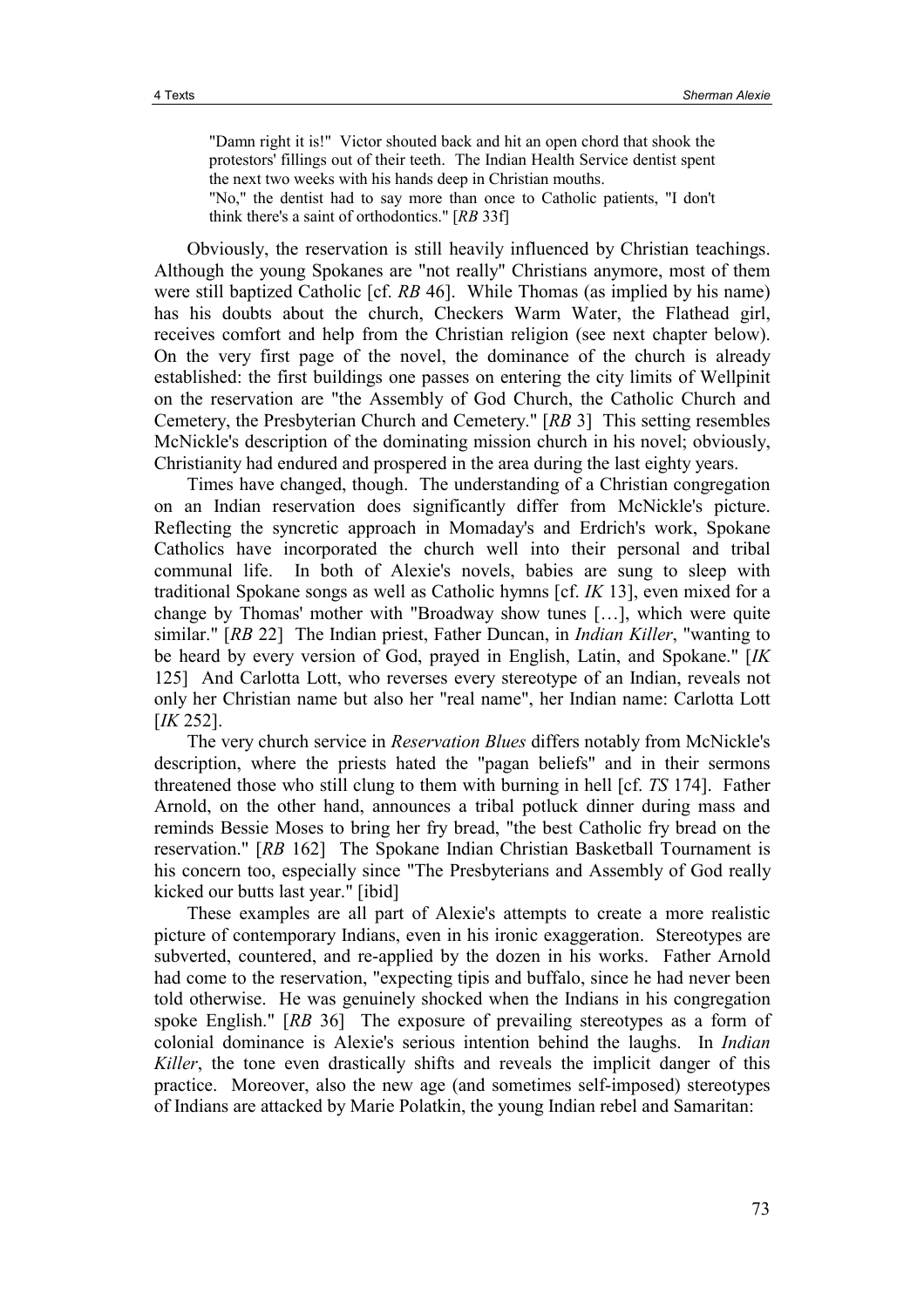$\overline{a}$ 

"I'm not an Indian warrior chief. I'm not some demure little Indian woman healer talking spider this, spider that, am I? I'm not babbling about the four directions. Or the two-legged, four-legged, and winged. I'm talking like a twentieth-century Indian woman. Hell, a twenty-first century Indian [...]." [*IK* 247f]

Prejudices separate Indians from white Americans, who still think first of "All that alcoholism and poverty, the lack of God in their lives." [*IK* 19] when meeting an Indian. Although Marie "was definitely not Christian"  $[IK 32]$  – for good reason, as shown below  $-$ , her speech in this regard has a similar function as Lester FallsApart's conversation with the police officer Peone. Here, not only stereotypes on both sides are revealed, but also the power of humor to connect different cultures and people:

"Catholic cops are funny," said Lester. "Yeah? Catholic Indians are funny." "There's lots of Catholic Indians." "There's lots of Catholic cops." The old man started to laugh again. Peone had to laugh with him. [*IK* 365]

The best illustration of Alexie's ironic reflection of tribally integrated Christianity is his hilarious 'borrowing' from the New Testament. In a similar manner as Thomas King, he reapplies a biblical story to a (contemporary) native context and, thus, subverts its original meaning. While the miracles performed by Jesus in the Bible were to prove his authority and the power of the only valid God, Thomas re-tells the story and admits the same authority to Big Mom (a mythical Indian medicine woman $43$ ), who prevents a "fry bread riot" and disclosures the miracle as mere arithmetic:

"But there is a way," Big Mom said. "I can feed you all." "How?" asked somebody. [...] "By ancient Indian secrets," Big Mom said. "Bullshit!" "Watch this," Big Mom said as she grabbed a piece of fry bread and held it above her head. "Creator, help me. I have only a hundred pieces of fry bread to feed two hundred people." Big Mom held that fry bread tightly in her huge hands and then tore it into halves. "There," Big Mom said. "That's how I will feed you all." [*RB* 302]

Alexie employs intertextual references in his postmodern native novels very much like King in his. Beside the Bible as a common subtext, he also reapplies characters and themes from American history, literature, and pop culture to revise official narratives that degrade Native Americans. His application of Western pop culture gained him criticism for selling his Indianness to the Western mainstream. But he does not. Alexie not only reverses many Western assumptions and idols in his native contexts, but also reflects realities of young Indians who grew up in a

<sup>43</sup> The same scene is reused in *Smoke Signals*, giving credits to Victor's mother, whose bread is "used for Communion back home. Arlene Joseph makes some Jesus fry bread, enit? Fry bread that can walk across water. Fry bread rising from the dead." [Sherman Alexie, *Smoke Signals: A Screenplay* (New York: Hyperion, 1998) 74f.]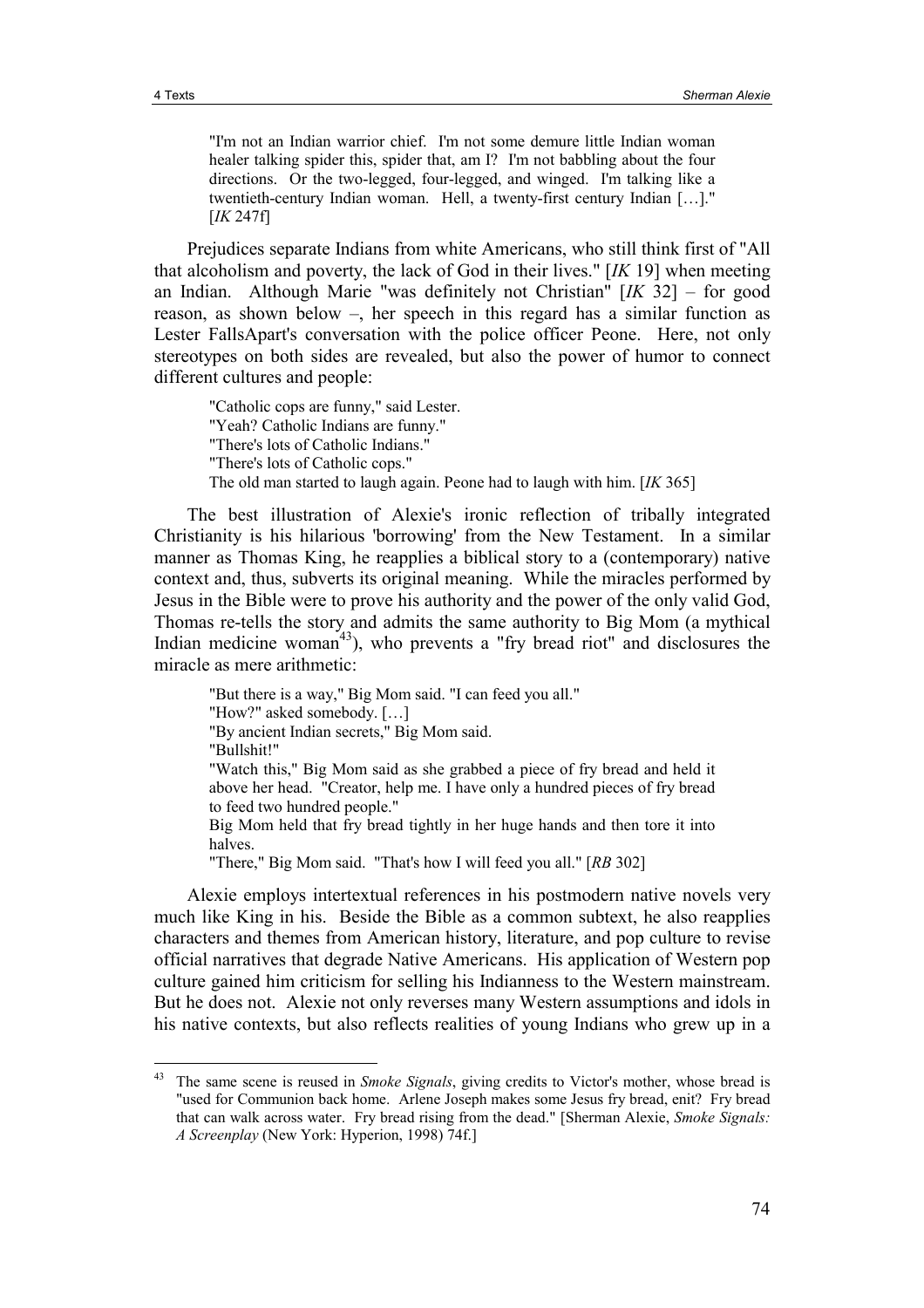very American  $20<sup>th</sup>$  century and not as warriors in the  $19<sup>th</sup>$ . Especially with his more recent texts, Alexie has deliberately turned to a representation of urban Indians, in opposition to 'classic' American Indian literature:

Sixty percent of all Indians live in urban areas, but nobody's writing about them. They're really an underrepresented population, and the ironic thing is very, very few of those we call Native American writers actually grew up on reservations, and yet most of their work is about reservations. [in Chapel]

Though he is generally right, I have to mention again that also Momaday, Welch, and Erdrich started to depict urban Indians in the 1990s. However, it is Alexie's very sense of honor and reliability that enrages him when reading works of and about alleged Indians:

I've been living in the city  $-$  Seattle  $-$  for five years. I live a very cosmopolitan life now. [...] To pretend that I'm just a rez boy is impossible. [in Chapel]

As his character Marie protests against prevailing stereotypes of Indians, he himself writes against a demand (and self-restricted definition) of "the cornpollen, four directions, eagle-feathers school of Native literature," [in Chapel] which sells out tribal spirituality as it mis-represents contemporary real Indian life. These are different, but at the same time, very similar distorted images as the ones in American histories and colonial myths, which are under attack in his books as well. In almost any of his poems and stories, he revises also white male heroes of Western pop culture, like John Wayne or the Lone Ranger. In *Indian Killer*, the protagonist, a Native American adopted by white parents, ironically bears the name of John Smith, which is not only a *very* white name but also the main hero in the history and myth of Pocahontas. More than appropriate an Indian's comment: "No wonder he talks to himself." [*IK* 219]

John (who also resembles Kesey's Chief Broom) is another Native American represented in fiction, whose mental health is affected by his life between the two worlds, the lost connection to his true identity, "an Indian without a tribe" [*IK* 35]. He is suffering from the same disease that plagued Archilde's nephews, Abel and Tayo, Pauline and Henry, and somehow King's four Indians who are locked up in a mental asylum. Obviously, a scholarly paper on Indian-White/Christian relationships could also focus on these metaphoric diseases and the various attempts to heal them. Modern native fiction can be as appropriately described as 'medical histories,' as they are characterized by Bevis as "homing" plots.

Other names are similarly ambitious: the two 'wannabes' in the novel, a fake-Indian writer and a professor of Native American literature, are given the names of Jack Wilson, the Christian name of Wovoka, the  $19<sup>th</sup>$  century leader of the Ghost Dance, and Dr. Clarence Mather, obviously referring to the Puritan theologian Cotton Mather. Both make a living from an alleged Indianness and a public interest in native spirituality and culture without paying attention or credit to the real Indians whose culture they exploit. Alexie identifies the same new 'enemy' of today's Indian in *Reservation Blues*. It is not only/anymore the church or government, but the  $20<sup>th</sup>$  century's colonizer: a white cop who claims Indian blood to get a job, the white girls who make 'tribal music' (promoted by their agents and producers of Cavalry Records, named after the true Indian killers, the Generals Custer, Sheridan, and Wright).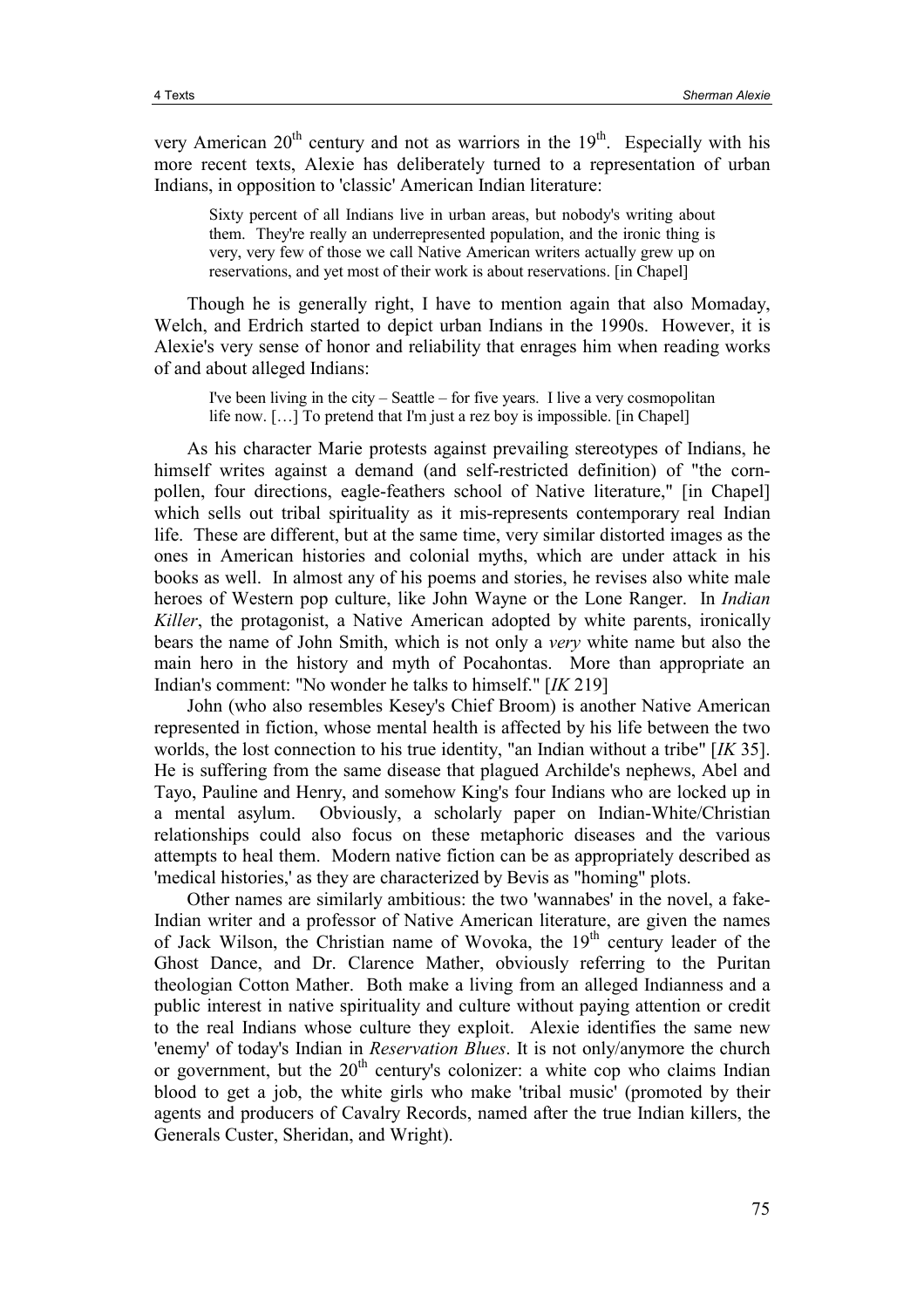Interestingly, Alexie also mixes Indian and Christian motifs in *Indian Killer*. When John binds Wilson and slashes him with a knife, John counts coup like a warrior, but also alludes to the biblical Cain, who is marked by God for the murder of his brother. Though John commits suicide in the novel, he cuts Jack Wilson's face, so that

"No matter where you go [...] people will know you by the mark. They'll know what you did. [...] You're not innocent." [*IK* 411]

Nevertheless, Alexie is not only engaging in an intertextual postmodern name play and breaks the boundaries of historic linearity (with blues singer Robert Johnson or Big Mom in *Reservation Blues*), but is also interested in a serious discussion of tribal and, especially, Christian history. Even though his approach is far from McNickle's historic realism, Alexie as well gives credits to history books in *Reservation Blues*, to ground his challenges with facts. In various dreams, the pan-Indian collective memory is trying to deal with its past. A recurring motif in the novel, for example is the Coeur d'Alene War of 1858, in which a tribal alliance suffered a bloody defeat by Colonel George Wright.

# *4.5.2 "Looking for a new name for God": (Indian) Christian Conflicts*

Alexie's direct confrontation of the Christian church and its history is another important aspect in both novels. Notably, he is considering Thomas' question "How can you go to a Church that killed so many Indians?" [*RB* 166] not only from a Native American perspective, but also from the clergy's side. In *Indian Killer*, it is represented by Father Duncan, a Spokane Indian minister, and by Father Arnold in *Reservation Blues*. Another church representative is present here by way of telecommunication: the bishop who obviously does not ask himself such a question, but stands for a continuous, ignorant, missionary approach:

"Father Arnold," the Bishop said, "I know it's never easy ministering to such a people as the Indians. They are a lost people, God knows. But they need you out there. We need you out there." [*RB* 267]

However, Alexie clearly distinguishes between the priests who work with the (or are) Indians and the higher clergy. Of course, we all know of recent official bishops' apologies etc., but he is probably right and more experienced in depicting the bishop's attitude as a general contrast to the people who share their life with reservation Indians. Duncan in *Indian Killer*, was literally 'sent into the desert' by his bosses, since he questioned the church's historic role too much and his "eccentricities had become liabilities." [*IK* 16] Father Duncan could not come to terms with his inner conflict of being Indian and Christian, in fact, he might be another 'crazy Indian,' whose mind could not bear the shame of his religion and discrepancy with his native identity.

Father Duncan introduces young John to these quarrels and the Christian mythology and colonial history. Already the boy recognizes the inherent discord: "Such violence, such faith." [*IK* 15] In a discussion of historic conflicts between missionaries and Indians, Duncan's dilemma becomes explicit: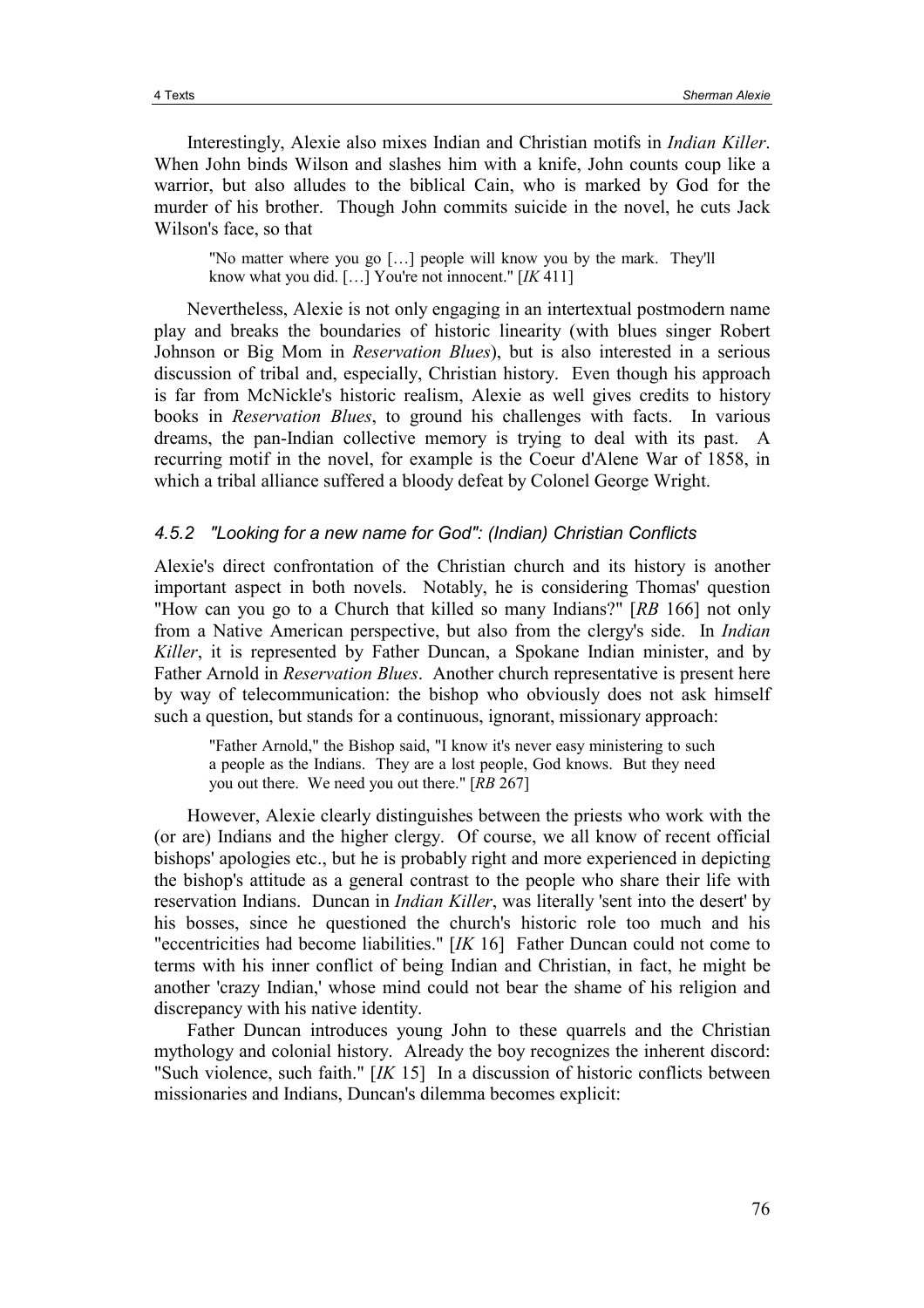As a Jesuit, he knew those priests were martyred just like Jesus. As a Spokane Indian, he knew those Jesuits deserved to die for their crimes against Indians. [*IK* 15]

Being aware of the fact that "white people killed most Indians" [*IK* 14], young John asks with the logic and instinct of the innocent child, if the wounded Christ on the cross was an Indian. Duncan's answer seems acceptable: "He wasn't an Indian," said the Jesuit, "but he should have been." [*IK* 15]

Later, the Catholic Father Duncan becomes John's spiritual guide as in traditional tribal constellations. John struggles with his identity (of which his Christian belief is part) until the very end, but he fails to solve the conflict, "knowing that he could not walk away from it, but knowing that Father Duncan had walked away from it." [*IK* 78] He likes to think that Duncan could do so, that he "knew everything" [*IK* 199] or might have found an answer to all questions in the desert. Thus, resembling not only Jesus' and Moses', but also Native American vision quests):

Father Duncan must have been on a vision quest in the desert when he walked to the edge of the world and stepped off. [...] Perhaps Duncan, as Indian and Christian, had discovered a frightening secret and could not live with it. Perhaps Duncan knew what existed on the other side of the desert. Maybe he was looking for a new name for God. [*IK* 17]

Alexie creates with Father Duncan a symbol for a heterodox, critical approach to Christianity that is needed also within the contemporary church. He is portrayed as walking, talking postmodern and postcolonial theory: doubtful about canonized narratives of history, even reading "books backward" to work his way to the beginning, an "eccentric" (i.e., off-center of a dominant discourse) and intertextual and hybrid artist (incorporating traditional Spokane images in his contemporary paintings).

His and John's conflicts with the church are mirrored in Alexie's other Indians. In both novels, Spokanes have experienced a shocking incidence of Catholic ignorance: a book burning which included Salinger's *Catcher in the Rye* as well as *101 Great Tricks of the Master Magician* [cf. *IK* 32 and *RB* 146]. For Thomas Builds-the-Fire and Marie Polatkin that was the final impetus to drive them away from the church. Though one might say that Salinger was on many other indexes during the 1950s as well, and Alexie depicts an event of the past, it must not be forgotten that he is writing of the late 1970s and similar campaigns were reported e.g. in 2001 when Christian fundamentalists protested the movie *Harry Potter* for its positive image of sorcerers and heathen magic.

In *Reservation Blues*, a great deal of the young Indians' quarrels with Christianity is placed into Chapter 5, introduced by the lyrics to an Alexie song titled "My God Has Dark Skin," which lists historic crimes of missionaries still present in the collective memory of many Native Americans today. However, its message remains ambitious. Does the singer imply a turn towards native religions or, like Father Duncan's attempt, a re-reading of the Christian God? A motif common in post-colonial and ethnic literatures is brought up in this context by Checkers Warm Water: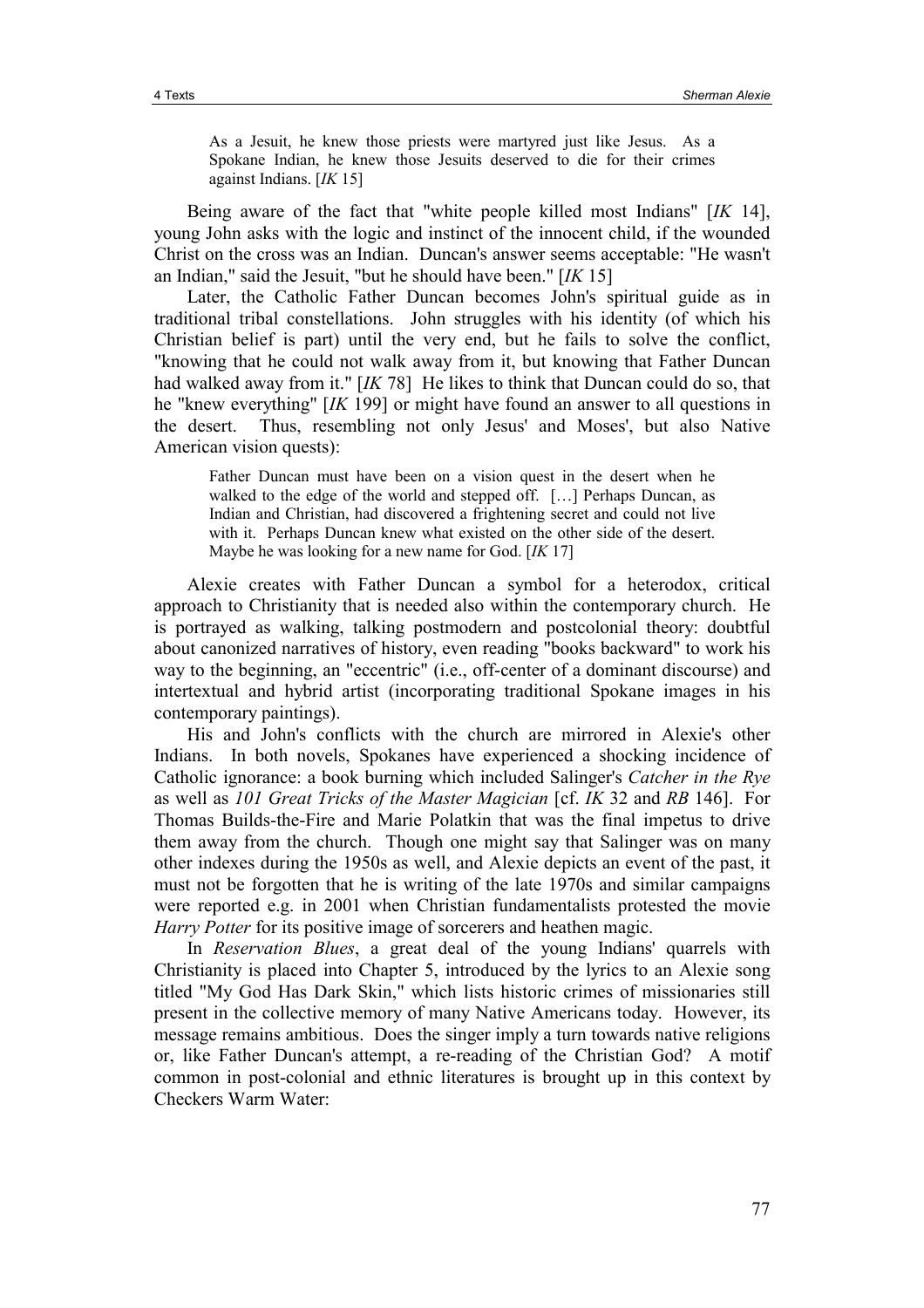"I wanted to be as white as those little girls because Jesus was white and blond in all the pictures I ever saw of him."

"You do know that Jesus was Jewish?" Father Arnold asked. "He probably had dark skin and hair."

"That's what they say," Checkers said. "But I never saw him painted like that. I still never see him painted like that." [*RB* 141]

Alexie carefully structures his chapter on the individuals' experiences with the Catholic church. His writing method borrows from cinematic techniques by juxtaposing concise flashback scenes with present dialogues. So is the book burning paragraph an illustration to Chess Warm Water's *Gretchenfrage*, which Thomas honestly answers: "Yeah, I pray [...] I'm a recovering Catholic." [RB 146] He, as most Spokanes, was baptized Catholic but has his doubts now.

Also the following flashback precisely adds to and contrasts its preceding scene, which ends with Chess's remark on the beauty of the reservation and Thomas retort: "You haven't seen everything." [*RB* 147] The paragraph on Victor Joseph's childhood, demonstrates that the compulsory hair cut for Indian children from the song above, has been abandoned only for a few decades. Moreover, he is the one most seriously affected by the Christian church, since he was obviously sexually abused in Mission School when he was nine years old [cf. *RB* 147f].

Alexie here also includes the connection of fear and Christianity, common to the criticism of all American Indian novels examined in this paper. Young Joseph nods to the priest's questions if he was afraid of him and God, which brings a smile to the missionary's face. Fear as a powerful tool in the hand of the Christian colonizer is the subject also of Father Arnold's dream in the same chapter. Interestingly, it is again the white man who is plagued by the church's history in a nightmare. His dream refers to the historic Marcus and Narcissa Whitman, Presbyterian missionaries who were working with Cayuse and other local tribes in the area since 1836 [cf. Hirschfelder and Molin 321f]. Alexie's Father Arnold doubts his relevance and ability to reach his Indian congregation (a job he does perfectly well, as seen before). Like Momaday's or McNickle's priests, who felt lonely in a 'wilderness of heathens,' he cannot fulfill the bishop's doctrines: instead the Indians in his dream ignore him and practice their old religion.

In an impressive turn (resurfacing almost identical in *Indian Killer*), the Whitmans come to his help, bringing along black boxes that are silencing the congregation. "*Children*, the Whitmans said, *you shall listen to Father and believe*." [*RB* 164] The colonial practice of domination is perfectly demonstrated in this one sentence: denigration, terror, and a demand for unquestioning belief and obedience. The Indians are told that the boxes would contain smallpox, a disease that killed half of the neighboring Coeur d'Alenes during the last century. The Whitmans explain it would be "the only way to get them to listen," [*RB* 165] which leads into a theological dispute with the disagreeing Father Arnold:

*But its wrong. We should teach them through love. Don't be such a child. Religions is about fear. Fear is just another word for faith, for God.* [*RB* 165, italics original]

And, in a way, he is right since the Old Testament calls for unrestricted obedience: "what does the LORD your God ask of you but to fear the LORD your God [...] and to observe his commands and decrees. [Deut 10:12-13] These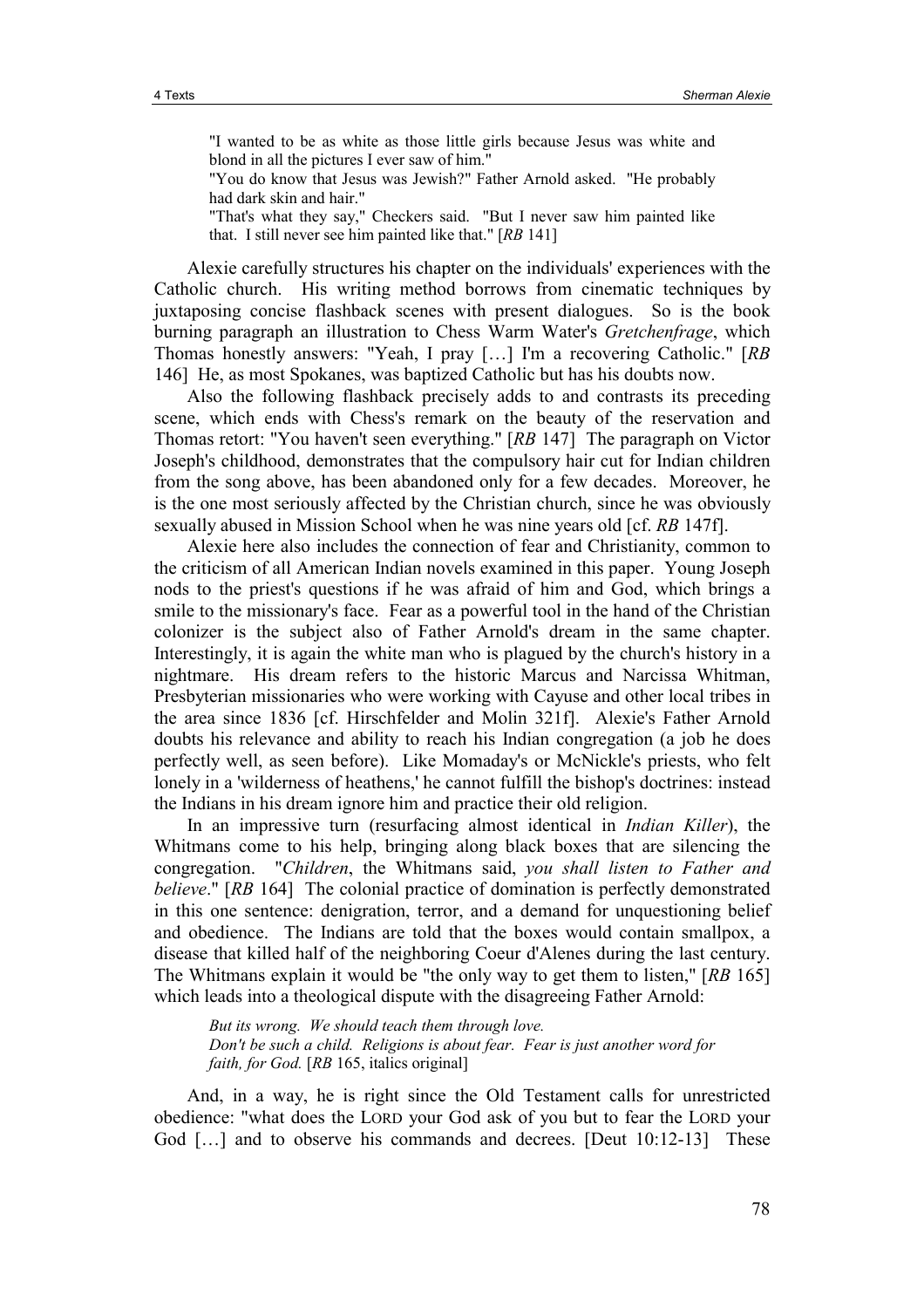$\overline{a}$ 

commands are 'updated' by Thomas, who has re-written them from a native perspective as "The Reservation's Ten Commandments as Given by the United States of America to the Spokane Indians." [*RB* 154] With a terrific, pointed sarcasm, Alexie shows here the inseparability of church and state in blending the Ten Commandments with federal crimes and bureaucratic mistreatment of Indians in the past and present.

The radio talk show host Truck Schultz, in *Indian Killer*, serves as a kind of conservative *vox populi* who conveys stereotypes and political assumptions from times, obviously not long gone. He is the one relating the story of the Whitmans in this novel, but with a completely different notion. Although speaking in the past tense, he does talk about his (and others') attitudes of contemporary Indians:

The Indians were Godless people. They were savages, folks. Let's not deny it. Let's not pretend to be politically correct. Oh sure, a few enlightened Indians did convert to Christianity and lived full lives, but their fellow tribal members often butchered them. [*IK* 345]

He also talks about an "effort to save the Indians from themselves," [ibid.] when referring to children sent away from their parents to missionary boarding school. The irony that Alexie applies to his character's speech resembles McNickle's, but in their continued existence Truck's remarks prove to be dangerous. They are certainly welcomed by radical whites, as the family of the murdered David (also his brother, Aaron, was given a name from the Old Testament!). Truck combines prevailing arguments against judicial and financial privileges for native peoples, and also denigrates tribal religions as "primitive" and "superstitions." He connects the historic incidence of the Whitmans' murder<sup>44</sup> to the present and accuses Indians to have committed the murders:

And now it's happening again. Despite all we have done to help the Indians, they have refused to recognize it. They have refused to recognize how well we have educated them, how well we have fed them, how well we have treated them. To this day, they have responded to our positive efforts in the only way they know: violence. [*IK* 346]

Obviously, his racist remarks and accusations contrast with the opening discussion between Father Duncan and John about faith and violence in the church's history. Despite the positive examples of critical Christians that Alexie provides with Father Arnold in *Reservation Blues* and Father Duncan in *Indian Killer*, or even the benevolent modern intellectual colonizers Wilson and Mather, the populist chauvinist Truck Schultz gives a voice to the political assumptions of many Americans. His support of termination policies and ignorance of colonial history and the conquest of America, is met by well-known arguments comparing to Indians as "four-year-olds" and weighing "God-fearing-white men" against "Godless heathens." [*IK* 208f] Though condensed in one fictional character, these ideas still are, unfortunately, not an invention of the author.

In his works, Alexie takes a stand against such ultra-conservative positions, and by depicting contemporary social conditions and reviewing history from a

By a group of Cayuse in 1849, in retaliation for increasing numbers of whites in the area and for not preventing or even causing a measles epidemic. [cf. Hirschfelder and Molin 322]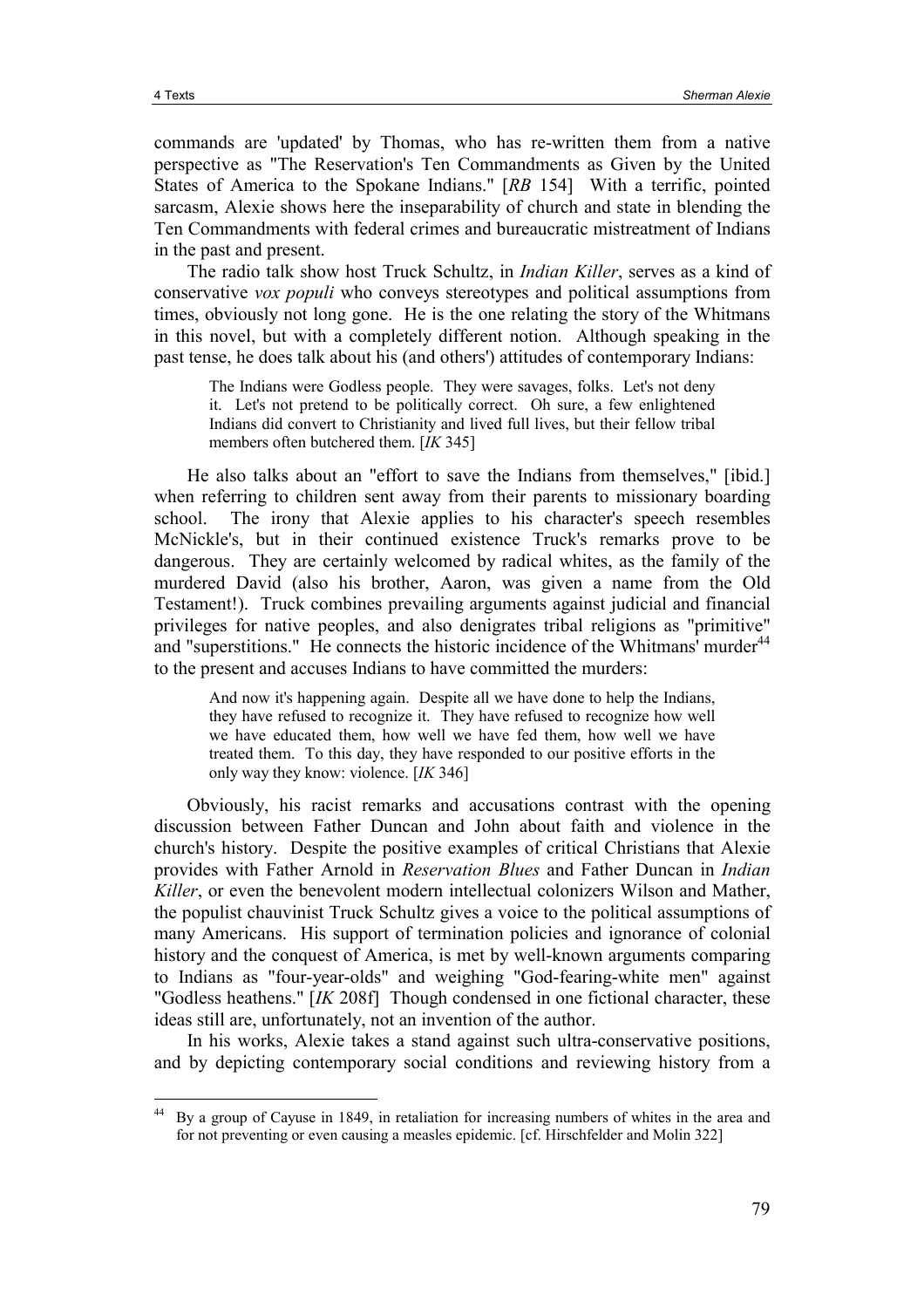native perspective, explains why "Indians were always protesting something." [*IK*  33] To counter "God-fearing-white men" like Truck, he incorporate characters like Marie Polatkin (who bears the name of a famous  $19<sup>th</sup>$  century Spokane chief and warrior), a rebellious Indian, who shows no fear and disobeys the colonizer's commands of Deuteronomy.

However, though she is "definitely not Christian," other  $20<sup>th</sup>$  century Indians are. Alexie closes his review of Indian-Christian relations in *Reservation Blues* (the chapter, "My God Has Dark Skin," is not accidentally placed in the very center of the novel) with a discussion of the essential question, brought up by Thomas: "How can you go to a church that killed so many Indians?" [*RB* 166] Though Chess agrees that the "church has a lot to atone for," Thomas doubts that is ever going to happen. He cannot believe in a God that did not prevent the genocide of American Indians, world wars (and U.S. Republicans):

"Sometimes the devil is easier to believe in, enit?" "Really. How do you explain all that? How do you explain all of the murdered Indians?" [*RB* 166f]

Chess does not have an excuse, but she shares her conviction that allows her as an Indian to believe in the positive Christian ideas exemplified in Jesus Christ. She can list as many good Christian people as Thomas evil, and arrives at a similar solution as Lipsha in *Love Medicine*, it is up to the individual:

"There's good and bad in the world. We all get to make the choice. That's one of the mysteries of faith. [...] Don't you understand that God didn't kill any of us?" Chess asked. "Jesus didn't kill any of us." "But they allowed it to happen, enit?" "They didn't allow it to happen. It just happened. Those soldiers made the choice. The government made the choice." [167f]

Chess has found her very personal arrangement with the church and its history, and is able to profit from her faith. Thomas, as Lipsha, still has to fill a spiritual void. His (sometime comic) efforts to be a real Indian, expressed in his storytelling, only inadequately cover a general problem: raised as an Indian in modern  $20<sup>th</sup>$  century America, he is neither "really" a Christian nor is he part of a traditional tribal culture. In his sweatlodge dream (during mass in church) he admits: "*I don't have any traditional songs. I don't even know if I belong here.*" [*RB* 178]

Again, others do know where they belong. Father Arnold is given a dreamcatcher by "the oldest Spokane Indian Catholic," [*RB* 250] decorated with rosary beads – a symbol of practiced religious syncretism. However, though he represents a progressive white Christian who admires the present while other "priests would have dismissed [it] as Indian mysticism or mythological arts and crafts,"  $\text{[ibid.]}$  Arnold – as well as Father Duncan – fails in solving the conflicts between his faith and work with Indians. He has lost his direction, as McNickle's and Momaday's priests before, only at first sight giving up his position because of loving Checkers. Indeed, he loves too much, but the Indian people as a whole, which is opposed to his duty as missionary among a supposedly "lost people."

Alexie, thus, offers no general answer to the problem posed in his novel and this paper. He discusses the matter, but does not argue for one side. In his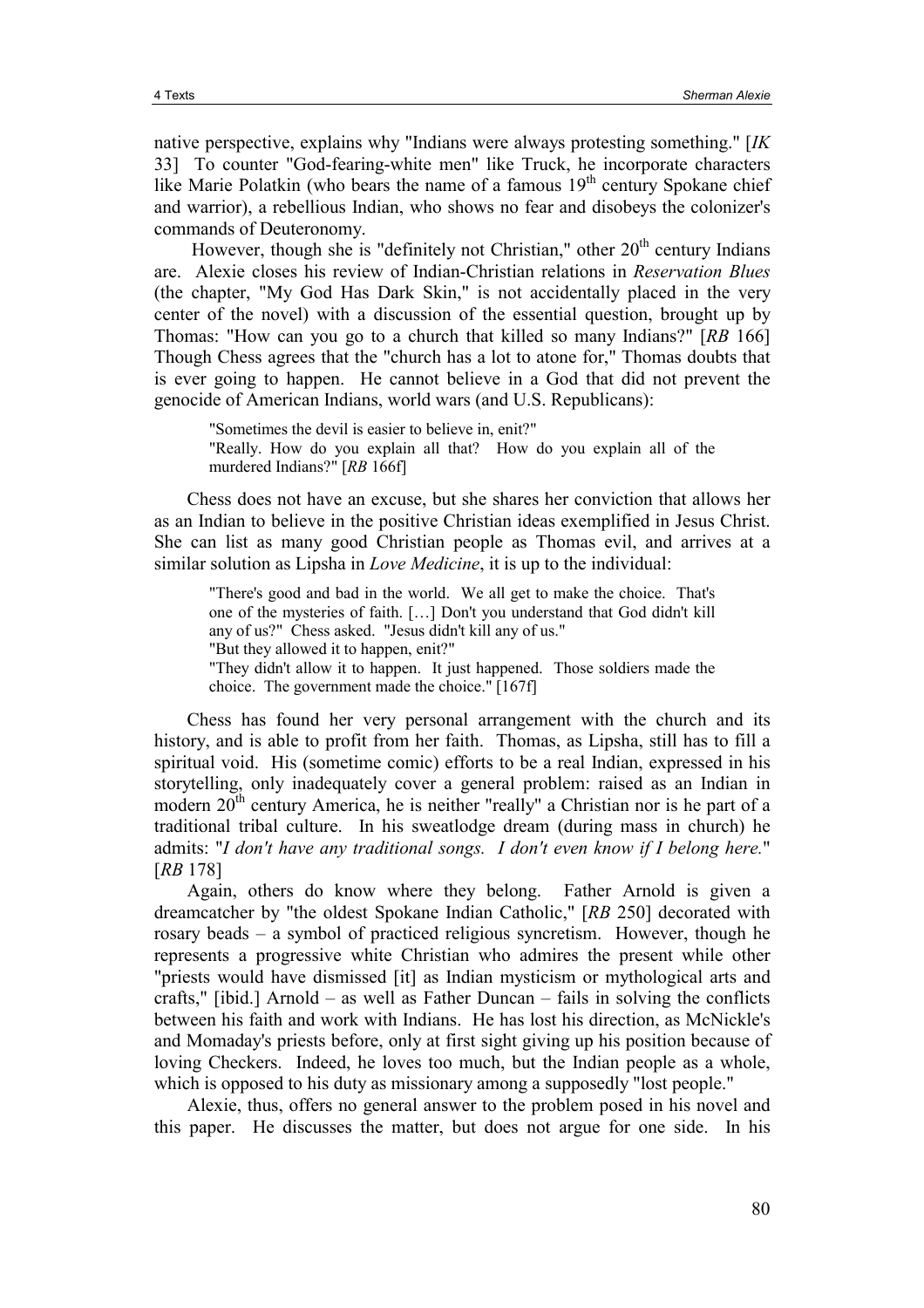perception, neither orthodox traditionalists nor Catholics are able to provide guidance for young Indians today. The band's members are driven away from the reservation and Junior even kills himself (as John in *Indian Killer*), as they face protest from all sides:

The very traditional Spokanes carried signs written in the Spokane language and chanted things in the Spokane language, too. But they all sounded pissed off. The Indian Christian signs read COYOTE SPRINGS NEEDS TO BE SAVED and REPENT, COYOTE SPRINGS, REPENT! while the nonsecular signs said COYOTE SPRINGS CAN KISS MY BIG RED ASS. [*RB* 263]

Alexie probably incorporates personal experiences as a controversial author here, as well as a Catholic Indian, matters which he tries to come to terms with in each of his works. As there is no instant answer for any Christian on how to life his or her life, there is certainly no general guide for Christian Native Americans, or, to quote one of Alexie's Indian characters:

"Hey, [...] what the hell do any of you know about being Catholic? You have no idea how hard it is." [*RB* 293]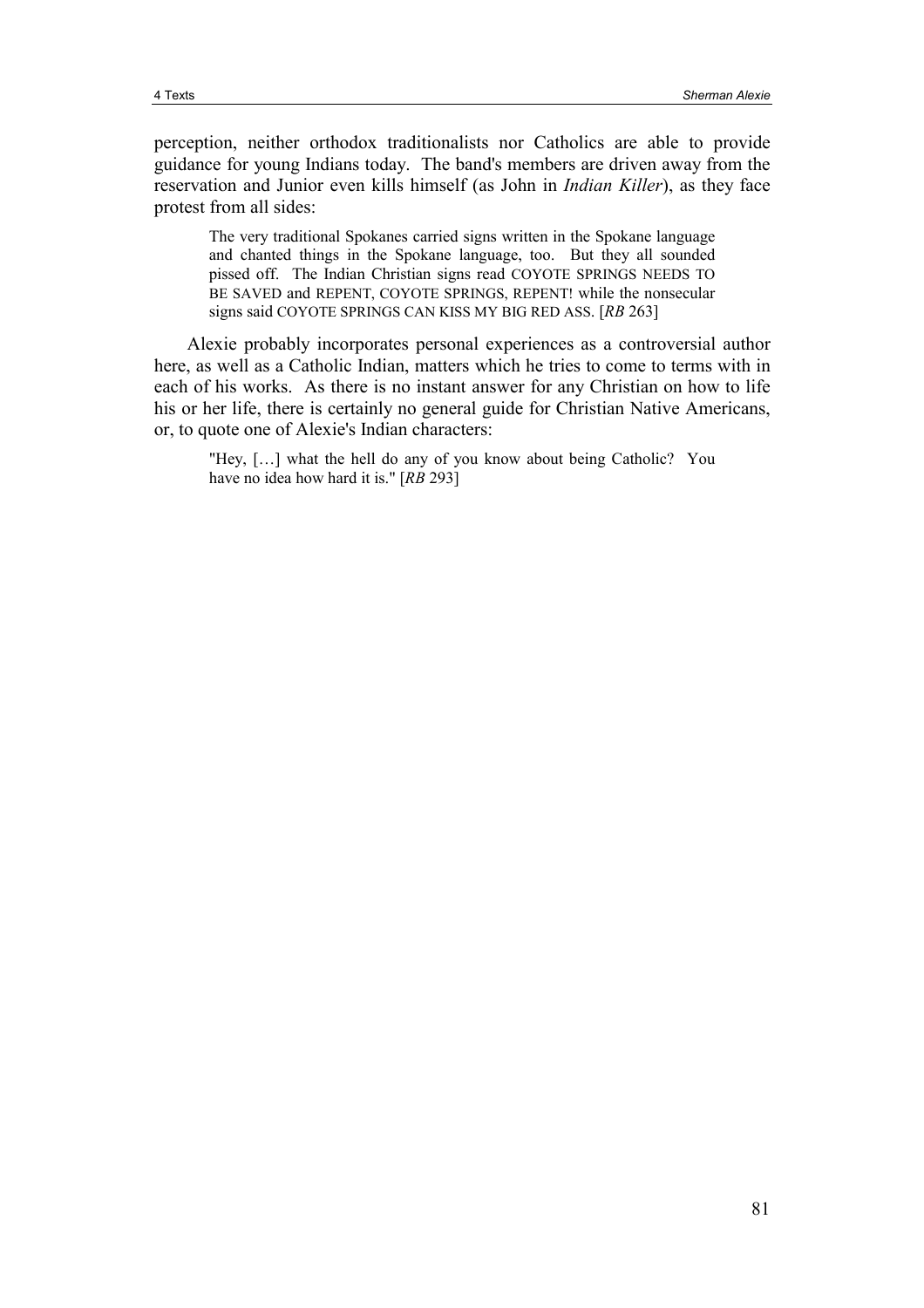# **5 Conclusion**

The five writers primarily examined in this paper, display a great variety of literary styles and approaches, as well as in their consideration of Indian-Christian conflicts. Especially in recent years, the growing numbers of native authors have produced so many diverse works of fiction (and poetry, drama, film), that a general academic classification becomes an increasingly difficult task. On the one hand, this is evidence of the advanced literary capabilities of contemporary Indian writers, who are no longer restricted to narrow models of Native American fiction and outgrow the separating category of a 'minority literature.' On the other hand, despite their diversity, the examined novels display also common features and patterns, as well as a general trend of development in regard to their discussion of Christianity.

The evolution of American Indian novels from a native social criticism towards a tribal postmodern irony also affects the representation of Christianity. Whereas earlier authors only occasionally employed biblical motifs, later works show deliberate (re-)applications of Christian myths and Western canonized literary and historiographic narratives to challenge dominant discourses of oppression by re-reading and re-writing them from a native point of view. Moreover, despite their choice of the novel as a form of expression (many authors, however, started as poets), all writers also attempt to redefine the genre, whose origins (*Robinson Crusoe*) as well as later representations (*Heart of Darkness*) Edward Said indivisibly links to colonial conquest:

Without empire, [...] there is no European novel as we know it, and indeed if we study the impulses giving rise to it, we shall see that far from accidental convergence between the patterns of narrative authority constitutive of the novel on the one hand, and, on the other, a complex ideological configuration underlying the tendency to imperialism. [Said 69f]

This explains the unique structural incorporation of tribal oral literatures by Momaday, Silko, and Erdrich, as well as postmodern deconstructions of Western form and contents in King's and Alexie's works. Interestingly, though also influenced by other postmodern fiction, compared to these, native writers seem to have defined a more optimistic variant of such an approach. As demonstrated in this paper, a general characteristic of contemporary American Indian fiction is an increasing use of humor, irony, and playfulness. My findings are supported by Owens and Momaday, who also observe a growing confidence and new maturity of American Indians and their writing [cf. Schubnell 190].

At present, however, the situation of a majority of Native Americans is marked by tremendous social problems, which George Tinker describes as "part of the legacy of the missionary tradition and its participation in the conquest of Indian peoples."

That traditional values and spiritual strengths continue at all is a testament to the endurance and will to survive of our tribal nations. Yet native peoples have not survived intact. Each of our reservations or urban Indian communities is consistently plagued with individual and community dysfunctionalities that eat away the well-being of the people. [Tinker 177]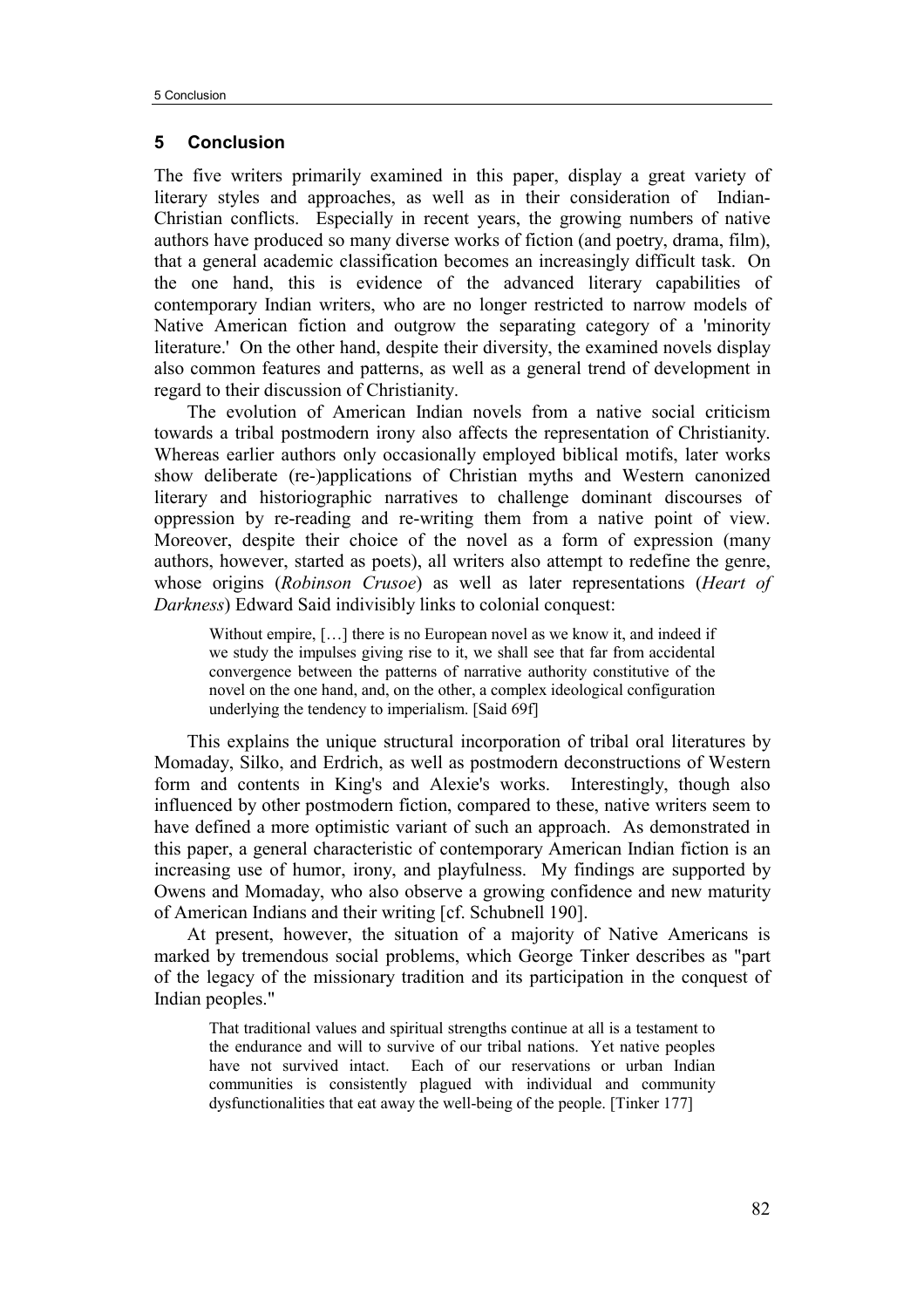From McNickle's first novel to Alexie's recent works, native authors have been trying to critique the Christian church as a representative of Western colonization from the perspective of the  $-$  for a long time silenced  $-$  colonized indigenous people. In contrast to earlier Christian pamphlets by Indians or later assimilationist novels, all works considered here show a distinct critical approach to the religion that sanctioned and supported their attempted extinction. However, this does not necessarily mean that all writers reject Christianity and favor exclusively tribal religions and ways of life as an alternative. Their characters (and the authors themselves) are ambiguous about both, tribal and Christian beliefs in the  $20<sup>th</sup>$  century. Although many try to reconnect to their lost heritage, native customs and religions in their view have to be adapted to the requirements of modern Western society, of which they are a part.

Syncretic religions and systems seem to be offered as a solution and practicable way by many authors. Nevertheless, the history of Indian-Christian conflict is a present element of their self-perception as Christians and/or American Indians. For example, the deliberate destruction of families and communities by missionaries and their churches, often in alliance with the government has been a major point of criticism in all considered works. The authors rightfully hold also the missionary efforts of the past responsible for the alienation and shattered identities of their protagonists. Whereas "the commitment beyond the self  $[\dots]$ lies both at the heart of the Christian myth and, very crucially, at the center of the American Indian tribal community" [Owens 197], practical history of colonization and present imperialist ideology has proven contrary. Hence, as Williams Bevis observes, in many Native American novels,

Indian "homing" is presented as the opposite of competitive individualism, which is white success  $[...]$  These books suggest that "identity," for a Native American, is not a matter of finding "one's self," but of finding a "self" that is transpersonal and includes a society, a past, and a place. [They suggest] a tribal rather than an individual definition of "being." [Bevis 585]

Bevis's definition also explains the revival of tribal philosophy and spirituality reflected in contemporary fiction. Steve Talbot comments on these recent developments: "Religion, whether pluralistic or syncretistic, has now been given a decidedly traditionalist emphasis and has become the foundation of the Native American cultural renaissance." [in Champagne 683] However, both do not contradict the continuing existence of Christian religions among American Indians. As all ceremonies and customs, Christianity has been and will be subject to change and, thus, can be incorporated in a native revival, as well. This is one of the main messages implied in the works of the 1960s and 70s by Momaday and Silko, as well as recent fiction by Erdrich and Alexie.

The inevitable inherent conflict of Christian Indians, as depicted by Sherman Alexie, has always been part of the native experience  $-\text{ in history}$  as well as in the present. To make this conflict open to a non-native public and to engage them in its discussion is also an important task that contemporary Native American literature can pursue. Accordingly, already Charles Eastman, the early Sioux writer and spokesman for the Indian, reflects in his autobiography of 1916: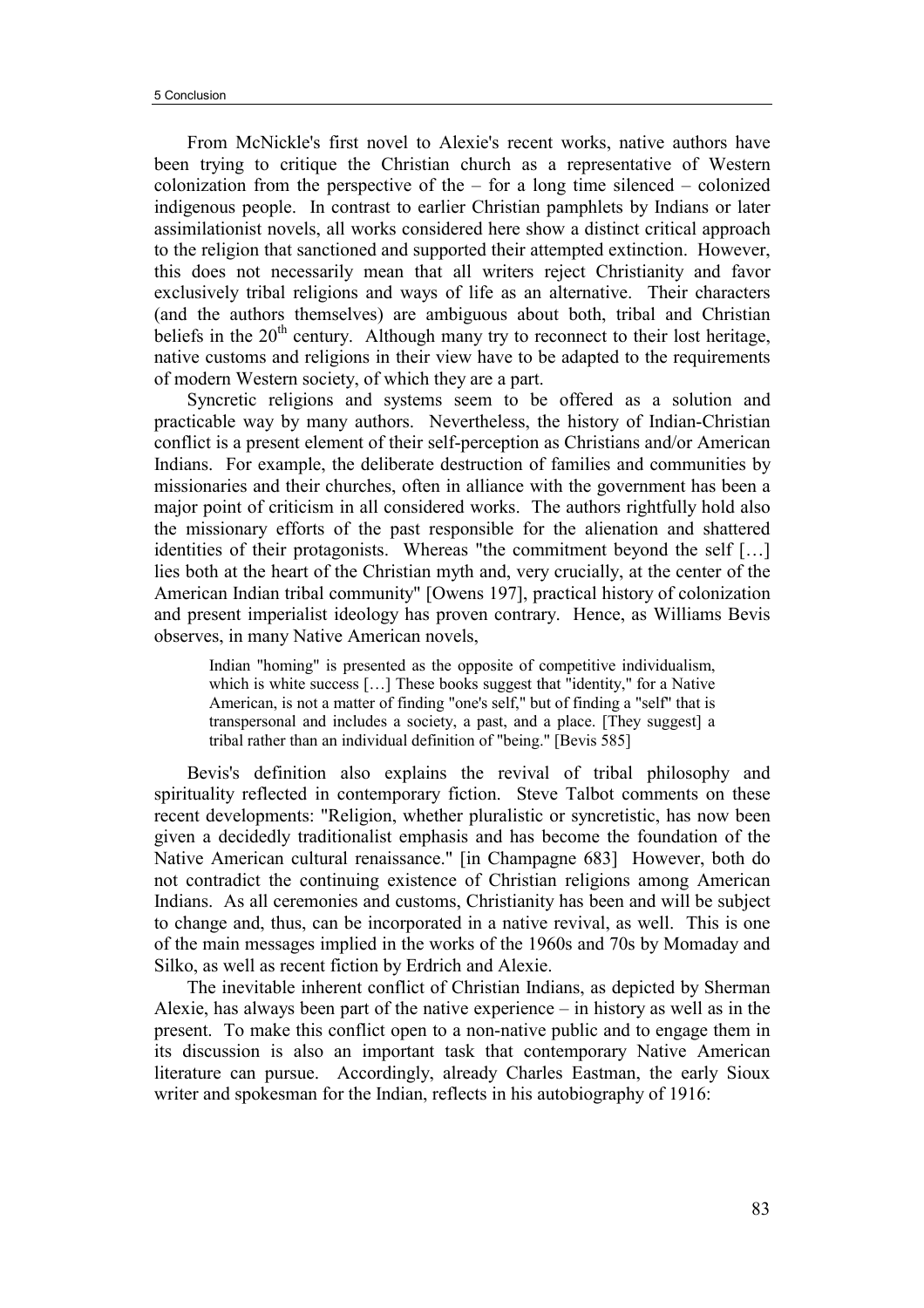From the time I first accepted the Christ ideal it has grown upon me steadily, but I see more and more plainly our modern divergence from this ideal. I confess I have wondered much that Christianity is not practiced by the very people who vouch for that wonderful conception of exemplary living. It appears that they are anxious to pass on their religion to all races of men, but keep very little of it themselves. [Eastman in Treat 4]

Native Americans were never opposed to the basic teachings of Christianity as presented in the New Testament. Only thus, the Flathead could invite Christian missionaries in the  $19<sup>th</sup>$  century, and the present-day Spokanes fill their many churches. As the possibility of merging tribal and Christian myths by many authors demonstrates, Jesus is not as far away from the Indian experience as one might assume. Christian Feest quotes a statement by Kiowa evangelist Spencer Cody from 1994, which resembles Alexie's fictional portrayals:

[He] asked God why he had let the Whites come to America and kill the Indians in His name. Instead of a specific answer, Cody received a vision of Jesus crucified. "Jesus was an innocent victim," Cody commented on his vision, "And I realized that Jesus knew what it's like to be an Indian." [Feest 117]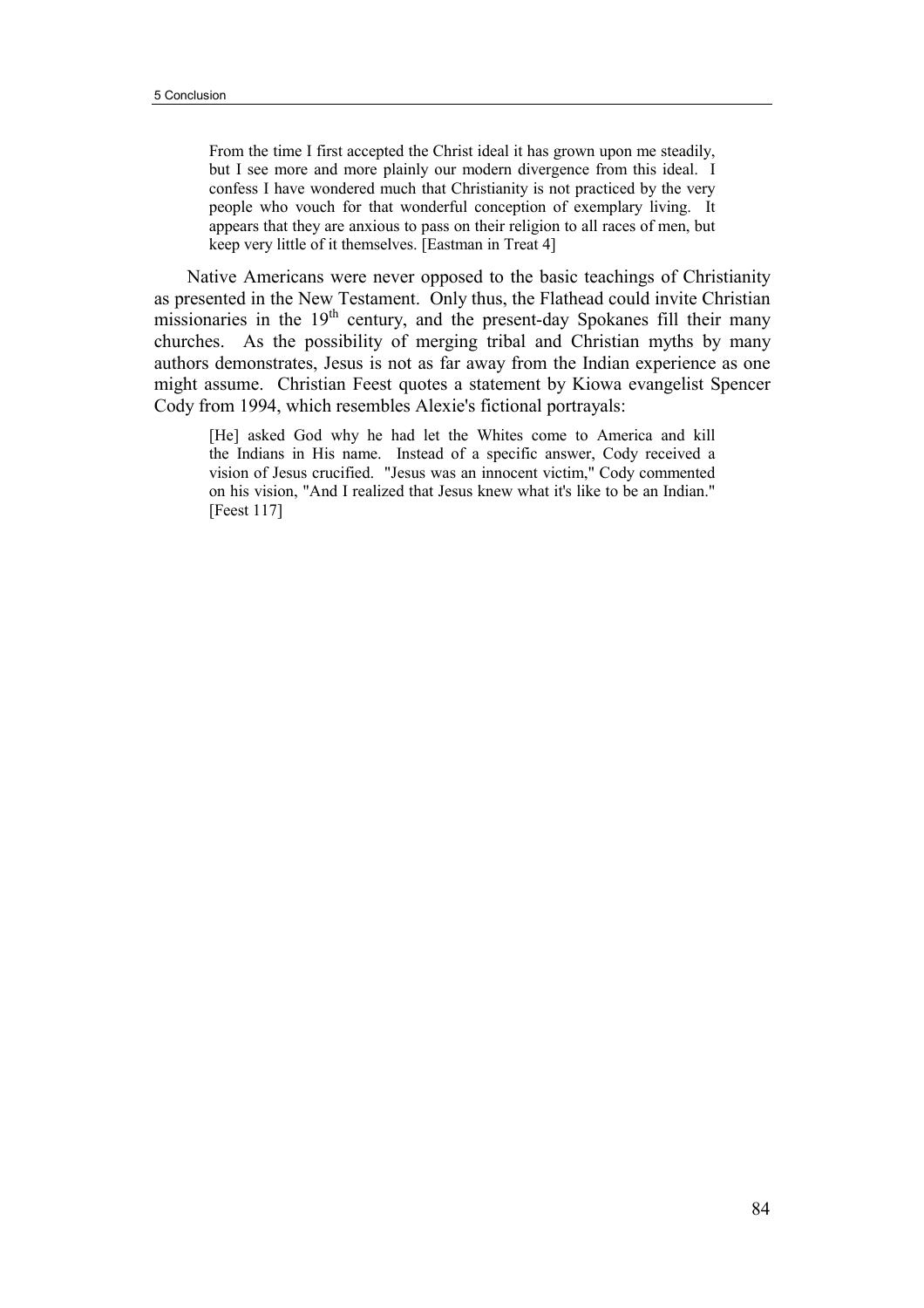# **6 Appendix: Plot Summaries**

# D'Arcy McNickle, *The Surrounded* (1936)

In the 1910s, Archilde, a half-breed returns from Portland for a visit to the Flathead reservation. While at first ashamed of his Indian mother, he becomes more and more interested in her Indian heritage. Having lost his Christian faith for a long time, he witnesses his mothers renunciation of Catholicism after she revenged the killing of her son Louis. Struggling for a reconciliation with his father, Archilde tries to escape from an arrest for murder after the death of his parents. He is joined by (or rather joined) Elise, a young Indian girl and his two nephews, who want to avoid a return to mission school. All are ultimately arrested before making it across the mountains that surround the valley of the Flathead Indians.

# N. Scott Momaday, *House Made of Dawn* (1968)

In 1945, Abel, a Pueblo Indian and World War II veteran returns to home his grandfather Francisco at Walatowa (Jemez Pueblo). Confused by his experiences in the war, he is unable to adjust to tribal life. During a traditional feast, he is humiliated by an albino Indian, whom he consequently kills. After having served eight years in prison, he is relocated by the government to Los Angeles. Lost in the city he seeks refuge at the Native American Church and its priest Tosamah, but is ultimately rejected there too. After loosing his job and having suffered severe beatings by a policeman, he returns to Walatowa for a second time and, thus, begins the healing process that is supposed to reintroduce him to his tribe and culture.

# Louise Erdrich, *Love Medicine* (1983/93)

In 1981, June Kashpaw, a Chippewa from North Dakota, attempts to return to her reservation after an unsuccessful experience in the city. After meeting a man in a bar, she ends up at night walking home alone in an advancing blizzard and never arrives there. Her death is only the catalyst for the following stories told by her family and friends. Some of their memories reach back until 1934, in combination with the novel *Tracks* (1988) the reader can trace back their personal and tribal histories to 1912. Considered in this paper are Pauline Puyat (later Sr.Leopolda); Marie, her illegitimate daughter; Nector Kashpaw, her husband; his brother Eli; June's ex-husband Gordie; and her sons King and Lipsha.

### Thomas King, *Green Grass, Running Water* (1993)

Please, cf. introduction to chapter 4.4.1 above.

### Sherman Alexie, *Reservation Blues* (1995) and *Indian Killer* (1996)

The first novel portrays "an all Indian Catholic rock-and-roll band called Coyote Springs" [Alexie] and their short-lived fame on the Spokane Indian Reservation in Washington. Supported by legendary blues musician Robert Johnson (who resurfaces in Wellpinit in 1992!) and the mythical Indian woman Big Mom, they are eventually invited by a producer team from New York for a recording session. Failing to meet their expectations, they return desperate Washington. Meeting only opposition from any direction there, Junior Polatkin commits suicide, whereas the other band members probably leave the reservation.

Set in the early 1990s, *Indian Killer* depicts a few months in the life of John Smith, an Indian adopted by white parents in Seattle. Struggling with his identity, he has found a spiritual example in the dead Indian Father Duncan. Meanwhile, a mysterious murderer is kidnapping and killing white people in the city, which reveals hidden racial tensions among Indians and whites alike. John is met by two people: Marie Polatkin, a young rebellious Spokane, and Jack Wilson, an alleged Indian and writer of murder mysteries starring a stereotypical Indian. Ultimately, the mentally disturbed John kidnaps Wilson, but kills himself before doing serious harm to the writer.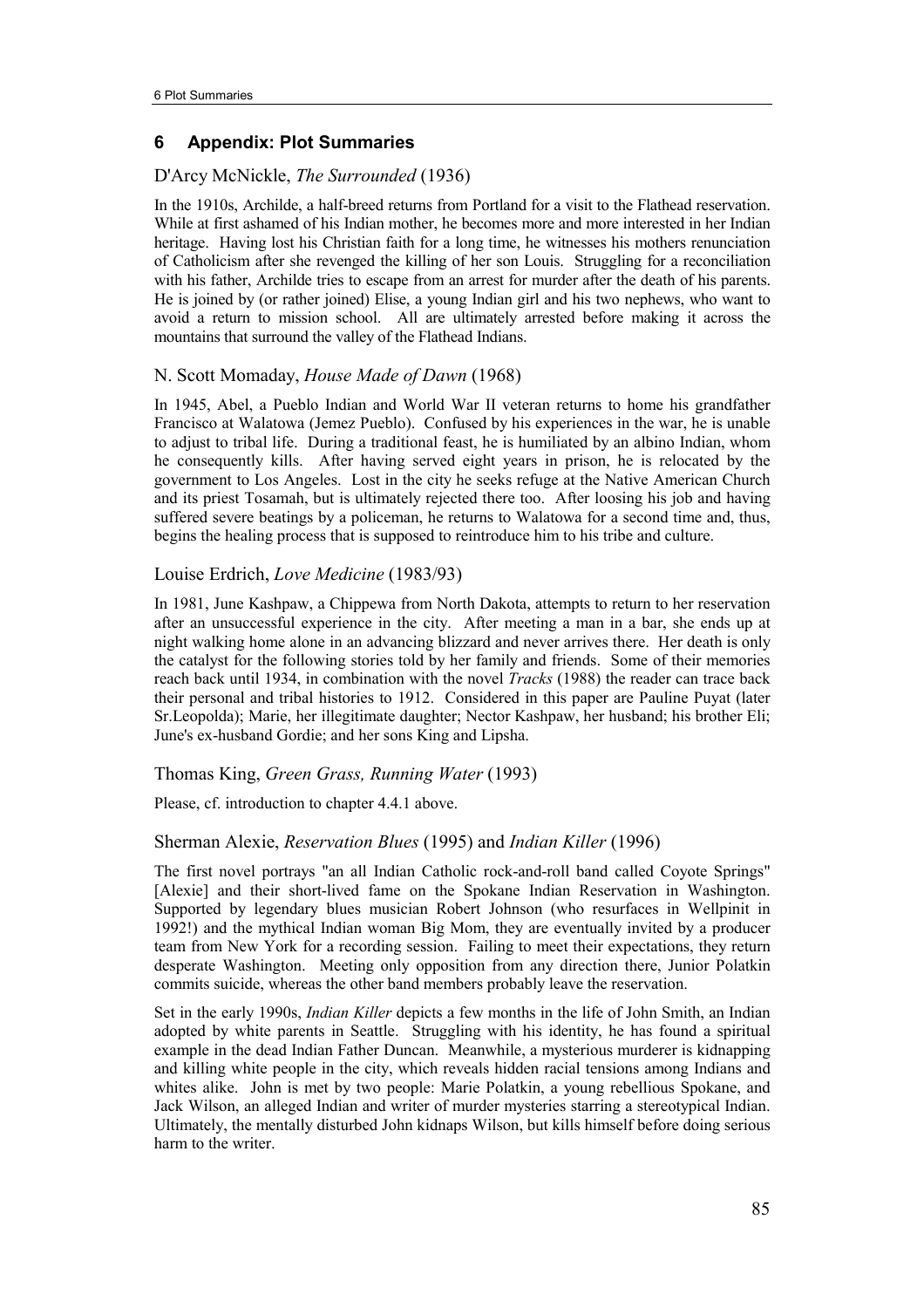# **7 German Abstract / Deutsche Zusammenfassung**

Die vorliegende Arbeit untersucht Romane indianischer Autorinnen und Autoren des 20. Jahrhunderts hinsichtlich ihrer Repräsentation von Konflikten zwischen amerikanischen Ureinwohnern und der vorherrschenden christlichen Religion des allgemeinen gesellschaftlichen Umfelds.

Verschiedene Schwerpunkte sind zu erkennen, die im Laufe des Jahrhunderts immer wieder dargestellt und in veränderter Perspektive betrachtet werden. Sowohl historische Konflikte der Kolonialisierung und Christianisierung als auch die immerwährende Frage indianischer Christen – "Wie kannst Du in eine Kirche gehen, die so viele Indianer umgebracht hat?" [Alexie, *Reservation Blues*] werden in den Roman diskutiert und in meiner Arbeit analysiert.

Es wird ferner versucht, eine literaturgeschichtliche Klassifizierung der einzelnen Werke entsprechend ihrer Repr‰sentation dieser Probleme vorzunehmen. In Anlehnung an Charles Larsons chronologisch-thematische Darstellung indianischer Prosa, werden die Kategorien *rejection*, *(syncretic) adaptation*, and *postmodern-ironic revision* eingeführt, um die unterschiedlichen Darstellungsweisen zu beschreiben.

Anhand der fünf Hauptbeispiele ist eine Entwicklung der zeitgenössischen indianischen Literatur zu beobachten, die sich von der engen Definition der 1960er und 70er Jahre zugunsten eines breiteren und vielfältigeren Ansatzes löst und dabei mittels interkultureller und intertextueller Referenzen, postmoderner Ironie, und einem neuen indianischen Selbstbewufltsein auch neue Positionen gegenüber dem Glauben der einstigen Kolonialmacht einnimmt.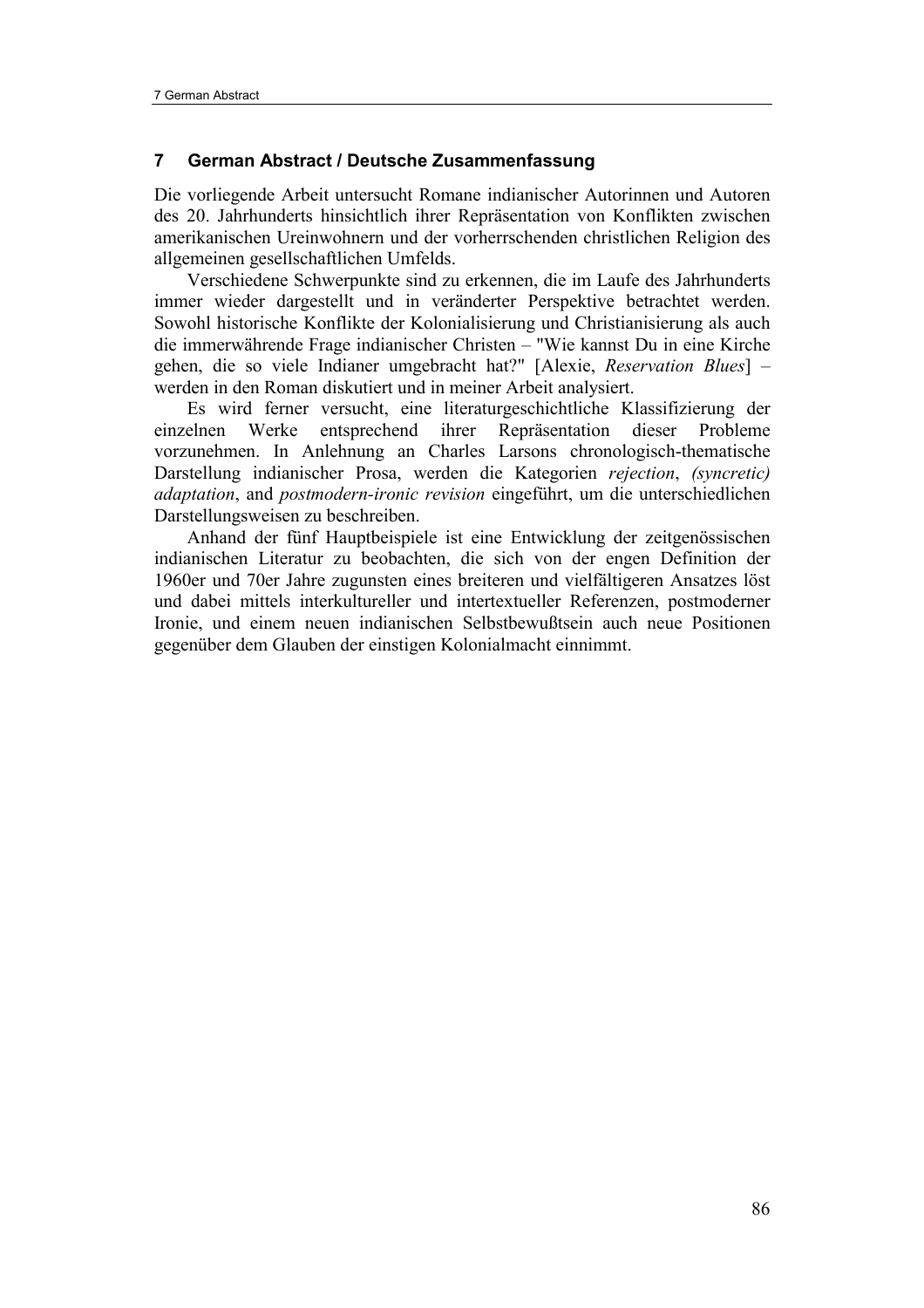### **8 Works Cited**

(Note on references within the text: a primary work is indicated by capitalized initials of its title, a secondary source by last name of its author.)

#### *8.1 Primary Sources*

- McNickle, D'Arcy. *The Surrounded*. 1936. Albuquerque: U of New Mexico P, 1978.
- Momaday, N. Scott. *House Made of Dawn*. 1968. (= The Momaday Collection) Tucson: U of Arizona P, 1996.
- Silko, Leslie Marmon. *Ceremony*. 1977. New York: Penguin Books, 1986.
- Erdrich, Louise. *Love Medicine*. 1984. New and Expanded Version. New York: HarperPerennial 1993.

\_\_\_\_\_\_ . *Tracks*. New York: Henry Holt, 1988.

King, Thomas. *Green Grass, Running Water*. Boston – New York: Houghton Mifflin, 1993.

Alexie, Sherman. *Reservation Blues*. 1995. New York: Warner Books, 1996.

\_\_\_\_\_\_ . *Indian Killer*. New York: The Atlantic Monthly Press, 1996.

#### *8.2 Secondary Sources*

(Note on SAIL online edition: the ASAIL homepage and free journal archive meanwhile moved to [<http://oncampus.richmond.edu/faculty/ASAIL/>](http://oncampus.richmond.edu/faculty/ASAIL/))

- Bevis, William. "Native American Novels: Homing In," *Recovering the Word: Essays on Native American Literature,* ed. Brian Swann and Arnold Krupat. Berkeley and Los Angeles: U of California P, 1987. 580-620.
- Blaeser, Kimberly. "Pagans Rewriting the Bible: Heterodoxy and the Representation of Spirituality in Native American Literature." *ARIEL* 25 (1994) 1: 12-31.
- Bowden, Henry Warner. *American Indians and Christian Missions: Studies in Cultural Conflict* (= Chicago History of American Religion). Chicago and London: U of Chicago P, 1981.
- Bruchac, Joseph. "A Good Day to Be Alive: Some Observations on Contemporary American Indian Writing." *SAIL* 6 (Fall 1982) 4: 1-6. 19 April 2002 <[http://www.richmond.edu/faculty/ASAIL/SAILns/64.html>](http://www.richmond.edu/faculty/ASAIL/SAILns/64.html).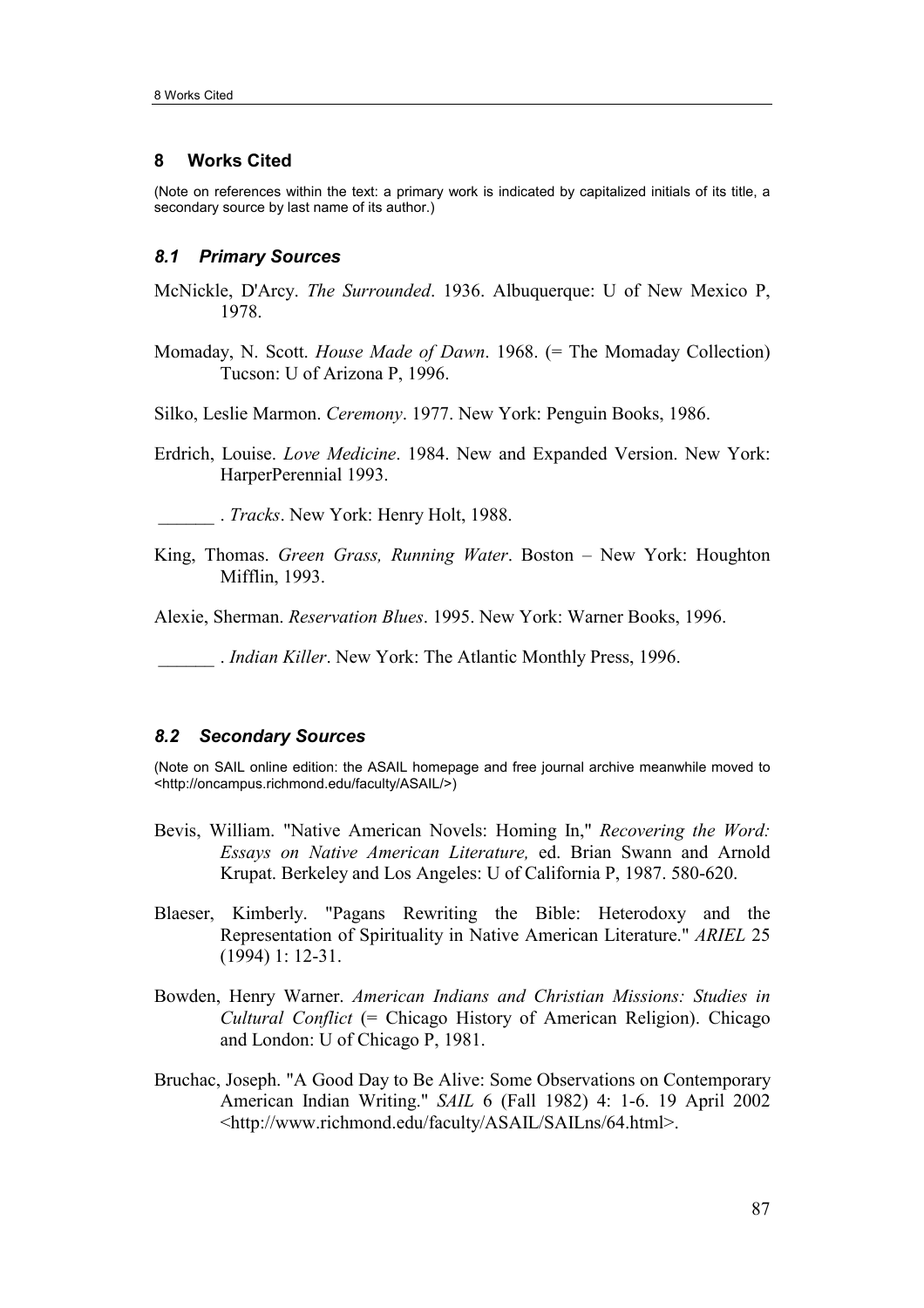- Bruchac, Joseph. "Whatever Is Really Yours: An Interview with Louise Erdrich." *Survival This Way: Interviews with American Indian Poets*. Ed. Joseph Bruchac. Tucson: U of Arizona P, 1987. 73-86.
- Champagne, Duane, ed. *The Native North American Almanac: A Reference Work on Native North Americans in the United States and Canada*. Detroit et al.: Gale, 1994.
- Chapel, Jessica. "Interview with Sherman Alexie." *Atlantic Unbound* 1 June 2000. 27 June 2000 <[http://www.theatlantic.com/interviews/ba2000-06-01.htm>](http://www.theatlantic.com/interviews/ba2000-06-01.htm).
- Christensen, Laird. "Not Exactly Like Heaven: Theological Imperialism in *The Surrounded*." *SAIL* 11 (Spring 1999) 1: 2-16. 8 March 2002 <[http://www.richmond.edu/faculty/ASAIL/SAIL2/111.html>](http://www.richmond.edu/faculty/ASAIL/SAIL2/111.html).
- Cox, James H. "'All This Water Imagery Must Mean Something': Thomas King's Revisions of Narratives of Domination and Conquest in *Green Grass, Running Water*." *AIQ* 24 (Spring 2000) 2: 219-246.
- Davis, Mary B. *Native America in the Twentieth Century: An Encyclopedia* (= Garland Reference Library of Social Sciences; Vol. 452). New York and London: Garland, 1994.
- Deloria, Vine, Jr. *God Is Red*, New York: Grosset & Dunlap, 1973.
	- \_\_\_\_\_\_ . "Christianity and Indigenous Religion: Friends or Enemies?" *For This Land*. Ed. James Treat. New York and London: Routledge, 1999. 145- 161.
- Donaldson, Laura E. "Noah Meets Old Coyote, or Singing in the Rain: Intertextuality in Thomas King's *Green Grass, Running Water*." *SAIL* 7 (Summer 1995) 2: 27-43. 13 March 2002 <[http://www.richmond.edu/](http://www.richmond.edu/faculty/ASAIL/SAIL2/72.html)  [faculty/ASAIL/SAIL2/72.html>](http://www.richmond.edu/faculty/ASAIL/SAIL2/72.html).
- Evans, Stephen F. "'Open Containers': Sherman Alexie's Drunken Indians." *AIQ* 25 (Winter 2001) 1: 46-72.
- Evers, Lawrence J. "Words and Place: A Reading of *House Made of Dawn*." *Western American Literature* 11 (Winter 1977) 4: 297-320.
- Feest, Christian F. "Mission Impossible? Native Americans and Christianity." *Mirror Writing: (Re-)constructions of Native American Identity*. Eds. Thomas Claviez and Maria Moss. Glienicke – Cambridge: Golda und Wilch, 2000. 91-121.
- Hans, Birgit. "Because I Understand The Storytelling Art': The Evolution of D'Arcy McNickle's *The Surrounded*." *Early Native American Writing: New Critical Essays* (= Cambridge Studies in American Literature and Culture; 102). Ed. Helen Jaskowski. Cambridge: CUP, 1996. 223-238.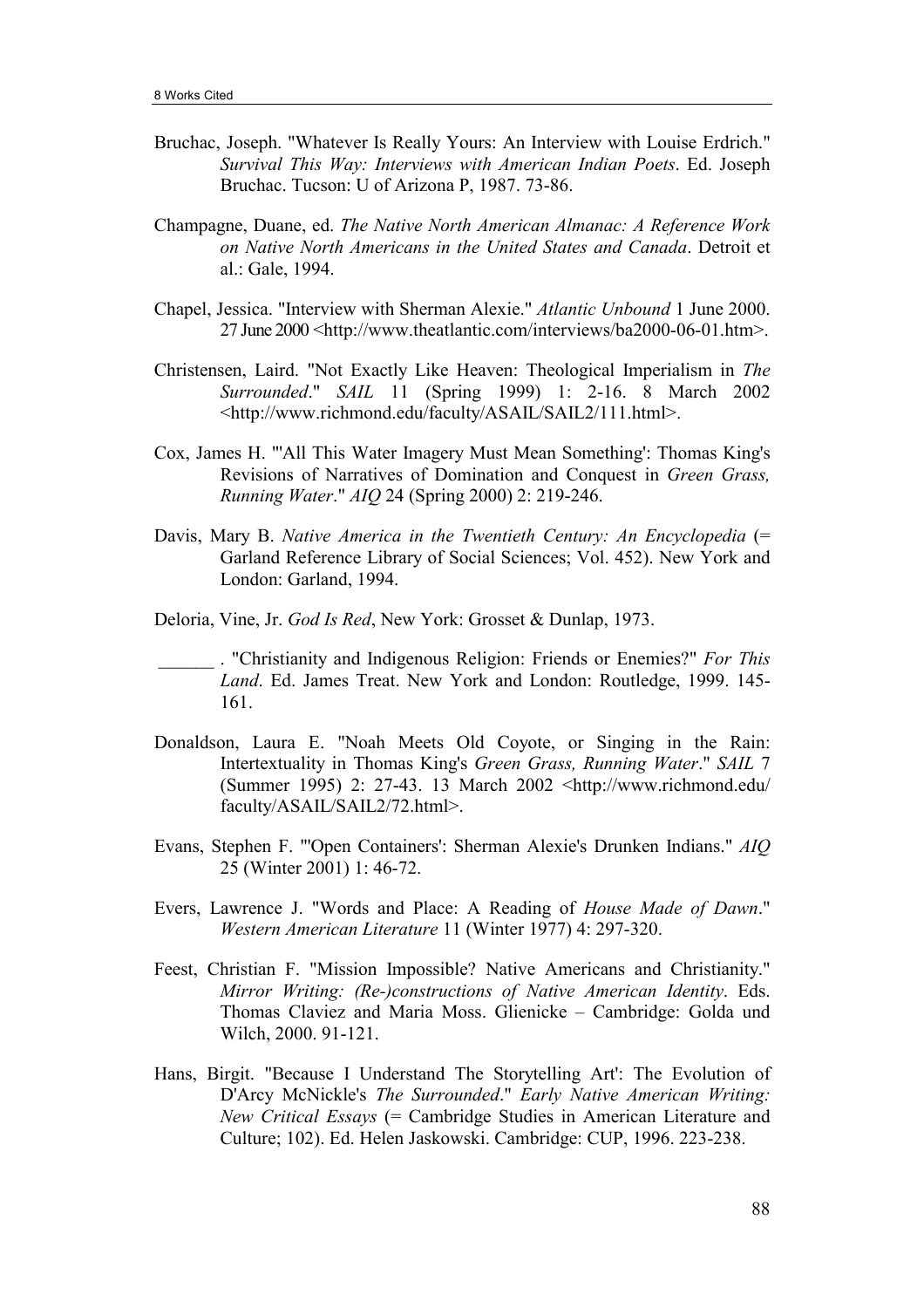- Hertzberg, Hazel W. *The Search for an American Indian Identity: Modern Pan-Indian Movements*. New York: Syracuse UP, 1971.
- Hessler, Michelle R. "Catholic Nuns and Ojibwa Shamans: Pauline and Fleur in Louise Erdrich's *Tracks*." *Wicazo Sa Review* 11 (Spring 1995) 1: 40-45.
- Hirschfelder, Arlene and Paulette Molin. *The Encyclopedia of Native American Religions*. New York – Oxford: Facts On File, 1992.
- Hoefel, Roseanne. "Gendered Cartography: Mapping the Mind of Female Characters in D'Arcy McNickle's *The Surrounded*." *SAIL* 10 (1998) 1: 45-65. 8 March 2002 [<http://www.richmond.edu/faculty/ASAIL/](http://www.richmond.edu/faculty/ASAIL/SAIL2/101.html)  [SAIL2/101.html>](http://www.richmond.edu/faculty/ASAIL/SAIL2/101.html).
- Jacobs, Connie A. *The Novels of Louise Erdrich: Stories of Her People*. New York et al.: Peter Lang, 2001.
- Larson, Charles R. *American Indian Fiction*. Albuquerque: U of New Mexico P, 1978.
- Lincoln, Kenneth. *Native American Renaissance*. Berkeley and Los Angeles: U of California P, 1985.
- Low, Denise. "Alexie, Sherman. *The Lone Ranger and Tonto Fistfight in Heaven*: Book Review." *AIQ* 20 (Winter 1996) 1: 123-125.
- Magalaner, Marvin. "Louise Erdrich: Of Cars, Time, and the River." *American Women Writing Fiction. Memory, Identity, Family, Space*. Ed. Mickey Pearlman. Lexington: U of Kentucky P, 1989. 95-108.
- Malinowski, Sharon et al. *The Gale Encyclopedia of Native American Tribes*. 4 vols. Detroit et al.: Gale, 1998.
- 'Ms. Cindy.' "The 'Jesus Scheme:' Jesus Figures in N. Scott Momaday's *House Made of Dawn*." *The Culture Rag*. 25 October 2002 <[http://www.culturerag.com/momaday.htm>](http://www.culturerag.com/momaday.htm).
- Owens, Louis. *Other Destinies: Understanding the Native American Novel*. Norman and London: U of Oklahoma P, 1992.
- Parker, Dorothy. *Singing an Indian Song: A Biography of D'Arcy McNickle*. Lincoln and London: U of Nebraska P, 1992.
- Pavlik, Steve. "Of Saints and Lamanites: An Analysis of Navajo Mormonism." *Wicazo Sa Review* 8 (Spring 1992) 1: 21-30.
- Said, Edward W. *Culture and Imperialism*. New York: Alfred A. Knopf, 1994.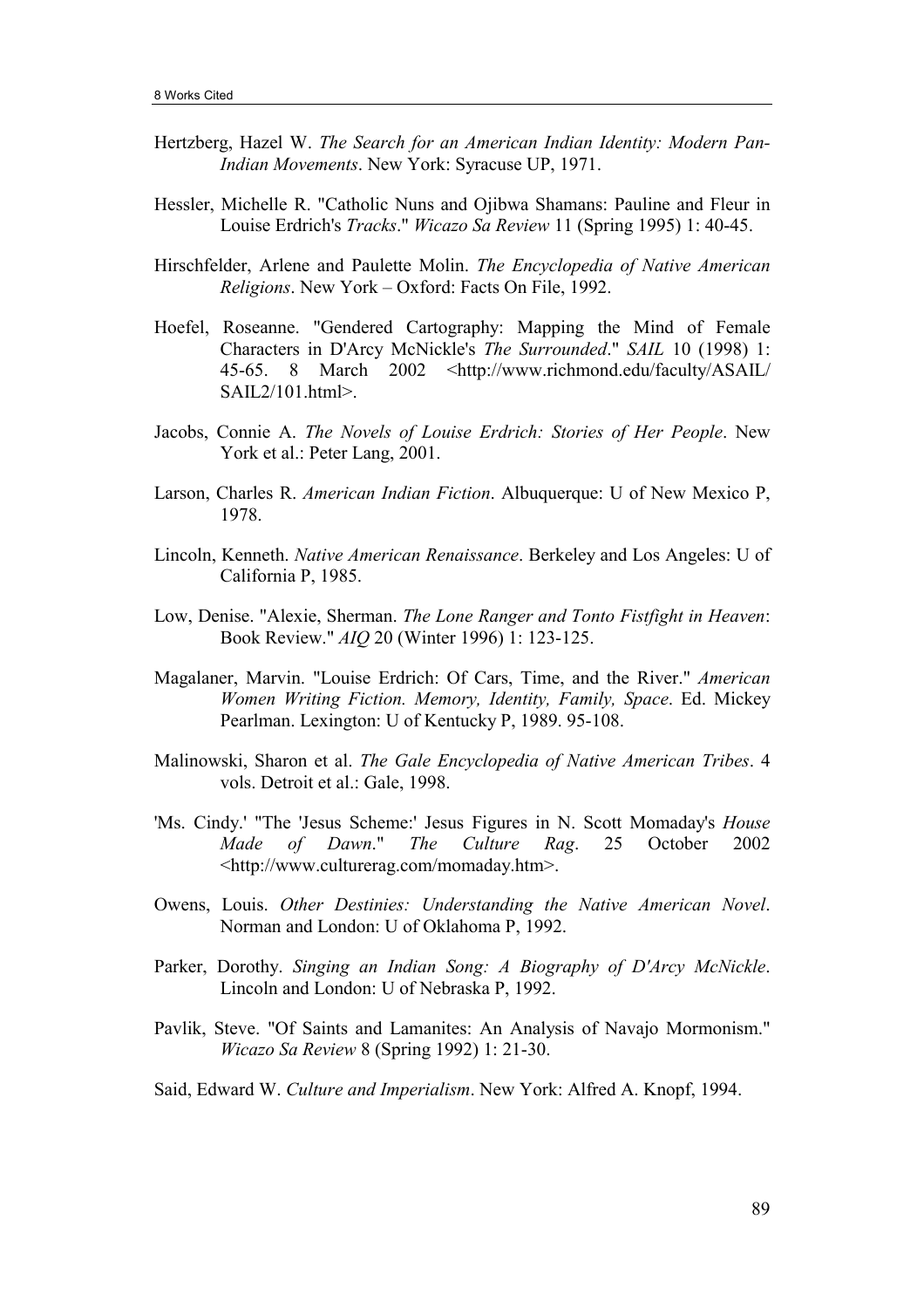- Sanders, Karla. "A Healthy Balance: Religion, Identity, and Community in Louise Erdrich's *Love Medicine*." *MELUS* (Summer 1998). 21 April 2002 <[http://www.findarticles.com/cf\\_0/m2278/2\\_23/54543101/p1/article.jhtml>](http://www.findarticles.com/cf_0/m2278/2_23/54543101/p1/article.jhtml).
- Scarberry-García, Susan. *Landmarks of Healing: A Study of House Made of Dawn*. Albuquerque: U of New Mexico P, 1990.
- Schneider, Lissa. "Love Medicine: A Metaphor for Forgiveness." *SAIL* 4 (Spring 1992) 1: 1-14. 13 March 2002 [<http://www.richmond.edu/faculty/](http://www.richmond.edu/faculty/ASAIL/SAIL2/41.html)  [ASAIL/SAIL2/41.html>](http://www.richmond.edu/faculty/ASAIL/SAIL2/41.html).
- Schubnell, Matthias, ed. *Conversations with N. Scott Momaday* (= Literary Conversation Series). Jackson: U of Mississippi P, 1997.
- Seyersted, Per. "Two Interviews with Leslie Marmon Silko. *American Studies in Scandinavia* 13 (1981) 1: 17-33.
- Tinker, George E. *Missionary Conquest: The Gospel and Native American Cultural Genocide*. Minneapolis: Fortress Press, 1993.
- Treat, James, ed. *Native and Christian: Indigenous Voices on Religious Identity in the United States and Canada*. New York and London: Routledge, 1996.
- Velie, Alan R. "Cain and Abel in N. Scott Momaday's *House Made of Dawn*." *Journal of the West* 17 (April 1978) 2: 55-62.

\_\_\_\_\_\_ . "Recent Novels by American Indians." *American Studies Newsletter* 35 (January 1995): 45-49.

- Wilke, Gundula. "Re-Writing the Bible: Thomas King's *Green Grass, Running Water*." *Across the Lines: Intertextuality and Transcultural Communication in the New Literatures in English* (= ASNEL Papers; 3). Ed. Wolfgang Klooss. Amsterdam – Atlanta: Rodopi, 1998. 83-90.
- *The Holy Bible: New International Version*. Thompson Chain Reference Edition. London: Hodder & Stoughton, 1986.